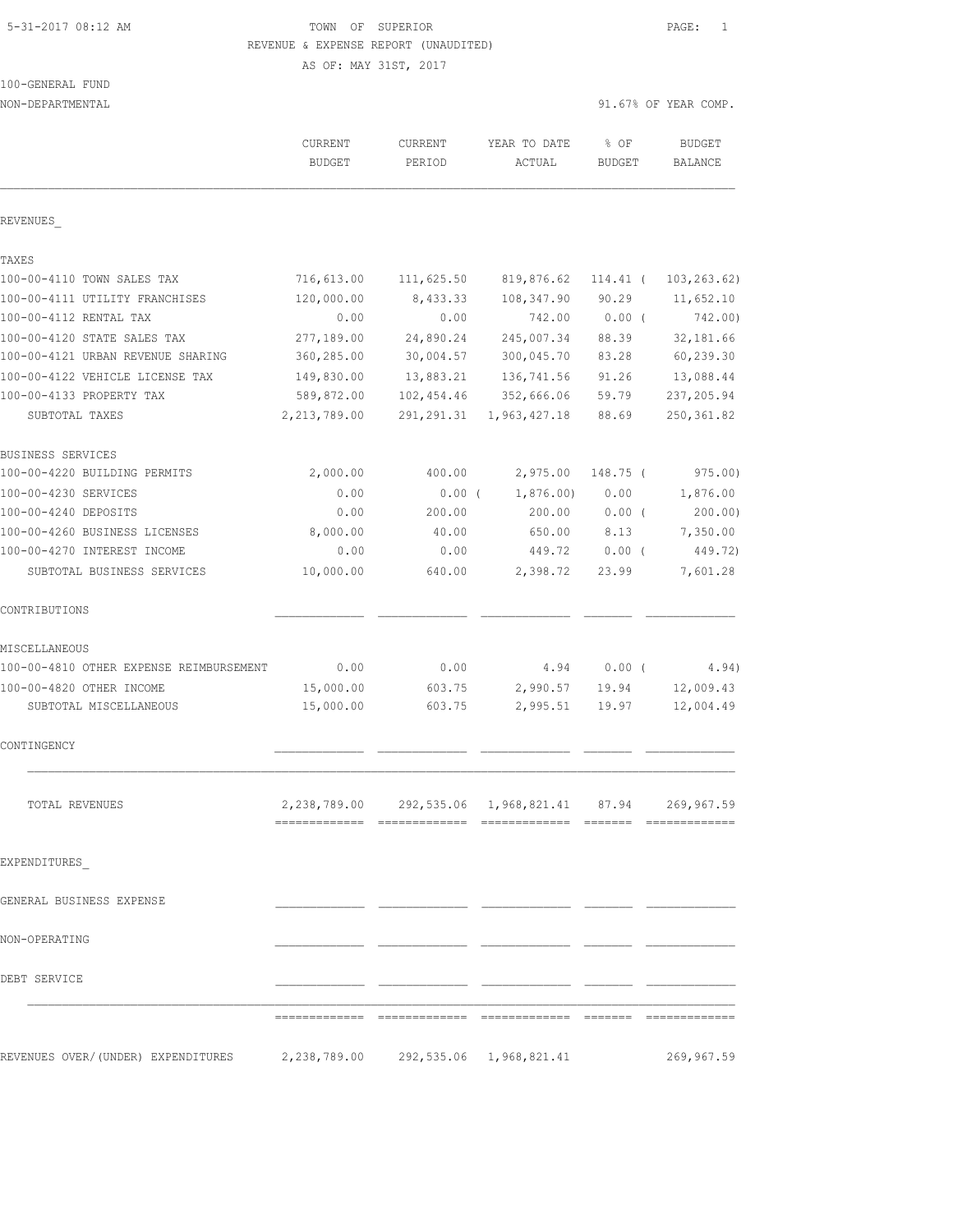# TOWN OF SUPERIOR **Example 2** PAGE: 2 REVENUE & EXPENSE REPORT (UNAUDITED)

AS OF: MAY 31ST, 2017

| 100-GENERAL FUND |  |
|------------------|--|
|                  |  |

MAYOR AND COUNCIL 31.67% OF YEAR COMP.

|                                                  | <b>CURRENT</b><br><b>BUDGET</b> | CURRENT<br>PERIOD | YEAR TO DATE<br>ACTUAL | % OF<br><b>BUDGET</b>                                            | <b>BUDGET</b><br><b>BALANCE</b> |
|--------------------------------------------------|---------------------------------|-------------------|------------------------|------------------------------------------------------------------|---------------------------------|
|                                                  |                                 |                   |                        |                                                                  |                                 |
| EXPENDITURES                                     |                                 |                   |                        |                                                                  |                                 |
| PERSONEL                                         |                                 |                   |                        |                                                                  |                                 |
| 100-01-5154 WORKERS COMP INSURANCE               | 106.00                          | 0.00              | 0.00                   | 0.00                                                             | 106.00                          |
| 100-01-5162 LIFE INSURANCE                       | 0.00                            | 0.00              | 6.70                   | $0.00$ (                                                         | 6.70                            |
| 100-01-5164 DENTAL INSURANCE                     | 0.00                            | 0.00              | 30.81                  | 0.00(                                                            | 30.81                           |
| SUBTOTAL PERSONEL                                | 106.00                          | 0.00              | 37.51                  | 35.39                                                            | 68.49                           |
| SUPPLIES                                         |                                 |                   |                        |                                                                  |                                 |
| 100-01-5299 OPERATING SUPPLIES                   | 0.00                            | 0.00              | 49.82                  | $0.00$ (                                                         | 49.82)                          |
| SUBTOTAL SUPPLIES                                | 0.00                            | 0.00              | 49.82                  | 0.00(                                                            | 49.82)                          |
| UTILITIES                                        |                                 |                   |                        |                                                                  |                                 |
| 100-01-5350 TELEPHONE                            | 4,350.00                        | 331.74            | 3,239.12 74.46         |                                                                  | 1,110.88                        |
| SUBTOTAL UTILITIES                               | 4,350.00                        | 331.74            | 3,239.12               | 74.46                                                            | 1,110.88                        |
| GENERAL BUSINESS EXPENSE                         |                                 |                   |                        |                                                                  |                                 |
| 100-01-5410 ADVERTISING                          | 100.00                          | 0.00              | 40.00                  | 40.00                                                            | 60.00                           |
| 100-01-5420 DUES & SUBSCRIPTIONS                 | 10,000.00                       | 0.00              | 0.00                   | 0.00                                                             | 10,000.00                       |
| 100-01-5425 CONFERENCES & TRAINING               | 7,000.00                        | 90.00             | 2, 116.53 30.24        |                                                                  | 4,883.47                        |
| 100-01-5430 PRINTING                             | 0.00                            | 0.00              | 843.54                 | $0.00$ (                                                         | 843.54)                         |
| 100-01-5450 UNIFORMS                             | 0.00                            | 0.00              | 276.14                 | $0.00$ (                                                         | 276.14)                         |
| 100-01-5470 TRAVEL                               | 0.00                            | 0.00              | 122.58                 | $0.00$ (                                                         | 122.58)                         |
| SUBTOTAL GENERAL BUSINESS EXPENSE                | 17,100.00                       | 90.00             | 3,398.79               | 19.88                                                            | 13,701.21                       |
| PROFESSIONAL SERVICES                            |                                 |                   |                        |                                                                  |                                 |
| 100-01-5550 OTHER PROFESSIONAL SERVICES          | 3,195.00                        | 0.00              |                        | 1,666.00 52.14                                                   | 1,529.00                        |
| SUBTOTAL PROFESSIONAL SERVICES                   | 3,195.00                        | 0.00              | 1,666.00               | 52.14                                                            | 1,529.00                        |
| TOTAL EXPENDITURES                               | 24,751.00                       | 421.74            | 8,391.24 33.90         | $\qquad \qquad \equiv \equiv \equiv \equiv \equiv \equiv \equiv$ | 16,359.76                       |
| REVENUES OVER/(UNDER) EXPENDITURES<br>$\sqrt{2}$ | $24,751.00$ ) (                 | 421.74(           | 8,391.24)              | $\sqrt{2}$                                                       | 16, 359.76                      |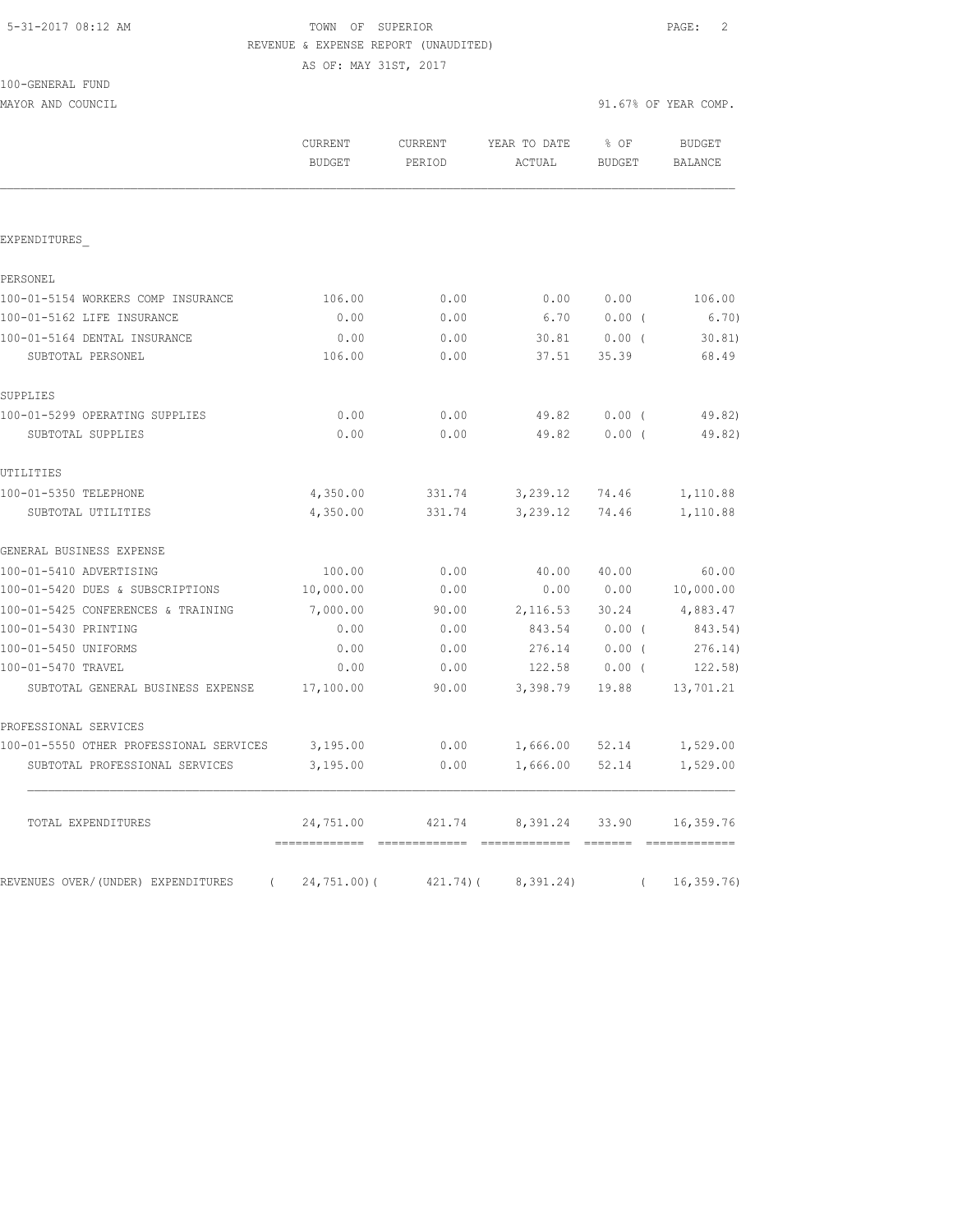# 5-31-2017 08:12 AM TOWN OF SUPERIOR PAGE: 3 REVENUE & EXPENSE REPORT (UNAUDITED)

AS OF: MAY 31ST, 2017

| 100-GENERAL FUND |  |
|------------------|--|
|------------------|--|

| TOWN MANAGER                         |                                 |                   |                                        |                       | 91.67% OF YEAR COMP.            |
|--------------------------------------|---------------------------------|-------------------|----------------------------------------|-----------------------|---------------------------------|
|                                      | <b>CURRENT</b><br><b>BUDGET</b> | CURRENT<br>PERIOD | YEAR TO DATE<br>ACTUAL                 | % OF<br><b>BUDGET</b> | <b>BUDGET</b><br><b>BALANCE</b> |
|                                      |                                 |                   |                                        |                       |                                 |
| EXPENDITURES                         |                                 |                   |                                        |                       |                                 |
| PERSONEL                             |                                 |                   |                                        |                       |                                 |
| 100-02-5100 SALARIES                 | 81,385.00                       | 5,813.52          | 66,994.48                              | 82.32                 | 14,390.52                       |
| 100-02-5151 FICA                     | 5,046.00                        | 343.59            | 3,791.71                               | 75.14                 | 1,254.29                        |
| 100-02-5152 MEDICARE                 | 1,180.00                        | 80.36             | 886.80                                 | 75.15                 | 293.20                          |
| 100-02-5153 STATE UNEMPLOYMENT       | 300.00                          | 0.00              | 261.44                                 | 87.15                 | 38.56                           |
| 100-02-5154 WORKERS COMP INSURANCE   | 356.00                          | 0.00              | 0.00                                   | 0.00                  | 356.00                          |
| 100-02-5161 ARIZONA STATE RETIREMENT | 9,335.00                        | 667.40            | 7,675.10                               | 82.22                 | 1,659.90                        |
| 100-02-5162 LIFE INSURANCE           | 80.00                           | 6.70              | 73.70                                  | 92.13                 | 6.30                            |
| 100-02-5163 HEALTH INSURANCE         | 7,483.00                        | 479.12            | 5,272.08                               | 70.45                 | 2,210.92                        |
| 100-02-5164 DENTAL INSURANCE         | 351.00                          | 30.81             | 338.91                                 | 96.56                 | 12.09                           |
| SUBTOTAL PERSONEL                    | 105,516.00                      | 7,421.50          | 85, 294.22                             | 80.84                 | 20, 221.78                      |
| SUPPLIES                             |                                 |                   |                                        |                       |                                 |
| 100-02-5299 OPERATING SUPPLIES       | 2,000.00                        | 0.00              | 0.00                                   | 0.00                  | 2,000.00                        |
| SUBTOTAL SUPPLIES                    | 2,000.00                        | 0.00              | 0.00                                   | 0.00                  | 2,000.00                        |
| UTILITIES                            |                                 |                   |                                        |                       |                                 |
| 100-02-5350 TELEPHONE                | 0.00                            | 55.29             | 609.19                                 | $0.00$ (              | 609.19                          |
| SUBTOTAL UTILITIES                   | 0.00                            | 55.29             | 609.19                                 | 0.00(                 | 609.19)                         |
| GENERAL BUSINESS EXPENSE             |                                 |                   |                                        |                       |                                 |
| 100-02-5420 DUES & SUBSCRIPTIONS     | 0.00                            | 0.00              | 100.00                                 | $0.00$ (              | 100.00)                         |
| 100-02-5425 CONFERENCE & TRAINING    | 2,000.00                        | 0.00              | 223.28                                 | 11.16                 | 1,776.72                        |
| 100-02-5470 TRAVEL                   | 1,000.00                        | 0.00              | 122.73                                 | 12.27                 | 877.27                          |
| 100-02-5471 HOST/MEALS               | 0.00                            | 0.00              | 121.68                                 | $0.00$ (              | 121.68)                         |
| SUBTOTAL GENERAL BUSINESS EXPENSE    | 3,000.00                        | 0.00              | 567.69                                 | 18.92                 | 2,432.31                        |
| REPAIR/MAINTENANCE                   |                                 |                   |                                        |                       |                                 |
| 100-02-5641 VEHICLE FUEL             | 0.00                            | 0.00              |                                        | $31.67$ 0.00 (        | 31.67)                          |
| SUBTOTAL REPAIR/MAINTENANCE          | 0.00                            | 0.00              | 31.67                                  | $0.00$ (              | 31.67)                          |
| TOTAL EXPENDITURES                   |                                 |                   | $110,516.00$ 7,476.79 86,502.77 78.27  |                       | 24,013.23                       |
| REVENUES OVER/(UNDER) EXPENDITURES   | $\sqrt{2}$                      |                   | $110, 516.00$ ( 7,476.79) ( 86,502.77) | $\left($              | 24,013.23)                      |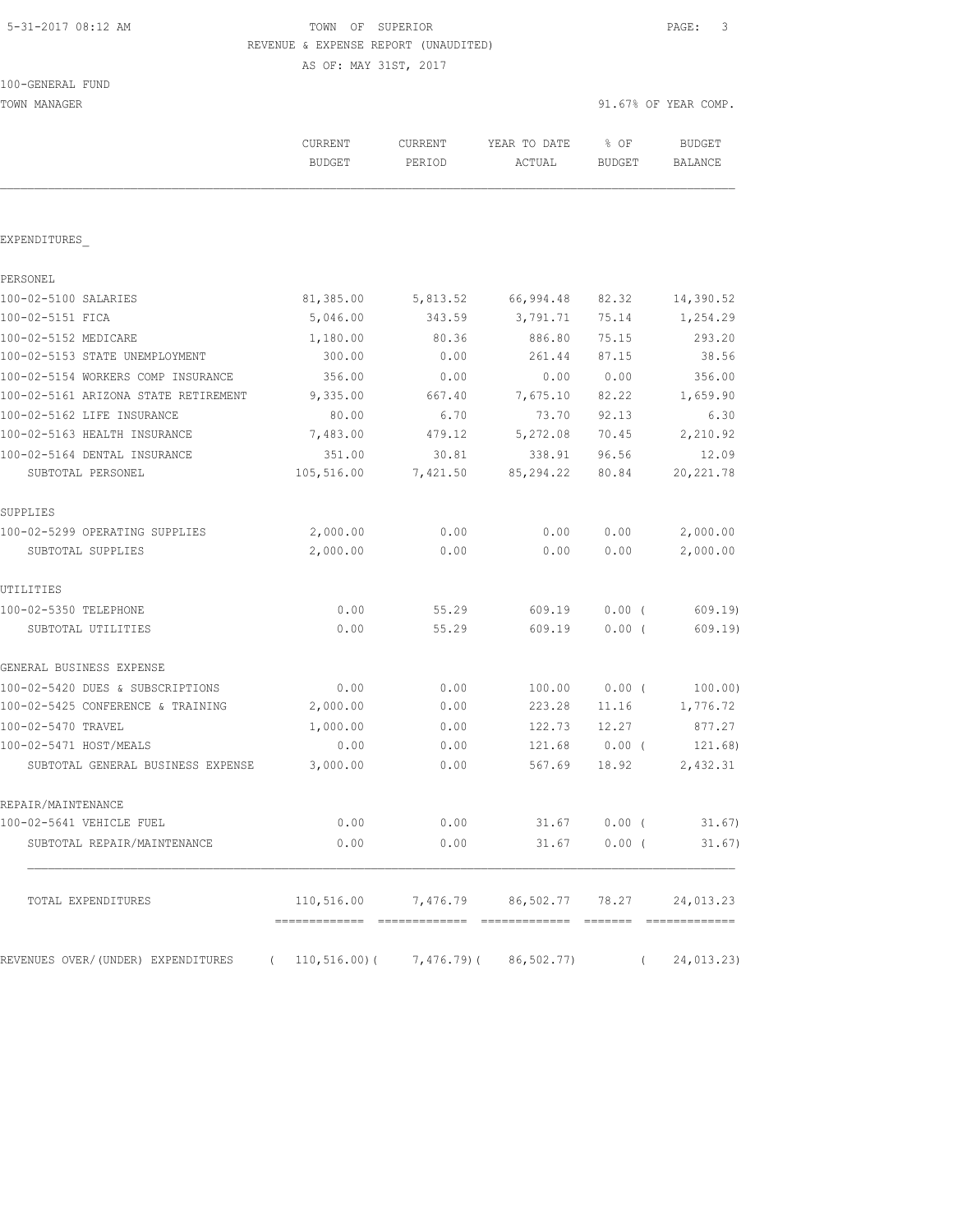| 5-31-2017 08:12 AM |  |
|--------------------|--|
|                    |  |

TOWN OF SUPERIOR **Example 2017** PAGE: 4 REVENUE & EXPENSE REPORT (UNAUDITED) AS OF: MAY 31ST, 2017

# 100-GENERAL FUND

| TOWN ATTORNEY |                   |                   |                             |        | 91.67% OF YEAR COMP. |
|---------------|-------------------|-------------------|-----------------------------|--------|----------------------|
|               | CURRENT<br>BUDGET | CURRENT<br>PERIOD | YEAR TO DATE % OF<br>ACTUAL | BUDGET | BUDGET<br>BALANCE    |
|               |                   |                   |                             |        |                      |

#### EXPENDITURES\_

| PERSONEL                           |            |          |            |       |            |
|------------------------------------|------------|----------|------------|-------|------------|
| SUPPLIES                           |            |          |            |       |            |
| PROFESSIONAL SERVICES              |            |          |            |       |            |
| 100-03-5540 LEGAL SERVICES         | 63,000.00  | 0.00     | 52, 535.28 | 83.39 | 10,464.72  |
| SUBTOTAL PROFESSIONAL SERVICES     | 63,000.00  | 0.00     | 52, 535.28 | 83.39 | 10,464.72  |
| TOTAL EXPENDITURES                 | 63,000.00  | 0.00     | 52, 535.28 | 83.39 | 10,464.72  |
| REVENUES OVER/(UNDER) EXPENDITURES | 63,000.00) | $0.00$ ( | 52, 535.28 |       | 10,464.72) |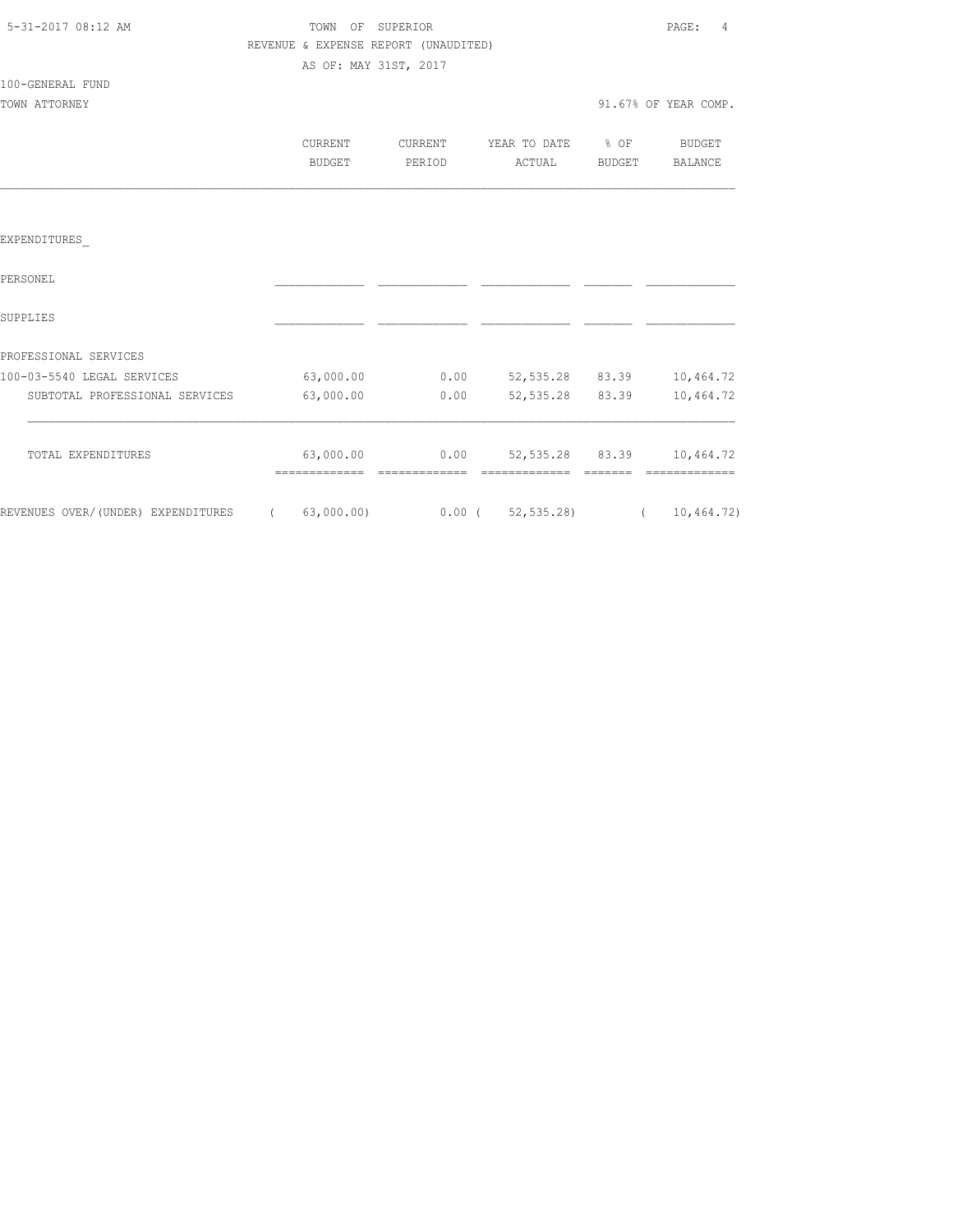#### 5-31-2017 08:12 AM TOWN OF SUPERIOR PAGE: 5 REVENUE & EXPENSE REPORT (UNAUDITED)

AS OF: MAY 31ST, 2017

| MAGISTRATE                                                        |                   |                   |                                                          |                         | 91.67% OF YEAR COMP.        |
|-------------------------------------------------------------------|-------------------|-------------------|----------------------------------------------------------|-------------------------|-----------------------------|
|                                                                   | CURRENT<br>BUDGET | CURRENT<br>PERIOD | YEAR TO DATE<br>ACTUAL                                   | $8$ OF<br><b>BUDGET</b> | BUDGET<br><b>BALANCE</b>    |
| REVENUES                                                          |                   |                   |                                                          |                         |                             |
| BUSINESS SERVICES                                                 |                   |                   |                                                          |                         |                             |
| 100-04-4250 FINES                                                 | 0.00              | 88.44             | 462.85                                                   | 0.00(                   | 462.85)                     |
| 100-04-4251 MFTG - MAGISTRATE COURT                               | 0.00              | 21.44             | 78.86                                                    | 0.00(                   | 78.86)                      |
| SUBTOTAL BUSINESS SERVICES                                        | 0.00              | 109.88            | 541.71                                                   | $0.00$ (                | 541.71)                     |
| TOTAL REVENUES                                                    | 0.00              | 109.88            | 541.71                                                   | $0.00$ (                | 541.71)                     |
| EXPENDITURES                                                      |                   |                   |                                                          |                         |                             |
| PERSONEL                                                          |                   |                   |                                                          |                         |                             |
| 100-04-5100 SALARIES                                              | 11,482.00         | 883.20            | 10,294.98 89.66                                          |                         | 1,187.02                    |
| 100-04-5151 FICA                                                  | 712.00            | 54.76             | 629.74                                                   | 88.45                   | 82.26                       |
| 100-04-5152 MEDICARE                                              | 166.00            | 12.78             | 146.97                                                   | 88.54                   | 19.03                       |
| 100-04-5153 STATE UNEMPLOYMENT                                    | 484.00            | 27.01             | 390.75                                                   | 80.73                   | 93.25                       |
| 100-04-5154 WORKERS COMP INSURANCE                                | 48.00             | 0.00              | 236.00                                                   | 491.67 (                | 188.00)                     |
| 100-04-5161 ARIZONA STATE RETIREMENT                              | 1,317.00          | 82.48             | 948.52                                                   | 72.02                   | 368.48                      |
| SUBTOTAL PERSONEL                                                 | 14,209.00         |                   | 1,060.23 12,646.96                                       | 89.01                   | 1,562.04                    |
| SUPPLIES                                                          |                   |                   |                                                          |                         |                             |
| 100-04-5210 OFFICE SUPPLIES                                       | 886.00            | 0.00              | 0.00                                                     | 0.00                    | 886.00                      |
| 100-04-5299 OPERATING SUPPLIES<br>SUBTOTAL SUPPLIES               | 0.00<br>886.00    | 7.02<br>7.02      | 37.13<br>37.13                                           | $0.00$ (<br>4.19        | 37.13)<br>848.87            |
|                                                                   |                   |                   |                                                          |                         |                             |
| GENERAL BUSINESS EXPENSE                                          |                   |                   |                                                          |                         |                             |
| 100-04-5460 POSTAGE                                               | 0.00              | 0.00              | 33.13                                                    | $0.00$ (                | 33.13)                      |
| 100-04-5471 AUDIT & ACCOUNTING                                    | 0.00              | 0.00              | 2,043.48                                                 | $0.00$ (                | 2,043.48                    |
| SUBTOTAL GENERAL BUSINESS EXPENSE                                 | 0.00              | 0.00              |                                                          |                         | 2,076.61 0.00 ( 2,076.61)   |
| PROFESSIONAL SERVICES                                             |                   |                   |                                                          |                         |                             |
| 100-04-5550 OTHER PROFESSIONAL SVC                                | 0.00              |                   | $0.00$ 1, 434.32 0.00 ( 1, 434.32)                       |                         |                             |
| SUBTOTAL PROFESSIONAL SERVICES                                    | 0.00              | 0.00              |                                                          |                         | $1,434.32$ 0.00 ( 1,434.32) |
| CAPITAL OUTLAY                                                    |                   |                   |                                                          |                         |                             |
| 100-04-5720 OFFICE EQUIPMENT                                      | 0.00              |                   | $0.00$ 750.00 0.00 (                                     |                         | 750.00)                     |
| SUBTOTAL CAPITAL OUTLAY                                           | 0.00              | 0.00              | 750.00                                                   | $0.00$ (                | 750.00)                     |
| TOTAL EXPENDITURES                                                |                   |                   | 15,095.00   1,067.25   16,945.02   112.26   (  1,850.02) |                         |                             |
| REVENUES OVER/(UNDER) EXPENDITURES (15,095.00)(957.37)(16,403.31) |                   |                   |                                                          |                         | 1,308.31                    |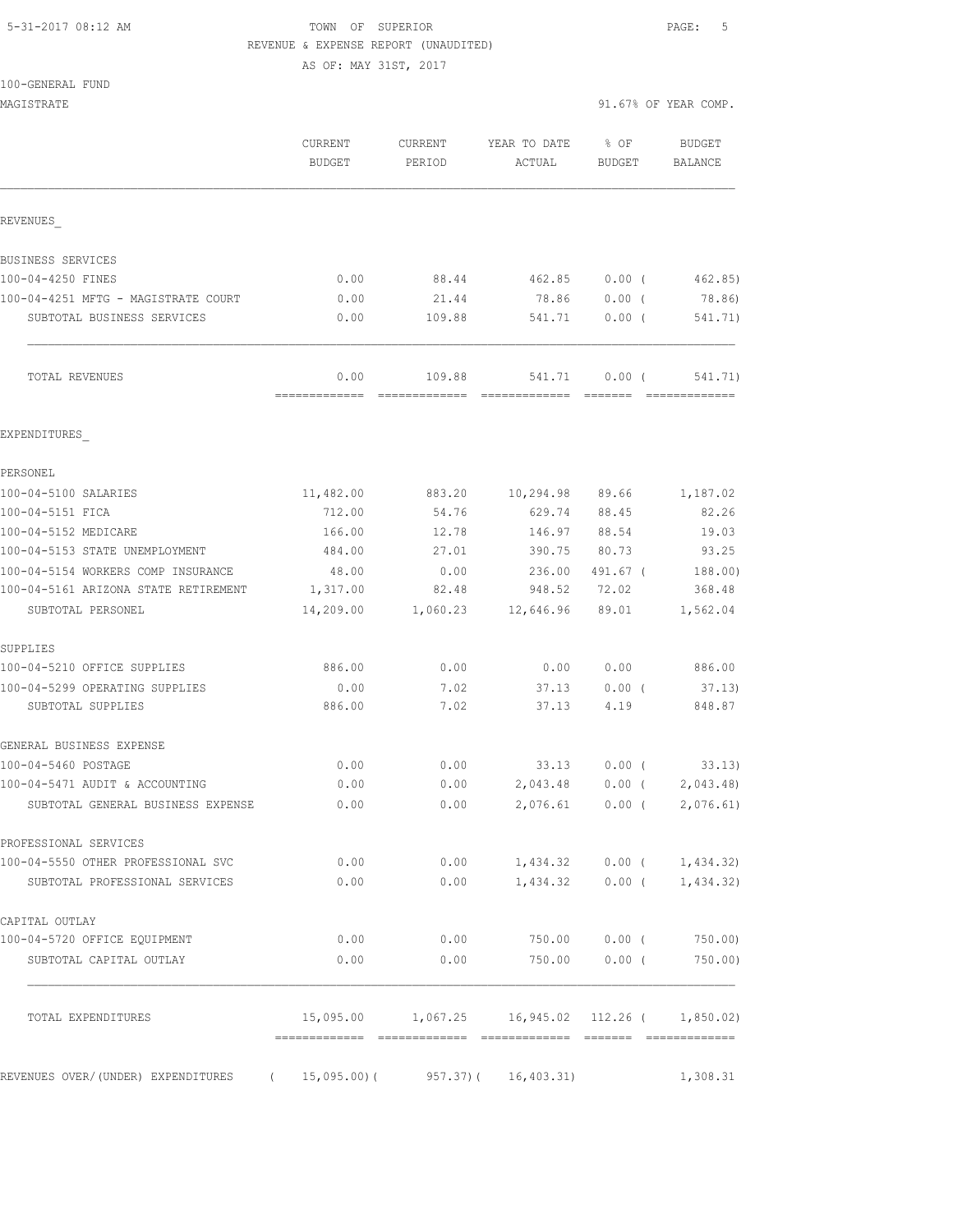#### 5-31-2017 08:12 AM TOWN OF SUPERIOR PAGE: 6 REVENUE & EXPENSE REPORT (UNAUDITED)

AS OF: MAY 31ST, 2017

100-GENERAL FUND

ADMIN/TOWN CLERK 31.67% OF YEAR COMP.

|                                                            | CURRENT<br><b>BUDGET</b> | <b>CURRENT</b><br>PERIOD | YEAR TO DATE<br>ACTUAL | $8$ OF<br><b>BUDGET</b> | <b>BUDGET</b><br><b>BALANCE</b> |
|------------------------------------------------------------|--------------------------|--------------------------|------------------------|-------------------------|---------------------------------|
| REVENUES                                                   |                          |                          |                        |                         |                                 |
| BUSINESS SERVICES                                          |                          |                          |                        |                         |                                 |
| 100-05-4240 ADMIN FEES (FAX/COPY/NOTARY)                   | 0.00                     | 43.00                    | 461.32                 | $0.00$ (                | 461.32)                         |
| SUBTOTAL BUSINESS SERVICES                                 | 0.00                     | 43.00                    | 461.32                 | 0.00(                   | 461.32)                         |
| TOTAL REVENUES                                             | 0.00<br>----------       | 43.00                    | 461.32                 | $0.00$ (                | 461.32)                         |
| EXPENDITURES                                               |                          |                          |                        |                         |                                 |
| PERSONEL                                                   |                          |                          |                        |                         |                                 |
| 100-05-5100 SALARIES                                       | 131,110.00               | 7,963.00                 | 79,139.66              | 60.36                   | 51,970.34                       |
| 100-05-5101 OVERTIME                                       | 0.00                     | 0.00                     | 718.65                 | $0.00$ (                | 718.65)                         |
| 100-05-5151 FICA                                           | 8,129.00                 | 489.42                   | 5,060.29               | 62.25                   | 3,068.71                        |
| 100-05-5152 MEDICARE                                       | 1,901.00                 | 114.47                   | 1,183.39               | 62.25                   | 717.61                          |
| 100-05-5153 STATE UNEMPLOYMENT                             | 901.00                   | 12.29                    | 1,056.99               | $117.31$ $($            | 155.99                          |
| 100-05-5154 WORKERS COMP INSURANCE                         | 574.00                   | 0.00                     | 213.00                 | 37.11                   | 361.00                          |
| 100-05-5161 ARIZONA STATE RETIREMENT                       | 15,038.00                | 914.17                   | 8,572.46               | 57.01                   | 6,465.54                        |
| 100-05-5162 LIFE INSURANCE<br>100-05-5163 HEALTH INSURANCE | 241.00                   | 20.10                    | 195.95                 | 81.31<br>55.50          | 45.05                           |
| 100-05-5164 DENTAL INSURANCE                               | 22,448.00<br>1,053.00    | 1,437.36<br>92.43        | 12,457.98<br>801.06    | 76.07                   | 9,990.02<br>251.94              |
| SUBTOTAL PERSONEL                                          | 181,395.00               | 11,043.24                | 109,399.43             | 60.31                   | 71,995.57                       |
| SUPPLIES                                                   |                          |                          |                        |                         |                                 |
| 100-05-5210 OFFICE SUPPLIES                                | 8,556.00                 | 134.78                   | 10,719.22              | $125.28$ (              | 2, 163.22                       |
| 100-05-5299 OPERATING SUPPLIES                             | 2,000.00                 | 793.54                   | 3,815.94               | 190.80 (                | 1,815.94)                       |
| SUBTOTAL SUPPLIES                                          | 10,556.00                | 928.32                   | 14,535.16              | 137.70 (                | 3, 979.16                       |
| UTILITIES                                                  |                          |                          |                        |                         |                                 |
| 100-05-5310 ELECTRICITY                                    | 10,000.00                | 0.00                     | 9,243.60               | 92.44                   | 756.40                          |
| 100-05-5320 GAS                                            | 1,200.00<br>4,000.00     | 74.96                    | 1,065.02               | 88.75                   | 134.98                          |
| 100-05-5350 TELEPHONE<br>100-05-5360 WATER                 | 2,300.00                 | 0.00<br>206.99           | 3,132.29<br>3,543.30   | 78.31<br>154.06 (       | 867.71<br>1,243.30)             |
| 100-05-5380 SECURITY                                       | 1,230.00                 | 0.00                     | 622.44                 | 50.60                   | 607.56                          |
| SUBTOTAL UTILITIES                                         | 18,730.00                | 281.95                   | 17,606.65              | 94.00                   | 1,123.35                        |
| GENERAL BUSINESS EXPENSE                                   |                          |                          |                        |                         |                                 |
| 100-05-5410 ADVERTISING                                    | 5,000.00                 | 0.00                     | 4,194.23               | 83.88                   | 805.77                          |
| 100-05-5420 DUES & SUBSCRIPTIONS                           | 2,000.00                 | 26.57                    | 9,753.20               | 487.66 (                | 7,753.20                        |
| 100-05-5425 CONFERENCES & TRAINING                         | 0.00                     | 0.00                     | 2,170.54               | $0.00$ (                | 2, 170.54)                      |
| 100-05-5430 PRINTING                                       | 5,120.00                 | 397.38                   | 4,569.71               | 89.25                   | 550.29                          |
| 100-05-5440 ELECTIONS                                      | 5,000.00                 | 0.00                     | 5,092.50               | $101.85$ (              | 92.50)                          |
| 100-05-5460 POSTAGE                                        | 6,000.00                 | 533.52                   | 6,453.59               | $107.56$ (              | 453.59)                         |
| 100-05-5470 TRAVEL                                         | 0.00                     | 0.00                     | 68.90                  | $0.00$ (                | 68.90)                          |
| 100-05-5471 AUDIT & ACCOUNTING                             | 0.00                     | 0.00                     | 3,879.98               | $0.00$ (                | 3,879.98)                       |
| 100-05-5480 GENERAL INSURANCE                              | 12,820.00                | 0.00                     | 15, 165.77             | $118.30$ (              | 2,345.77                        |

100-05-5482 LIABILITY INSURANCE 0.00 0.00 1,650.00 0.00 ( 1,650.00)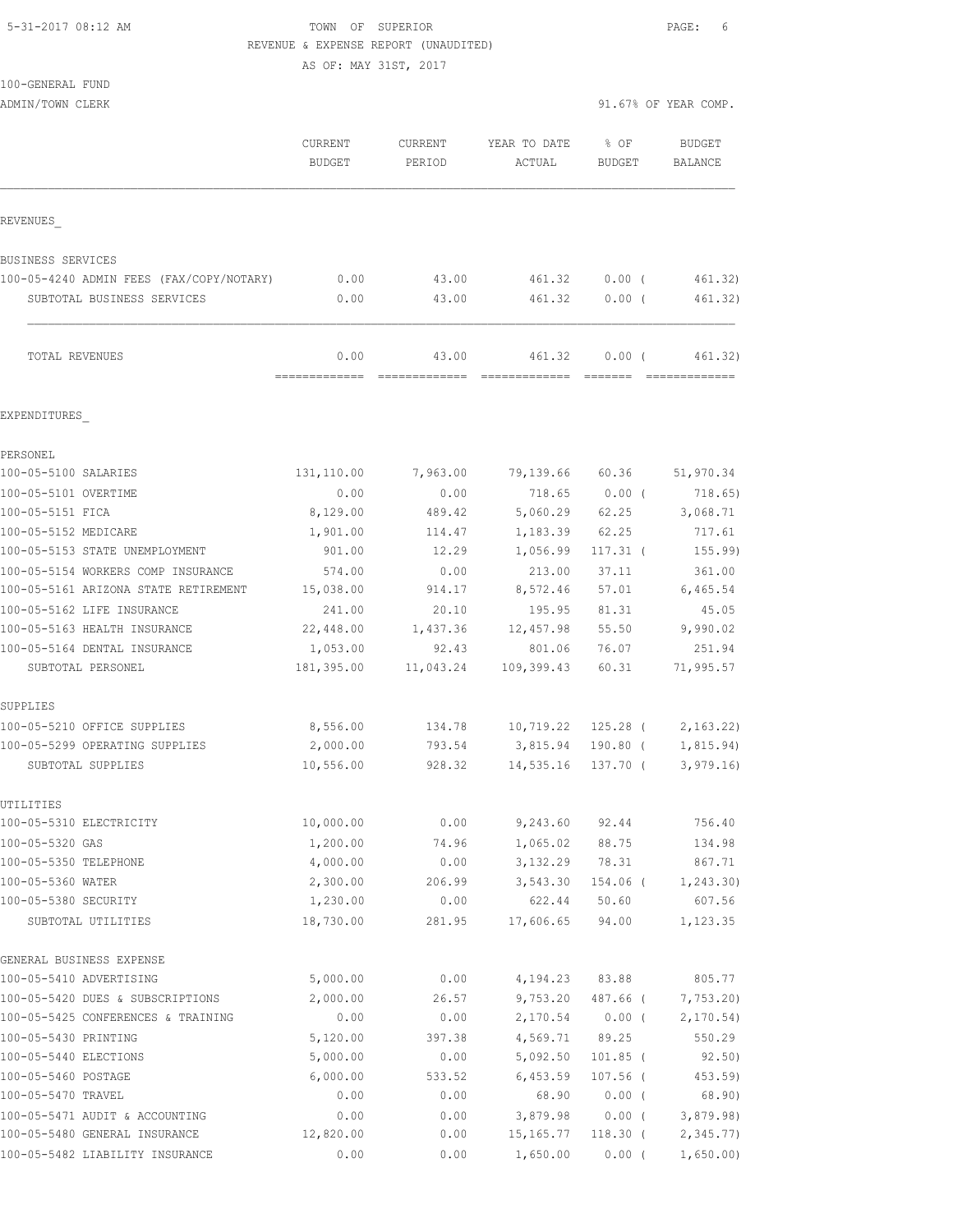#### 5-31-2017 08:12 AM TOWN OF SUPERIOR PAGE: 7 REVENUE & EXPENSE REPORT (UNAUDITED) AS OF: MAY 31ST, 2017

#### 100-GENERAL FUND

ADMIN/TOWN CLERK 30 OF YEAR COMP.

|                                                  | CURRENT<br><b>BUDGET</b> | CURRENT<br>PERIOD | YEAR TO DATE<br>ACTUAL | % OF<br><b>BUDGET</b> | <b>BUDGET</b><br><b>BALANCE</b> |
|--------------------------------------------------|--------------------------|-------------------|------------------------|-----------------------|---------------------------------|
| 100-05-5491 FINANCE/BANK FEES                    | 390.00                   | 25.00             | 1,320.15               | $338.50$ (            | 930.15                          |
| 100-05-5495 PENALTY                              | 0.00                     | $0.00$ (          | 46, 417.29)            | 0.00                  | 46, 417.29                      |
| SUBTOTAL GENERAL BUSINESS EXPENSE                | 36,330.00                | 982.47            | 7,901.28               | 21.75                 | 28, 428.72                      |
| PROFESSIONAL SERVICES                            |                          |                   |                        |                       |                                 |
| 100-05-5550 OTHER PROFESSIONAL SERVICES          | 1,797.00                 | 5,295.12          |                        | 82,830.44 4,609.37 (  | 81,033.44)                      |
| 100-05-5590 AUDIT & ACCOUNTING                   | 9,000.00                 | 0.00              |                        |                       | 15,100.00 167.78 ( 6,100.00)    |
| SUBTOTAL PROFESSIONAL SERVICES                   | 10,797.00                | 5,295.12          |                        | 97,930.44 907.02 (    | 87, 133.44)                     |
| REPAIR/MAINTENANCE                               |                          |                   |                        |                       |                                 |
| 100-05-5640 AUTO & TRUCK REPAIRS                 | 0.00                     | 175.00            | 175.00                 | 0.00(                 | 175.00)                         |
| 100-05-5641 GAS & OIL                            | 500.00                   | 0.00              | 56.14                  | 11.23                 | 443.86                          |
| 100-05-5650 OTHER EQUIPMENT REPAIRS              | 4,000.00                 | 0.00              | 0.00                   | 0.00                  | 4,000.00                        |
| SUBTOTAL REPAIR/MAINTENANCE                      | 4,500.00                 | 175.00            | 231.14                 | 5.14                  | 4,268.86                        |
| CAPITAL OUTLAY                                   |                          |                   |                        |                       |                                 |
| 100-05-5710 BUILDING                             | 5,000.00                 | 333.33            | 5,874.72               | 117.49 (              | 874.72)                         |
| 100-05-5720 OFFICE EQUIPMENT                     | 15,000.00                | 0.00              | 6,986.14               | 46.57                 | 8,013.86                        |
| 100-05-5780 COMPUTER/INCODE SOFTWARE             | 28,014.00                | 0.00              | 4,407.62               | 15.73                 | 23,606.38                       |
| SUBTOTAL CAPITAL OUTLAY                          | 48,014.00                | 333.33            | 17,268.48              | 35.97                 | 30,745.52                       |
| TOTAL EXPENDITURES                               | 310,322.00               | 19,039.43         | 264,872.58             | 85.35                 | 45,449.42                       |
| REVENUES OVER/(UNDER) EXPENDITURES<br>$\sqrt{2}$ | 310,322.00)(             | 18,996.43)(       | 264, 411.26)           | $\sqrt{2}$            | 45, 910. 74)                    |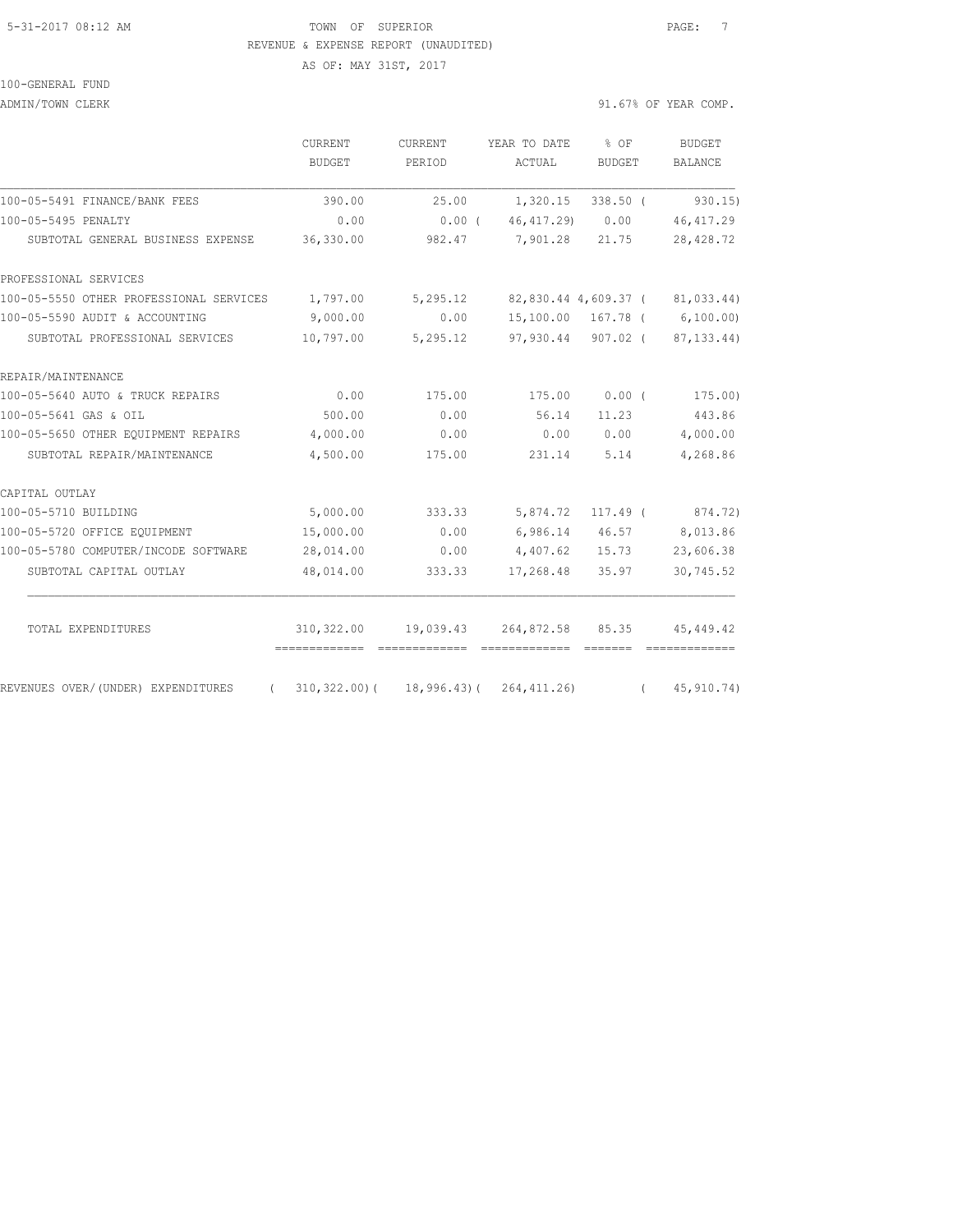100-GENERAL FUND

## TOWN OF SUPERIOR **Example 2018** PAGE: 8 REVENUE & EXPENSE REPORT (UNAUDITED) AS OF: MAY 31ST, 2017

| FINANCE                                           |                   |        |                                        |              | 91.67% OF YEAR COMP.        |
|---------------------------------------------------|-------------------|--------|----------------------------------------|--------------|-----------------------------|
|                                                   | CURRENT<br>BUDGET | PERIOD | CURRENT YEAR TO DATE % OF<br>ACTUAL    | BUDGET       | BUDGET<br><b>BALANCE</b>    |
|                                                   |                   |        |                                        |              |                             |
| EXPENDITURES                                      |                   |        |                                        |              |                             |
| PERSONEL                                          |                   |        |                                        |              |                             |
| SUPPLIES                                          |                   |        |                                        |              |                             |
| 100-06-5299 OPERATING SUPPLIES                    | 0.00              | 1.00   |                                        | 26.00 0.00 ( | 26.00                       |
| SUBTOTAL SUPPLIES                                 | 0.00              | 1.00   |                                        | 26.00 0.00 ( | 26.00)                      |
| UTILITIES                                         |                   |        |                                        |              |                             |
| GENERAL BUSINESS EXPENSE                          |                   |        |                                        |              |                             |
| 100-06-5471 AUDIT & ACCOUNTING                    | 0.00              | 0.00   |                                        |              | 3,879.98 0.00 (3,879.98)    |
| 100-06-5480 GENERAL INSURANCE                     | 12,820.00         | 0.00   |                                        |              | $0.00$ $0.00$ $12,820.00$   |
| 100-06-5491 FINANCE/BANK FEES                     | 0.00              | 0.00   |                                        |              | $2,305.93$ 0.00 ( 2,305.93) |
| SUBTOTAL GENERAL BUSINESS EXPENSE                 | 12,820.00         | 0.00   |                                        |              | 6, 185.91 48.25 6, 634.09   |
| PROFESSIONAL SERVICES                             |                   |        |                                        |              |                             |
| 100-06-5550 OTHER PROFESSIONAL SERVICES 46,000.00 |                   |        | $0.00$ $32,114.32$ $69.81$ $13,885.68$ |              |                             |
| 100-06-5590 AUDIT & ACCOUNTING                    | 9,000.00          | 0.00   |                                        | 0.00 0.00    | 9,000.00                    |
| SUBTOTAL PROFESSIONAL SERVICES                    | 55,000.00         |        | $0.00$ $32,114.32$ $58.39$             |              | 22,885.68                   |
| CAPITAL OUTLAY                                    |                   |        |                                        |              |                             |
| TOTAL EXPENDITURES                                | 67,820.00         |        | 1.00 38, 326.23 56.51                  |              | 29,493.77                   |
| REVENUES OVER/(UNDER) EXPENDITURES<br>$\left($    | 67,820.00)(       |        | $1.00$ ( $38,326.23$ )                 | $\sqrt{2}$   | 29,493.77)                  |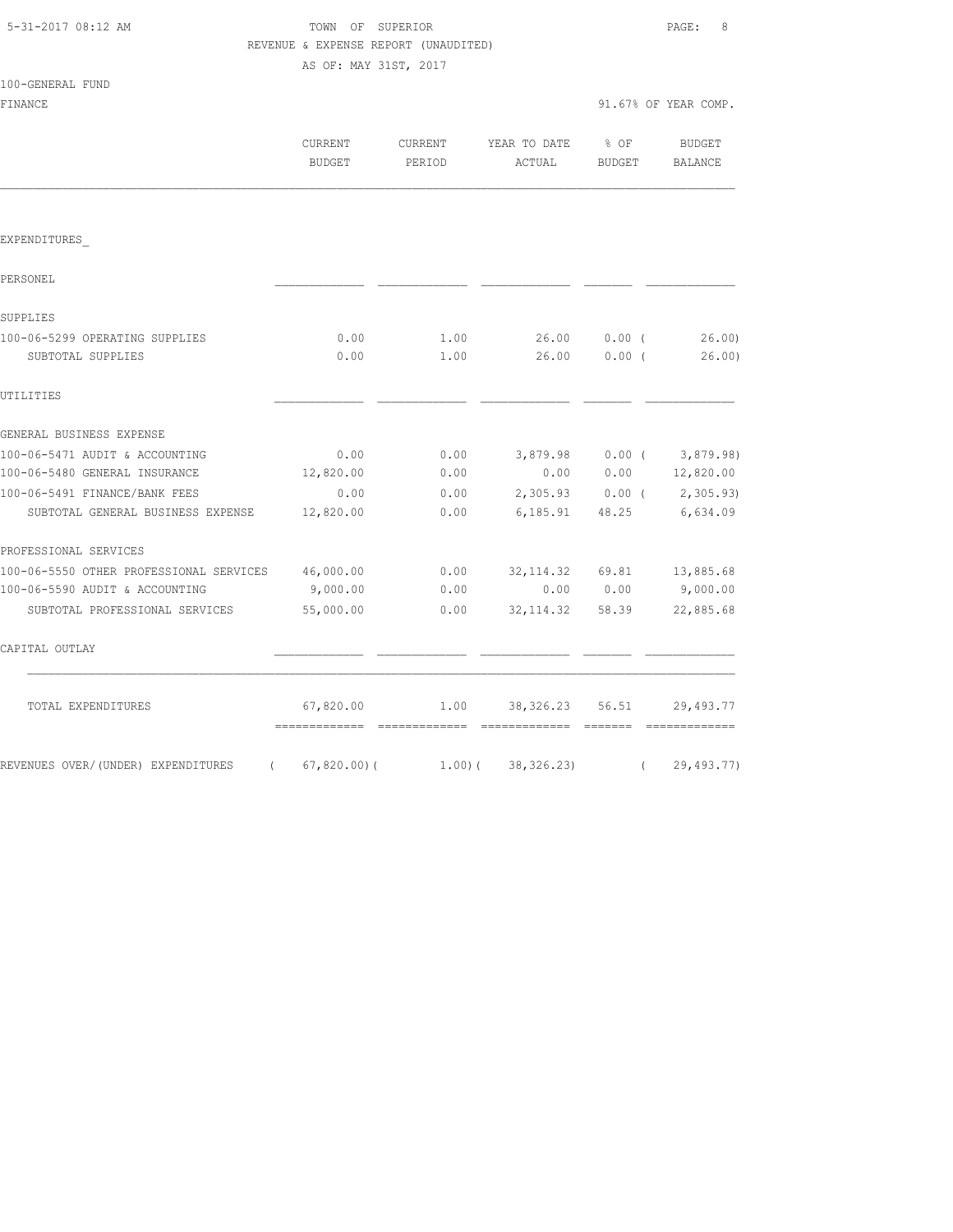#### 5-31-2017 08:12 AM TOWN OF SUPERIOR PAGE: 9 REVENUE & EXPENSE

|                                          |                       | REVENUE & EXPENSE REPORT (UNAUDITED) |                    |          |                      |
|------------------------------------------|-----------------------|--------------------------------------|--------------------|----------|----------------------|
|                                          | AS OF: MAY 31ST, 2017 |                                      |                    |          |                      |
| 100-GENERAL FUND                         |                       |                                      |                    |          |                      |
| POLICE                                   |                       |                                      |                    |          | 91.67% OF YEAR COMP. |
|                                          | CURRENT               | CURRENT                              | YEAR TO DATE       | % OF     | BUDGET               |
|                                          | BUDGET                | PERIOD                               | ACTUAL             | BUDGET   | BALANCE              |
|                                          |                       |                                      |                    |          |                      |
|                                          |                       |                                      |                    |          |                      |
| REVENUES                                 |                       |                                      |                    |          |                      |
| BUSINESS SERVICES                        |                       |                                      |                    |          |                      |
| 100-07-4230 PD SERVICES-IMPOUND/FING PRI | 0.00                  |                                      | 2,303.75 15,881.76 | $0.00$ ( | 15,881.76)           |
| 100-07-4240 FEES                         | 20,000.00             | 0.00                                 | 0.00               | 0.00     | 20,000.00            |

============= ============= ============= ======= =============

| 100-07-4250 TRAFFIC FINES        | 6,000.00  | 1,465.81 | 9,210.94  | $153.52$ ( | 3, 210.94) |
|----------------------------------|-----------|----------|-----------|------------|------------|
| SUBTOTAL BUSINESS SERVICES       | 26,000.00 | 3,769.56 | 25,092.70 | 96.51      | 907.30     |
| CONTRIBUTIONS                    |           |          |           |            |            |
| 100-07-4780 OFF DUTY SALARIES    | 0.00      | 0.00     | 1,968.67  | 0.00(      | 1,968.67)  |
| 100-07-4781 OFF DUTY VEHICLE USE | 0.00      | 0.00     | 2,535.00  | 0.00(      | 2, 535.00  |
| SUBTOTAL CONTRIBUTIONS           | 0.00      | 0.00     | 4,503.67  | 0.00(      | 4, 503.67  |
| TOTAL REVENUES                   | 26,000.00 | 3,769.56 | 29,596.37 | 113.83 (   | 3,596,37   |

EXPENDITURES\_

| PERSONEL                               |            |           |            |            |             |
|----------------------------------------|------------|-----------|------------|------------|-------------|
| 100-07-5100 SALARIES                   | 428,933.00 | 32,215.99 | 346,839.18 | 80.86      | 82,093.82   |
| 100-07-5101 OVERTIME                   | 20,000.00  | 2,516.57  | 30,921.86  | 154.61 (   | 10, 921.86) |
| 100-07-5151 FICA                       | 0.00       | 211.27    | 3,044.03   | $0.00$ (   | 3,044.03)   |
| 100-07-5152 MEDICARE                   | 5,793.00   | 488.20    | 5,160.32   | 89.08      | 632.68      |
| 100-07-5153 STATE UNEMPLOYMENT         | 2,853.00   | 5.83      | 3,249.42   | $113.89$ ( | 396.42)     |
| 100-07-5154 WORKERS COMP INSURANCE     | 25,209.00  | 0.00      | 23,290.00  | 92.39      | 1,919.00    |
| 100-07-5160 PUBLIC SAFETY RETIREMENT   | 40,350.00  | 6,587.13  | 69,057.47  | $171.15$ ( | 28,707.47)  |
| 100-07-5161 ARIZONA STATE RETIREMENT   | 4,046.00   | 370.80    | 4,840.94   | $119.65$ ( | 794.94)     |
| 100-07-5162 LIFE INSURANCE             | 666.00     | 60.30     | 748.65     | $112.41$ ( | 82.65)      |
| 100-07-5163 HEALTH INSURANCE           | 67,344.00  | 2,837.52  | 31, 146.53 | 46.25      | 36, 197.47  |
| 100-07-5164 DENTAL INSURANCE           | 3,160.00   | 246.48    | 2,680.47   | 84.83      | 479.53      |
| SUBTOTAL PERSONEL                      | 598,354.00 | 45,540.09 | 520,978.87 | 87.07      | 77, 375.13  |
| SUPPLIES                               |            |           |            |            |             |
| 100-07-5210 OFFICE SUPPLIES            | 3,500.00   | 0.00      | 195.09     | 5.57       | 3,304.91    |
| 100-07-5227 K9 FOOD & MEDICAL SUPPLIES | 0.00       | 103.00    | 1,560.81   | $0.00$ (   | 1,560.81)   |
| 100-07-5299 OPERATING SUPPLIES         | 5,000.00   | 138.56    | 2,387.42   | 47.75      | 2,612.58    |
| SUBTOTAL SUPPLIES                      | 8,500.00   | 241.56    | 4,143.32   | 48.74      | 4,356.68    |
| UTILITIES                              |            |           |            |            |             |
| 100-07-5310 ELECTRICITY                | 14,000.00  | 0.00      | 9,376.56   | 66.98      | 4,623.44    |
| 100-07-5320 GAS                        | 200.00     | 59.64     | 1,476.04   | 738.02 (   | 1,276.04)   |
| 100-07-5350 TELEPHONE                  | 12,000.00  | 299.82    | 13,641.05  | 113.68 (   | 1,641.05)   |
| 100-07-5360 WATER                      | 1,500.00   | 47.23     | 1,280.38   | 85.36      | 219.62      |
| SUBTOTAL UTILITIES                     | 27,700.00  | 406.69    | 25,774.03  | 93.05      | 1,925.97    |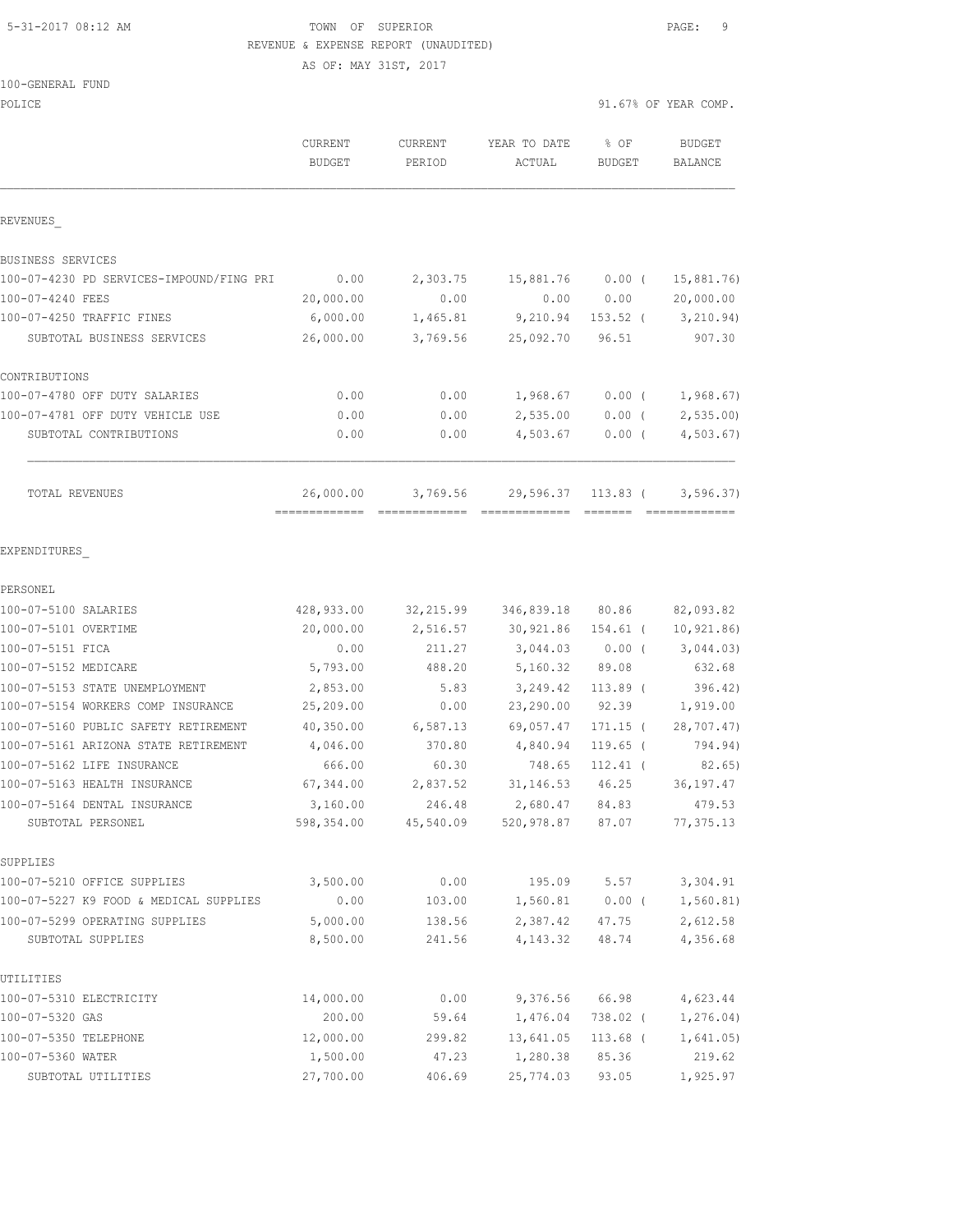#### 5-31-2017 08:12 AM TOWN OF SUPERIOR PAGE: 10 REVENUE & EXPENSE REPORT (UNAUDITED)

AS OF: MAY 31ST, 2017

100-GENERAL FUND

POLICE 91.67% OF YEAR COMP.

|                                                | CURRENT<br><b>BUDGET</b> | CURRENT<br>PERIOD | YEAR TO DATE<br>ACTUAL | % OF<br><b>BUDGET</b> | <b>BUDGET</b>          |
|------------------------------------------------|--------------------------|-------------------|------------------------|-----------------------|------------------------|
|                                                |                          |                   |                        |                       | <b>BALANCE</b>         |
| GENERAL BUSINESS EXPENSE                       |                          |                   |                        |                       |                        |
| 100-07-5410 ADVERTISING                        | 500.00                   | 0.00              | 0.00                   | 0.00                  | 500.00                 |
| 100-07-5420 DUES & SUBSCRIPTIONS               | 500.00                   | 0.00              | 701.42                 | $140.28$ (            | 201.42)                |
| 100-07-5425 CONFERENCES & TRAINING             | 0.00                     | 0.00              | 117.89                 | $0.00$ (              | 117.89)                |
| 100-07-5430 PRINTING                           | 2,000.00                 | 279.08            | 3,509.24               | $175.46$ (            | 1, 509.24)             |
| 100-07-5460 POSTAGE                            | 300.00                   | 35.10             | 351.30                 | $117.10$ (            | 51.30)                 |
| 100-07-5470 TRAVEL                             | 0.00                     | 0.00              | 73.68                  | 0.00(                 | $73.68$ )              |
| 100-07-5471 AUDIT & ACCOUNTING                 | 9,000.00                 | 0.00              | 3,936.25               | 43.74                 | 5,063.75               |
| 100-07-5480 GENERAL INSURANCE                  | 12,820.00                | 0.00              | 12,965.77              | $101.14$ (            | 145.77)                |
| SUBTOTAL GENERAL BUSINESS EXPENSE              | 25,120.00                | 314.18            | 21,655.55              | 86.21                 | 3,464.45               |
| PROFESSIONAL SERVICES                          |                          |                   |                        |                       |                        |
| 100-07-5520 CONTRACTUAL SERVICES               | 75,000.00                | 0.00              | 75,000.00              | 100.00                | 0.00                   |
| 100-07-5550 OTHER PROFESSIONAL SERVICES        | 1,000.00                 | 0.00              | 1,914.32               | 191.43 (              | 914.32)                |
| SUBTOTAL PROFESSIONAL SERVICES                 | 76,000.00                | 0.00              | 76,914.32              | $101.20$ (            | 914.32)                |
| REPAIR/MAINTENANCE                             |                          |                   |                        |                       |                        |
| 100-07-5640 AUTO & TRUCK REPAIRS               | 0.00                     | 0.00(             | 20.00)                 | 0.00                  | 20.00                  |
| 100-07-5641 GAS & OIL                          | 10,000.00                | 0.00              | 14,751.96              | 147.52 (              | 4,751.96               |
| SUBTOTAL REPAIR/MAINTENANCE                    | 10,000.00                | 0.00              | 14,731.96              | 147.32 (              | 4,731.96               |
| CAPITAL OUTLAY                                 |                          |                   |                        |                       |                        |
| TOTAL EXPENDITURES                             | 745,674.00               | 46,502.52         | 664,198.05             | 89.07                 | 81, 475.95             |
| REVENUES OVER/(UNDER) EXPENDITURES<br>$\left($ | 719,674.00)(             | 42,732.96)(       | 634,601.68)            |                       | 85,072.32)<br>$\left($ |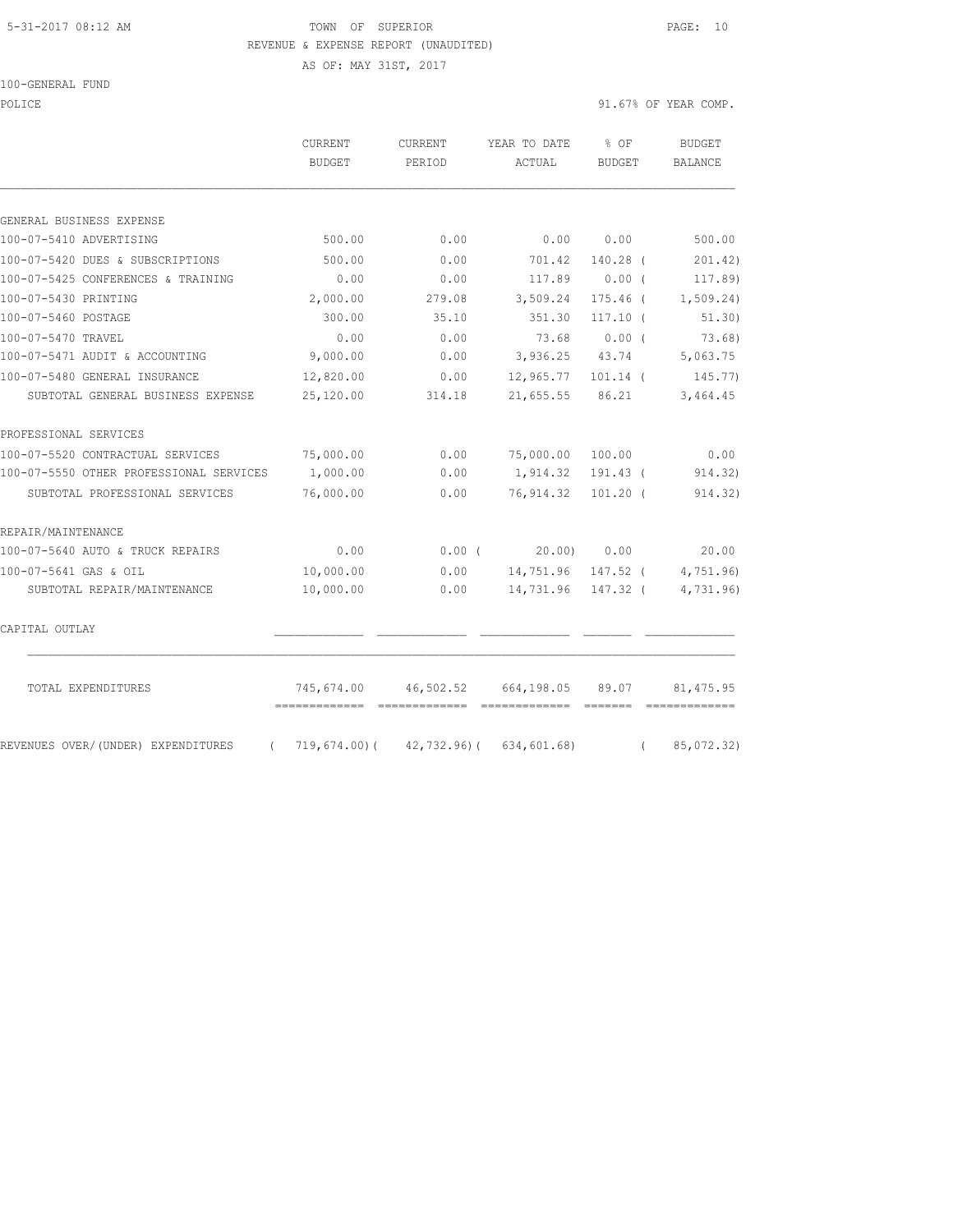## 5-31-2017 08:12 AM TOWN OF SUPERIOR PAGE: 11 REVENUE & EXPENSE REPORT (UNAUDITED)

100-GENERAL FUND

FIRE  $91.67$ % OF YEAR COMP.

|                                      | CURRENT<br><b>BUDGET</b>                   | CURRENT<br>PERIOD | YEAR TO DATE<br>ACTUAL                                                                                                                                                                                                                                                                                                                                                                                                                                                                         | % OF<br><b>BUDGET</b>                                                                                                                                                                                                                                                                                                                                                                                                                                                                                                                                                                                 | <b>BUDGET</b><br>BALANCE   |
|--------------------------------------|--------------------------------------------|-------------------|------------------------------------------------------------------------------------------------------------------------------------------------------------------------------------------------------------------------------------------------------------------------------------------------------------------------------------------------------------------------------------------------------------------------------------------------------------------------------------------------|-------------------------------------------------------------------------------------------------------------------------------------------------------------------------------------------------------------------------------------------------------------------------------------------------------------------------------------------------------------------------------------------------------------------------------------------------------------------------------------------------------------------------------------------------------------------------------------------------------|----------------------------|
| REVENUES                             |                                            |                   |                                                                                                                                                                                                                                                                                                                                                                                                                                                                                                |                                                                                                                                                                                                                                                                                                                                                                                                                                                                                                                                                                                                       |                            |
| BUSINESS SERVICES                    |                                            |                   |                                                                                                                                                                                                                                                                                                                                                                                                                                                                                                |                                                                                                                                                                                                                                                                                                                                                                                                                                                                                                                                                                                                       |                            |
| 100-08-4240 FEES                     | 23, 177.00                                 | 7.00              | 7.00                                                                                                                                                                                                                                                                                                                                                                                                                                                                                           | 0.03                                                                                                                                                                                                                                                                                                                                                                                                                                                                                                                                                                                                  | 23,170.00                  |
| SUBTOTAL BUSINESS SERVICES           | 23, 177.00                                 | 7.00              | 7.00                                                                                                                                                                                                                                                                                                                                                                                                                                                                                           | 0.03                                                                                                                                                                                                                                                                                                                                                                                                                                                                                                                                                                                                  | 23,170.00                  |
| CONTRIBUTIONS                        |                                            |                   |                                                                                                                                                                                                                                                                                                                                                                                                                                                                                                |                                                                                                                                                                                                                                                                                                                                                                                                                                                                                                                                                                                                       |                            |
|                                      |                                            |                   |                                                                                                                                                                                                                                                                                                                                                                                                                                                                                                |                                                                                                                                                                                                                                                                                                                                                                                                                                                                                                                                                                                                       |                            |
| TOTAL REVENUES                       | 23, 177.00<br>-------------- ------------- | 7.00              | 7.00<br>$\begin{array}{cccccccccc} \multicolumn{2}{c}{} & \multicolumn{2}{c}{} & \multicolumn{2}{c}{} & \multicolumn{2}{c}{} & \multicolumn{2}{c}{} & \multicolumn{2}{c}{} & \multicolumn{2}{c}{} & \multicolumn{2}{c}{} & \multicolumn{2}{c}{} & \multicolumn{2}{c}{} & \multicolumn{2}{c}{} & \multicolumn{2}{c}{} & \multicolumn{2}{c}{} & \multicolumn{2}{c}{} & \multicolumn{2}{c}{} & \multicolumn{2}{c}{} & \multicolumn{2}{c}{} & \multicolumn{2}{c}{} & \multicolumn{2}{c}{} & \mult$ | 0.03<br>$\qquad \qquad \overline{\qquad \qquad }=\overline{\qquad \qquad }=\overline{\qquad \qquad }=\overline{\qquad \qquad }=\overline{\qquad \qquad }=\overline{\qquad \qquad }=\overline{\qquad \qquad }=\overline{\qquad \qquad }=\overline{\qquad \qquad }=\overline{\qquad \qquad }=\overline{\qquad \qquad }=\overline{\qquad \qquad }=\overline{\qquad \qquad }=\overline{\qquad \qquad }=\overline{\qquad \qquad }=\overline{\qquad \qquad }=\overline{\qquad \qquad }=\overline{\qquad \qquad }=\overline{\qquad \qquad }=\overline{\qquad \qquad }=\overline{\qquad \qquad }=\overline{\$ | 23,170.00<br>------------- |
| EXPENDITURES                         |                                            |                   |                                                                                                                                                                                                                                                                                                                                                                                                                                                                                                |                                                                                                                                                                                                                                                                                                                                                                                                                                                                                                                                                                                                       |                            |
| PERSONEL                             |                                            |                   |                                                                                                                                                                                                                                                                                                                                                                                                                                                                                                |                                                                                                                                                                                                                                                                                                                                                                                                                                                                                                                                                                                                       |                            |
| 100-08-5100 SALARIES                 | 50, 592.00                                 | 3,715.82          | 40,212.80                                                                                                                                                                                                                                                                                                                                                                                                                                                                                      | 79.48                                                                                                                                                                                                                                                                                                                                                                                                                                                                                                                                                                                                 | 10,379.20                  |
| 100-08-5101 OVERTIME                 | 3,536.00                                   | 580.71            | 8,571.99                                                                                                                                                                                                                                                                                                                                                                                                                                                                                       | $242.42$ (                                                                                                                                                                                                                                                                                                                                                                                                                                                                                                                                                                                            | 5,035.99                   |
| 100-08-5151 FICA                     | 2,962.00                                   | 262.24            | 2,930.06                                                                                                                                                                                                                                                                                                                                                                                                                                                                                       | 98.92                                                                                                                                                                                                                                                                                                                                                                                                                                                                                                                                                                                                 | 31.94                      |
| 100-08-5152 MEDICARE                 | 693.00                                     | 61.38             | 685.44                                                                                                                                                                                                                                                                                                                                                                                                                                                                                         | 98.91                                                                                                                                                                                                                                                                                                                                                                                                                                                                                                                                                                                                 | 7.56                       |
| 100-08-5153 STATE UNEMPLOYMENT       | 454.00                                     | 33.31             | 654.70                                                                                                                                                                                                                                                                                                                                                                                                                                                                                         | 144.21 (                                                                                                                                                                                                                                                                                                                                                                                                                                                                                                                                                                                              | 200.70)                    |
| 100-08-5154 WORKERS COMP INSURANCE   | 3,122.00                                   | 0.00              | 0.00                                                                                                                                                                                                                                                                                                                                                                                                                                                                                           | 0.00                                                                                                                                                                                                                                                                                                                                                                                                                                                                                                                                                                                                  | 3,122.00                   |
| 100-08-5160 PUBLIC SAFETY RETIREMENT | 4,467.00                                   | 0.00              | 0.00                                                                                                                                                                                                                                                                                                                                                                                                                                                                                           | 0.00                                                                                                                                                                                                                                                                                                                                                                                                                                                                                                                                                                                                  | 4,467.00                   |
| 100-08-5161 ARIZONA STATE RETIREMENT | 0.00                                       | 429.29            | 4,491.74                                                                                                                                                                                                                                                                                                                                                                                                                                                                                       | $0.00$ (                                                                                                                                                                                                                                                                                                                                                                                                                                                                                                                                                                                              | 4,491.74)                  |
| 100-08-5162 LIFE INSURANCE           | 76.00                                      | 40.20             | 370.70                                                                                                                                                                                                                                                                                                                                                                                                                                                                                         | 487.76 (                                                                                                                                                                                                                                                                                                                                                                                                                                                                                                                                                                                              | 294.70)                    |
| 100-08-5163 HEALTH INSURANCE         | 7,108.00                                   | 1,437.36          | 15,491.84                                                                                                                                                                                                                                                                                                                                                                                                                                                                                      | $217.95$ (                                                                                                                                                                                                                                                                                                                                                                                                                                                                                                                                                                                            | 8,383.84)                  |
| 100-08-5164 DENTAL INSURANCE         | 333.00                                     | 184.86            | 1,694.55                                                                                                                                                                                                                                                                                                                                                                                                                                                                                       | $508.87$ (                                                                                                                                                                                                                                                                                                                                                                                                                                                                                                                                                                                            | 1,361.55                   |
| SUBTOTAL PERSONEL                    | 73,343.00                                  | 6,745.17          | 75,103.82                                                                                                                                                                                                                                                                                                                                                                                                                                                                                      | $102.40$ (                                                                                                                                                                                                                                                                                                                                                                                                                                                                                                                                                                                            | 1,760.82)                  |
| SUPPLIES                             |                                            |                   |                                                                                                                                                                                                                                                                                                                                                                                                                                                                                                |                                                                                                                                                                                                                                                                                                                                                                                                                                                                                                                                                                                                       |                            |
| 100-08-5210 OFFICE SUPPLIES          | 250.00                                     | 0.00              | 132.02                                                                                                                                                                                                                                                                                                                                                                                                                                                                                         | 52.81                                                                                                                                                                                                                                                                                                                                                                                                                                                                                                                                                                                                 | 117.98                     |
| 100-08-5299 OPERATING SUPPLIES       | 3,000.00                                   | 0.00              | 918.40                                                                                                                                                                                                                                                                                                                                                                                                                                                                                         | 30.61                                                                                                                                                                                                                                                                                                                                                                                                                                                                                                                                                                                                 | 2,081.60                   |
| SUBTOTAL SUPPLIES                    | 3,250.00                                   | 0.00              | 1,050.42                                                                                                                                                                                                                                                                                                                                                                                                                                                                                       | 32.32                                                                                                                                                                                                                                                                                                                                                                                                                                                                                                                                                                                                 | 2,199.58                   |
| UTILITIES                            |                                            |                   |                                                                                                                                                                                                                                                                                                                                                                                                                                                                                                |                                                                                                                                                                                                                                                                                                                                                                                                                                                                                                                                                                                                       |                            |
| 100-08-5310 ELECTRICITY              | 2,300.00                                   | 0.00              | 2,736.61                                                                                                                                                                                                                                                                                                                                                                                                                                                                                       | 118.98 (                                                                                                                                                                                                                                                                                                                                                                                                                                                                                                                                                                                              | 436.61)                    |
| 100-08-5340 SEWER                    | 1,500.00                                   | 0.00              | 0.00                                                                                                                                                                                                                                                                                                                                                                                                                                                                                           | 0.00                                                                                                                                                                                                                                                                                                                                                                                                                                                                                                                                                                                                  | 1,500.00                   |
| 100-08-5350 TELEPHONE                | 475.00                                     | 63.82             | 1,223.50                                                                                                                                                                                                                                                                                                                                                                                                                                                                                       | $257.58$ (                                                                                                                                                                                                                                                                                                                                                                                                                                                                                                                                                                                            | 748.50)                    |
| 100-08-5360 WATER                    | 0.00                                       | 64.48             | 737.12                                                                                                                                                                                                                                                                                                                                                                                                                                                                                         | $0.00$ (                                                                                                                                                                                                                                                                                                                                                                                                                                                                                                                                                                                              | 737.12)                    |
| SUBTOTAL UTILITIES                   | 4,275.00                                   | 128.30            | 4,697.23                                                                                                                                                                                                                                                                                                                                                                                                                                                                                       | 109.88 (                                                                                                                                                                                                                                                                                                                                                                                                                                                                                                                                                                                              | 422.23)                    |
| GENERAL BUSINESS EXPENSE             |                                            |                   |                                                                                                                                                                                                                                                                                                                                                                                                                                                                                                |                                                                                                                                                                                                                                                                                                                                                                                                                                                                                                                                                                                                       |                            |
| 100-08-5410 ADVERTISING              | 0.00                                       | 0.00              | 26.20                                                                                                                                                                                                                                                                                                                                                                                                                                                                                          | $0.00$ (                                                                                                                                                                                                                                                                                                                                                                                                                                                                                                                                                                                              | 26.20                      |
| 100-08-5420 DUES & SUBSCRIPTIONS     | 0.00                                       | 0.00              | 75.00                                                                                                                                                                                                                                                                                                                                                                                                                                                                                          | $0.00$ (                                                                                                                                                                                                                                                                                                                                                                                                                                                                                                                                                                                              | 75.00)                     |
| 100-08-5430 PRINTING                 | 0.00                                       | 158.29            | 1,372.83                                                                                                                                                                                                                                                                                                                                                                                                                                                                                       | 0.00(                                                                                                                                                                                                                                                                                                                                                                                                                                                                                                                                                                                                 | 1,372.83)                  |
| 100-08-5460 POSTAGE                  | 250.00                                     | 35.10             | 290.95                                                                                                                                                                                                                                                                                                                                                                                                                                                                                         | $116.38$ (                                                                                                                                                                                                                                                                                                                                                                                                                                                                                                                                                                                            | 40.95)                     |
| 100-08-5471 AUDIT                    | 9,000.00                                   | 0.00              | 3,879.98                                                                                                                                                                                                                                                                                                                                                                                                                                                                                       | 43.11                                                                                                                                                                                                                                                                                                                                                                                                                                                                                                                                                                                                 | 5,120.02                   |
| 100-08-5480 GENERAL INSURANCE        | 6,410.00                                   | 0.00              | 6,482.92                                                                                                                                                                                                                                                                                                                                                                                                                                                                                       | $101.14$ (                                                                                                                                                                                                                                                                                                                                                                                                                                                                                                                                                                                            | 72.92)                     |
| SUBTOTAL GENERAL BUSINESS EXPENSE    | 15,660.00                                  | 193.39            | 12, 127.88                                                                                                                                                                                                                                                                                                                                                                                                                                                                                     | 77.44                                                                                                                                                                                                                                                                                                                                                                                                                                                                                                                                                                                                 | 3,532.12                   |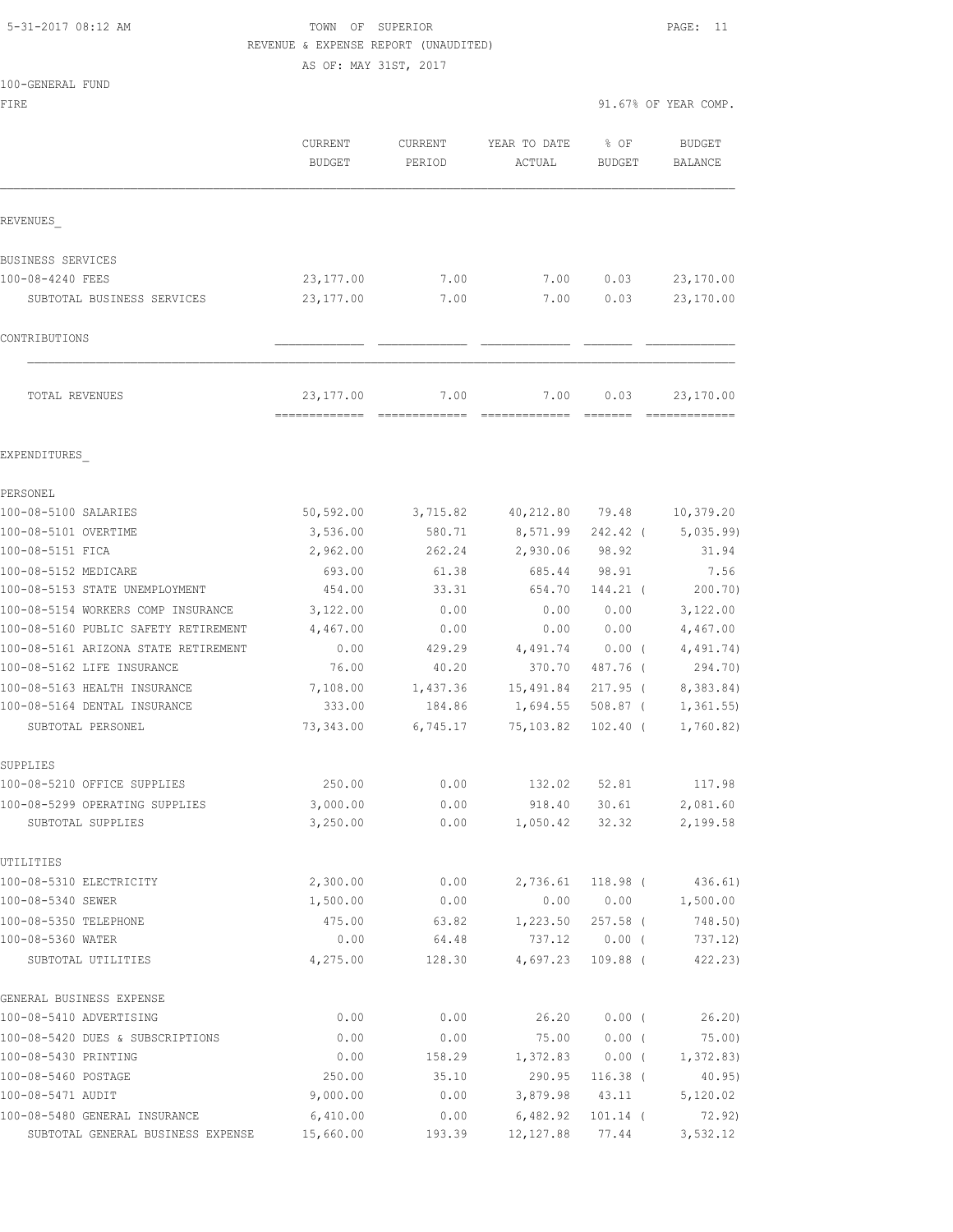#### 5-31-2017 08:12 AM TOWN OF SUPERIOR PAGE: 12 REVENUE & EXPENSE REPORT (UNAUDITED)

AS OF: MAY 31ST, 2017

| 100-GENERAL FUND |  |
|------------------|--|
|                  |  |

| <b>FTRE</b>                                                          |                              |                   |                                                     |          | 91.67% OF YEAR COMP.     |
|----------------------------------------------------------------------|------------------------------|-------------------|-----------------------------------------------------|----------|--------------------------|
|                                                                      | <b>CURRENT</b><br>BUDGET     | CURRENT<br>PERIOD | YEAR TO DATE % OF<br>ACTUAL                         | BUDGET   | BUDGET<br><b>BALANCE</b> |
|                                                                      |                              |                   |                                                     |          |                          |
| PROFESSIONAL SERVICES                                                |                              |                   |                                                     |          |                          |
| 100-08-5550 OTHER PROFESSIONAL SERVICES 2,920.00                     |                              |                   | $0.00$ 12, 616.83 432.08 ( 9, 696.83)               |          |                          |
| SUBTOTAL PROFESSIONAL SERVICES                                       | 2,920.00                     |                   | $0.00$ 12,616.83 432.08 ( 9,696.83)                 |          |                          |
| REPAIR/MAINTENANCE                                                   |                              |                   |                                                     |          |                          |
| 100-08-5641 GAS & OIL                                                | 6,000.00                     | 0.00              | 1,959.61 32.66 4,040.39                             |          |                          |
| 100-08-5650 OTHER EQUIPMENT REPAIRS                                  | 0.00                         | 0.00              | 450.00 0.00 (450.00)                                |          |                          |
| SUBTOTAL REPAIR/MAINTENANCE                                          | 6,000.00                     | 0.00              |                                                     |          | 2,409.61 40.16 3,590.39  |
| CAPITAL OUTLAY                                                       |                              |                   |                                                     |          |                          |
| 100-08-5710 BUILDING                                                 | 0.00                         |                   | $0.00$ $714.32$ $0.00$ (                            |          | 714.32)                  |
| SUBTOTAL CAPITAL OUTLAY                                              | 0.00                         | 0.00              | 714.32                                              | $0.00$ ( | 714.32)                  |
| TOTAL EXPENDITURES                                                   |                              |                   | $105,448.00$ 7,066.86 108,720.11 103.10 ( 3,272.11) |          |                          |
|                                                                      | -------------- ------------- |                   |                                                     | -------- |                          |
| REVENUES OVER/(UNDER) EXPENDITURES (82,271.00)(7,059.86)(108,713.11) |                              |                   |                                                     |          | 26, 442.11               |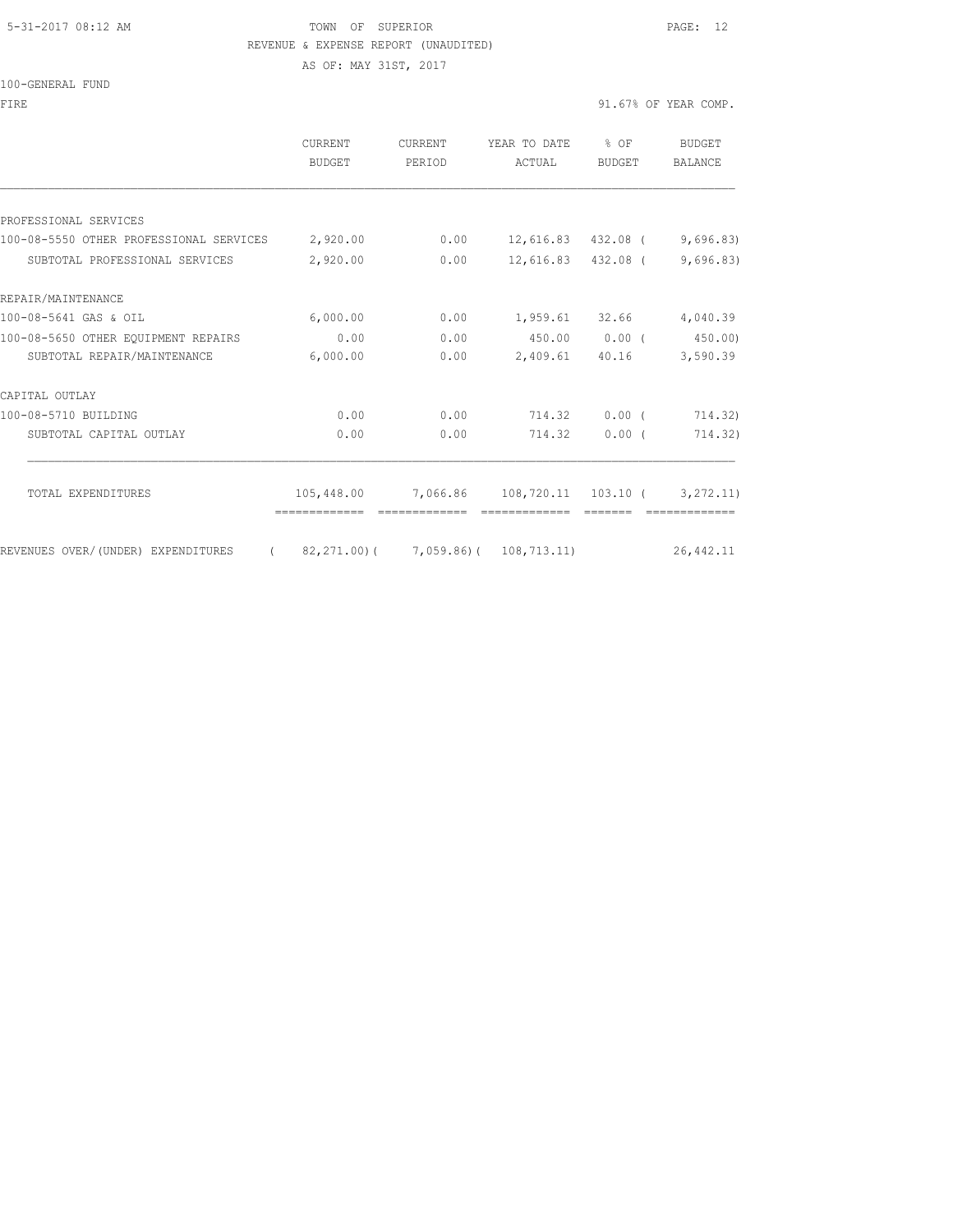## 5-31-2017 08:12 AM TOWN OF SUPERIOR PAGE: 13 REVENUE & EXPENSE REPORT (UNAUDITED)

AS OF: MAY 31ST, 2017

100-GENERAL FUND

| TAA GEMERIAN LAMA                      |                                 |                   |                           |                      |                                 |
|----------------------------------------|---------------------------------|-------------------|---------------------------|----------------------|---------------------------------|
| PW-STREETS/BLDG MAINT                  |                                 |                   |                           |                      | 91.67% OF YEAR COMP.            |
|                                        | <b>CURRENT</b><br><b>BUDGET</b> | CURRENT<br>PERIOD | YEAR TO DATE<br>ACTUAL    | $8$ OF<br>BUDGET     | <b>BUDGET</b><br><b>BALANCE</b> |
| REVENUES                               |                                 |                   |                           |                      |                                 |
| MISCELLANEOUS                          |                                 |                   |                           |                      |                                 |
| 100-09-4820 OTHER INCOME               | 0.00                            | 0.00              | 5,601.75                  | $0.00$ (             | 5,601.75)                       |
| 100-09-4821 RESIDENT DECAL             | 0.00                            | 0.00              | 640.00                    | 0.00(                | 640.00)                         |
| 100-09-4822 TIPPING FEES               | 0.00                            | 0.00              | 900.00                    | $0.00$ (             | 900.00                          |
| SUBTOTAL MISCELLANEOUS                 | 0.00                            | 0.00              | 7,141.75                  | $0.00$ (             | 7, 141. 75)                     |
| TOTAL REVENUES                         | 0.00<br>-------------           | 0.00              | 7,141.75<br>============= | $0.00$ (<br>-------- | 7, 141.75)                      |
| EXPENDITURES                           |                                 |                   |                           |                      |                                 |
| PERSONEL                               |                                 |                   |                           |                      |                                 |
| 100-09-5100 SALARIES                   | 27,777.00                       | 5,542.74          | 56,647.81                 | 203.94 (             | 28,870.81)                      |
| 100-09-5101 OVERTIME                   | 0.00                            | 89.03             | 1,458.42                  | $0.00$ (             | 1,458.42)                       |
| 100-09-5120 INMATE LABOR               | 0.00                            | 325.00            | 3,025.00                  | $0.00$ (             | 3,025.00                        |
| 100-09-5151 FICA                       | 1,722.00                        | 289.23            | 2,720.14                  | 157.96 (             | 998.14)                         |
| 100-09-5152 MEDICARE                   | 403.00                          | 67.66             | 636.22                    | $157.87$ (           | 233.22)                         |
| 100-09-5153 STATE UNEMPLOYMENT         | 766.00                          | 94.89             | 973.74                    | $127.12$ (           | 207.74)                         |
| 100-09-5154 WORKERS COMP INSURANCE     | 1,570.00                        | 0.00              | 1,431.00                  | 91.15                | 139.00                          |
| 100-09-5161 ARIZONA STATE RETIREMENT   | 1,921.00                        | 405.26            | 3,692.67                  | $192.23$ (           | 1,771.67)                       |
| 100-09-5162 LIFE INSURANCE             | 84.00                           | 26.80             | 404.20                    | 481.19 (             | 320.20)                         |
| 100-09-5163 HEALTH INSURANCE           | 7,857.00                        | 0.00              | 958.24                    | 12.20                | 6,898.76                        |
| 100-09-5164 DENTAL INSURANCE           | 193.00                          | 30.81             | 400.53                    | $207.53$ (           | 207.53)                         |
| SUBTOTAL PERSONEL                      | 42,293.00                       | 6,871.42          | 72,347.97                 | 171.06 (             | 30,054.97)                      |
| SUPPLIES                               |                                 |                   |                           |                      |                                 |
| 100-09-5225 SAFETY SUPPLIES/EQUIPMENT  | 0.00                            | 25.18             |                           | 611.76 0.00 (        | 611.76)                         |
| 100-09-5227 K9 FOOD & MEDICAL SUPPLIES | 0.00                            | 0.00              | 7,154.36                  | $0.00$ (             | 7,154.36)                       |
| 100-09-5230 SANITATION SUPPLIES        | 6,000.00                        | 922.53            | 7,643.08                  | $127.38$ (           | 1,643.08)                       |
| 100-09-5240 CHEMICAL SUPPLIES          | 0.00                            | 0.00              | 19.42                     | $0.00$ (             | 19.42)                          |
| 100-09-5299 OPERATING SUPPLIES         | 4,000.00                        | 0.00              | 9,093.01                  | $227.33$ (           | 5,093.01                        |
| SUBTOTAL SUPPLIES                      | 10,000.00                       | 947.71            | 24,521.63                 | 245.22 (             | 14,521.63)                      |
| UTILITIES                              |                                 |                   |                           |                      |                                 |
| 100-09-5310 ELECTRICITY                | 5,000.00                        | 0.00              | 4,991.75                  | 99.84                | 8.25                            |
| 100-09-5330 REFUSE                     | 0.00                            | 0.00              | 3,899.86                  | $0.00$ (             | 3,899.86                        |
| 100-09-5350 TELEPHONE                  | 450.00                          | 104.34            | 974.23                    | $216.50$ (           | 524.23)                         |
| 100-09-5360 WATER                      | 4,870.00                        | 392.04            | 8,040.31                  | $165.10$ (           | 3, 170.31)                      |
| 100-09-5380 SECURITY                   | 0.00                            | 0.00              | 550.32                    | $0.00$ (             | 550.32)                         |

SUBTOTAL UTILITIES 10,320.00 496.38 18,456.47 178.84 ( 8,136.47)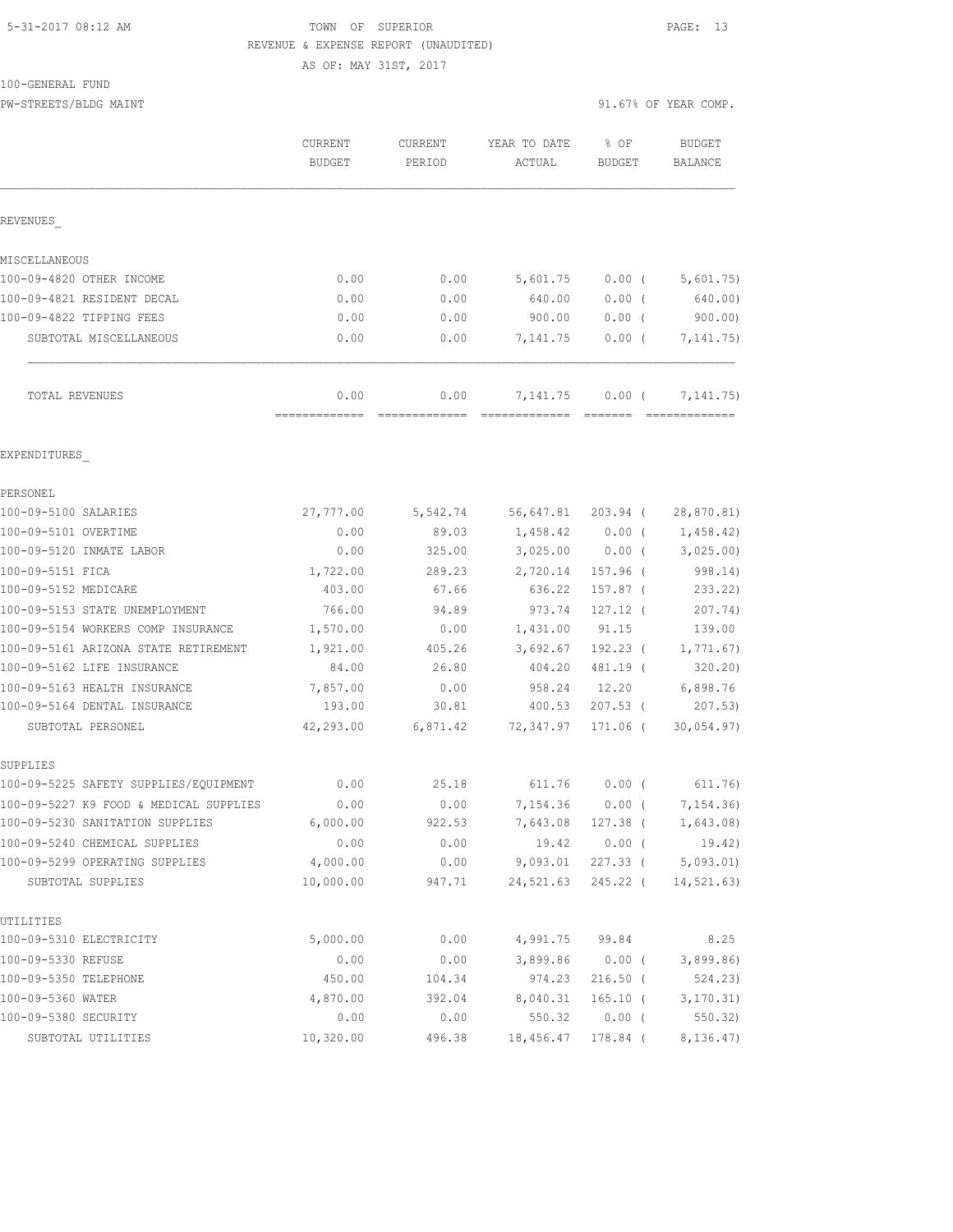#### 5-31-2017 08:12 AM TOWN OF SUPERIOR PAGE: 14 REVENUE & EXPENSE REPORT (UNAUDITED)

AS OF: MAY 31ST, 2017

100-GENERAL FUND

| PW-STREETS/BLDG MAINT                   |                          |                   |                        |                       | 91.67% OF YEAR COMP.            |
|-----------------------------------------|--------------------------|-------------------|------------------------|-----------------------|---------------------------------|
|                                         | CURRENT<br><b>BUDGET</b> | CURRENT<br>PERIOD | YEAR TO DATE<br>ACTUAL | % OF<br><b>BUDGET</b> | <b>BUDGET</b><br><b>BALANCE</b> |
| GENERAL BUSINESS EXPENSE                |                          |                   |                        |                       |                                 |
| 100-09-5410 ADVERTISING                 | 955.00                   | 0.00              | 275.94                 | 28.89                 | 679.06                          |
| 100-09-5420 DUES & SUBSCRIPTIONS        | 0.00                     | 0.00              | 325.00                 | 0.00(                 | 325.00                          |
| 100-09-5425 CONFERENCES & TRAINING      | 0.00                     | 0.00              | 1,560.50               | $0.00$ (              | 1, 560.50)                      |
| 100-09-5450 UNIFORMS                    | 1,537.00                 | 122.52            | 2,175.76               | 141.56 (              | 638.76)                         |
| 100-09-5460 POSTAGE                     | 300.00                   | 0.00              | 0.00                   | 0.00                  | 300.00                          |
| 100-09-5471 AUDIT & ACCOUNTING          | 9,000.00                 | 0.00              | 3,929.98               | 43.67                 | 5,070.02                        |
| 100-09-5480 GENERAL INSURANCE           | 12,820.00                | 0.00              | 12,965.77              | $101.14$ (            | 145.77)                         |
| SUBTOTAL GENERAL BUSINESS EXPENSE       | 24,612.00                | 122.52            | 21, 232.95             | 86.27                 | 3,379.05                        |
| PROFESSIONAL SERVICES                   |                          |                   |                        |                       |                                 |
| 100-09-5520 CONTRACTUAL SERVICESL       | 0.00                     | 225.60            | 1,469.78               | $0.00$ (              | 1,469.78)                       |
| 100-09-5550 OTHER PROFESSIONAL SERVICES | 6,000.00                 | 247.44            | 12,435.86              | $207.26$ (            | 6,435.86                        |
| SUBTOTAL PROFESSIONAL SERVICES          | 6,000.00                 | 473.04            | 13,905.64              | 231.76 (              | 7,905.64)                       |
| REPAIR/MAINTENANCE                      |                          |                   |                        |                       |                                 |
| 100-09-5610 PARK & BLDG IMPROVEMENTS    | 6,980.00                 | 0.00              | 0.00                   | 0.00                  | 6,980.00                        |
| 100-09-5640 AUTO & TRUCK REPAIRS        | 5,000.00                 | 524.13            | 4,344.56               | 86.89                 | 655.44                          |
| 100-09-5641 GAS & OIL                   | 3,500.00                 | 0.00              | 177.37                 | 5.07                  | 3,322.63                        |
| 100-09-5642 TIRES & TUBES               | 0.00                     | 0.00              | 742.31                 | $0.00$ (              | 742.31)                         |
| 100-09-5643 INMATE FUEL                 | 0.00                     | 186.14            | 1,768.36               | $0.00$ (              | 1,768.36                        |
| 100-09-5650 OTHER EQUIPMENT REPAIRS     | 5,000.00                 | 0.00              | 2,537.89               | 50.76                 | 2,462.11                        |
| SUBTOTAL REPAIR/MAINTENANCE             | 20,480.00                | 710.27            | 9,570.49               | 46.73                 | 10,909.51                       |
| CAPITAL OUTLAY                          |                          |                   |                        |                       |                                 |
| 100-09-5710 BUILDING                    | 0.00                     | 0.00              | 2,964.62               | $0.00$ (              | 2,964.62)                       |
| 100-09-5711 MAGMA BUILDING              | 4,079.00                 | 0.00              | 110.00                 | 2.70                  | 3,969.00                        |
| 100-09-5712 ROOSEVELT BUILDING          | 2,000.00                 | 1,767.67          | 2,106.07               | $105.30$ (            | 106.07)                         |
| 100-09-5750 OTHER EQUIP/SMALL TOOLS     | 3,000.00                 | 0.00              | 4,438.84               | 147.96 (              | 1,438.84)                       |
| SUBTOTAL CAPITAL OUTLAY                 | 9,079.00                 | 1,767.67          | 9,619.53               | $105.95$ (            | 540.53)                         |
| DEBT SERVICE                            |                          |                   |                        |                       |                                 |
| 100-09-5999 CONTINGENCY                 | 0.00                     | 0.00              | 40,830.87              | $0.00$ (              | 40,830.87)                      |
| SUBTOTAL DEBT SERVICE                   | 0.00                     | 0.00              | 40,830.87              | $0.00$ (              | 40,830.87)                      |
|                                         |                          |                   |                        |                       |                                 |

| <u>www.citime.com - www.cum</u>    |            |                                                   |                                                   |           |
|------------------------------------|------------|---------------------------------------------------|---------------------------------------------------|-----------|
|                                    |            |                                                   |                                                   |           |
| TOTAL EXPENDITURES                 | 122,784.00 |                                                   | $11,389.01$ $210,485.55$ $171.43$ ( $87,701.55$ ) |           |
|                                    |            |                                                   |                                                   |           |
| REVENUES OVER/(UNDER) EXPENDITURES |            | $122, 784, 00$ ( $11, 389, 01$ ( $203, 343, 80$ ) |                                                   | 80,559.80 |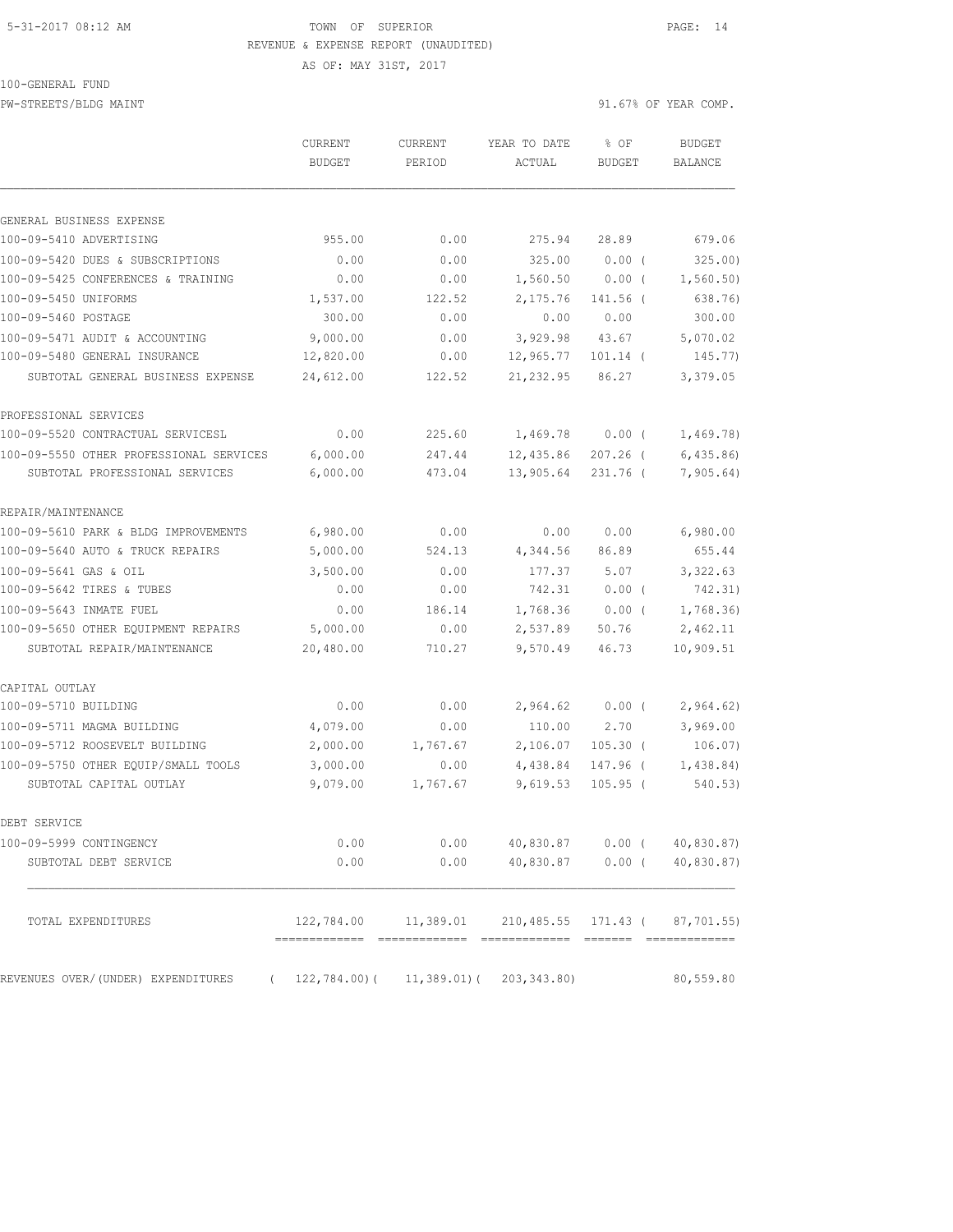| 5-31-2017 08:12 AM       |                                      | TOWN OF SUPERIOR      |                                          | PAGE: 15             |
|--------------------------|--------------------------------------|-----------------------|------------------------------------------|----------------------|
|                          | REVENUE & EXPENSE REPORT (UNAUDITED) |                       |                                          |                      |
|                          |                                      | AS OF: MAY 31ST, 2017 |                                          |                      |
| 100-GENERAL FUND         |                                      |                       |                                          |                      |
| PW-BLDG REGS/ZONING      |                                      |                       |                                          | 91.67% OF YEAR COMP. |
|                          |                                      |                       |                                          |                      |
|                          |                                      |                       | CURRENT CURRENT YEAR TO DATE % OF BUDGET |                      |
|                          |                                      |                       | BUDGET PERIOD ACTUAL BUDGET BALANCE      |                      |
|                          |                                      |                       |                                          |                      |
| REVENUES                 |                                      |                       |                                          |                      |
| BUSINESS SERVICES        |                                      |                       |                                          |                      |
|                          |                                      |                       |                                          |                      |
| EXPENDITURES             |                                      |                       |                                          |                      |
| PERSONEL                 |                                      |                       |                                          |                      |
| SUPPLIES                 |                                      |                       |                                          |                      |
| UTILITIES                |                                      |                       |                                          |                      |
| GENERAL BUSINESS EXPENSE |                                      |                       |                                          |                      |
| PROFESSIONAL SERVICES    |                                      |                       |                                          |                      |
| REPAIR/MAINTENANCE       |                                      |                       |                                          |                      |
| CAPITAL OUTLAY           |                                      |                       |                                          |                      |
|                          |                                      |                       |                                          |                      |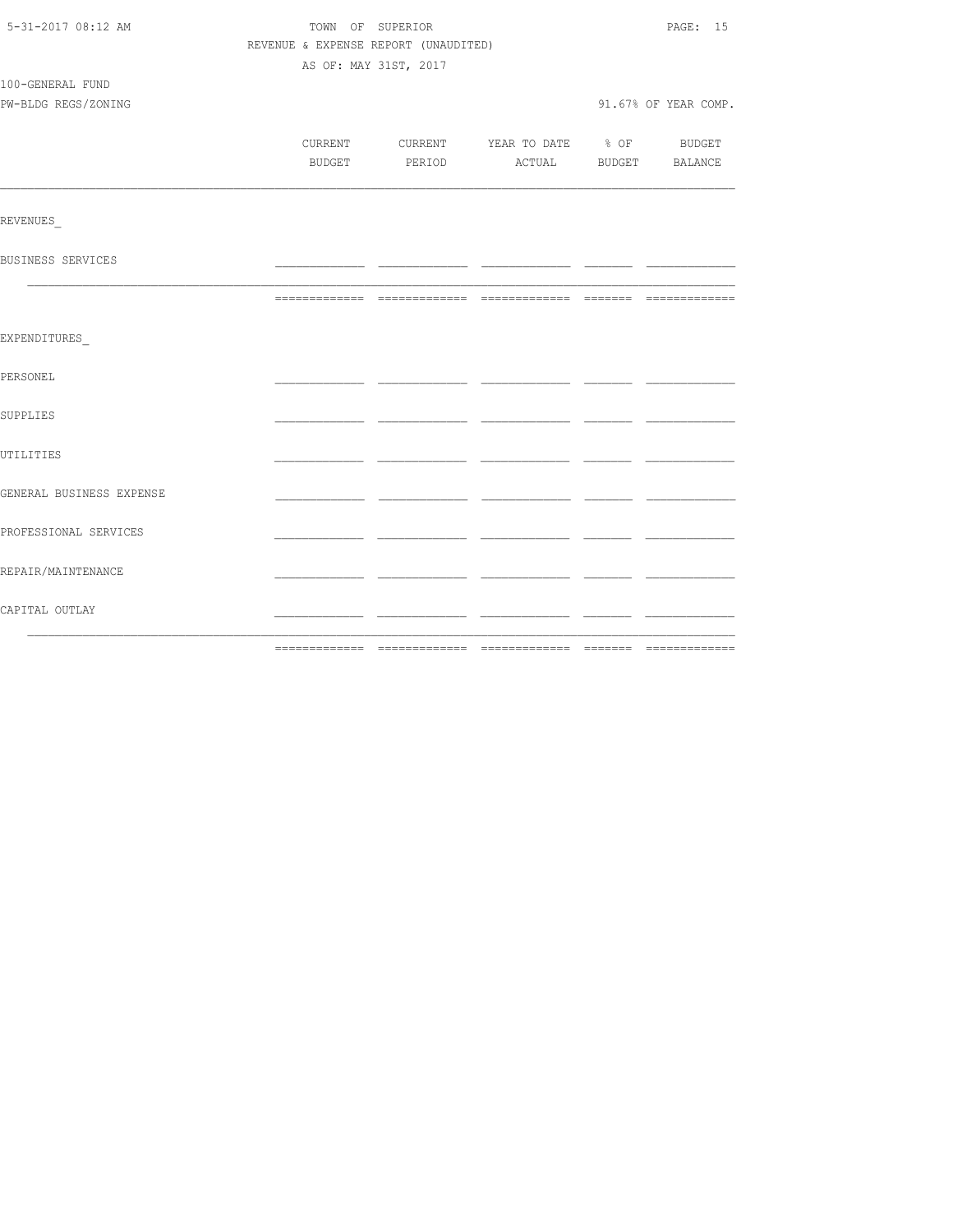100-GENERAL FUND

#### 5-31-2017 08:12 AM TOWN OF SUPERIOR PAGE: 16 REVENUE & EXPENSE REPORT (UNAUDITED)

AS OF: MAY 31ST, 2017

| SWIMMING POOL                           |                                           |                    |                                                                                                                                                                                                                                                                                                                                                                                                                                                                                            | 91.67% OF YEAR COMP.              |                          |
|-----------------------------------------|-------------------------------------------|--------------------|--------------------------------------------------------------------------------------------------------------------------------------------------------------------------------------------------------------------------------------------------------------------------------------------------------------------------------------------------------------------------------------------------------------------------------------------------------------------------------------------|-----------------------------------|--------------------------|
|                                         | CURRENT<br><b>BUDGET</b>                  | CURRENT<br>PERIOD  | YEAR TO DATE<br>ACTUAL                                                                                                                                                                                                                                                                                                                                                                                                                                                                     | $\textdegree$ OF<br><b>BUDGET</b> | BUDGET<br><b>BALANCE</b> |
| REVENUES                                |                                           |                    |                                                                                                                                                                                                                                                                                                                                                                                                                                                                                            |                                   |                          |
| BUSINESS SERVICES                       |                                           |                    |                                                                                                                                                                                                                                                                                                                                                                                                                                                                                            |                                   |                          |
| 100-11-4240 POOL SWIM/POOL RENTAL       | 5,000.00                                  | 300.00             | 1,754.00                                                                                                                                                                                                                                                                                                                                                                                                                                                                                   | 35.08                             | 3,246.00                 |
| SUBTOTAL BUSINESS SERVICES              | 5,000.00                                  | 300.00             | 1,754.00                                                                                                                                                                                                                                                                                                                                                                                                                                                                                   | 35.08                             | 3,246.00                 |
| TOTAL REVENUES                          | 5,000.00<br>-------------- -------------- | 300.00             | 1,754.00<br>$\begin{array}{cccccccccc} \multicolumn{2}{c}{{\color{red}x}} & \multicolumn{2}{c}{{\color{red}x}} & \multicolumn{2}{c}{{\color{red}x}} & \multicolumn{2}{c}{{\color{red}x}} & \multicolumn{2}{c}{{\color{red}x}} & \multicolumn{2}{c}{{\color{red}x}} & \multicolumn{2}{c}{{\color{red}x}} & \multicolumn{2}{c}{{\color{red}x}} & \multicolumn{2}{c}{{\color{red}x}} & \multicolumn{2}{c}{{\color{red}x}} & \multicolumn{2}{c}{{\color{red}x}} & \multicolumn{2}{c}{{\color{$ | 35.08                             | 3,246.00                 |
| EXPENDITURES                            |                                           |                    |                                                                                                                                                                                                                                                                                                                                                                                                                                                                                            |                                   |                          |
| PERSONEL                                |                                           |                    |                                                                                                                                                                                                                                                                                                                                                                                                                                                                                            |                                   |                          |
| 100-11-5100 SALARIES                    | 25,169.00                                 | 267.50             | 9,044.89                                                                                                                                                                                                                                                                                                                                                                                                                                                                                   | 35.94                             | 16, 124. 11              |
| 100-11-5151 FICA                        | 1,560.00                                  | 16.59              | 553.95                                                                                                                                                                                                                                                                                                                                                                                                                                                                                     | 35.51                             | 1,006.05                 |
| 100-11-5152 MEDICARE                    | 365.00                                    | 3.89               | 129.60                                                                                                                                                                                                                                                                                                                                                                                                                                                                                     | 35.51                             | 235.40                   |
| 100-11-5153 STATE UNEMPLOYMENT          | 300.00                                    | 8.67               | 380.47                                                                                                                                                                                                                                                                                                                                                                                                                                                                                     | $126.82$ (                        | 80.47)                   |
| 100-11-5154 WORKERS COMP INSURANCE      | 629.00                                    | 0.00               | 188.00                                                                                                                                                                                                                                                                                                                                                                                                                                                                                     | 29.89                             | 441.00                   |
| SUBTOTAL PERSONEL                       | 28,023.00                                 | 296.65             | 10,296.91                                                                                                                                                                                                                                                                                                                                                                                                                                                                                  | 36.74                             | 17,726.09                |
| SUPPLIES                                |                                           |                    |                                                                                                                                                                                                                                                                                                                                                                                                                                                                                            |                                   |                          |
| 100-11-5240 CHEMICAL SUPPLIES           | 1,734.00                                  | 0.00               | 1,554.63                                                                                                                                                                                                                                                                                                                                                                                                                                                                                   | 89.66                             | 179.37                   |
| 100-11-5299 OPERATING SUPPLIES          | 3,000.00                                  | 303.62             | 1,762.35                                                                                                                                                                                                                                                                                                                                                                                                                                                                                   | 58.75                             | 1,237.65                 |
| SUBTOTAL SUPPLIES                       | 4,734.00                                  | 303.62             | 3,316.98                                                                                                                                                                                                                                                                                                                                                                                                                                                                                   | 70.07                             | 1,417.02                 |
| UTILITIES                               |                                           |                    |                                                                                                                                                                                                                                                                                                                                                                                                                                                                                            |                                   |                          |
| 100-11-5310 ELECTRICITY                 | 4,500.00                                  | 0.00               | 7,155.34                                                                                                                                                                                                                                                                                                                                                                                                                                                                                   | 159.01 (                          | 2,655.34)                |
| 100-11-5350 TELEPHONE                   | 275.00                                    | 0.00               | 353.69                                                                                                                                                                                                                                                                                                                                                                                                                                                                                     | $128.61$ (                        | 78.69)                   |
| 100-11-5360 WATER<br>SUBTOTAL UTILITIES | 5,666.00<br>10,441.00                     | 287.54<br>287.54   | 2,718.77<br>10,227.80                                                                                                                                                                                                                                                                                                                                                                                                                                                                      | 47.98<br>97.96                    | 2,947.23<br>213.20       |
| GENERAL BUSINESS EXPENSE                |                                           |                    |                                                                                                                                                                                                                                                                                                                                                                                                                                                                                            |                                   |                          |
| 100-11-5410 ADVERTISING                 | 100.00                                    | 0.00               | 82.80                                                                                                                                                                                                                                                                                                                                                                                                                                                                                      | 82.80                             | 17.20                    |
| 100-11-5420 DUES & SUBSCRIPTIONS        | 200.00                                    | 0.00               |                                                                                                                                                                                                                                                                                                                                                                                                                                                                                            | 192.00 96.00                      | 8.00                     |
| 100-11-5425 CONFERENCES & TRAINING      | 0.00                                      | 1,950.00           |                                                                                                                                                                                                                                                                                                                                                                                                                                                                                            | $1,950.00$ 0.00 (                 | 1,950.00                 |
| SUBTOTAL GENERAL BUSINESS EXPENSE       | 300.00                                    | 1,950.00           | 2,224.80                                                                                                                                                                                                                                                                                                                                                                                                                                                                                   | 741.60 (                          | 1,924.80)                |
| PROFESSIONAL SERVICES                   |                                           |                    |                                                                                                                                                                                                                                                                                                                                                                                                                                                                                            |                                   |                          |
| 100-11-5550 OTHER PROFESSIONAL SERVICES | 500.00                                    | 0.00               | 36.00                                                                                                                                                                                                                                                                                                                                                                                                                                                                                      | 7.20                              | 464.00                   |
| SUBTOTAL PROFESSIONAL SERVICES          | 500.00                                    | 0.00               | 36.00                                                                                                                                                                                                                                                                                                                                                                                                                                                                                      | 7.20                              | 464.00                   |
| REPAIR/MAINTENANCE                      |                                           |                    |                                                                                                                                                                                                                                                                                                                                                                                                                                                                                            |                                   |                          |
| 100-11-5650 OTHER EQUIPMENT REPAIRS     | 8,000.00                                  | 0.00               | 573.67                                                                                                                                                                                                                                                                                                                                                                                                                                                                                     | 7.17                              | 7,426.33                 |
| SUBTOTAL REPAIR/MAINTENANCE             | 8,000.00                                  | 0.00               | 573.67                                                                                                                                                                                                                                                                                                                                                                                                                                                                                     | 7.17                              | 7,426.33                 |
| TOTAL EXPENDITURES                      |                                           | 51,998.00 2,837.81 | 26,676.16                                                                                                                                                                                                                                                                                                                                                                                                                                                                                  | 51.30                             | 25, 321.84               |

REVENUES OVER/(UNDER) EXPENDITURES (46,998.00)( 2,537.81)( 24,922.16) (22,075.84)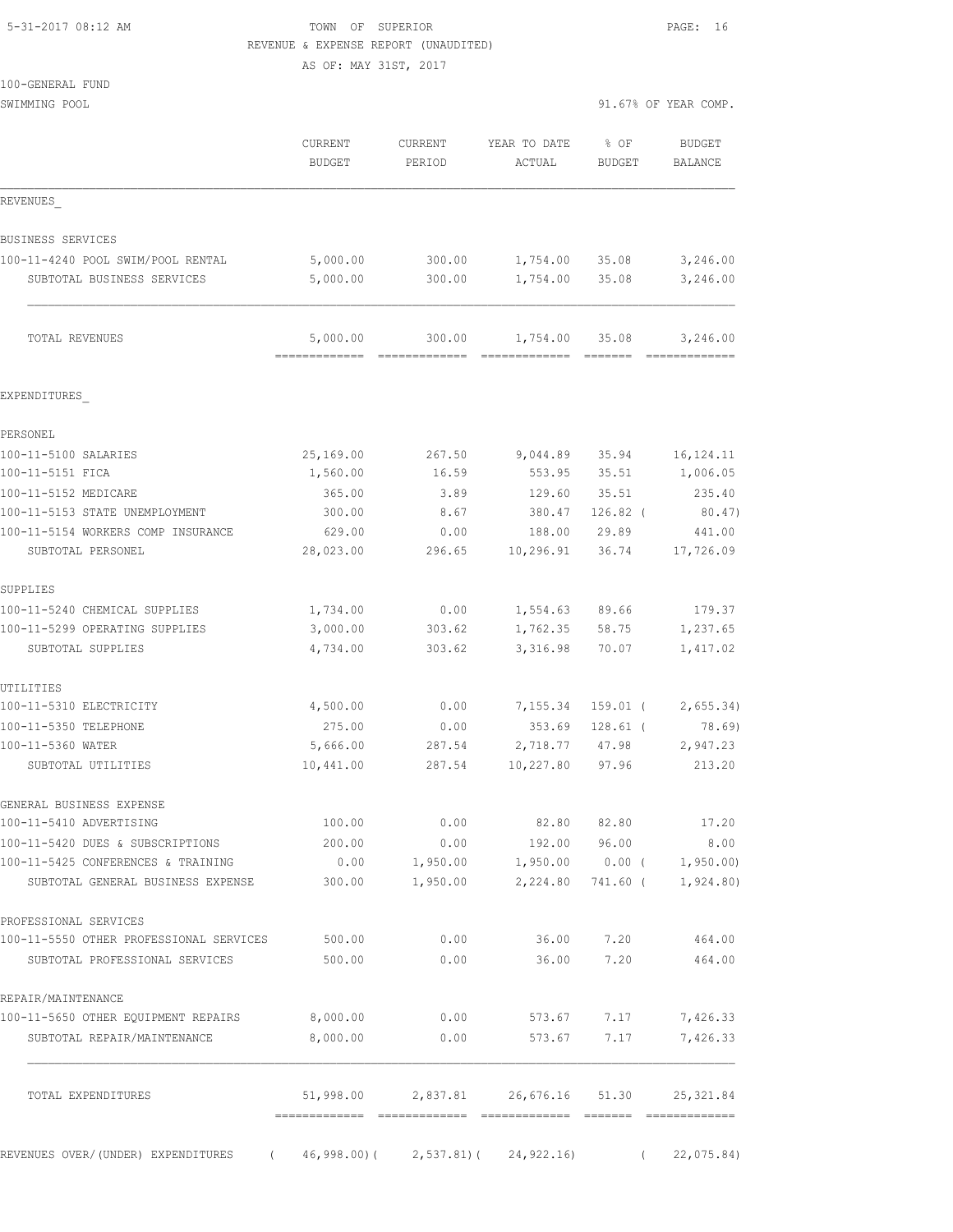| 5-31-2017 08:12 AM |  |
|--------------------|--|
|                    |  |

# TOWN OF SUPERIOR **PAGE:** 17 REVENUE & EXPENSE REPORT (UNAUDITED)

AS OF: MAY 31ST, 2017

100-GENERAL FUND

|                                                                      |      | CURRENT CURRENT YEAR TO DATE % OF BUDGET<br>BUDGET PERIOD ACTUAL BUDGET BALANCE |  |
|----------------------------------------------------------------------|------|---------------------------------------------------------------------------------|--|
| REVENUES                                                             |      |                                                                                 |  |
| BUSINESS SERVICES                                                    |      |                                                                                 |  |
| 100-12-4220 PARK RENTAL                                              |      | $0.00$ 50.00 650.00 0.00 (650.00)                                               |  |
| SUBTOTAL BUSINESS SERVICES                                           | 0.00 | $50.00$ $650.00$ $0.00$ $($ $650.00)$                                           |  |
| MISCELLANEOUS                                                        |      |                                                                                 |  |
| TOTAL REVENUES                                                       | 0.00 | 50.00 650.00 0.00 (650.00)                                                      |  |
| EXPENDITURES                                                         |      |                                                                                 |  |
| PERSONEL                                                             |      |                                                                                 |  |
| SUPPLIES                                                             |      |                                                                                 |  |
| UTILITIES                                                            |      |                                                                                 |  |
| GENERAL BUSINESS EXPENSE                                             |      |                                                                                 |  |
| PROFESSIONAL SERVICES                                                |      |                                                                                 |  |
|                                                                      |      |                                                                                 |  |
| REVENUES OVER/(UNDER) EXPENDITURES 6.00 50.00 650.00 (650.00 650.00) |      |                                                                                 |  |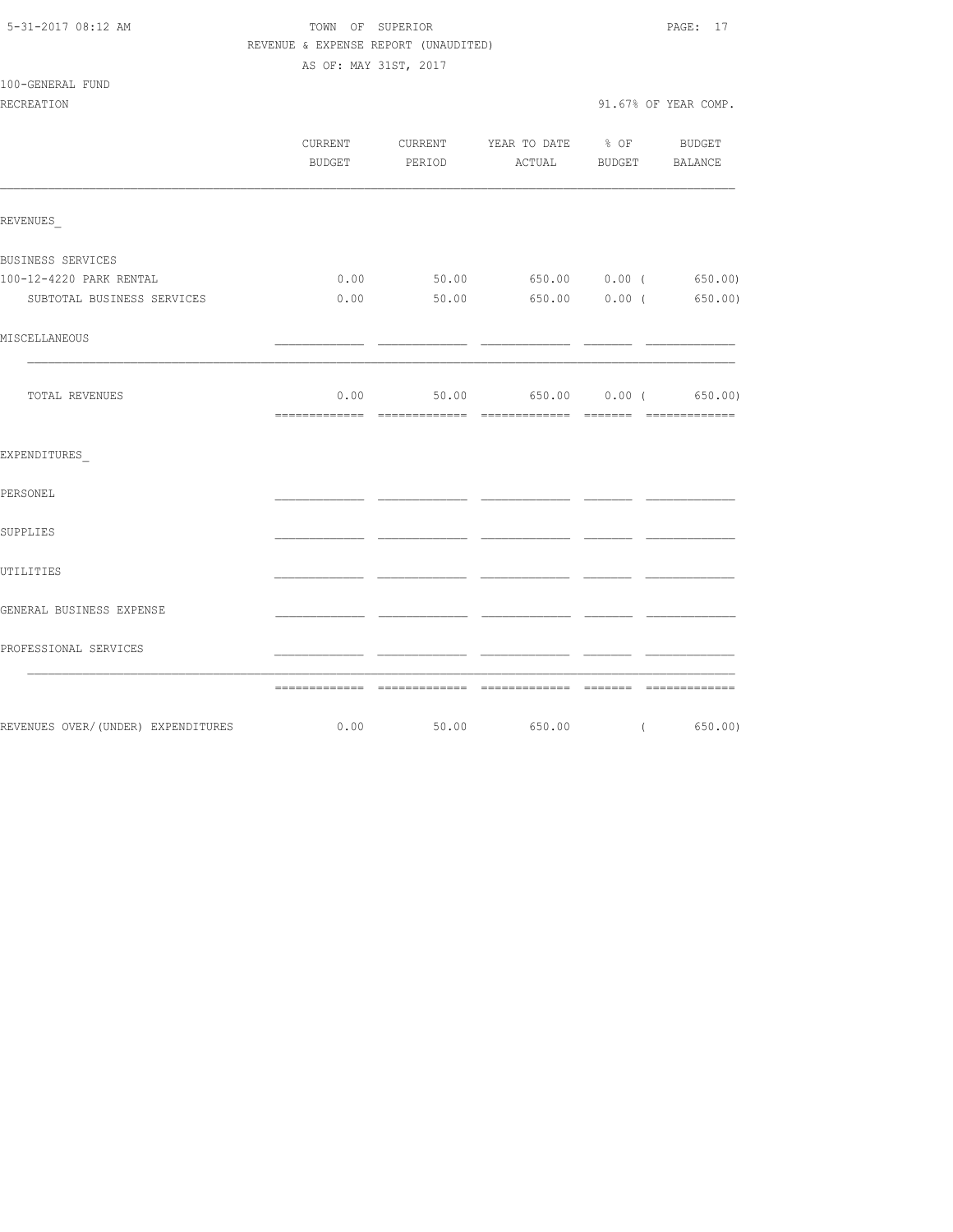#### 5-31-2017 08:12 AM TOWN OF SUPERIOR PAGE: 18 REVENUE & EXPENSE REPORT (UNAUDITED)

AS OF: MAY 31ST, 2017

| LIBRARY                                    |                                             |                   |                        | 91.67% OF YEAR COMP.  |                          |
|--------------------------------------------|---------------------------------------------|-------------------|------------------------|-----------------------|--------------------------|
|                                            | CURRENT<br>BUDGET                           | CURRENT<br>PERIOD | YEAR TO DATE<br>ACTUAL | % OF<br><b>BUDGET</b> | <b>BUDGET</b><br>BALANCE |
| REVENUES                                   |                                             |                   |                        |                       |                          |
| BUSINESS SERVICES                          |                                             |                   |                        |                       |                          |
| 100-13-4240 FEES                           | 4,000.00                                    | 0.00              |                        | 0.0000000             | 4,000.00                 |
| 100-13-4250 INTERNET/LATE FEES             | 0.00                                        | 209.81            |                        | $2,568.26$ 0.00 (     | 2,568.26                 |
| SUBTOTAL BUSINESS SERVICES                 | 4,000.00                                    | 209.81            | 2,568.26               | 64.21                 | 1,431.74                 |
| TOTAL REVENUES                             | 4,000.00<br>=============================== | 209.81            | 2,568.26               | 64.21<br>- =======    | 1,431.74                 |
| EXPENDITURES                               |                                             |                   |                        |                       |                          |
| PERSONEL                                   |                                             |                   |                        |                       |                          |
| 100-13-5100 SALARIES                       | 30,484.00                                   | 2,328.82          | 24,396.53              | 80.03                 | 6,087.47                 |
| 100-13-5151 FICA                           | 1,890.00                                    | 138.76            | 1,429.63               | 75.64                 | 460.37                   |
| 100-13-5152 MEDICARE                       | 442.00                                      | 32.46             | 334.44                 | 75.67                 | 107.56                   |
| 100-13-5153 STATE UNEMPLOYMENT             | 744.00                                      | 72.52             | 419.75                 | 56.42                 | 324.25                   |
| 100-13-5154 WORKERS COMP INSURANCE         | 133.00                                      | 0.00              | 78.00                  | 58.65                 | 55.00                    |
| 100-13-5161 ARIZONA STATE RETIREMENT       | 3,497.00                                    | 146.96            | 1,437.28               | 41.10                 | 2,059.72                 |
| SUBTOTAL PERSONEL                          | 37,190.00                                   | 2,719.52          | 28,095.63              | 75.55                 | 9,094.37                 |
| SUPPLIES                                   |                                             |                   |                        |                       |                          |
| 100-13-5270 LIBRARY BOOKS                  | 2,000.00                                    | 0.00              | 1,044.51 52.23         |                       | 955.49                   |
| SUBTOTAL SUPPLIES                          | 2,000.00                                    | 0.00              | 1,044.51               | 52.23                 | 955.49                   |
| UTILITIES                                  |                                             |                   |                        |                       |                          |
| 100-13-5310 ELECTRICITY                    | 5,000.00                                    | 0.00              | 4,992.59 99.85         |                       | 7.41                     |
| 100-13-5320 GAS                            | 1,000.00                                    | 44.89             | 1,113.62               | $111.36$ (            | 113.62)                  |
| 100-13-5350 TELEPHONE                      | 200.00                                      | 0.00              | 517.86                 | $258.93$ (            | 317.86)                  |
| 100-13-5360 WATER                          | 500.00                                      | 28.42             | 316.73                 | 63.35                 | 183.27                   |
| 100-13-5380 SECURITY<br>SUBTOTAL UTILITIES | 400.00<br>7,100.00                          | 25.00<br>98.31    | 150.00<br>7,090.80     | 37.50<br>99.87        | 250.00<br>9.20           |
| GENERAL BUSINESS EXPENSE                   |                                             |                   |                        |                       |                          |
| 100-13-5410 ADVERTISING                    | 250.00                                      | 0.00              | 0.00                   | 0.00                  | 250.00                   |
| 100-13-5420 DUES & SUBSCRIPTIONS           | 1,300.00                                    | 407.98            | 840.49                 | 64.65                 | 459.51                   |
| 100-13-5460 POSTAGE                        | 500.00                                      | 70.20             | 702.60                 | $140.52$ (            | 202.60)                  |
| 100-13-5471 AUDIT                          | 9,000.00                                    | 0.00              | 3,879.98               | 43.11                 | 5,120.02                 |
| 100-13-5480 GENERAL INSURANCE              | 12,820.00                                   | 0.00              | 12,965.77              | $101.14$ (            | 145.77)                  |
| SUBTOTAL GENERAL BUSINESS EXPENSE          | 23,870.00                                   | 478.18            | 18,388.84              | 77.04                 | 5,481.16                 |
| PROFESSIONAL SERVICES                      |                                             |                   |                        |                       |                          |
| 100-13-5550 OTHER PROFESSIONAL SERVICES    | 0.00                                        | 0.00              | 1,559.32               | $0.00$ (              | 1, 559.32                |
| SUBTOTAL PROFESSIONAL SERVICES             | 0.00                                        | 0.00              | 1,559.32               | $0.00$ (              | 1, 559.32)               |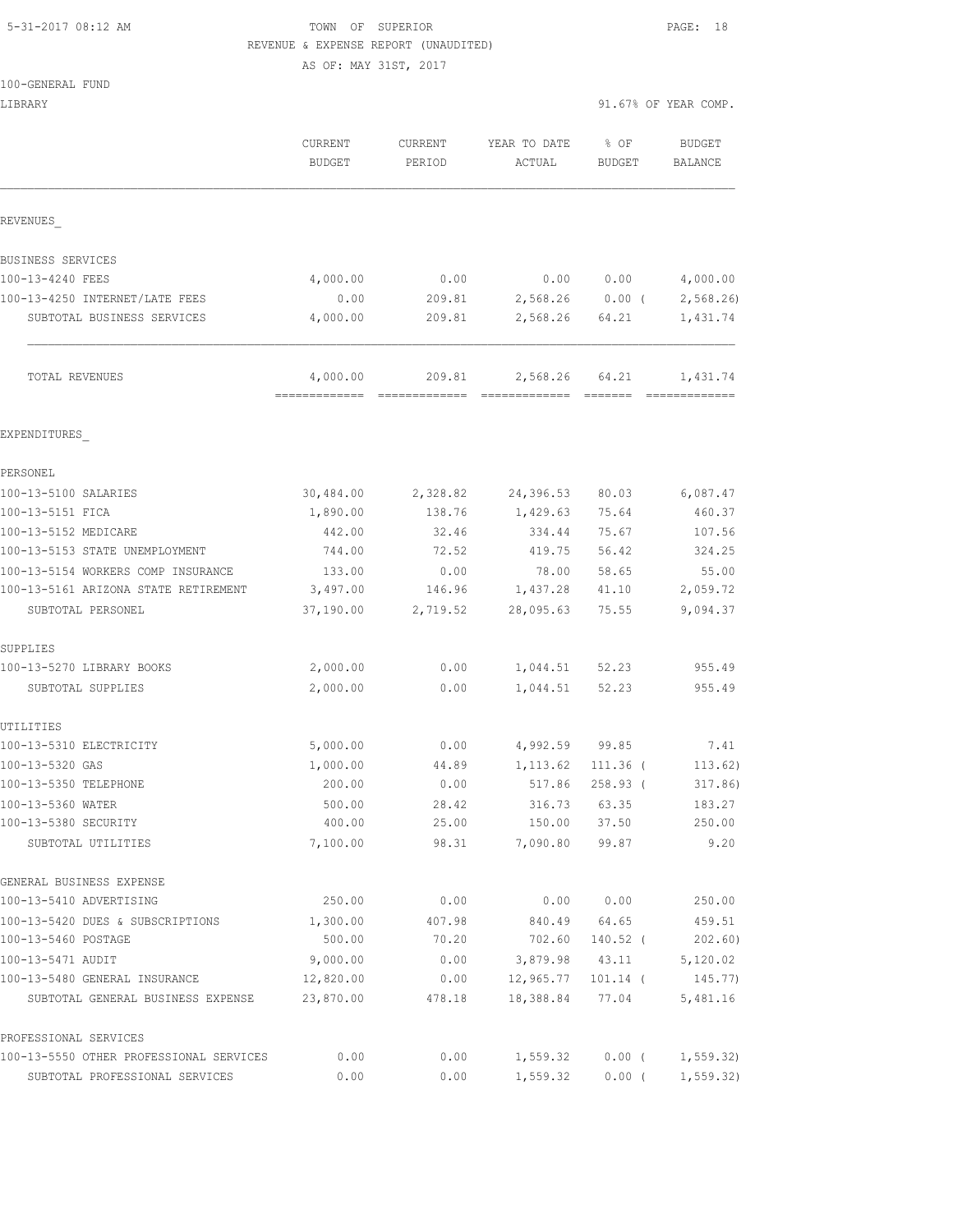#### 5-31-2017 08:12 AM TOWN OF SUPERIOR PAGE: 19 REVENUE & EXPENSE REPORT (UNAUDITED)

AS OF: MAY 31ST, 2017

100-GENERAL FUND

| LIBRARY                             |                          |                   |                        |                       | 91.67% OF YEAR COMP.     |
|-------------------------------------|--------------------------|-------------------|------------------------|-----------------------|--------------------------|
|                                     | CURRENT<br><b>BUDGET</b> | CURRENT<br>PERIOD | YEAR TO DATE<br>ACTUAL | % OF<br><b>BUDGET</b> | BUDGET<br><b>BALANCE</b> |
|                                     |                          |                   |                        |                       |                          |
| REPAIR/MAINTENANCE                  |                          |                   |                        |                       |                          |
| 100-13-5650 OTHER EOUIPMENT REPAIRS | 0.00                     | 0.00              | 532.50                 | 0.00(                 | 532.50                   |
| SUBTOTAL REPAIR/MAINTENANCE         | 0.00                     | 0.00              | 532.50                 | $0.00$ (              | 532.50)                  |
| TOTAL EXPENDITURES                  | 70,160.00<br>---------   | 3,296.01          | 56,711.60              | 80.83                 | 13,448.40                |
| REVENUES OVER/(UNDER) EXPENDITURES  | $66, 160, 00)$ (         | $3,086.20$ (      | 54,143.34)             |                       | 12,016.66)               |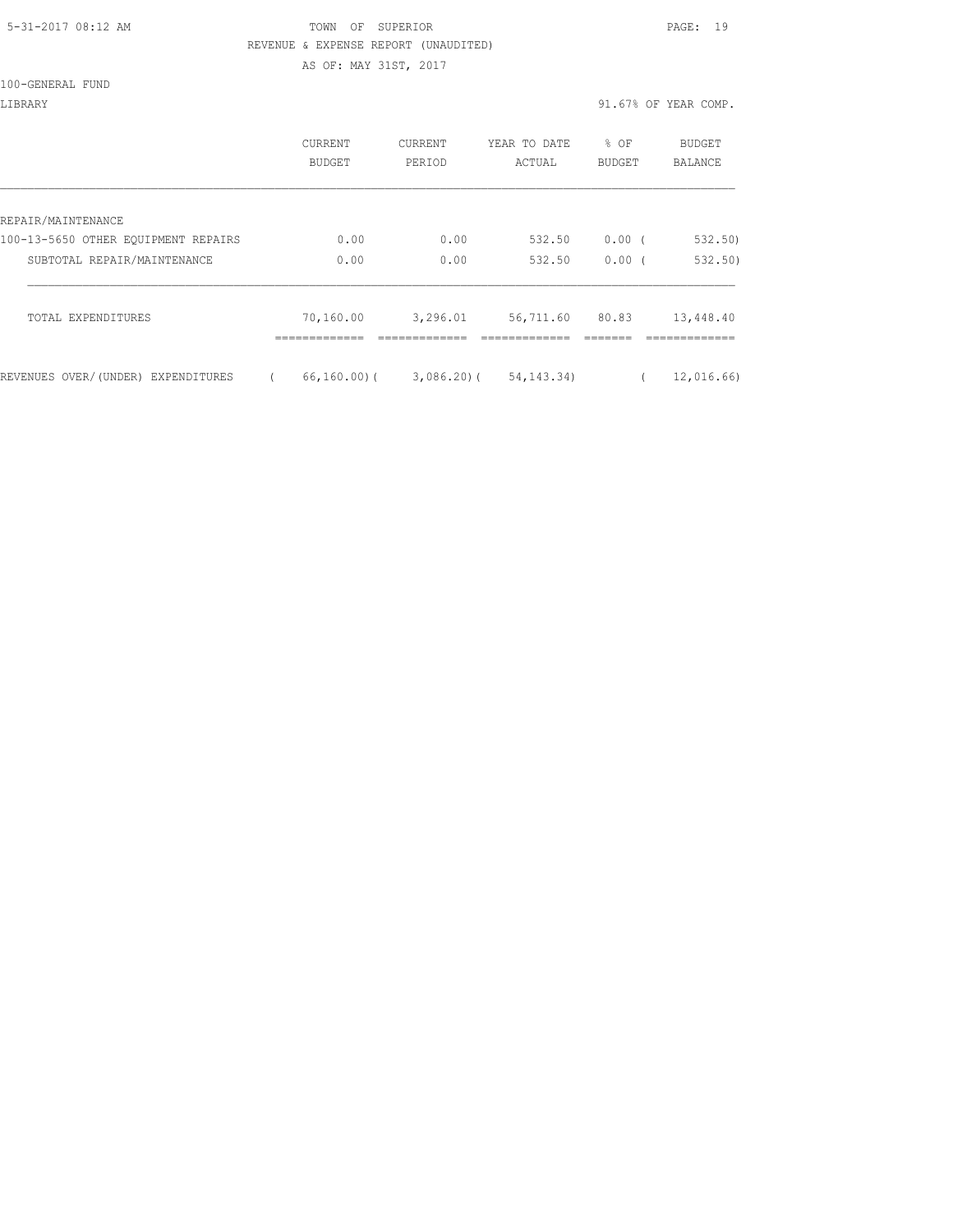| REVENUE & EXPENSE REPORT (UNAUDITED) |                                            |                   |                        |                |                          |  |  |  |
|--------------------------------------|--------------------------------------------|-------------------|------------------------|----------------|--------------------------|--|--|--|
|                                      | AS OF: MAY 31ST, 2017                      |                   |                        |                |                          |  |  |  |
| 100-GENERAL FUND                     |                                            |                   |                        |                |                          |  |  |  |
| BUILDING RENTALS                     |                                            |                   |                        |                | 91.67% OF YEAR COMP.     |  |  |  |
|                                      | CURRENT<br><b>BUDGET</b>                   | CURRENT<br>PERIOD | YEAR TO DATE<br>ACTUAL | % OF<br>BUDGET | <b>BUDGET</b><br>BALANCE |  |  |  |
| REVENUES                             |                                            |                   |                        |                |                          |  |  |  |
| ENTERPRISE SERVICES                  |                                            |                   |                        |                |                          |  |  |  |
| 100-14-4330 RENTAL INCOME            | 30,000.00                                  | 500.00            | 17,571.00              | 58.57          | 12,429.00                |  |  |  |
| SUBTOTAL ENTERPRISE SERVICES         | 30,000.00                                  | 500.00            | 17,571.00              | 58.57          | 12,429.00                |  |  |  |
| TOTAL REVENUES                       | 30,000.00                                  | 500.00            | 17,571.00 58.57        |                | 12,429.00                |  |  |  |
| EXPENDITURES                         |                                            |                   |                        |                |                          |  |  |  |
| SUPPLIES                             |                                            |                   |                        |                |                          |  |  |  |
| UTILITIES                            |                                            |                   |                        |                |                          |  |  |  |
| 100-14-5310 ELECTRICITY              | 11,000.00                                  | 0.00              | 4,424.58 40.22         |                | 6, 575.42                |  |  |  |
| 100-14-5360 WATER                    | 2,000.00                                   | 53.45             | 611.58                 | 30.58          | 1,388.42                 |  |  |  |
| SUBTOTAL UTILITIES                   | 13,000.00                                  | 53.45             | 5,036.16               | 38.74          | 7,963.84                 |  |  |  |
| GENERAL BUSINESS EXPENSE             |                                            |                   |                        |                |                          |  |  |  |
| PROFESSIONAL SERVICES                |                                            |                   |                        |                |                          |  |  |  |
| REPAIR/MAINTENANCE                   |                                            |                   |                        |                |                          |  |  |  |
| TOTAL EXPENDITURES                   | 13,000.00<br>-------------- -------------- | 53.45             | 5,036.16 38.74         |                | 7,963.84                 |  |  |  |
| REVENUES OVER/(UNDER) EXPENDITURES   | 17,000.00                                  | 446.55            | 12,534.84              |                | 4,465.16                 |  |  |  |

5-31-2017 08:12 AM TOWN OF SUPERIOR PAGE: 20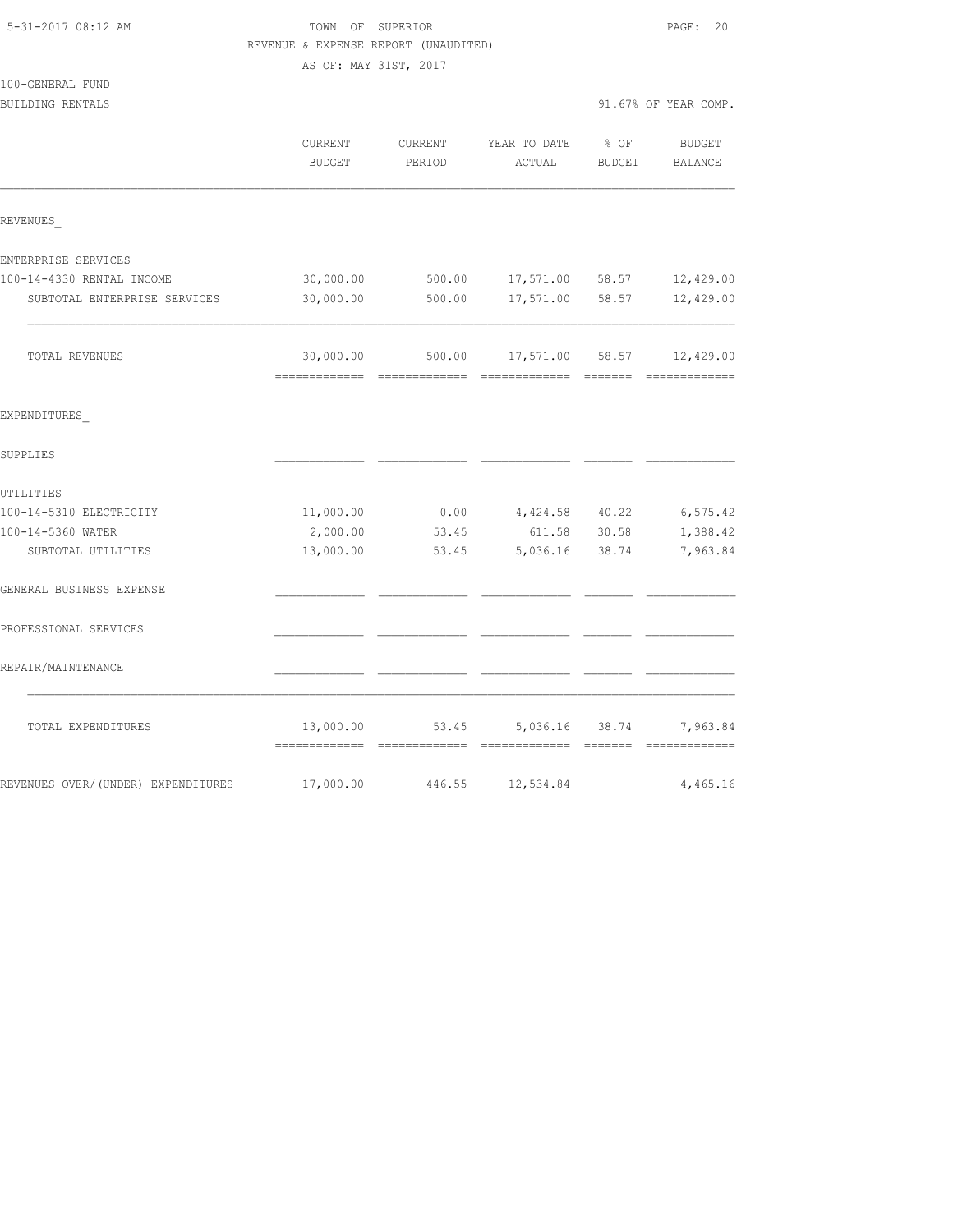#### 5-31-2017 08:12 AM TOWN OF SUPERIOR PAGE: 21 REVENUE & EXPENSE REPORT (UNAUDITED)

AS OF: MAY 31ST, 2017

100-GENERAL FUND

SR CITIZENS-CONGREGATE 91.67% OF YEAR COMP.

|                                                               | CURRENT<br><b>BUDGET</b>   | <b>CURRENT</b><br>PERIOD | YEAR TO DATE<br>ACTUAL | % OF<br><b>BUDGET</b>                                                | <b>BUDGET</b><br>BALANCE   |
|---------------------------------------------------------------|----------------------------|--------------------------|------------------------|----------------------------------------------------------------------|----------------------------|
| REVENUES                                                      |                            |                          |                        |                                                                      |                            |
|                                                               |                            |                          |                        |                                                                      |                            |
| BUSINESS SERVICES<br>100-15-4215 SRC AAA DOLLARS              |                            | 0.00                     | 0.00                   |                                                                      |                            |
|                                                               | 65,793.00                  |                          |                        | 0.00                                                                 | 65,793.00                  |
| 100-15-4217 SRC PROGRAM REVENUE<br>SUBTOTAL BUSINESS SERVICES | 0.00<br>65,793.00          | 320.14<br>320.14         | 39,692.89              | 39,692.89 0.00 (<br>60.33                                            | 39,692.89)<br>26,100.11    |
| TOTAL REVENUES                                                | 65,793.00<br>------------- | 320.14<br>=============  | 39,692.89              | 60.33<br>$\begin{array}{cccccc} = & = & = & = & = & = & \end{array}$ | 26,100.11<br>============= |
| EXPENDITURES                                                  |                            |                          |                        |                                                                      |                            |
| PERSONEL                                                      |                            |                          |                        |                                                                      |                            |
| 100-15-5100 SALARIES                                          | 12,116.00                  | 1,024.22                 | 8,068.74               | 66.60                                                                | 4,047.26                   |
| 100-15-5120 INMATE LABOR                                      | 800.00                     | 32.00                    | 324.00                 | 40.50                                                                | 476.00                     |
| 100-15-5151 FICA                                              | 751.00                     | 63.50                    | 496.47                 | 66.11                                                                | 254.53                     |
| 100-15-5152 MEDICARE                                          | 176.00                     | 14.85                    | 116.08                 | 65.95                                                                | 59.92                      |
| 100-15-5153 STATE UNEMPLOYMENT                                | 225.00                     | 33.18                    | 145.18                 | 64.52                                                                | 79.82                      |
| 100-15-5154 WORKERS COMP INSURANCE                            | 506.00                     | 0.00                     | 372.00                 | 73.52                                                                | 134.00                     |
| 100-15-5161 ARIZONA STATE RETIREMENT                          | 1,212.00                   | 117.57                   | 919.22                 | 75.84                                                                | 292.78                     |
| 100-15-5162 LIFE INSURANCE                                    | 11.00                      | 0.00                     | 0.00                   | 0.00                                                                 | 11.00                      |
| 100-15-5163 HEALTH INSURANCE                                  | 537.00                     | 0.00                     | 0.00                   | 0.00                                                                 | 537.00                     |
| 100-15-5164 DENTAL INSURANCE                                  | 50.00                      | 0.00                     | 0.00                   | 0.00                                                                 | 50.00                      |
| SUBTOTAL PERSONEL                                             | 16,384.00                  | 1,285.32                 | 10,441.69              | 63.73                                                                | 5,942.31                   |
| SUPPLIES                                                      |                            |                          |                        |                                                                      |                            |
| 100-15-5210 OFFICE SUPPLIES                                   | 0.00                       | 0.00                     | 408.41                 | $0.00$ (                                                             | 408.41)                    |
| 100-15-5225 SAFETY SUPPLIES/EQUIPMENT                         | 0.00                       | 0.00                     | 212.01                 | $0.00$ (                                                             | 212.01)                    |
| 100-15-5230 SANITATION SUPPLIES                               | 0.00                       | 0.00                     | 458.22                 | $0.00$ (                                                             | 458.22)                    |
| 100-15-5240 CHEMICALS & SUPPLIES                              | 114.00                     | 0.00                     | 0.00                   | 0.00                                                                 | 114.00                     |
| 100-15-5250 KITCHEN SUPPLIES                                  | 300.00                     | 0.00                     |                        | 325.75 108.58 (                                                      | 25.75)                     |
| 100-15-5260 FOOD SUPPLIES                                     | 50.00                      | 0.00                     |                        | 722.51 1,445.02 (                                                    | 672.51)                    |
| 100-15-5299 OPERATING SUPPLIES                                | 400.00                     | 0.00                     |                        | 306.15 76.54                                                         | 93.85                      |
| SUBTOTAL SUPPLIES                                             | 864.00                     | 0.00                     |                        | 2,433.05 281.60 (                                                    | 1,569.05                   |
| UTILITIES                                                     |                            |                          |                        |                                                                      |                            |
| 100-15-5310 ELECTRICITY                                       | 0.00                       | 0.00                     |                        | 3,371.61 0.00 (                                                      | 3,371.61)                  |
| 100-15-5320 GAS                                               | 746.00                     | 44.35                    |                        | 448.15 60.07                                                         | 297.85                     |
| 100-15-5350 TELEPHONE                                         | 0.00                       | 0.00                     | 252.68                 | $0.00$ (                                                             | 252.68)                    |
| 100-15-5360 WATER<br>SUBTOTAL UTILITIES                       | 0.00<br>746.00             | 14.78<br>59.13           | 4,255.43               | 182.99 0.00 (<br>570.43 (                                            | 182.99)<br>3,509.43)       |
|                                                               |                            |                          |                        |                                                                      |                            |
| GENERAL BUSINESS EXPENSE                                      |                            |                          |                        |                                                                      |                            |
| 100-15-5410 ADVERTISING                                       | 0.00                       | 0.00                     | 45.86                  | $0.00$ (                                                             | 45.86)                     |
| 100-15-5420 DUES & SUBSCRIPTIONS                              | 200.00                     | 0.00                     | 0.00                   | 0.00                                                                 | 200.00                     |
| 100-15-5460 POSTAGE                                           | 0.00                       | 10.53                    | 105.41                 | $0.00$ (                                                             | 105.41)                    |
| 100-15-5471 AUDIT                                             | 4,500.00                   | 0.00                     | 1,293.34               | 28.74                                                                | 3,206.66                   |
| 100-15-5480 GENERAL INSURANCE                                 | 4,273.00                   | 0.00                     |                        | 4,321.93 101.15 (                                                    | 48.93)                     |

SUBTOTAL GENERAL BUSINESS EXPENSE 8,973.00 10.53 5,766.54 64.27 3,206.46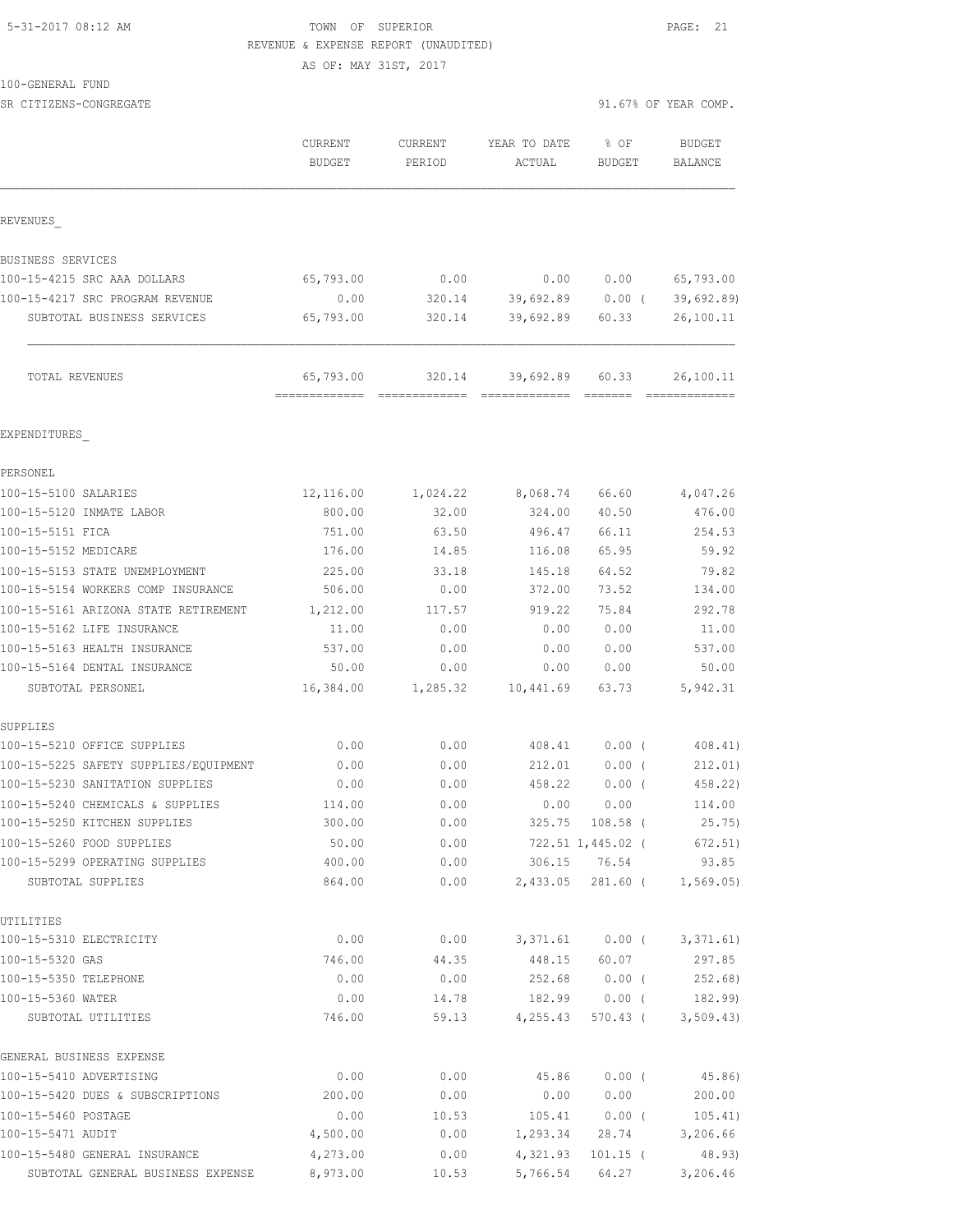#### 5-31-2017 08:12 AM TOWN OF SUPERIOR PAGE: 22 REVENUE & EXPENSE REPORT (UNAUDITED)

AS OF: MAY 31ST, 2017

100-GENERAL FUND

SR CITIZENS-CONGREGATE SALL ASSESSED A SERVICE OF STRAIN OF STRAIN OF STRAIN OF YEAR COMP.

|                                         | <b>CURRENT</b><br>BUDGET | <b>CURRENT</b><br>PERIOD | YEAR TO DATE<br>ACTUAL | % OF<br><b>BUDGET</b> | <b>BUDGET</b><br><b>BALANCE</b> |
|-----------------------------------------|--------------------------|--------------------------|------------------------|-----------------------|---------------------------------|
|                                         |                          |                          |                        |                       |                                 |
| PROFESSIONAL SERVICES                   |                          |                          |                        |                       |                                 |
| 100-15-5550 OTHER PROFESSIONAL SERVICES | 16,000.00                | 0.00                     | 16,292.37 101.83 (     |                       | 292.37                          |
| SUBTOTAL PROFESSIONAL SERVICES          | 16,000.00                | 0.00                     | 16,292.37 101.83 (     |                       | 292.37)                         |
| REPAIR/MAINTENANCE                      |                          |                          |                        |                       |                                 |
| 100-15-5643 INMATE FUEL                 | 0.00                     | 53.38                    | 332.72                 | 0.00(                 | 332.72)                         |
| 100-15-5650 OTHER EQUIPMENT REPAIRS     | 150.00                   | 0.00                     | 0.00                   | 0.00                  | 150.00                          |
| SUBTOTAL REPAIR/MAINTENANCE             | 150.00                   | 53.38                    | 332.72                 | $221.81$ (            | 182.72)                         |
| <b>TOTAL EXPENDITURES</b>               | 43,117.00                | 1,408.36                 | 39,521.80 91.66        |                       | 3,595.20                        |
|                                         |                          |                          |                        |                       |                                 |
| REVENUES OVER/(UNDER) EXPENDITURES      | 22,676.00 ( 1,088.22)    |                          | 171.09                 |                       | 22,504.91                       |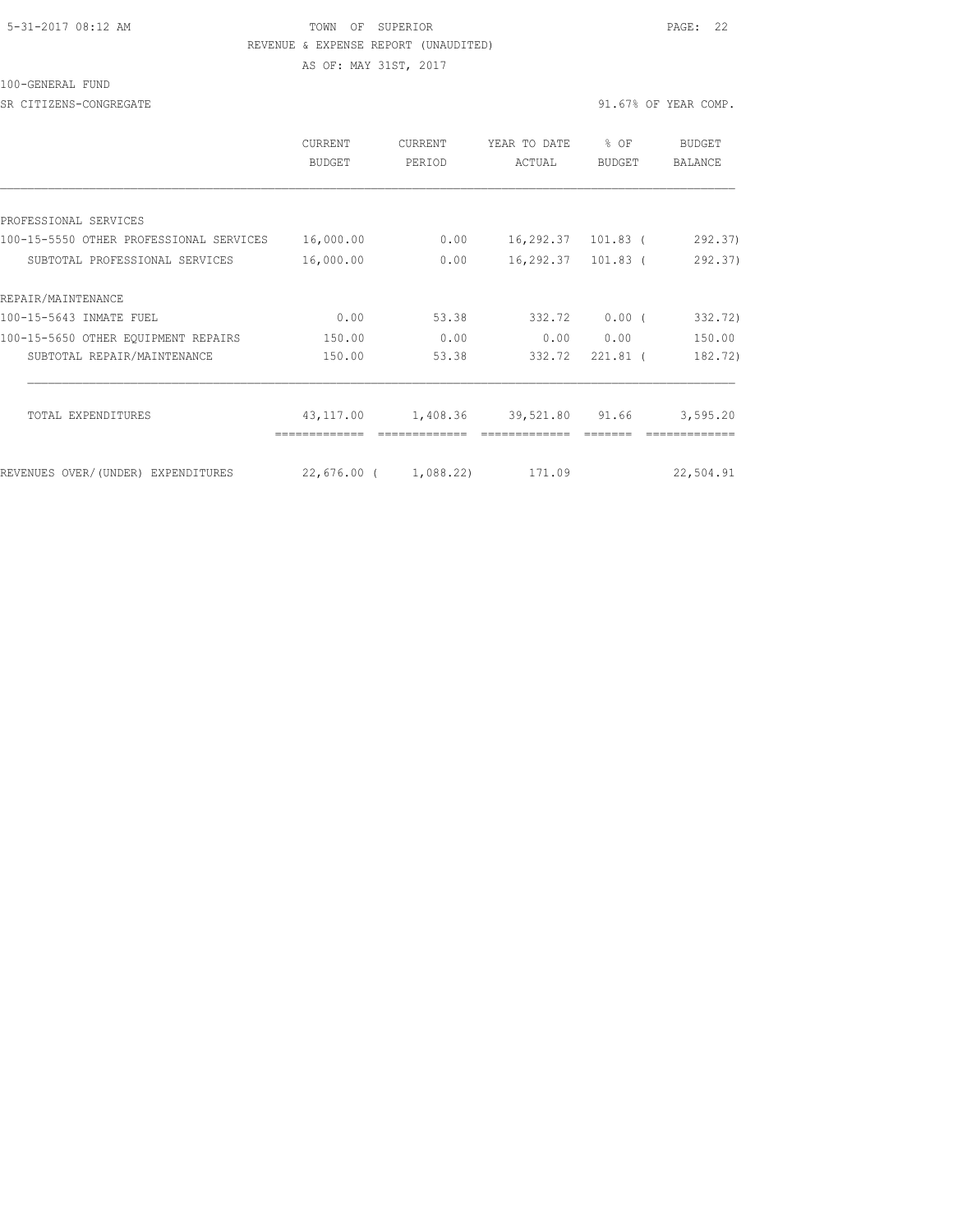#### 5-31-2017 08:12 AM TOWN OF SUPERIOR PAGE: 23 REVENUE & EXPENSE REPORT (UNAUDITED)

AS OF: MAY 31ST, 2017

100-GENERAL FUND

SR CITIZENS-HOME DELIVERY 91.67% OF YEAR COMP. CURRENT CURRENT YEAR TO DATE % OF BUDGET BUDGET PERIOD ACTUAL BUDGET BALANCE REVENUES\_ BUSINESS SERVICES 100-16-4217 SRC PROGRAM REVENUE 0.00 40.00 36,349.09 0.00 ( 36,349.09) 100-16-4220 FEMA 0.00 0.00 1,800.00 0.00 ( 1,800.00) SUBTOTAL BUSINESS SERVICES 0.00 40.00 38,149.09 0.00 ( 38,149.09) TOTAL REVENUES 0.00 40.00 38,149.09 0.00 ( 38,149.09) ============= ============= ============= ======= ============= EXPENDITURES\_ PERSONEL

| 100-16-5100 SALARIES                    | 11,865.00 | 1,058.12 | 8,283.14         | 69.81             | 3,581.86           |
|-----------------------------------------|-----------|----------|------------------|-------------------|--------------------|
| 100-16-5120 INMATE LABOR                | 1,100.00  | 48.00    | 426.00           | 38.73             | 674.00             |
| 100-16-5151 FICA                        | 736.00    | 65.61    | 509.79           | 69.26             | 226.21             |
| 100-16-5152 MEDICARE                    | 172.00    | 15.35    | 119.23           | 69.32             | 52.77              |
| 100-16-5153 STATE UNEMPLOYMENT          | 270.00    | 34.28    | 152.41           | 56.45             | 117.59             |
| 100-16-5154 WORKERS COMP INSURANCE      | 495.00    | 0.00     | 168.00           | 33.94             | 327.00             |
| 100-16-5161 ARIZONA STATE RETIREMENT    | 1,186.00  | 121.47   | 943.85           | 79.58             | 242.15             |
| SUBTOTAL PERSONEL                       | 15,824.00 | 1,342.83 | 10,602.42        | 67.00             | 5,221.58           |
| SUPPLIES                                |           |          |                  |                   |                    |
| 100-16-5240 CHEMICALS & SUPPLIES        | 76.00     | 0.00     | 0.00             | 0.00              | 76.00              |
| 100-16-5250 KITCHEN SUPPLIES            | 500.00    | 0.00     | 0.00             | 0.00              | 500.00             |
| 100-16-5260 FOOD SUPPLIES               | 19,224.00 | 0.00     | 0.00             | 0.00              | 19,224.00          |
| SUBTOTAL SUPPLIES                       | 19,800.00 | 0.00     | 0.00             | 0.00              | 19,800.00          |
| UTILITIES                               |           |          |                  |                   |                    |
| 100-16-5310 ELECTRICITY                 | 0.00      | 0.00     |                  | $3,371.58$ 0.00 ( | 3, 371.58)         |
| 100-16-5320 GAS                         | 802.00    | 44.36    | 488.55           | 60.92             | 313.45             |
| 100-16-5350 TELEPHONE                   | 600.00    | 0.00     | 252.70           | 42.12             | 347.30             |
| 100-16-5360 WATER                       | 0.00      | 14.78    | 182.92           | $0.00$ (          | 182.92)            |
| SUBTOTAL UTILITIES                      | 1,402.00  | 59.14    | 4,295.75         |                   | 306.40 ( 2,893.75) |
| GENERAL BUSINESS EXPENSE                |           |          |                  |                   |                    |
| 100-16-5410 ADVERTISING                 | 0.00      | 0.00     | 45.86            | $0.00$ (          | 45.86)             |
| 100-16-5460 POSTAGE                     | 0.00      | 10.53    | 105.37           | $0.00$ (          | 105.37)            |
| 100-16-5471 AUDIT                       | 4,500.00  | 0.00     | 1,293.35         | 28.74             | 3,206.65           |
| 100-16-5480 GENERAL INSURANCE           | 4,273.00  | 0.00     | 4,321.93         | $101.15$ (        | 48.93)             |
| SUBTOTAL GENERAL BUSINESS EXPENSE       | 8,773.00  | 10.53    | 5,766.51         | 65.73             | 3,006.49           |
| PROFESSIONAL SERVICES                   |           |          |                  |                   |                    |
| 100-16-5550 OTHER PROFESSIONAL SERVICES | 0.00      | 0.00     | 23,748.19 0.00 ( |                   | 23,748.19)         |
| SUBTOTAL PROFESSIONAL SERVICES          | 0.00      | 0.00     | 23,748.19        | $0.00$ (          | 23,748.19)         |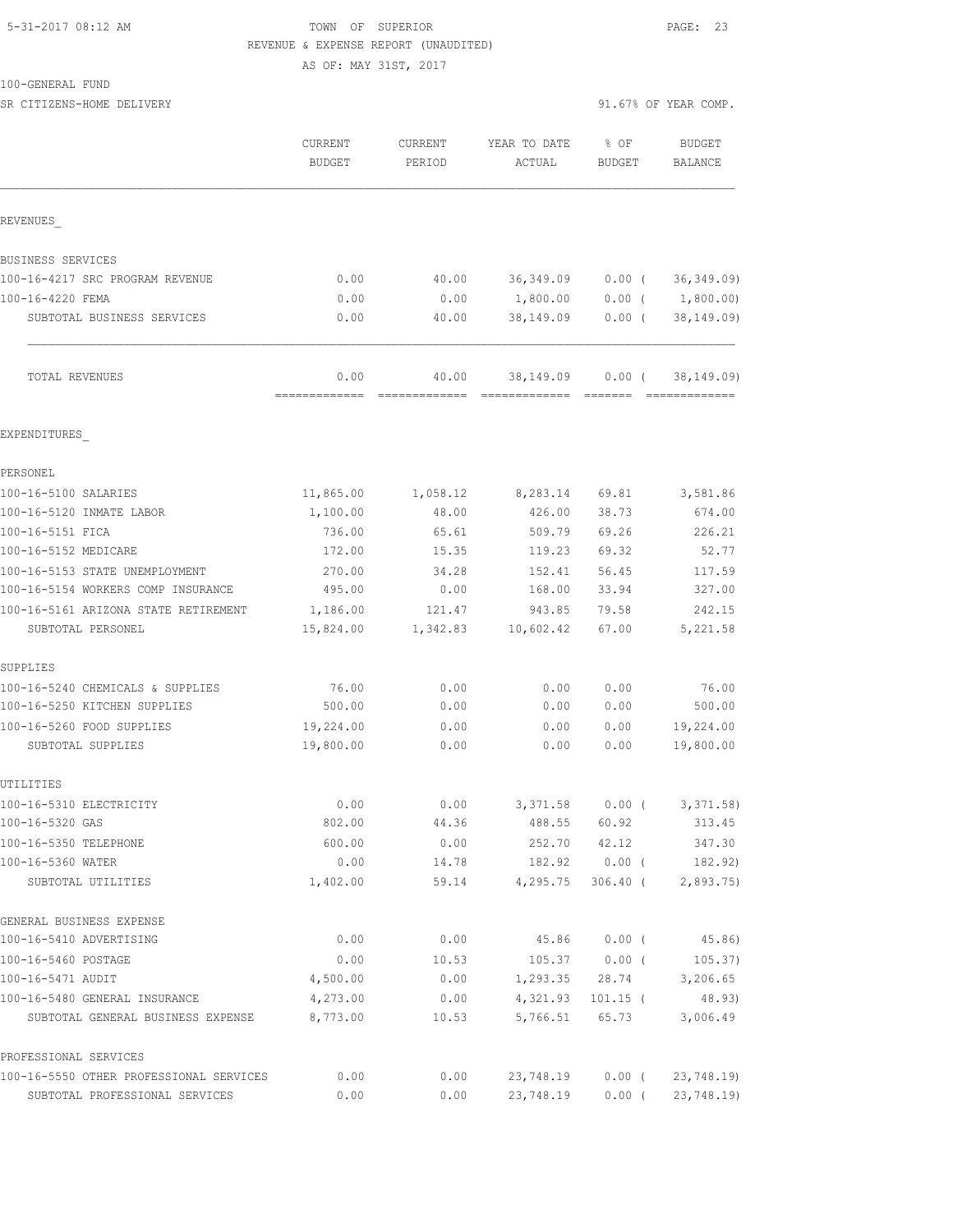## 5-31-2017 08:12 AM TOWN OF SUPERIOR PAGE: 24 REVENUE & EXPENSE REPORT (UNAUDITED)

100-GENERAL FUND

SR CITIZENS-HOME DELIVERY 31.67% OF YEAR COMP.

AS OF: MAY 31ST, 2017

|                                    | CURRENT<br>BUDGET | <b>CURRENT</b><br>PERIOD   | YEAR TO DATE<br>ACTUAL | % OF<br><b>BUDGET</b> | BUDGET<br>BALANCE |
|------------------------------------|-------------------|----------------------------|------------------------|-----------------------|-------------------|
|                                    |                   |                            |                        |                       |                   |
| REPAIR/MAINTENANCE                 |                   |                            |                        |                       |                   |
| 100-16-5640 AUTO & TRUCK REPAIRS   | 45.00             | 0.00                       | 0.00                   | 0.00                  | 45.00             |
| 100-16-5641 GAS & OIL              | 2,134.00          | 0.00                       | 590.06                 | 27.65                 | 1,543.94          |
| 100-16-5643 INMATE FUEL            | 0.00              | 22.88                      | 391.82                 | $0.00$ (              | 391.82)           |
| SUBTOTAL REPAIR/MAINTENANCE        | 2,179.00          | 22.88                      | 981.88                 | 45.06                 | 1,197.12          |
| TOTAL EXPENDITURES                 | 47,978.00         | 1,435.38                   | 45,394.75              | 94.62                 | 2,583.25          |
|                                    |                   |                            |                        |                       |                   |
| REVENUES OVER/(UNDER) EXPENDITURES |                   | $47,978.00$ ( $1,395.38$ ( | 7,245.66)              |                       | 40,732.34)        |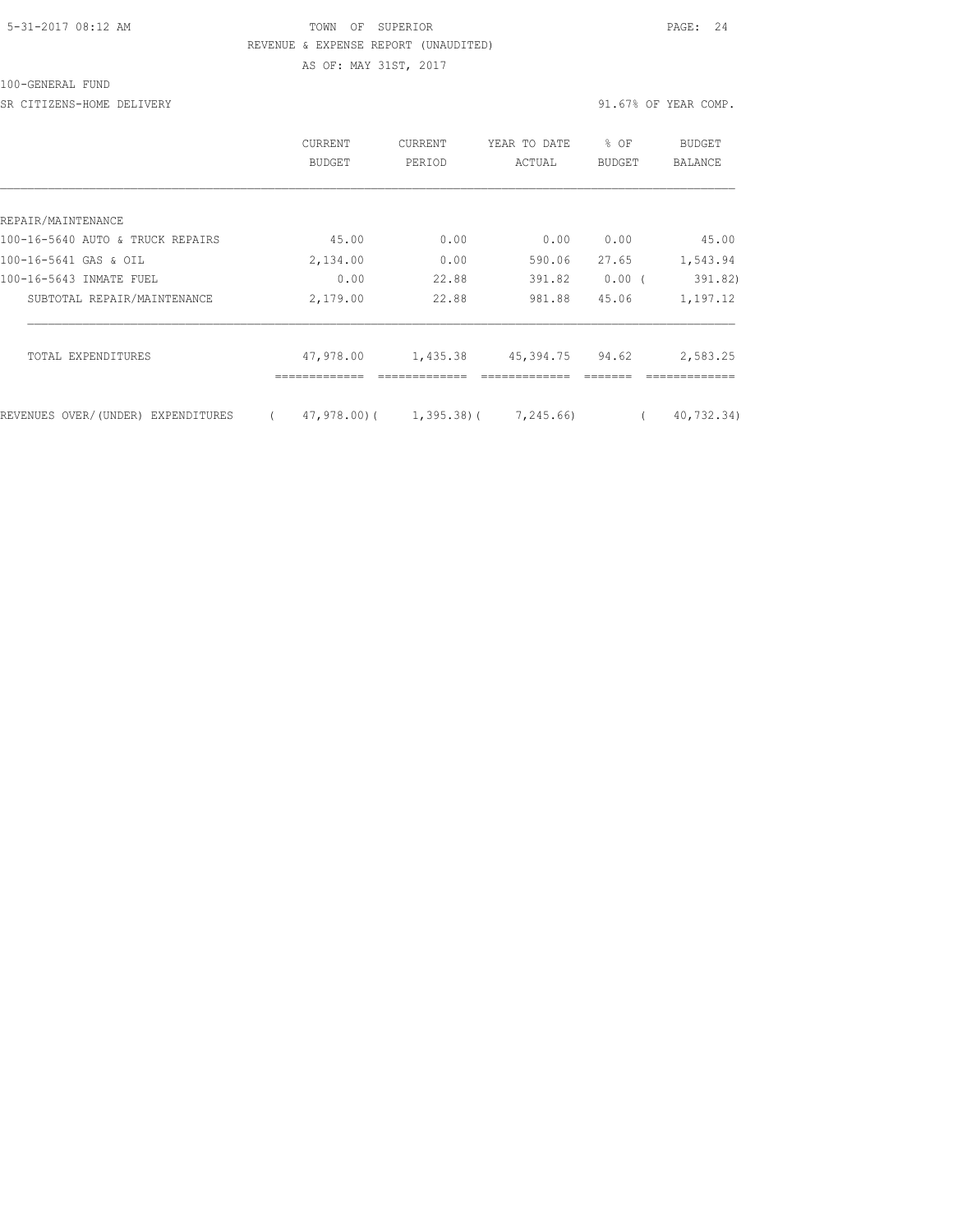## 5-31-2017 08:12 AM **TOWN** OF SUPERIOR **PAGE: 25** REVENUE & EXPENSE REPORT (UNAUDITED)

AS OF: MAY 31ST, 2017

100-GENERAL FUND SR CITIZENS-TRANSPORTATIO 91.67% OF YEAR COMP.

|              | CURRENT | CURRENT | YEAR TO DATE % OF |        | BUDGET  |
|--------------|---------|---------|-------------------|--------|---------|
|              | BUDGET  | PERIOD  | ACTUAL            | BUDGET | BALANCE |
|              |         |         |                   |        |         |
| ם חזזוגחזיות |         |         |                   |        |         |

============= ============= ============= ======= =============

| TOTAL REVENUES                  | 0.00 | 23.00 |          | 4,737.21 0.00 ( | 4,737.21)                 |
|---------------------------------|------|-------|----------|-----------------|---------------------------|
| SUBTOTAL BUSINESS SERVICES      | 0.00 | 23.00 |          |                 | 4,737.21 0.00 ( 4,737.21) |
| 100-17-4217 SRC PROGRAM REVENUE | 0.00 | 23.00 | 4,737.21 | $0.00$ (        | 4,737.21)                 |
| BUSINESS SERVICES               |      |       |          |                 |                           |
|                                 |      |       |          |                 |                           |

## EXPENDITURES\_

REVENUES\_

| PERSONEL                                |          |                                     |                  |                             |                    |
|-----------------------------------------|----------|-------------------------------------|------------------|-----------------------------|--------------------|
| 100-17-5100 SALARIES                    | 4,518.00 |                                     | 404.70 10,908.20 |                             | 241.44 ( 6,390.20) |
| 100-17-5151 FICA                        | 280.00   | 25.08                               | 672.41           | $240.15$ (                  | 392.41)            |
| 100-17-5152 MEDICARE                    | 65.00    | 5.86                                | 157.28           | 241.97 (                    | 92.28)             |
| 100-17-5153 STATE UNEMPLOYMENT          | 105.00   | 13.12                               | 334.26           | $318.34$ (                  | 229.26             |
| 100-17-5154 WORKERS COMP INSURANCE      | 189.00   | 0.00                                | 259.00           | 137.04 (                    | 70.00)             |
| 100-17-5161 ARIZONA STATE RETIREMENT    | 452.00   | 46.45                               | 1,245.13         | $275.47$ (                  | 793.13)            |
| SUBTOTAL PERSONEL                       | 5,609.00 | 495.21 13,576.28 242.04 ( 7,967.28) |                  |                             |                    |
| SUPPLIES                                |          |                                     |                  |                             |                    |
| UTILITIES                               |          |                                     |                  |                             |                    |
| 100-17-5320 GAS                         | 0.00     | 0.00                                |                  | 41.38 0.00 (                | 41.38)             |
| 100-17-5350 TELEPHONE                   | 506.00   | 40.28                               | 402.86           | 79.62                       | 103.14             |
| SUBTOTAL UTILITIES                      | 506.00   | 40.28                               | 444.24           | 87.79                       | 61.76              |
| GENERAL BUSINESS EXPENSE                |          |                                     |                  |                             |                    |
| 100-17-5471 AUDIT                       | 0.00     | 0.00                                |                  | $1,293.36$ 0.00 ( 1,293.36) |                    |
| 100-17-5480 GENERAL INSURANCE           | 4,273.00 | 0.00                                | 4,321.93         | $101.15$ (                  | 48.93)             |
| SUBTOTAL GENERAL BUSINESS EXPENSE       | 4,273.00 | 0.00                                | 5,615.29         |                             | 131.41 ( 1,342.29) |
| PROFESSIONAL SERVICES                   |          |                                     |                  |                             |                    |
| 100-17-5550 OTHER PROFESSIONAL SERVICES | 4,500.00 | 0.00                                | 478.12           | 10.62                       | 4,021.88           |
| SUBTOTAL PROFESSIONAL SERVICES          | 4,500.00 | 0.00                                | 478.12           | 10.62                       | 4,021.88           |

| 0.00          | 0.00         | 2,765.69   | 0.00(    | 2,765.69  |
|---------------|--------------|------------|----------|-----------|
| 4,505.00      | 0.00         | 905.04     | 20.09    | 3,599.96  |
| 0.00          | 0.00         | 56.42      | $0.00$ ( | 56.42     |
| 4,505.00      | 0.00         | 3,727.15   | 82.73    | 777.85    |
| 19,393.00     | 535.49       | 23,841.08  | 122.94   | 4,448.08) |
| $19,393.00$ ( | $512.49$ ) ( | 19,103.87) |          | 289.13)   |
|               | ------------ |            |          |           |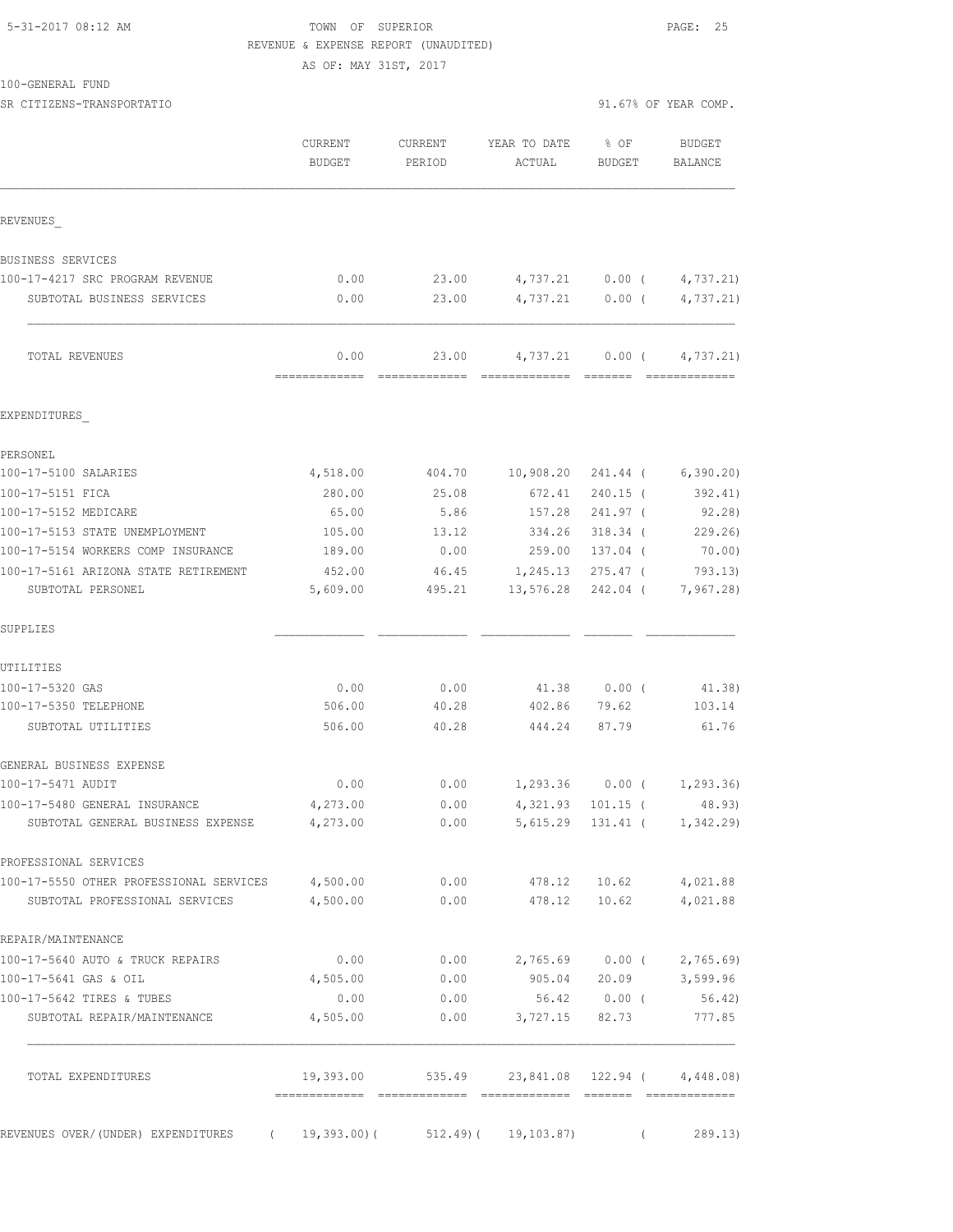| 5-31-2017 08:12 AM | TOWN | OF            | SUPERIOR                             |              |        | PAGE: 26             |
|--------------------|------|---------------|--------------------------------------|--------------|--------|----------------------|
|                    |      |               | REVENUE & EXPENSE REPORT (UNAUDITED) |              |        |                      |
|                    |      |               | AS OF: MAY 31ST, 2017                |              |        |                      |
| 100-GENERAL FUND   |      |               |                                      |              |        |                      |
| CODE ENFORCEMENT   |      |               |                                      |              |        | 91.67% OF YEAR COMP. |
|                    |      | CURRENT       | CURRENT                              | YEAR TO DATE | $8$ OF | BUDGET               |
|                    |      | <b>BUDGET</b> | PERIOD                               | ACTUAL       | BUDGET | <b>BALANCE</b>       |
|                    |      |               |                                      |              |        |                      |
|                    |      |               |                                      |              |        |                      |

EXPENDITURES\_

 $PERSONEL$ 

============= ============= ============= ======= =============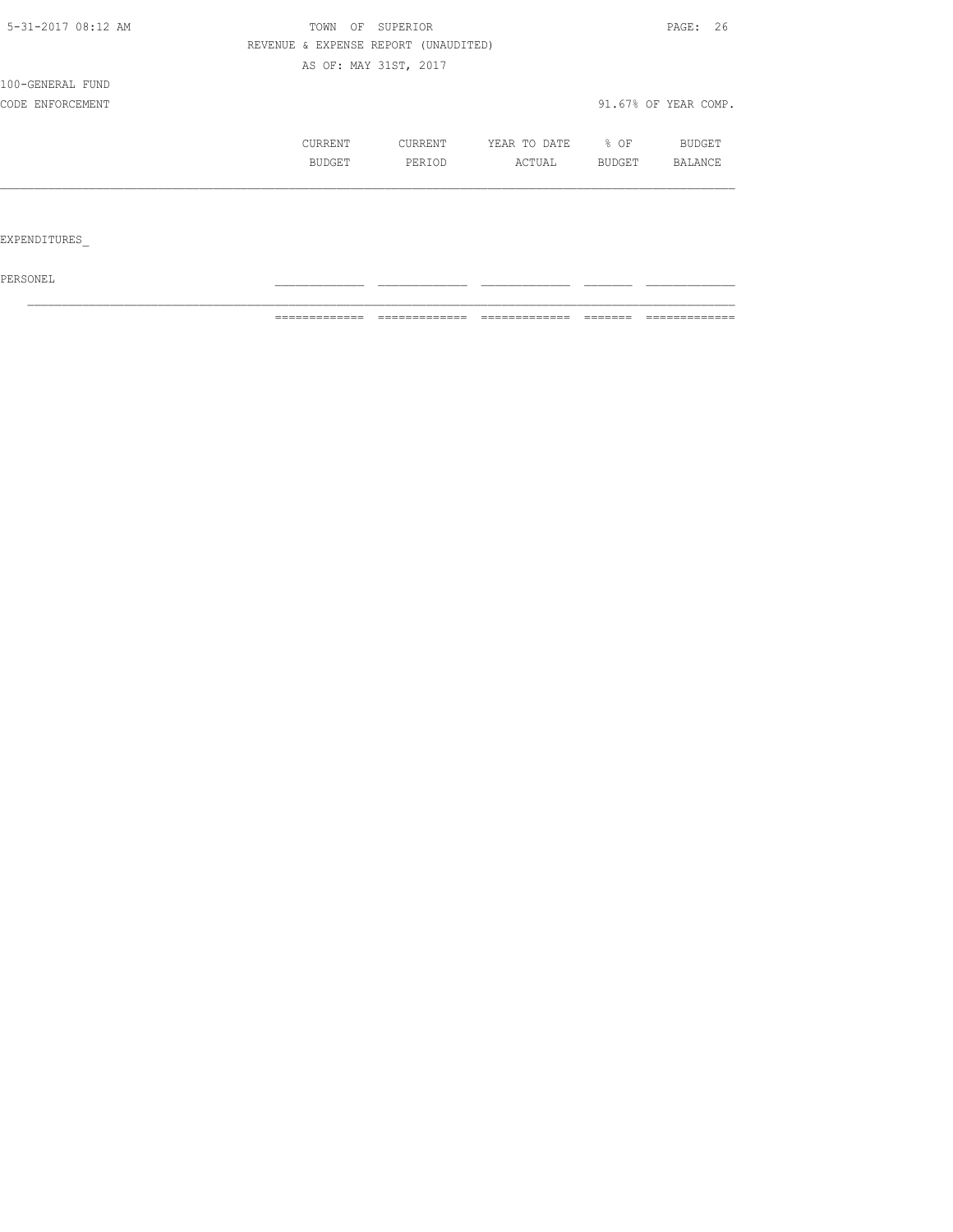| 5-31-2017 08:12 AM             |                   | TOWN OF SUPERIOR<br>REVENUE & EXPENSE REPORT (UNAUDITED) |                                    |         | PAGE: 27             |
|--------------------------------|-------------------|----------------------------------------------------------|------------------------------------|---------|----------------------|
| 100-GENERAL FUND<br><b>EDC</b> |                   | AS OF: MAY 31ST, 2017                                    |                                    |         | 91.67% OF YEAR COMP. |
|                                | CURRENT<br>BUDGET | CURRENT<br>PERIOD                                        | YEAR TO DATE % OF BUDGET<br>ACTUAL |         | BUDGET BALANCE       |
| EXPENDITURES                   |                   |                                                          |                                    |         |                      |
| SUPPLIES                       |                   |                                                          |                                    |         |                      |
| GENERAL BUSINESS EXPENSE       |                   |                                                          |                                    |         |                      |
| PROFESSIONAL SERVICES          |                   |                                                          |                                    |         |                      |
|                                | =============     | =============                                            | =============                      | ======= |                      |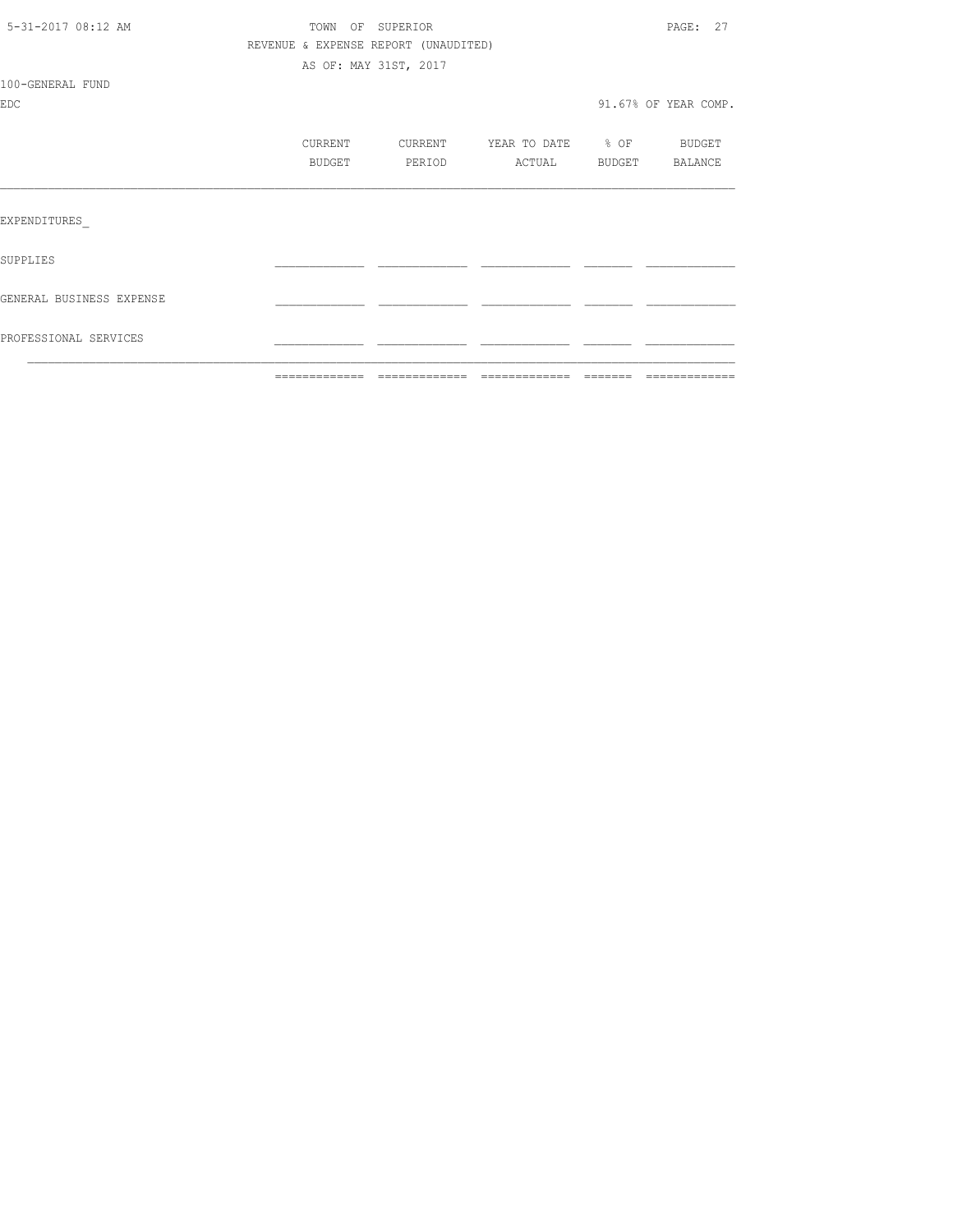| 5-31-2017 08:12 AM | TOWN    | ΟF<br>SUPERIOR                       |              |        | PAGE: 28             |
|--------------------|---------|--------------------------------------|--------------|--------|----------------------|
|                    |         | REVENUE & EXPENSE REPORT (UNAUDITED) |              |        |                      |
|                    |         | AS OF: MAY 31ST, 2017                |              |        |                      |
| 100-GENERAL FUND   |         |                                      |              |        |                      |
| LOST TRAIL         |         |                                      |              |        | 91.67% OF YEAR COMP. |
|                    | CURRENT | CURRENT                              | YEAR TO DATE | $8$ OF | BUDGET               |
|                    | BUDGET  | PERIOD                               | ACTUAL       | BUDGET | BALANCE              |
|                    |         |                                      |              |        |                      |
| EXPENDITURES       |         |                                      |              |        |                      |
|                    |         |                                      |              |        |                      |

 $\mathcal{L}_\text{max}$ 

 ${\tt SUPPLIES}$ 

============= ============= ============= ======= =============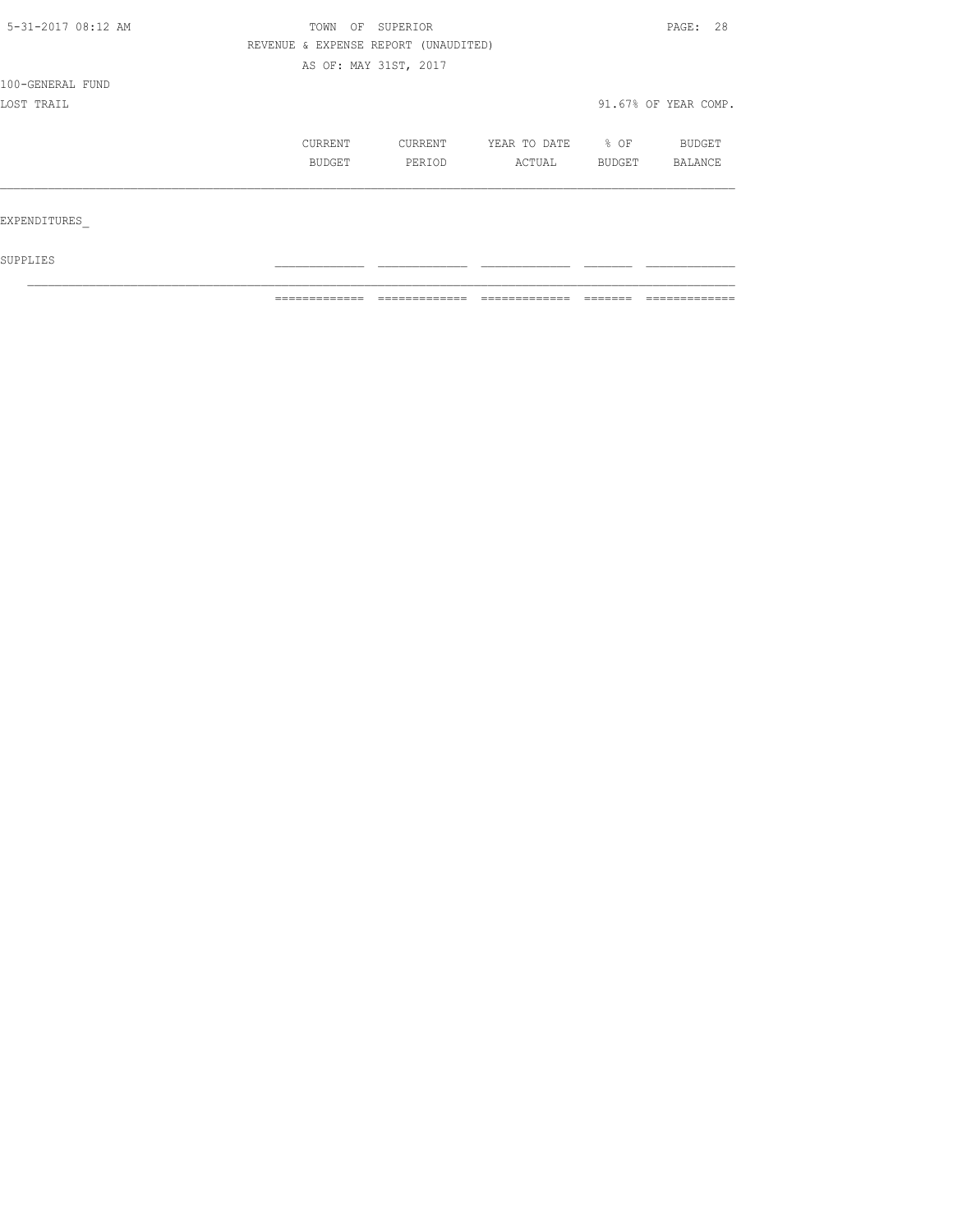| 5-31-2017 08:12 AM        |               | TOWN OF SUPERIOR                     |                          | PAGE: 29             |
|---------------------------|---------------|--------------------------------------|--------------------------|----------------------|
|                           |               | REVENUE & EXPENSE REPORT (UNAUDITED) |                          |                      |
|                           |               | AS OF: MAY 31ST, 2017                |                          |                      |
| 100-GENERAL FUND          |               |                                      |                          |                      |
| SOCIO-ECONOMIC CONTINGNCY |               |                                      |                          | 91.67% OF YEAR COMP. |
|                           | CURRENT       | CURRENT                              | YEAR TO DATE % OF BUDGET |                      |
|                           | BUDGET        | PERIOD                               | ACTUAL BUDGET BALANCE    |                      |
| REVENUES                  |               |                                      |                          |                      |
| CONTRIBUTIONS             |               |                                      |                          |                      |
|                           | ============= | =============                        |                          |                      |
| EXPENDITURES              |               |                                      |                          |                      |
| SUPPLIES                  |               |                                      |                          |                      |
|                           | ------------- |                                      |                          | -------------        |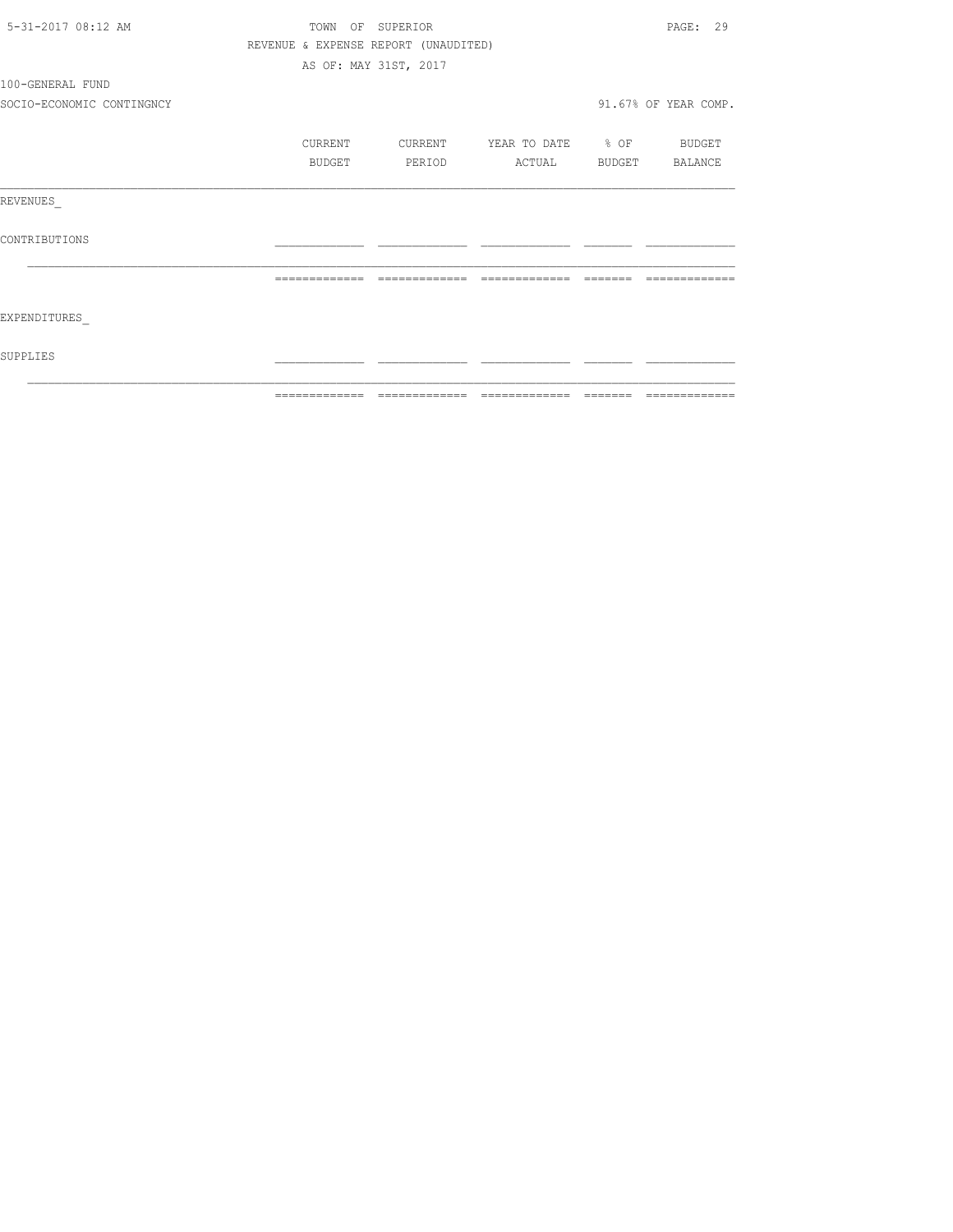AS OF: MAY 31ST, 2017

## 5-31-2017 08:12 AM TOWN OF SUPERIOR PAGE: 30 REVENUE & EXPENSE REPORT (UNAUDITED)

100-GENERAL FUND

|                                    | CURRENT<br>BUDGET | CURRENT<br>PERIOD | YEAR TO DATE<br>ACTUAL  | $8$ OF<br>BUDGET | BUDGET<br>BALANCE |
|------------------------------------|-------------------|-------------------|-------------------------|------------------|-------------------|
| EXPENDITURES                       |                   |                   |                         |                  |                   |
| SUPPLIES                           |                   |                   |                         |                  |                   |
| 100-99-5299 OPERATING SUPPLIES     | 0.00              | 0.00(             | 332.86)                 | 0.00             | 332.86            |
| SUBTOTAL SUPPLIES                  | 0.00              | $0.00$ (          | 332.86) 0.00            |                  | 332.86            |
| TOTAL EXPENDITURES                 | 0.00              |                   | $0.00$ ( 332.86) $0.00$ |                  | 332.86            |
|                                    |                   |                   |                         |                  |                   |
| REVENUES OVER/(UNDER) EXPENDITURES | 0.00              | 0.00              | 332.86                  |                  | 332.86)           |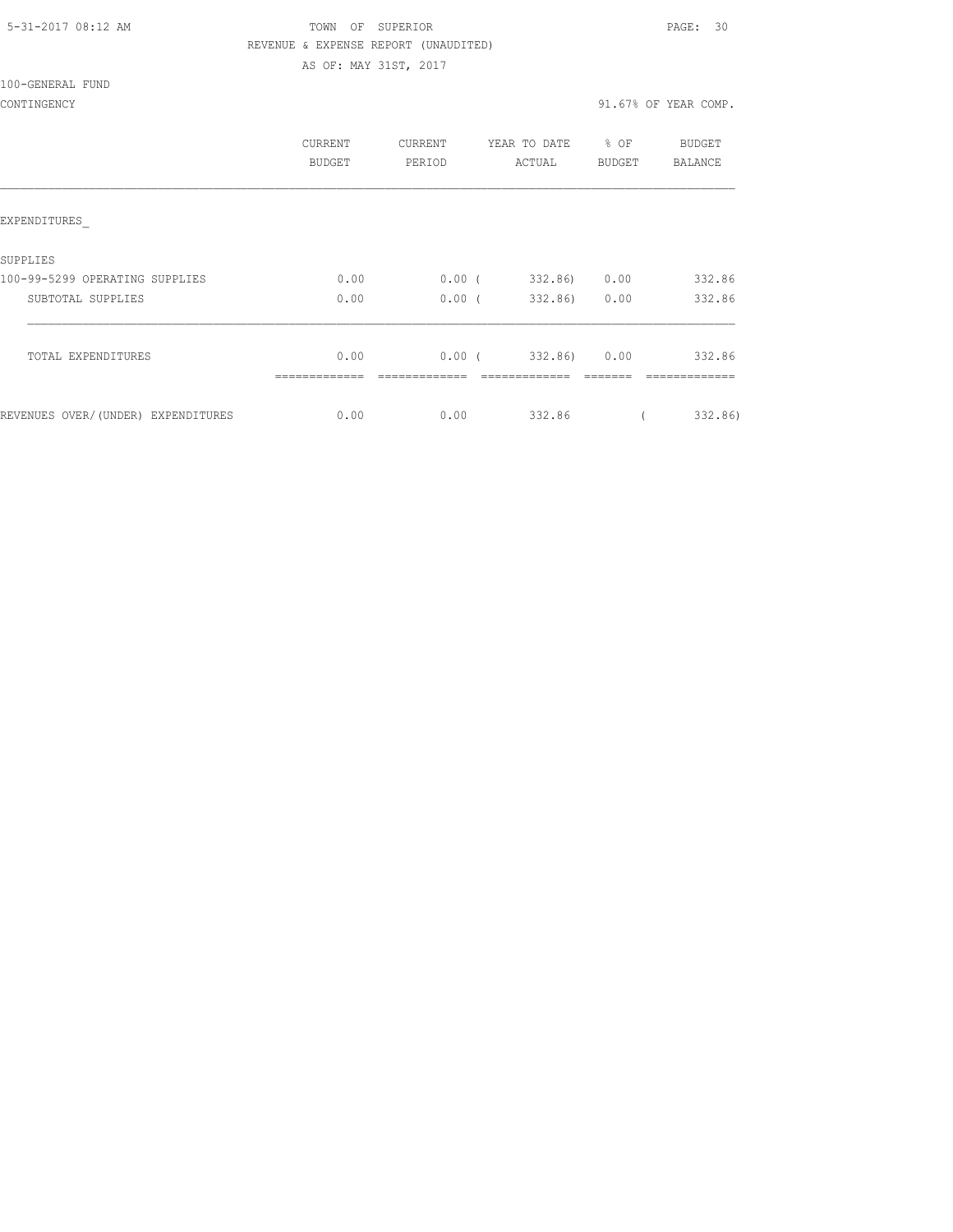## 5-31-2017 08:12 AM TOWN OF SUPERIOR PAGE: 31 REVENUE & EXPENSE REPORT (UNAUDITED)

100-GENERAL FUND

AS OF: MAY 31ST, 2017

91.67% OF YEAR COMP.

|                                    | CURRENT<br><b>BUDGET</b> | CURRENT<br>PERTOD | YEAR TO DATE<br>ACTUAL | $8$ OF<br>BUDGET | BUDGET<br>BALANCE |
|------------------------------------|--------------------------|-------------------|------------------------|------------------|-------------------|
|                                    |                          |                   |                        |                  |                   |
| FUND TOTAL REVENUES                | 2,392,759.00             | 297,907.45        | 2,111,692.01           | 88.25            | 281,066.99        |
| FUND TOTAL EXPENDITURES            | 1,811,056.00             | 102,531.10        | 1,647,825.52           | 90.99            | 163,230.48        |
| REVENUES OVER/(UNDER) EXPENDITURES | 581,703.00               | 195, 376.35       | 463,866.49             |                  | 117,836.51        |
|                                    |                          |                   |                        |                  |                   |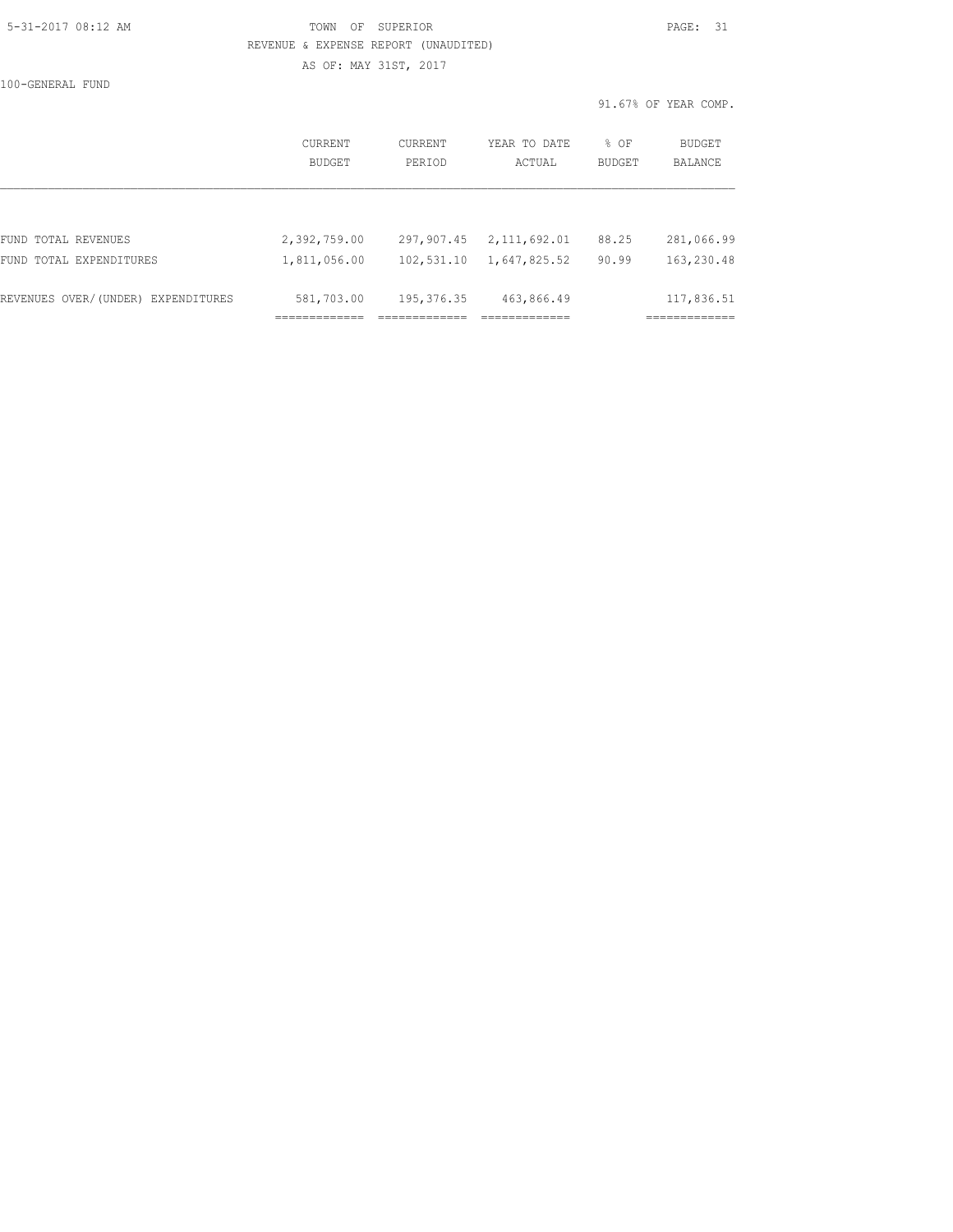#### 5-31-2017 08:12 AM TOWN OF SUPERIOR PAGE: 1 REVENUE & EXPENSE REPORT (UNAUDITED)

AS OF: MAY 31ST, 2017

200-REFUSE SERVICE

NON-DEPARTMENTAL 91.67% OF YEAR COMP.

|                                          | <b>CURRENT</b><br><b>BUDGET</b> | CURRENT<br>PERIOD | YEAR TO DATE<br>ACTUAL | $8$ OF<br><b>BUDGET</b> | <b>BUDGET</b><br>BALANCE    |
|------------------------------------------|---------------------------------|-------------------|------------------------|-------------------------|-----------------------------|
| REVENUES                                 |                                 |                   |                        |                         |                             |
|                                          |                                 |                   |                        |                         |                             |
| BUSINESS SERVICES                        |                                 |                   |                        |                         |                             |
| 200-00-4240 REFUSE FEES                  | 0.00                            | 200.00            |                        |                         | $1,180.00$ 0.00 ( 1,180.00) |
| 200-00-4241 TIPPING FEES-                | 0.00                            | 400.00            | 1,100.00               | $0.00$ (                | 1,100.00)                   |
| SUBTOTAL BUSINESS SERVICES               | 0.00                            | 600.00            | 2,280.00               | $0.00$ (                | 2,280.00)                   |
| ENTERPRISE SERVICES                      |                                 |                   |                        |                         |                             |
| TOTAL REVENUES                           | 0.00                            | 600.00            | 2,280.00               | $0.00$ (                | 2,280.00                    |
|                                          | =============                   |                   |                        |                         | =============               |
| EXPENDITURES                             |                                 |                   |                        |                         |                             |
| UTILITIES                                |                                 |                   |                        |                         |                             |
| 200-00-5330 REFUSE                       | 0.00                            | 374.84            | 5,008.64 0.00 (        |                         | 5,008.64                    |
| SUBTOTAL UTILITIES                       | 0.00                            | 374.84            | 5,008.64               | $0.00$ (                | 5,008.64)                   |
| GENERAL BUSINESS EXPENSE                 |                                 |                   |                        |                         |                             |
| 200-00-5420 DUES, PERMITS, SUBSCRIPTIONS | 0.00                            | 0.00              | 876.33                 | $0.00$ (                | 876.33)                     |
| 200-00-5425 CONFERENCE/TRAINING          | 0.00                            | 0.00              | 1,040.00               | $0.00$ (                | 1,040.00)                   |
| SUBTOTAL GENERAL BUSINESS EXPENSE        | 0.00                            | 0.00              | 1,916.33               | $0.00$ (                | 1, 916.33)                  |
| PROFESSIONAL SERVICES                    |                                 |                   |                        |                         |                             |
| 200-00-5520 CONTRACT SERVICES            | 0.00                            | 0.00              | 1,128.00               | $0.00$ (                | 1,128.00)                   |
| SUBTOTAL PROFESSIONAL SERVICES           | 0.00                            | 0.00              | 1,128.00               | $0.00$ (                | 1,128.00)                   |
| CAPITAL OUTLAY                           |                                 |                   |                        |                         |                             |
| TOTAL EXPENDITURES                       | 0.00                            | 374.84            | 8,052.97               | $0.00$ (                | 8,052.97)                   |
| REVENUES OVER/(UNDER) EXPENDITURES       | 0.00                            | $225.16$ (        | 5,772.97)              |                         | 5,772.97                    |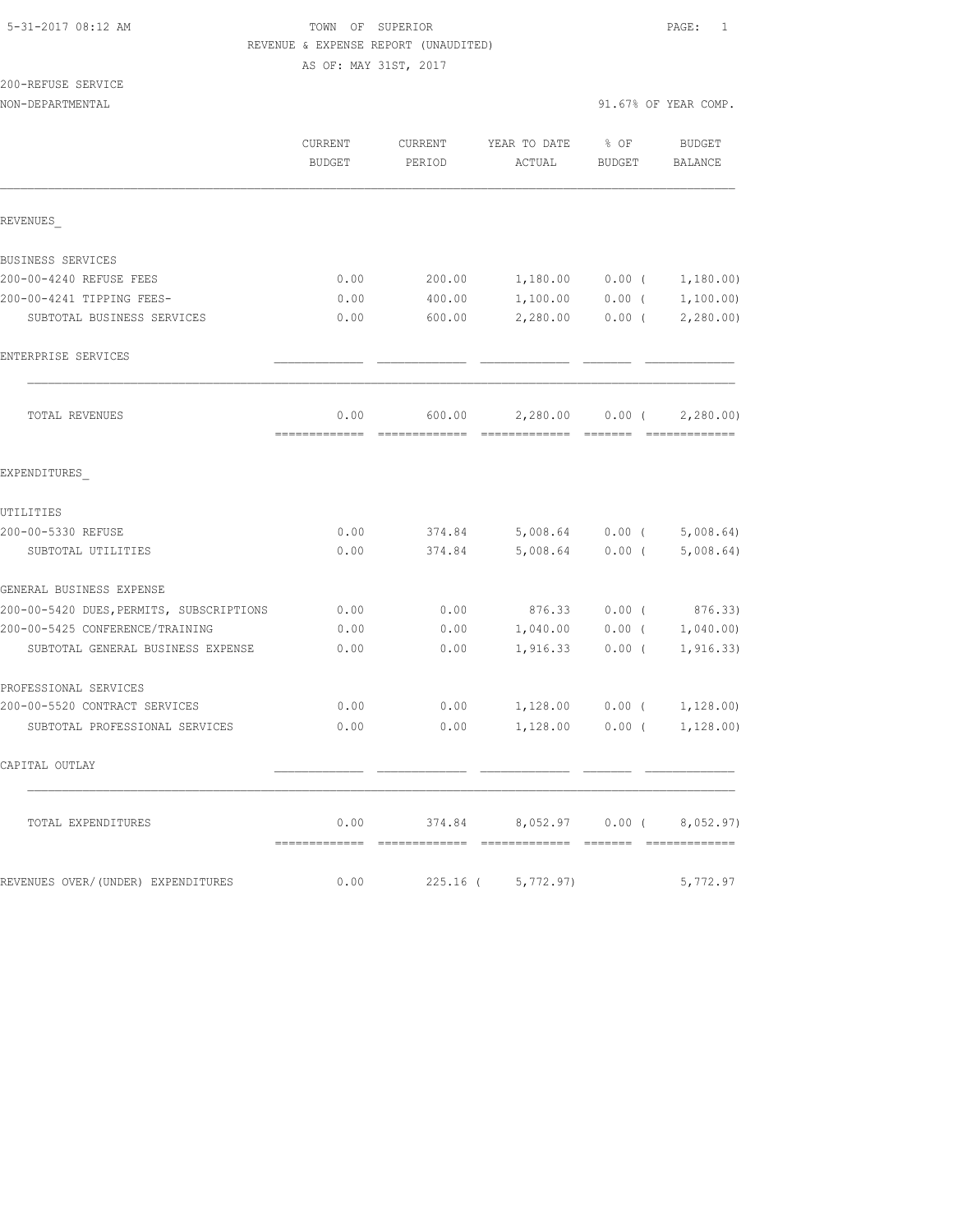#### 5-31-2017 08:12 AM TOWN OF SUPERIOR PAGE: 2 REVENUE & EXPENSE REPORT (UNAUDITED) AS OF: MAY 31ST, 2017

200-REFUSE SERVICE

91.67% OF YEAR COMP.

| BUDGET | PERTOD | ACTUAL    | <b>BUDGET</b>          | <b>BALANCE</b>        |
|--------|--------|-----------|------------------------|-----------------------|
|        |        |           |                        |                       |
| 0.00   | 374.84 | 8,052.97  | 0.00(                  | 2,280.00<br>8,052.97) |
| 0.00   |        | 5,772.97) |                        | 5,772.97              |
|        | 0.00   | 600.00    | 2,280.00<br>$225.16$ ( | $0.00$ (              |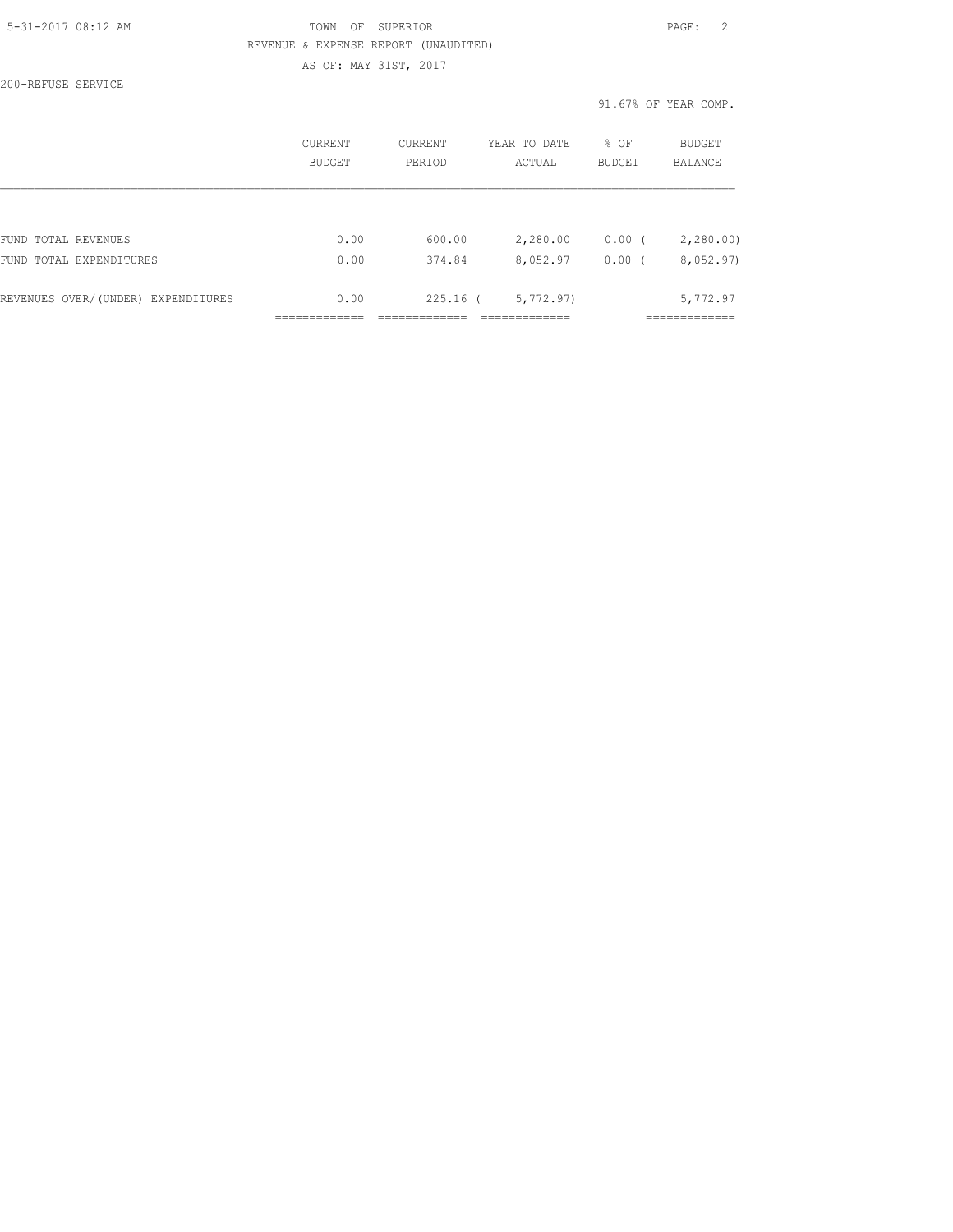# 5-31-2017 08:12 AM TOWN OF SUPERIOR PAGE: 1 REVENUE & EXPENSE REPORT (UNAUDITED)

AS OF: MAY 31ST, 2017

210-SEWER

| NON-DEPARTMENTAL                                           |                          |                   |                        | 91.67% OF YEAR COMP.  |                             |
|------------------------------------------------------------|--------------------------|-------------------|------------------------|-----------------------|-----------------------------|
|                                                            | CURRENT<br><b>BUDGET</b> | CURRENT<br>PERIOD | YEAR TO DATE<br>ACTUAL | % OF<br><b>BUDGET</b> | <b>BUDGET</b><br>BALANCE    |
| REVENUES                                                   |                          |                   |                        |                       |                             |
| TAXES                                                      |                          |                   |                        |                       |                             |
| 210-00-4133 PROPERTY TAX                                   | 0.00                     | 0.00              | 112,956.18             |                       | $0.00$ ( 112, 956.18)       |
| SUBTOTAL TAXES                                             | 0.00                     | 0.00              | 112,956.18             | $0.00$ (              | 112, 956.18                 |
| BUSINESS SERVICES                                          |                          |                   |                        |                       |                             |
| 210-00-4240 SEWER FEES                                     | 340,000.00               | 9,024.00          | 239,188.32             | 70.35                 | 100,811.68                  |
| SUBTOTAL BUSINESS SERVICES                                 | 340,000.00               | 9,024.00          | 239, 188.32            | 70.35                 | 100,811.68                  |
| GRANTS                                                     |                          |                   |                        |                       |                             |
| 210-00-4600 GRANT REVENUE                                  | 302,300.00               | 0.00              | 186,285.90             | 61.62                 | 116,014.10                  |
| SUBTOTAL GRANTS                                            | 302,300.00               | 0.00              | 186,285.90             | 61.62                 | 116,014.10                  |
| CONTINGENCY                                                |                          |                   |                        |                       |                             |
| 210-00-4900 CONTINGENCY                                    | 0.00                     | 0.00              | 2,500.00               | $0.00$ (              | 2,500.00)                   |
| SUBTOTAL CONTINGENCY                                       | 0.00                     | 0.00              | 2,500.00               | $0.00$ (              | 2,500.00)                   |
| TOTAL REVENUES                                             | 642,300.00               | 9,024.00          | 540,930.40             | 84.22                 | 101,369.60<br>============= |
| EXPENDITURES                                               |                          |                   |                        |                       |                             |
| PERSONEL                                                   |                          |                   |                        |                       |                             |
| 210-00-5100 SALARIES                                       | 77,339.00                | 5,639.60          | 63,248.60              | 81.78                 | 14,090.40                   |
| 210-00-5101 OVERTIME                                       | 4,000.00                 | 456.24            | 4,401.88               | $110.05$ (            | 401.88)                     |
| 210-00-5151 FICA                                           | 4,795.00                 | 375.37            | 4,117.60               | 85.87                 | 677.40                      |
| 210-00-5152 MEDICARE                                       | 1,121.00                 | 87.79             | 963.02                 | 85.91                 | 157.98                      |
| 210-00-5153 STATE UNEMPLOYMENT                             | 691.00                   | 0.00              | 595.23                 | 86.14                 | 95.77                       |
| 210-00-5154 WORKERS COMP INSURANCE                         | 4,850.00                 | 0.00              | 2,615.00               | 53.92                 | 2,235.00                    |
| 210-00-5161 ARIZONA STATE RETIREMENT                       | 8,871.00                 | 699.80            | 7,744.95               | 87.31                 | 1,126.05                    |
| 210-00-5162 LIFE INSURANCE<br>210-00-5163 HEALTH INSURANCE | 185.00                   | 13.40             | 161.90                 | 87.51                 | 23.10                       |
|                                                            | 17,210.00                | 958.24            | 7,665.92<br>647.01     | 44.54                 | 9,544.08<br>160.99          |
| 210-00-5164 DENTAL INSURANCE<br>SUBTOTAL PERSONEL          | 808.00<br>119,870.00     | 61.62<br>8,292.06 | 92, 161. 11            | 80.08<br>76.88        | 27,708.89                   |
| SUPPLIES                                                   |                          |                   |                        |                       |                             |
| 210-00-5210 OFFICE SUPPLIES                                | 100.00                   | 0.00              | 126.19                 | $126.19$ (            | 26.19)                      |
| 210-00-5240 CHEMICAL SUPPLIES                              | 15,146.00                | 0.00              | 6,593.28               | 43.53                 | 8,552.72                    |
| 210-00-5299 OPERATING SUPPLIES                             | 30,000.00                | 75.00             | 8,928.88               | 29.76                 | 21,071.12                   |
| SUBTOTAL SUPPLIES                                          | 45,246.00                | 75.00             | 15,648.35              | 34.59                 | 29,597.65                   |
| UTILITIES                                                  |                          |                   |                        |                       |                             |
| 210-00-5310 ELECTRICITY                                    | 56,919.00                | 0.00              | 49,743.93              | 87.39                 | 7,175.07                    |
| 210-00-5330 REFUSE                                         | 0.00                     | 0.00              | 3,487.20               | $0.00$ (              | 3,487.20                    |
| 210-00-5350 TELEPHONE                                      | 1,000.00                 | 40.72             | 1,126.57               | $112.66$ (            | 126.57)                     |
| 210-00-5360 WATER                                          | 3,000.00                 | 232.02            | 2,591.63               | 86.39                 | 408.37                      |

210-00-5380 SECURITY 300.00 25.00 360.33 120.11 ( 60.33) SUBTOTAL UTILITIES 61,219.00 297.74 57,309.66 93.61 3,909.34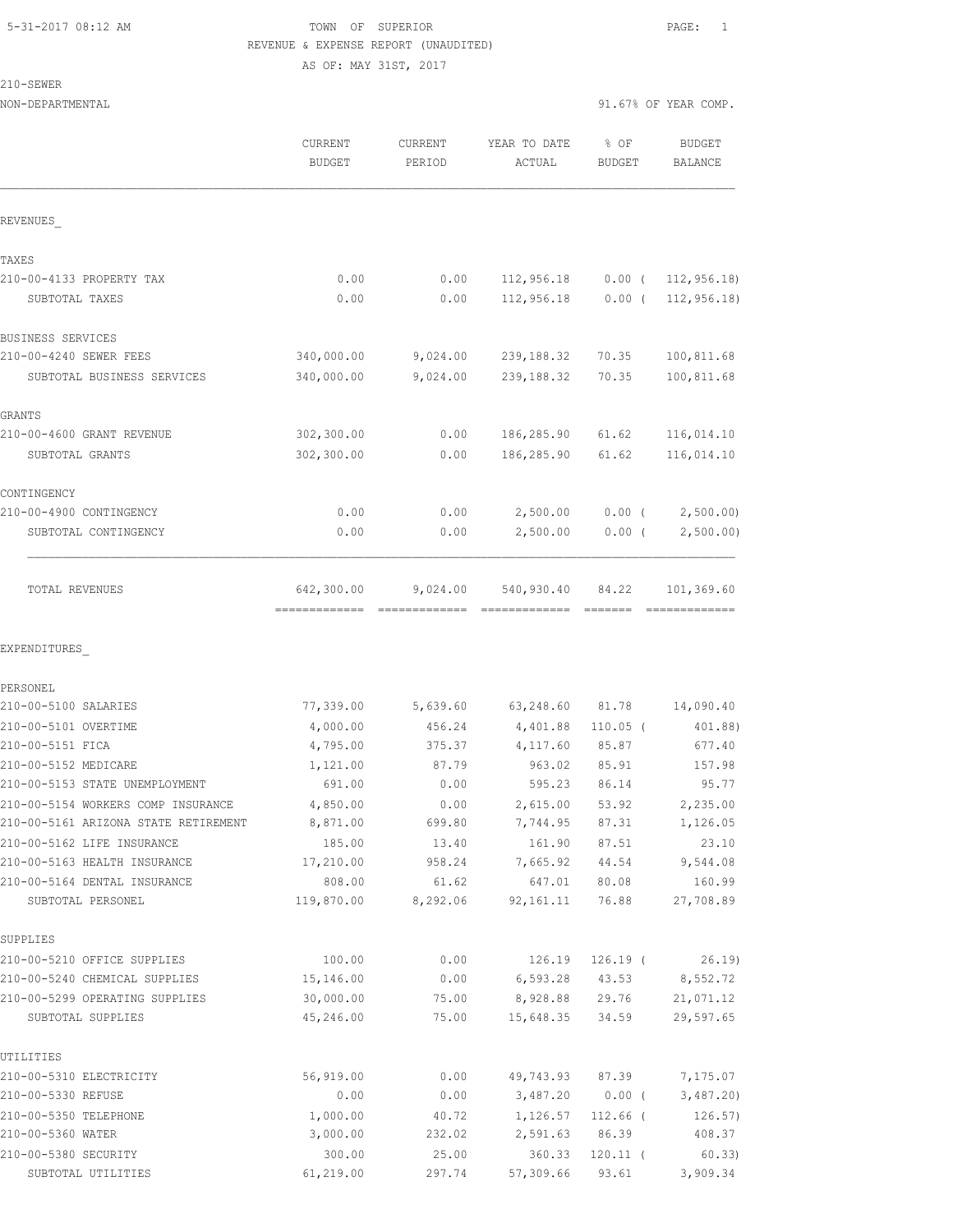#### 5-31-2017 08:12 AM TOWN OF SUPERIOR PAGE: 2 REVENUE & EXPENSE REPORT (UNAUDITED)

AS OF: MAY 31ST, 2017

NON-DEPARTMENTAL 91.67% OF YEAR COMP.

210-SEWER

 CURRENT CURRENT YEAR TO DATE % OF BUDGET BUDGET PERIOD ACTUAL BUDGET BALANCE GENERAL BUSINESS EXPENSE 210-00-5410 ADVERTISING 0.00 0.00 126.67 0.00 ( 126.67) 210-00-5420 DUES & SUBSCRIPTIONS 5,000.00 0.00 3,451.87 69.04 1,548.13 210-00-5425 CONFERENCES & TRAINING 2,000.00 231.98 281.98 14.10 1,718.02 210-00-5450 UNIFORMS 659.00 30.93 534.41 81.09 124.59 210-00-5471 AUDIT 9,000.00 0.00 3,879.96 43.11 5,120.04 210-00-5480 GENERAL INSURANCE 12,820.00 0.00 12,965.76 101.14 ( 145.76) 210-00-5492 BAD DEBT EXPENSE 15,000.00 0.00 0.00 0.00 15,000.00 SUBTOTAL GENERAL BUSINESS EXPENSE 44,479.00 262.91 21,240.65 47.75 23,238.35 PROFESSIONAL SERVICES 210-00-5550 OTHER PROFESSIONAL SERVICE 73,161.00 0.00 175,663.07 240.10 ( 102,502.07) 210-00-5570 ROLL OFF REMOVAL 0.00 1,295.43 1,295.43 0.00 ( 1,295.43) 210-00-5580 SLUDGE REMOVAL 9,000.00 804.54 2,405.41 26.73 6,594.59 210-00-5581 BACKFLOW TESTING 1,439.00 0.00 0.00 0.00 1,439.00 SUBTOTAL PROFESSIONAL SERVICES 83,600.00 2,099.97 179,363.91 214.55 ( 95,763.91) REPAIR/MAINTENANCE 210-00-5640 AUTO & TRUCK REPAIRS 2,000.00 0.00 623.37 31.17 1,376.63 210-00-5641 GAS & OIL 3,000.00 0.00 972.21 32.41 2,027.79 210-00-5642 TIRES & TUBES 1,000.00 0.00 0.00 0.00 1,000.00 210-00-5650 OTHER EQUIPMENT REPAIRS 8,085.00 0.00 10,379.27 128.38 ( 2,294.27) SUBTOTAL REPAIR/MAINTENANCE 14,085.00 0.00 11,974.85 85.02 2,110.15 CAPITAL OUTLAY 210-00-5710 BUILDING 500.00 0.00 0.00 0.00 500.00 210-00-5750 OTHER EQUIP/SMALL TOOLS 8,151.00 0.00 61.98 0.76 8,089.02 210-00-5760 R&M WELLS & PUMPS 25,000.00 0.00 0.00 0.00 25,000.00 210-00-5790 MACHINERY AND EQUIPMENT 45,000.00 0.00 1,061.27 2.36 43,938.73 SUBTOTAL CAPITAL OUTLAY 78,651.00 0.00 1,123.25 1.43 77,527.75 NON-OPERATING DEBT SERVICE 210-00-5999 CONTINGENCY 57,939.00 0.00 0.00 0.00 57,939.00 SUBTOTAL DEBT SERVICE 57,939.00 0.00 0.00 0.00 57,939.00 TOTAL EXPENDITURES 505,089.00 11,027.68 378,821.78 75.00 126,267.22 ============= ============= ============= ======= ============= REVENUES OVER/(UNDER) EXPENDITURES 137,211.00 ( 2,003.68) 162,108.62 ( 24,897.62)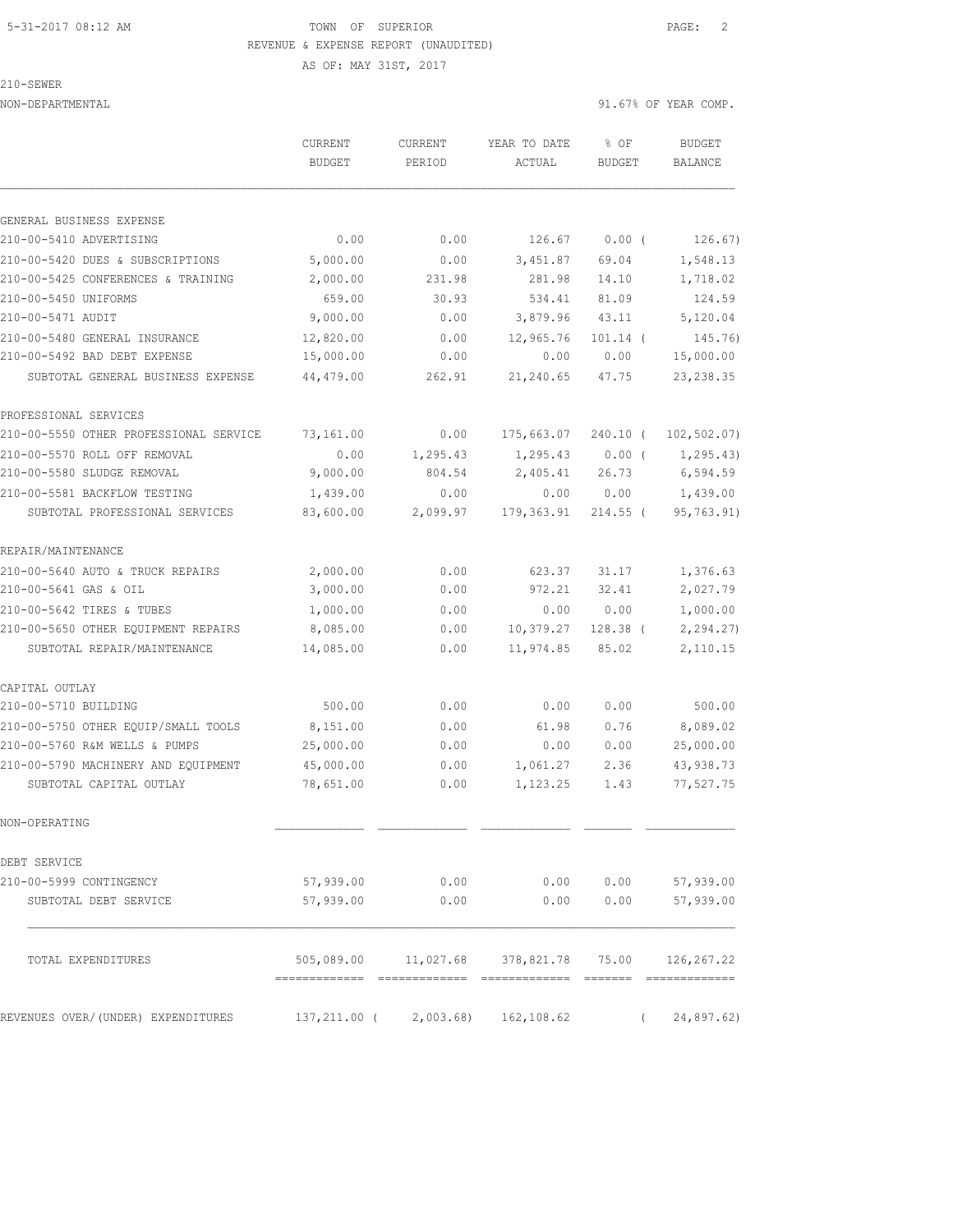#### 5-31-2017 08:12 AM TOWN OF SUPERIOR PAGE: 3 REVENUE & EXPENSE REPORT (UNAUDITED) AS OF: MAY 31ST, 2017

210-SEWER

91.67% OF YEAR COMP.

| CURRENT<br>BUDGET                | CURRENT<br>PERIOD | YEAR TO DATE<br>ACTUAL                      | % OF<br>BUDGET | BUDGET<br>BALANCE                          |
|----------------------------------|-------------------|---------------------------------------------|----------------|--------------------------------------------|
|                                  |                   |                                             |                |                                            |
| 642,300.00                       | 9,024.00          | 540,930.40                                  | 84.22          | 101,369.60                                 |
| 505,089.00                       | 11,027.68         | 378,821.78                                  | 75.00          | 126, 267.22                                |
| 137,211.00<br>-------------<br>. | 2,003.68          | 162,108.62<br>_____________<br>------------ |                | 24,897.62)<br>-------------<br>----------- |
|                                  |                   |                                             |                |                                            |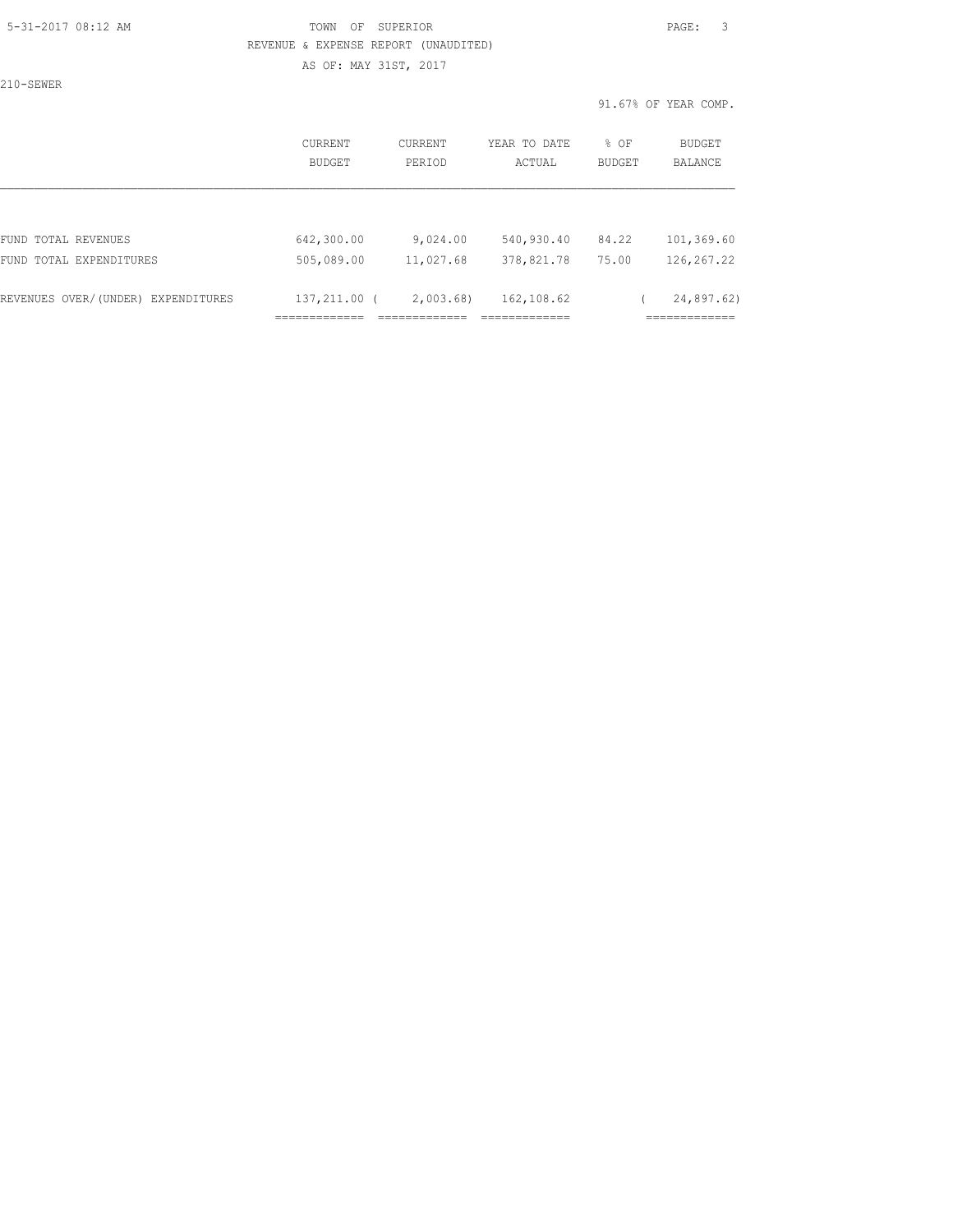| 5-31-2017 08:12 AM |  |
|--------------------|--|
|                    |  |

# TOWN OF SUPERIOR **Example 2017** PAGE: 1 REVENUE & EXPENSE REPORT (UNAUDITED)

|                                                            | AS OF: MAY 31ST, 2017 |                  |                              |                      |                          |
|------------------------------------------------------------|-----------------------|------------------|------------------------------|----------------------|--------------------------|
| 220-AMBULANCE                                              |                       |                  |                              |                      |                          |
| NON-DEPARTMENTAL                                           |                       |                  |                              |                      | 91.67% OF YEAR COMP.     |
|                                                            | CURRENT               | CURRENT          | YEAR TO DATE                 | % OF                 | BUDGET                   |
|                                                            | <b>BUDGET</b>         | PERIOD           | ACTUAL                       | BUDGET               | BALANCE                  |
|                                                            |                       |                  |                              |                      |                          |
| REVENUES                                                   |                       |                  |                              |                      |                          |
| <b>TAXES</b>                                               |                       |                  |                              |                      |                          |
| BUSINESS SERVICES                                          |                       |                  |                              |                      |                          |
| ENTERPRISE SERVICES                                        |                       |                  |                              |                      |                          |
| 220-00-4310 AMBULANCE BILLINGS                             | 400,000.00            |                  | 253.12 274,424.85 68.61      |                      | 125, 575.15              |
| SUBTOTAL ENTERPRISE SERVICES                               | 400,000.00            | 253.12           | 274,424.85                   | 68.61                | 125, 575. 15             |
| CONTINGENCY                                                |                       |                  |                              |                      |                          |
| TOTAL REVENUES                                             | 400,000.00            | 253.12           | 274,424.85                   | 68.61                | 125, 575. 15             |
| EXPENDITURES                                               |                       |                  |                              |                      |                          |
| PERSONEL                                                   |                       |                  |                              |                      |                          |
| 220-00-5100 SALARIES                                       | 202,366.00            |                  | 14,863.34 160,259.86 79.19   |                      | 42,106.14                |
| 220-00-5101 OVERTIME                                       | 14,143.00             | 2,322.89         | 34,287.99                    | 242.44 (             | 20, 144.99)              |
| 220-00-5151 FICA                                           | 11,848.00             | 1,048.80         | 11,720.26                    | 98.92                | 127.74                   |
| 220-00-5152 MEDICARE                                       | 2,771.00              | 245.29           | 2,741.08                     | 98.92                | 29.92                    |
| 220-00-5153 STATE UNEMPLOYMENT                             | 1,814.00              | 133.36           | 2,618.70                     | 144.36 (             | 804.70)                  |
| 220-00-5154 WORKERS COMP INSURANCE                         | 12,487.00             | 0.00             | 10,784.00                    | 86.36                | 1,703.00                 |
| 220-00-5160 PUBLIC SAFETY RETIREMENT                       | 17,868.00             | 1,713.46         | 17,922.85                    | $100.31$ (           | 54.85)                   |
| 220-00-5161 ARIZONA STATE RETIREMENT                       | 0.00                  | 3.68             | 44.12                        | $0.00$ (             | 44.12)                   |
| 220-00-5162 LIFE INSURANCE                                 | 306.00                | 0.00             | 0.00                         | 0.00                 | 306.00                   |
| 220-00-5163 HEALTH INSURANCE                               | 28,434.00             | 0.00             | 160.00                       | 0.56                 | 28, 274.00               |
| 220-00-5164 DENTAL INSURANCE                               | 1,334.00              | 0.00             |                              |                      | $0.00$ $0.00$ $1,334.00$ |
| SUBTOTAL PERSONEL                                          | 293,371.00            |                  | 20,330.82 240,538.86         | 81.99                | 52,832.14                |
| SUPPLIES                                                   |                       |                  |                              |                      |                          |
| 220-00-5220 MEDICAL SUPPLIES                               | 13,000.00             | 1,098.05         | 15,056.44                    | 115.82 (             | 2,056.44)                |
| 220-00-5225 SAFETY SUPPLIES/EQUIPMENT<br>SUBTOTAL SUPPLIES | 0.00<br>13,000.00     | 0.00<br>1,098.05 | 1,124.10 0.00 (<br>16,180.54 | 124.47 (             | 1, 124.10)<br>3,180.54)  |
|                                                            |                       |                  |                              |                      |                          |
| UTILITIES                                                  |                       |                  |                              |                      |                          |
| 220-00-5310 ELECTRICITY                                    | 2,125.00              | 0.00             | 2,736.55                     | 128.78 (             | 611.55)                  |
| 220-00-5350 TELEPHONE                                      | 1,804.00              | 0.00             | 1,622.78                     | 89.95                | 181.22                   |
| 220-00-5360 WATER<br>SUBTOTAL UTILITIES                    | 500.00<br>4,429.00    | 64.48<br>64.48   | 737.13<br>5,096.46           | 147.43 (<br>115.07 ( | 237.13)<br>667.46)       |
| GENERAL BUSINESS EXPENSE                                   |                       |                  |                              |                      |                          |
| 220-00-5420 DUES & SUBSCRIPTIONS                           | 550.00                | 0.00             | 650.00                       | 118.18 (             | 100.00)                  |
| 220-00-5425 CONFERENCES & TRAINING                         | 1,200.00              | 0.00             | 0.00                         | 0.00                 | 1,200.00                 |

220-00-5471 AUDIT 0.00 0.00 3,879.97 0.00 ( 3,879.97) 220-00-5480 GENERAL INSURANCE 6,410.00 0.00 6,482.92 101.14 ( 72.92) SUBTOTAL GENERAL BUSINESS EXPENSE 8,160.00 0.00 11,012.89 134.96 ( 2,852.89)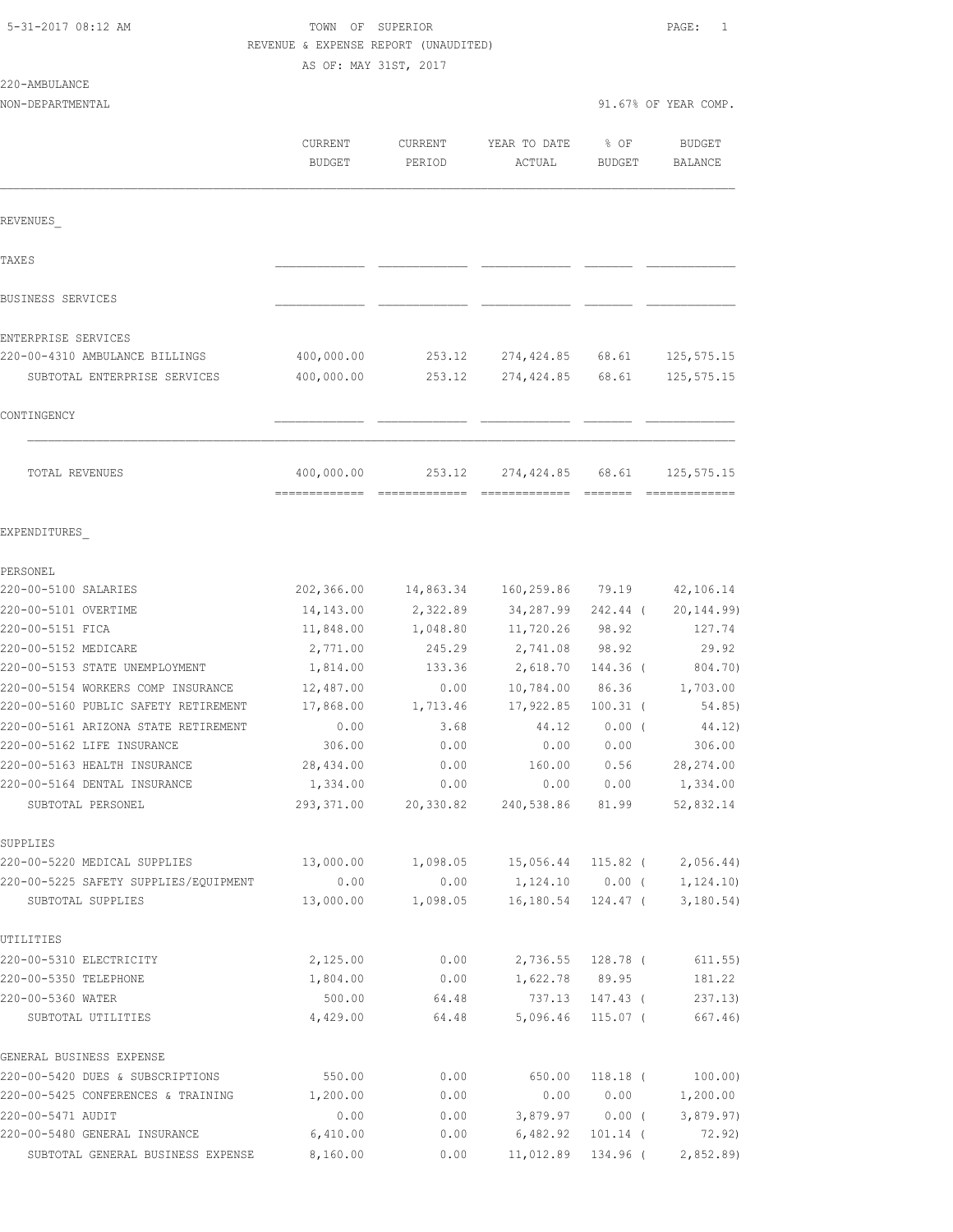## 5-31-2017 08:12 AM TOWN OF SUPERIOR PAGE: 2 REVENUE & EXPENSE REPORT (UNAUDITED)

AS OF: MAY 31ST, 2017

220-AMBULANCE

NON-DEPARTMENTAL 91.67% OF YEAR COMP.

|                                        | <b>CURRENT</b><br>BUDGET                                  | <b>CURRENT</b><br>PERIOD | YEAR TO DATE<br>ACTUAL                           | $8$ OF<br>BUDGET | <b>BUDGET</b><br><b>BALANCE</b>                                                                                                                                                                                                                                                                                                                                                                                                                                                                                               |
|----------------------------------------|-----------------------------------------------------------|--------------------------|--------------------------------------------------|------------------|-------------------------------------------------------------------------------------------------------------------------------------------------------------------------------------------------------------------------------------------------------------------------------------------------------------------------------------------------------------------------------------------------------------------------------------------------------------------------------------------------------------------------------|
| PROFESSIONAL SERVICES                  |                                                           |                          |                                                  |                  |                                                                                                                                                                                                                                                                                                                                                                                                                                                                                                                               |
| 220-00-5520 CONTRACTUAL SERVICES       | 24,000.00                                                 | 1,878.31                 | 20,205.41                                        | 84.19            | 3,794.59                                                                                                                                                                                                                                                                                                                                                                                                                                                                                                                      |
| 220-00-5540 LEGAL SERVICES             | 9,000.00                                                  | 0.00                     | 0.00                                             | 0.00             | 9,000.00                                                                                                                                                                                                                                                                                                                                                                                                                                                                                                                      |
| 220-00-5550 OTHER PROFESSIONAL SERVICE | 10,080.00                                                 | 0.00                     | 1,449.82                                         | 14.38            | 8,630.18                                                                                                                                                                                                                                                                                                                                                                                                                                                                                                                      |
| SUBTOTAL PROFESSIONAL SERVICES         | 43,080.00                                                 | 1,878.31                 | 21,655.23                                        | 50.27            | 21, 424.77                                                                                                                                                                                                                                                                                                                                                                                                                                                                                                                    |
| REPAIR/MAINTENANCE                     |                                                           |                          |                                                  |                  |                                                                                                                                                                                                                                                                                                                                                                                                                                                                                                                               |
| 220-00-5640 AUTO & TRUCK REPAIRS       | 2,625.00                                                  | 0.00                     | 0.00                                             | 0.00             | 2,625.00                                                                                                                                                                                                                                                                                                                                                                                                                                                                                                                      |
| 220-00-5641 GAS & OIL                  | 10,100.00                                                 | 0.00                     | 5,852.96                                         | 57.95            | 4,247.04                                                                                                                                                                                                                                                                                                                                                                                                                                                                                                                      |
| 220-00-5642 TIRES & TUBES              | 2,500.00                                                  | 0.00                     | 0.00                                             | 0.00             | 2,500.00                                                                                                                                                                                                                                                                                                                                                                                                                                                                                                                      |
| SUBTOTAL REPAIR/MAINTENANCE            | 15,225.00                                                 | 0.00                     | 5,852.96                                         | 38.44            | 9,372.04                                                                                                                                                                                                                                                                                                                                                                                                                                                                                                                      |
| CAPITAL OUTLAY                         |                                                           |                          |                                                  |                  |                                                                                                                                                                                                                                                                                                                                                                                                                                                                                                                               |
| NON-OPERATING                          |                                                           |                          |                                                  |                  |                                                                                                                                                                                                                                                                                                                                                                                                                                                                                                                               |
| DEBT SERVICE                           |                                                           |                          |                                                  |                  |                                                                                                                                                                                                                                                                                                                                                                                                                                                                                                                               |
| 220-00-5999 CONTINGENCY                | 65,438.00                                                 | 0.00                     | 0.00                                             | 0.00             | 65,438.00                                                                                                                                                                                                                                                                                                                                                                                                                                                                                                                     |
| SUBTOTAL DEBT SERVICE                  | 65,438.00                                                 | 0.00                     | 0.00                                             | 0.00             | 65,438.00                                                                                                                                                                                                                                                                                                                                                                                                                                                                                                                     |
| TOTAL EXPENDITURES                     |                                                           |                          | 442,703.00 23,371.66 300,336.94 67.84 142,366.06 |                  |                                                                                                                                                                                                                                                                                                                                                                                                                                                                                                                               |
| REVENUES OVER/(UNDER) EXPENDITURES     | -------------- -------------<br>42,703.00)(<br>$\sqrt{2}$ |                          | --------------<br>$23, 118.54$ ( $25, 912.09$ )  | $\left($         | $\begin{tabular}{ll} \multicolumn{2}{l}{{\color{red}\textbf{a}}}}& \multicolumn{2}{l}{\color{blue}\textbf{a}}}\\ \multicolumn{2}{l}{\color{blue}\textbf{a}}}& \multicolumn{2}{l}{\color{blue}\textbf{a}}}\\ \multicolumn{2}{l}{\color{blue}\textbf{a}}}& \multicolumn{2}{l}{\color{blue}\textbf{a}}}\\ \multicolumn{2}{l}{\color{blue}\textbf{a}}& \multicolumn{2}{l}{\color{blue}\textbf{a}}\\ \multicolumn{2}{l}{\color{blue}\textbf{a}}& \multicolumn{2}{l}{\color{blue}\textbf{a}}\\ \multicolumn{2}{l}{\$<br>16, 790.91) |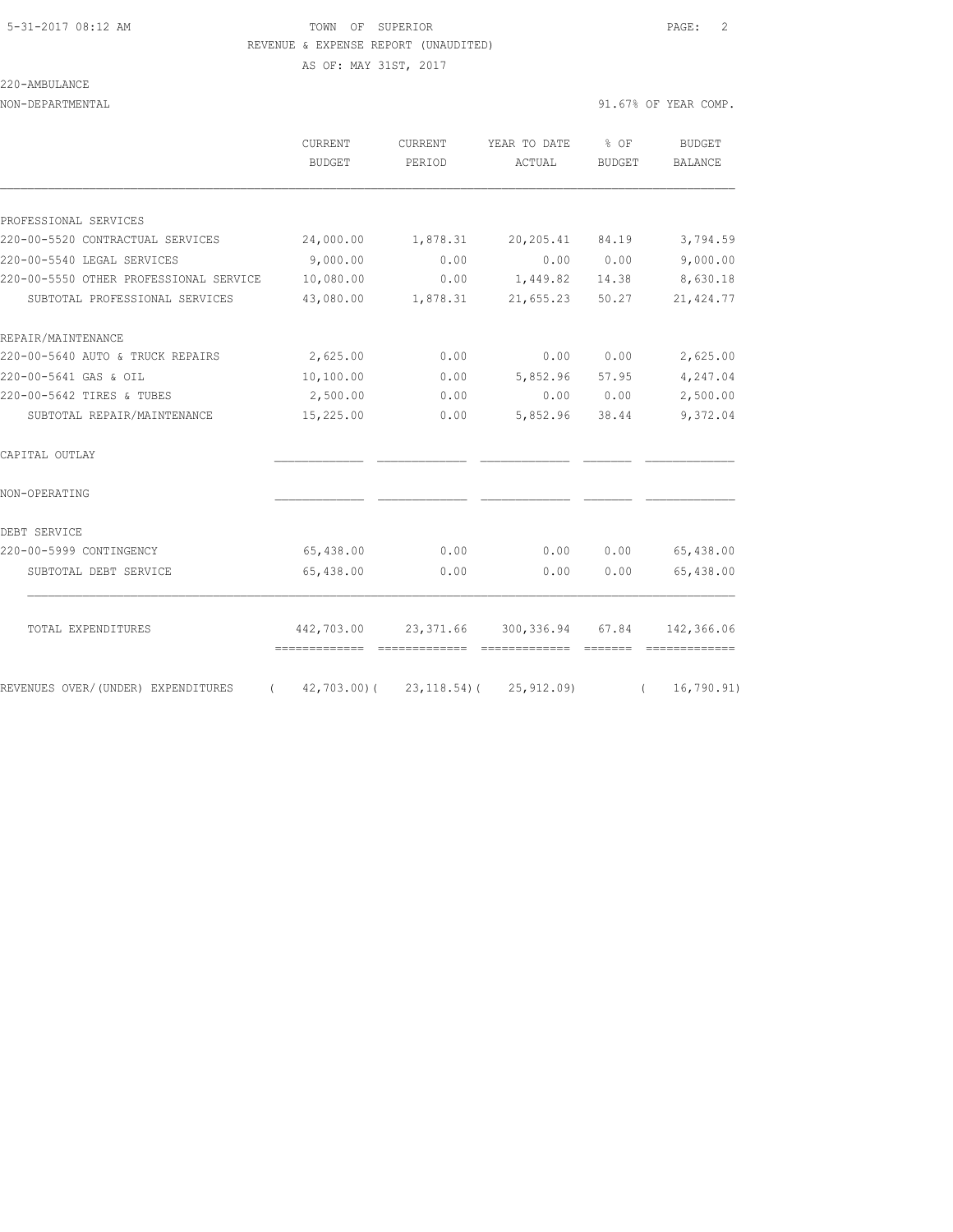### 5-31-2017 08:12 AM TOWN OF SUPERIOR PAGE: 3 REVENUE & EXPENSE REPORT (UNAUDITED)

AS OF: MAY 31ST, 2017

220-AMBULANCE

|  | 91.67% OF YEAR COMP. |  |
|--|----------------------|--|
|  |                      |  |

|                                    | <b>CURRENT</b><br>BUDGET            | CURRENT<br>PERIOD            | YEAR TO DATE<br>ACTUAL                     | % OF<br>BUDGET | <b>BUDGET</b><br>BALANCE                   |
|------------------------------------|-------------------------------------|------------------------------|--------------------------------------------|----------------|--------------------------------------------|
|                                    |                                     |                              |                                            |                |                                            |
| FUND TOTAL REVENUES                | 400,000.00                          | 253.12                       | 274,424.85                                 | 68.61          | 125, 575. 15                               |
| FUND TOTAL EXPENDITURES            | 442,703.00                          | 23,371.66                    | 300, 336.94                                | 67.84          | 142,366.06                                 |
| REVENUES OVER/(UNDER) EXPENDITURES | $42,703,00$ (<br>_____________<br>. | $23, 118.54$ ) (<br>________ | 25,912.09)<br>_____________<br>----------- |                | 16,790.91)<br>_____________<br>___________ |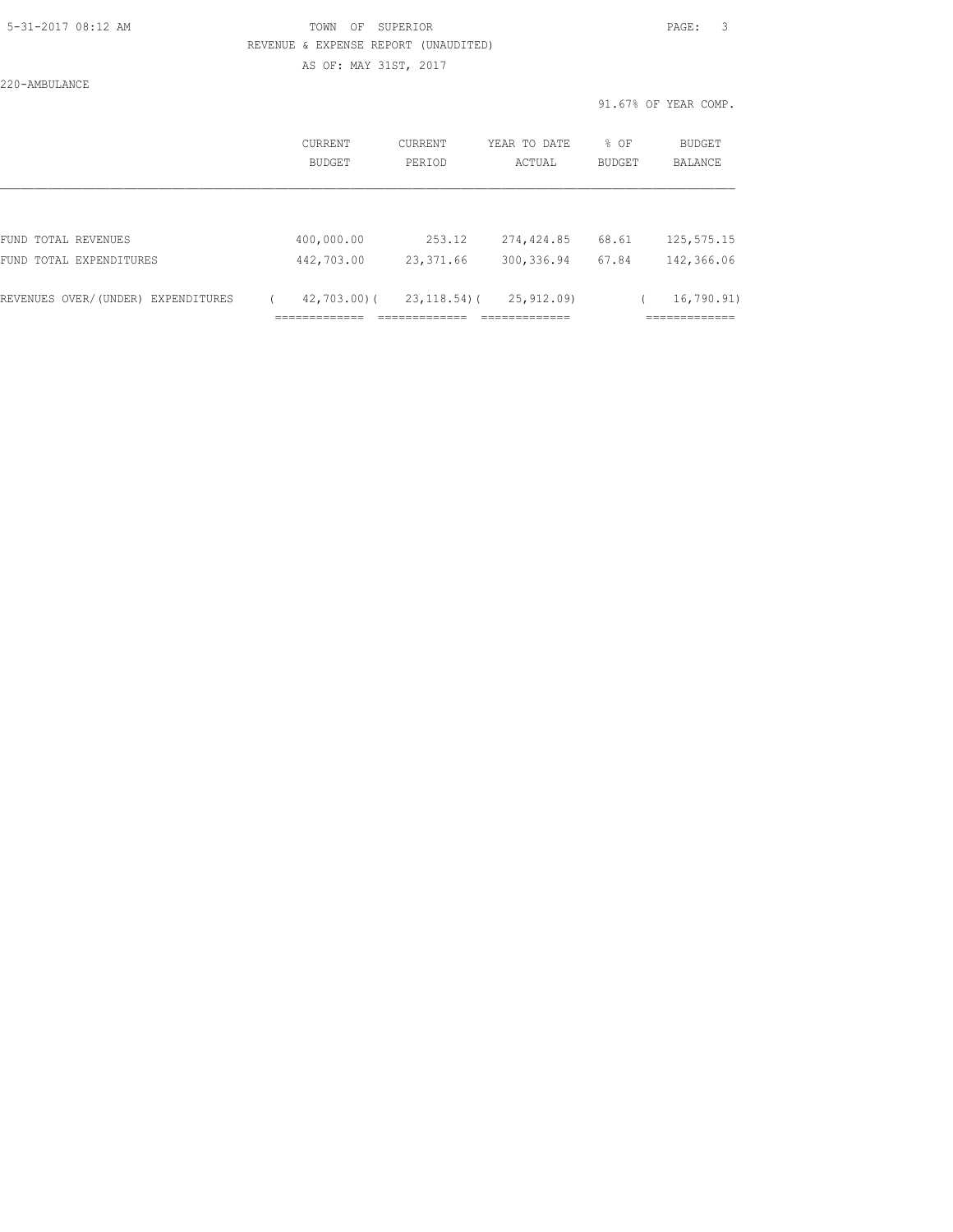# 5-31-2017 08:12 AM TOWN OF SUPERIOR PAGE: 1 REVENUE & EXPENSE REPORT (UNAUDITED) AS OF: MAY 31ST, 2017

230-CEMETARY

|                                                                            | CURRENT<br><b>BUDGET</b>                   | CURRENT<br>PERIOD | YEAR TO DATE<br>ACTUAL | % OF<br>BUDGET    | <b>BUDGET</b><br>BALANCE |
|----------------------------------------------------------------------------|--------------------------------------------|-------------------|------------------------|-------------------|--------------------------|
| REVENUES                                                                   |                                            |                   |                        |                   |                          |
| BUSINESS SERVICES                                                          |                                            |                   |                        |                   |                          |
| 230-00-4220 CEMETARY WORK PERMITS                                          | 500.00                                     | 0.00              | 110.00                 | 22.00             | 390.00                   |
| 230-00-4240 WEEKEND FEE                                                    | 0.00                                       | 300.00            |                        | $2,600.00$ 0.00 ( | 2,600.00                 |
| SUBTOTAL BUSINESS SERVICES                                                 | 500.00                                     | 300.00            | 2,710.00               | $542.00$ (        | 2,210.00                 |
| ENTERPRISE SERVICES                                                        |                                            |                   |                        |                   |                          |
| 230-00-4320 PLOT PURCHASE                                                  | 20,000.00                                  | 500.00            | 5,800.00               | 29.00             | 14,200.00                |
| 230-00-4321 OPEN/CLOSE                                                     | 20,000.00                                  | 1,050.00          | 10,350.00              | 51.75             | 9,650.00                 |
| SUBTOTAL ENTERPRISE SERVICES                                               | 40,000.00                                  | 1,550.00          | 16, 150.00             | 40.38             | 23,850.00                |
| CONTINGENCY                                                                |                                            |                   |                        |                   |                          |
| TOTAL REVENUES                                                             | 40,500.00<br>-------------- -------------- | 1,850.00          | 18,860.00              | 46.57             | 21,640.00                |
| EXPENDITURES                                                               |                                            |                   |                        |                   |                          |
| PERSONEL                                                                   |                                            |                   |                        |                   |                          |
| 230-00-5100 SALARIES                                                       | 4,234.00                                   | 291.60            | 2,778.30               | 65.62             | 1,455.70                 |
| 230-00-5101 OVERTIME                                                       | 0.00                                       | 10.80             | 256.50                 | $0.00$ (          | 256.50)                  |
| 230-00-5151 FICA                                                           | 263.00                                     | 18.66             | 186.63                 | 70.96             | 76.37                    |
| 230-00-5152 MEDICARE                                                       | 61.00                                      | 4.37              | 43.67                  | 71.59             | 17.33                    |
| 230-00-5153 STATE UNEMPLOYMENT                                             | 30.00                                      | 0.00              | 26.43                  | 88.10             | 3.57                     |
| 230-00-5154 WORKERS COMP INSURANCE<br>230-00-5161 ARIZONA STATE RETIREMENT | 239.00<br>486.00                           | 0.00<br>34.73     | 0.00<br>348.39         | 0.00<br>71.69     | 239.00<br>137.61         |
| 230-00-5162 LIFE INSURANCE                                                 | 8.00                                       | 0.00              | 0.00                   | 0.00              | 8.00                     |
| 230-00-5163 HEALTH INSURANCE                                               | 748.00                                     | 0.00              | 0.00                   | 0.00              | 748.00                   |
| 230-00-5164 DENTAL INSURANCE                                               | 35.00                                      | 0.00              | 0.00                   | 0.00              | 35.00                    |
| SUBTOTAL PERSONEL                                                          | 6,104.00                                   | 360.16            | 3,639.92               | 59.63             | 2,464.08                 |
| SUPPLIES                                                                   |                                            |                   |                        |                   |                          |
| 230-00-5299 OPERATING SUPPLIES                                             | 1,000.00                                   | 0.00              | 0.00                   | 0.00              | 1,000.00                 |
| SUBTOTAL SUPPLIES                                                          | 1,000.00                                   | 0.00              | 0.00                   | 0.00              | 1,000.00                 |
| UTILITIES                                                                  |                                            |                   |                        |                   |                          |
| 230-00-5310 ELECTRICITY                                                    | 600.00                                     | 0.00              | 504.03                 | 84.01             | 95.97                    |
| 230-00-5350 TELEPHONE                                                      | 500.00                                     | 0.00              | 0.00                   | 0.00              | 500.00                   |
| 230-00-5360 WATER                                                          | 700.00                                     | 88.15             | 3,354.86               | 479.27 (          | 2,654.86                 |
| SUBTOTAL UTILITIES                                                         | 1,800.00                                   | 88.15             | 3,858.89               | 214.38 (          | 2,058.89                 |

GENERAL BUSINESS EXPENSE \_\_\_\_\_\_\_\_\_\_\_\_\_ \_\_\_\_\_\_\_\_\_\_\_\_\_ \_\_\_\_\_\_\_\_\_\_\_\_\_ \_\_\_\_\_\_\_ \_\_\_\_\_\_\_\_\_\_\_\_\_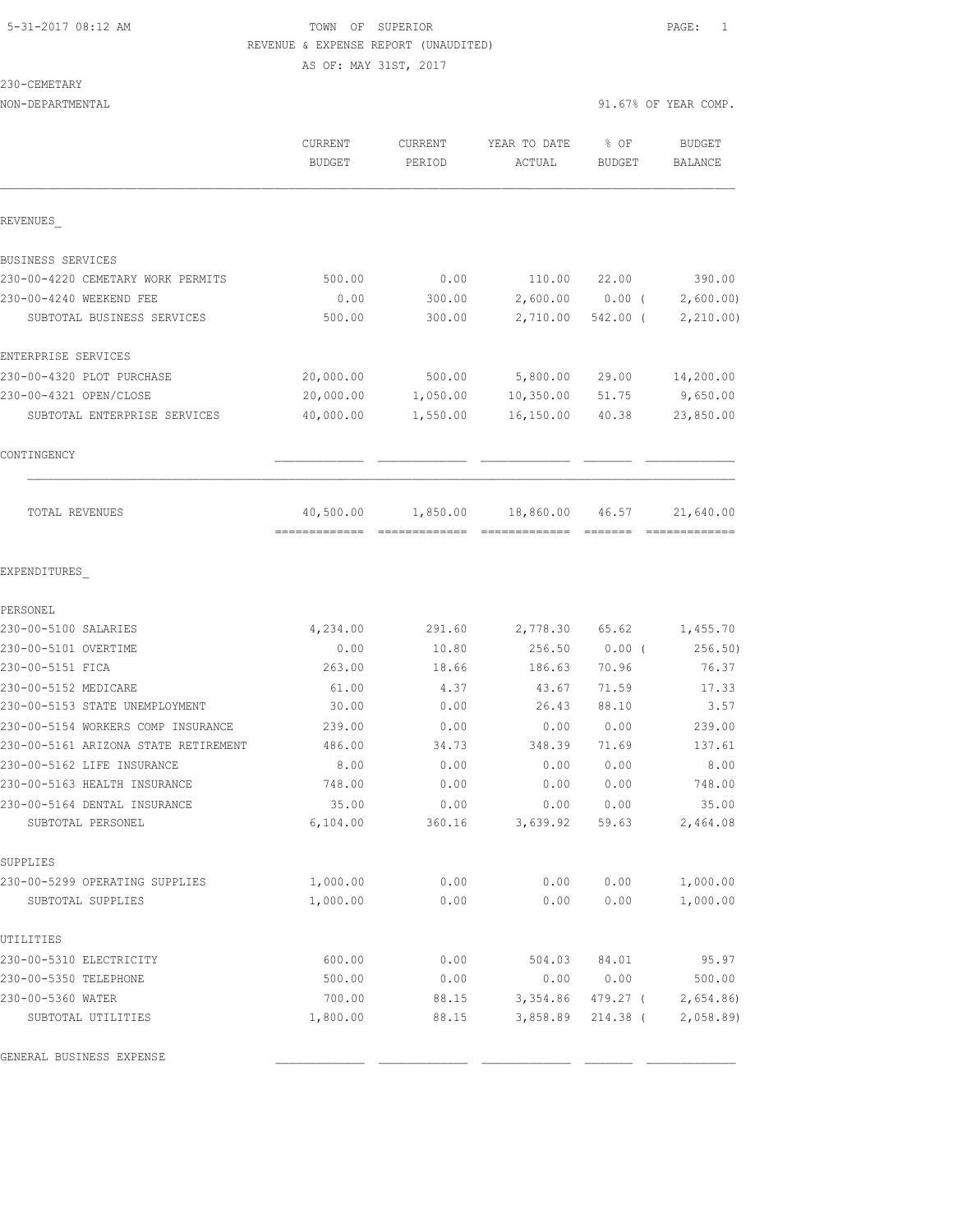# 5-31-2017 08:12 AM TOWN OF SUPERIOR PAGE: 2 REVENUE & EXPENSE REPORT (UNAUDITED) AS OF: MAY 31ST, 2017

# 230-CEMETARY

|                                                                 | <b>CURRENT</b> | <b>CURRENT</b> | YEAR TO DATE   | % OF   | <b>BUDGET</b> |
|-----------------------------------------------------------------|----------------|----------------|----------------|--------|---------------|
|                                                                 | <b>BUDGET</b>  | PERIOD         | ACTUAL         | BUDGET | BALANCE       |
|                                                                 |                |                |                |        |               |
| PROFESSIONAL SERVICES                                           |                |                |                |        |               |
| REPAIR/MAINTENANCE                                              |                |                |                |        |               |
| 230-00-5650 OTHER EQUIPMENT REPAIRS                             | 4,620.00       | 0.00           | 0.00           | 0.00   | 4,620.00      |
| SUBTOTAL REPAIR/MAINTENANCE                                     | 4,620.00       | 0.00           | 0.00           | 0.00   | 4,620.00      |
| CAPITAL OUTLAY                                                  |                |                |                |        |               |
| NON-OPERATING                                                   |                |                |                |        |               |
| DEBT SERVICE                                                    |                |                |                |        |               |
| 230-00-5999 CONTINGENCY                                         | 8,671.00       | 0.00           | 0.00           | 0.00   | 8,671.00      |
| SUBTOTAL DEBT SERVICE                                           | 8,671.00       | 0.00           | 0.00           | 0.00   | 8,671.00      |
| TOTAL EXPENDITURES                                              | 22,195.00      | 448.31         | 7,498.81 33.79 |        | 14,696.19     |
|                                                                 |                |                |                |        |               |
| REVENUES OVER/(UNDER) EXPENDITURES 18,305.00 1,401.69 11,361.19 |                |                |                |        | 6,943.81      |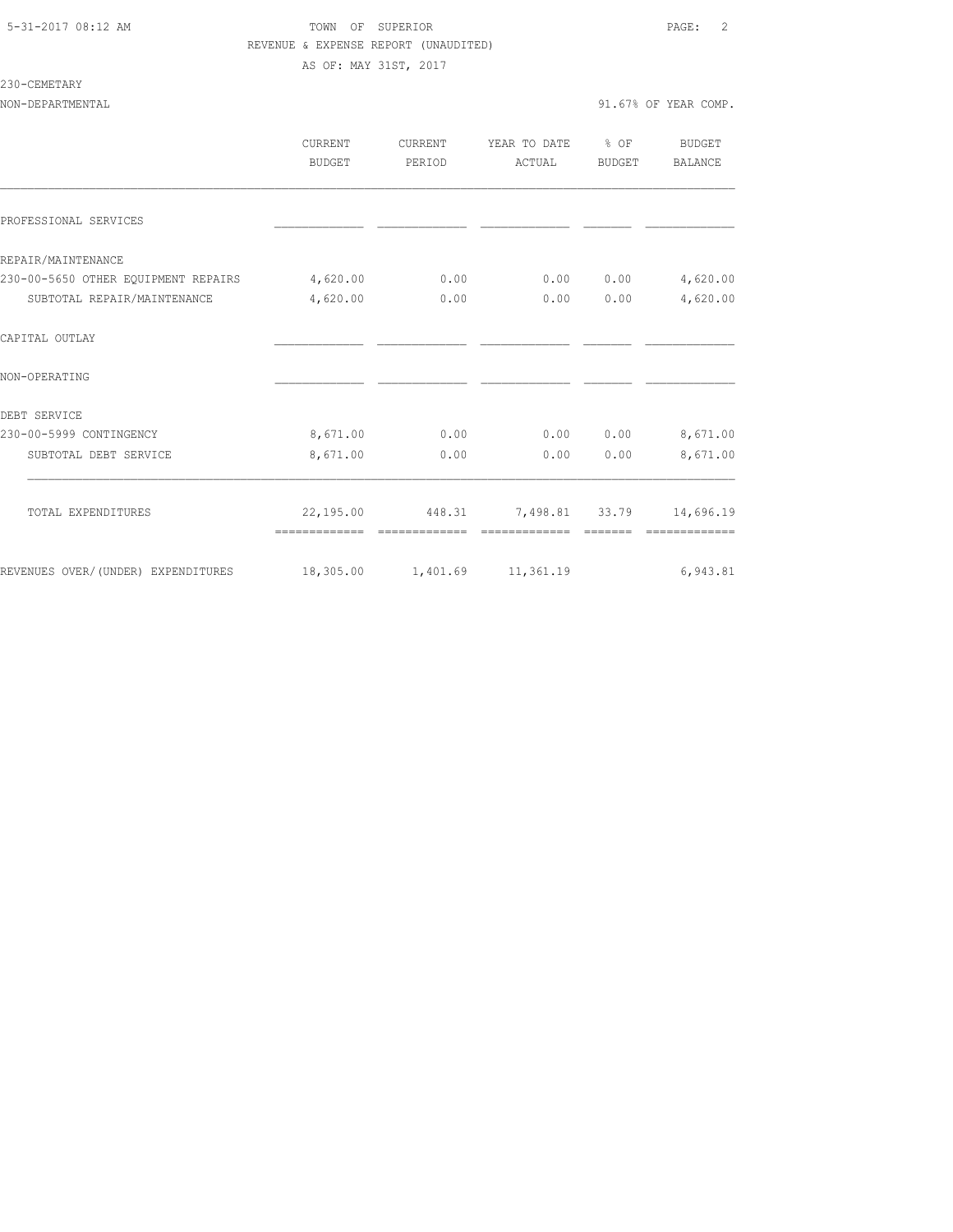### 5-31-2017 08:12 AM TOWN OF SUPERIOR PAGE: 3 REVENUE & EXPENSE REPORT (UNAUDITED) AS OF: MAY 31ST, 2017

230-CEMETARY

|                                    | CURRENT       | CURRENT  | YEAR TO DATE | % OF          | <b>BUDGET</b>  |
|------------------------------------|---------------|----------|--------------|---------------|----------------|
|                                    | <b>BUDGET</b> | PERIOD   | ACTUAL       | <b>BUDGET</b> | <b>BALANCE</b> |
| FUND TOTAL REVENUES                | 40,500.00     | 1,850.00 | 18,860.00    | 46.57         | 21,640.00      |
| FUND TOTAL EXPENDITURES            | 22,195.00     | 448.31   | 7,498.81     | 33.79         | 14,696.19      |
| REVENUES OVER/(UNDER) EXPENDITURES | 18,305.00     | 1,401.69 | 11,361.19    |               | 6,943.81       |
|                                    |               |          |              |               |                |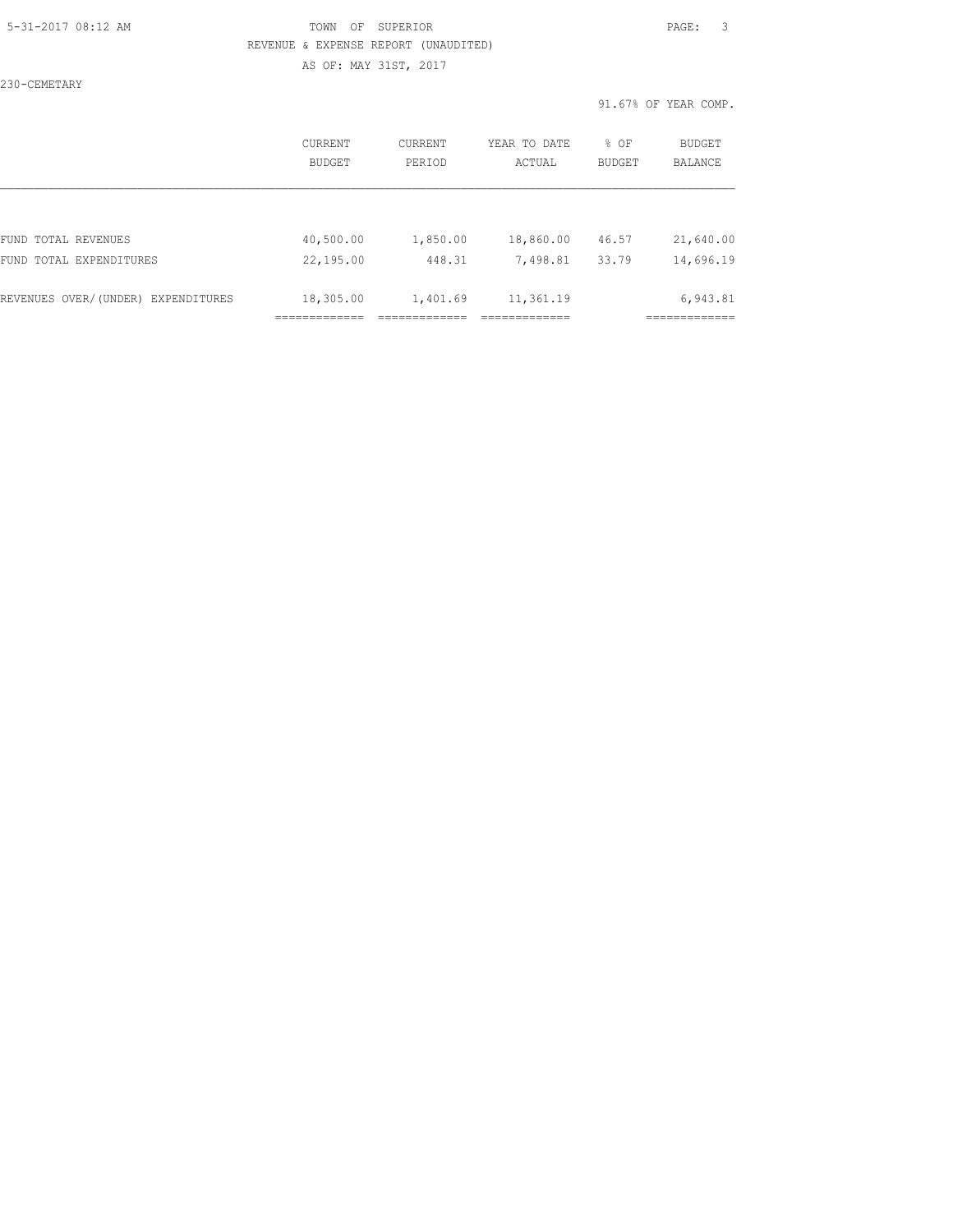| 5-31-2017 08:12 AM |  |
|--------------------|--|
|                    |  |

### TOWN OF SUPERIOR **Example 2018** PAGE: 1 REVENUE & EXPENSE REPORT (UNAUDITED)

AS OF: MAY 31ST, 2017

# 300-HIGHWAY USERS REVENUE

GENERAL BUSINESS EXPENSE

| NON-DEPARTMENTAL                       |                             |                   |                        | 91.67% OF YEAR COMP. |                          |  |
|----------------------------------------|-----------------------------|-------------------|------------------------|----------------------|--------------------------|--|
|                                        | CURRENT<br><b>BUDGET</b>    | CURRENT<br>PERIOD | YEAR TO DATE<br>ACTUAL | % OF<br>BUDGET       | <b>BUDGET</b><br>BALANCE |  |
| REVENUES                               |                             |                   |                        |                      |                          |  |
| TAXES                                  |                             |                   |                        |                      |                          |  |
| 300-00-4132 HIGHWAY USERS REVENUE FUND | 213,620.00                  | 21, 161.58        | 181,847.28             | 85.13                | 31,772.72                |  |
| SUBTOTAL TAXES                         | 213,620.00                  | 21, 161.58        | 181,847.28             | 85.13                | 31,772.72                |  |
| CONTINGENCY                            |                             |                   |                        |                      |                          |  |
| TOTAL REVENUES                         | 213,620.00<br>------------- | 21, 161.58        | 181,847.28             | 85.13                | 31,772.72                |  |
| EXPENDITURES                           |                             |                   |                        |                      |                          |  |
| PERSONEL                               |                             |                   |                        |                      |                          |  |
| 300-00-5100 SALARIES                   | 51,770.00                   | 5,658.97          | 50, 263.57             | 97.09                | 1,506.43                 |  |
| 300-00-5101 OVERTIME                   | 0.00                        | 262.33            | 2,952.43               | $0.00$ (             | 2, 952.43                |  |
| 300-00-5120 INMATE LABOR               | 3,500.00                    | 162.50            | 1,512.50               | 43.21                | 1,987.50                 |  |
| 300-00-5151 FICA                       | 3,210.00                    | 329.91            | 2,805.66               | 87.40                | 404.34                   |  |
| 300-00-5152 MEDICARE                   | 750.00                      | 77.16             | 656.18                 | 87.49                | 93.82                    |  |
| 300-00-5153 STATE UNEMPLOYMENT         | 931.00                      | 44.49             | 717.06                 | 77.02                | 213.94                   |  |
| 300-00-5154 WORKERS COMP INSURANCE     | 2,925.00                    | 0.00              | 2,270.00               | 77.61                | 655.00                   |  |
| 300-00-5161 ARIZONA STATE RETIREMENT   | 5,787.00                    | 579.08            | 4,993.77               | 86.29                | 793.23                   |  |
| 300-00-5162 LIFE INSURANCE             | 145.00                      | 0.00              | 0.00                   | 0.00                 | 145.00                   |  |
| 300-00-5163 HEALTH INSURANCE           | 13,469.00                   | 0.00              | 0.00                   | 0.00                 | 13,469.00                |  |
| 300-00-5164 DENTAL INSURANCE           | 527.00                      | 0.00              | 0.00                   | 0.00                 | 527.00                   |  |
| SUBTOTAL PERSONEL                      | 83,014.00                   | 7,114.44          | 66, 171. 17            | 79.71                | 16,842.83                |  |
| SUPPLIES                               |                             |                   |                        |                      |                          |  |
| 300-00-5225 SAFETY SUPPLIES/EQUIPMENT  | 0.00                        | 0.00              | 29.05                  | $0.00$ (             | 29.05)                   |  |
| 300-00-5299 OPERATING SUPPLIES         | 492.00                      | 0.00              |                        | 13,900.24 2,825.25 ( | 13,408.24)               |  |
| SUBTOTAL SUPPLIES                      | 492.00                      | 0.00              |                        | 13,929.29 2,831.16 ( | 13, 437.29)              |  |
| UTILITIES                              |                             |                   |                        |                      |                          |  |
| 300-00-5310 ELECTRICITY                | 1,000.00                    | 0.00              |                        | 35,420.66 3,542.07 ( | 34,420.66)               |  |
| 300-00-5315 APS CONTRACT               | 39,500.00                   | 1,015.28          | 11,863.28              | 30.03                | 27,636.72                |  |
| 300-00-5330 REFUSE                     | 0.00                        | 0.00              | 645.86                 | $0.00$ (             | 645.86)                  |  |
| 300-00-5350 TELEPHONE                  | 0.00                        | 0.00              | 41.96                  | $0.00$ (             | 41.96)                   |  |
| SUBTOTAL UTILITIES                     | 40,500.00                   | 1,015.28          | 47,971.76              | $118.45$ (           | 7,471.76)                |  |
|                                        |                             |                   |                        |                      |                          |  |

300-00-5471 AUDIT 15,954.00 0.00 3,879.97 24.32 12,074.03 300-00-5480 GENERAL INSURANCE 0.00 0.00 12,965.53 0.00 ( 12,965.53) SUBTOTAL GENERAL BUSINESS EXPENSE 15,954.00 0.00 16,845.50 105.59 ( 891.50)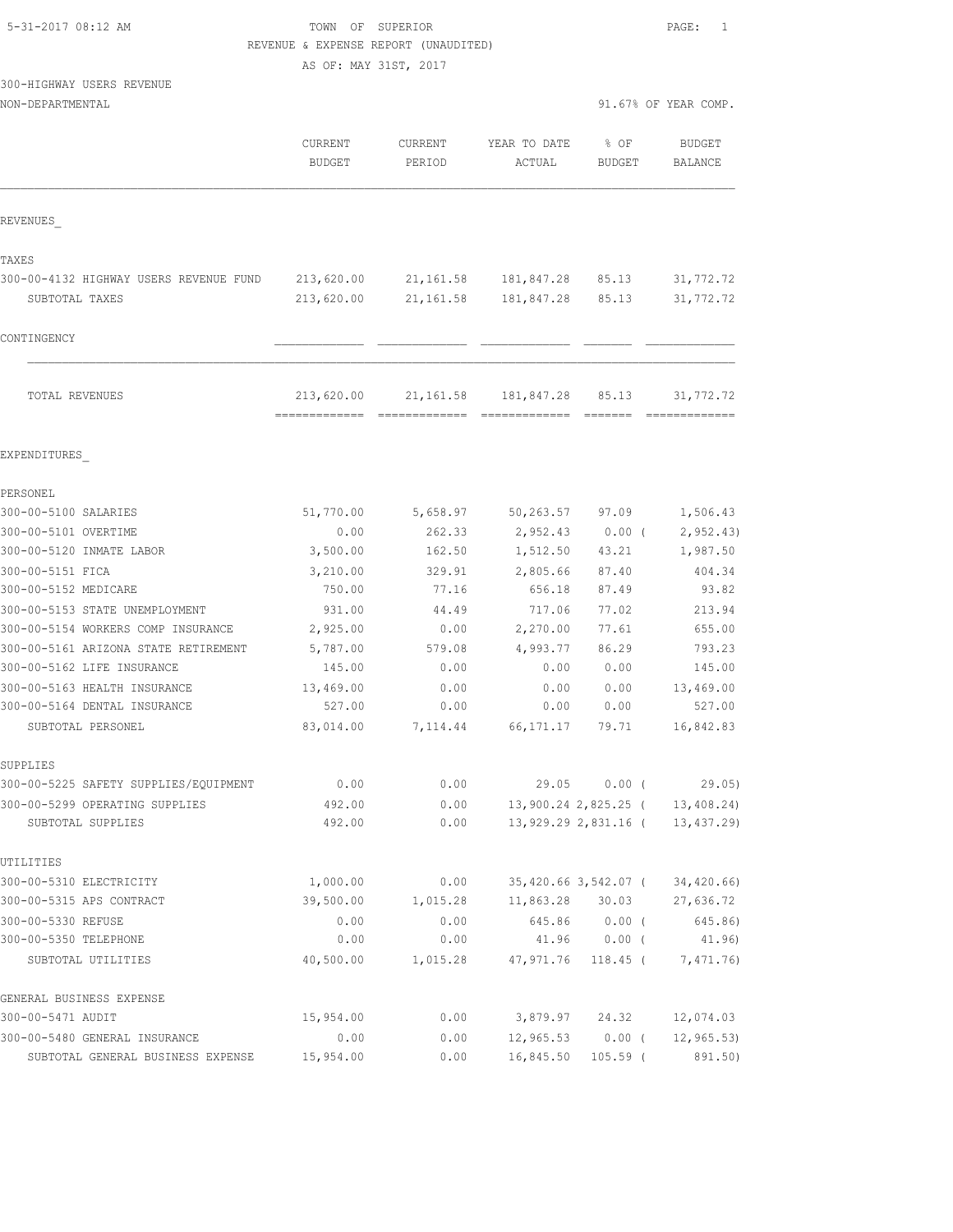#### 5-31-2017 08:12 AM TOWN OF SUPERIOR PAGE: 2 REVENUE & EXPENSE REPORT (UNAUDITED)

AS OF: MAY 31ST, 2017

# 300-HIGHWAY USERS REVENUE

NON-DEPARTMENTAL 91.67% OF YEAR COMP.

|                                                                           | CURRENT<br><b>BUDGET</b> | <b>CURRENT</b><br>PERIOD | YEAR TO DATE<br>ACTUAL | % OF<br><b>BUDGET</b> | <b>BUDGET</b><br><b>BALANCE</b> |
|---------------------------------------------------------------------------|--------------------------|--------------------------|------------------------|-----------------------|---------------------------------|
|                                                                           |                          |                          |                        |                       |                                 |
| PROFESSIONAL SERVICES                                                     |                          |                          |                        |                       |                                 |
| 300-00-5520 CONTRACTUAL SERVICES                                          | 0.00                     | 135.36                   | 881.87                 | $0.00$ (              | 881.87)                         |
| 300-00-5550 OTHER PROFESSIONAL SERVICES<br>SUBTOTAL PROFESSIONAL SERVICES | 13,000.00<br>13,000.00   | 0.00<br>135.36           | 2,416.82<br>3,298.69   | 18.59<br>25.37        | 10,583.18<br>9,701.31           |
| REPAIR/MAINTENANCE                                                        |                          |                          |                        |                       |                                 |
| 300-00-5640 AUTO & TRUCK REPAIRS                                          | 35,000.00                | 0.00                     | 780.73                 | 2.23                  | 34, 219.27                      |
| 300-00-5641 GAS & OIL                                                     | 2,000.00                 | 0.00                     | 3,121.68               | $156.08$ (            | 1,121.68)                       |
| 300-00-5642 TIRES & TUBES                                                 | 0.00                     | 0.00                     | 1,075.00               | 0.00(                 | 1,075.00                        |
| 300-00-5643 INMATE FUEL                                                   | 0.00                     | 93.08                    | 884.24                 | 0.00(                 | 884.24)                         |
| 300-00-5650 OTHER EQUIPMENT REPAIRS                                       | 0.00                     | 0.00                     | 3,210.43               | $0.00$ (              | 3, 210.43)                      |
| 300-00-5670 STREET & SIDEWALK REPAIR                                      | 0.00                     | 0.00                     | 13,362.06              | $0.00$ (              | 13,362.06                       |
| SUBTOTAL REPAIR/MAINTENANCE                                               | 37,000.00                | 93.08                    | 22,434.14              | 60.63                 | 14,565.86                       |
| CAPITAL OUTLAY                                                            |                          |                          |                        |                       |                                 |
| 300-00-5750 OTHER EQUIP/SMALL TOOLS                                       | 0.00                     | 0.00                     | 5, 211.28              | 0.00(                 | 5, 211.28)                      |
| 300-00-5770 TRAFFIC SIGNS                                                 | 0.00                     | 0.00                     | 2,732.38               | 0.00(                 | 2,732.38                        |
| 300-00-5790 MACHINERY & EQUIPMENT                                         | 0.00                     | 0.00                     | 10,088.47              | $0.00$ (              | 10,088.47                       |
| SUBTOTAL CAPITAL OUTLAY                                                   | 0.00                     | 0.00                     | 18,032.13              | $0.00$ (              | 18,032.13)                      |
| NON-OPERATING                                                             |                          |                          |                        |                       |                                 |
| DEBT SERVICE                                                              |                          |                          |                        |                       |                                 |
| 300-00-5900 PAYBACK FROM GF                                               | 5,000.00                 | 0.00                     | 0.00                   | 0.00                  | 5,000.00                        |
| 300-00-5999 CONTINGENCY                                                   | 400,000.00               | 0.00                     | 1,340.63               | 0.34                  | 398,659.37                      |
| SUBTOTAL DEBT SERVICE                                                     | 405,000.00               | 0.00                     | 1,340.63               | 0.33                  | 403,659.37                      |
| TOTAL EXPENDITURES                                                        | 594,960.00               | 8,358.16                 | 190,023.31             | 31.94                 | 404,936.69                      |
| REVENUES OVER/(UNDER) EXPENDITURES<br>$\left($                            | 381,340.00)              | $12,803.42$ (            | 8, 176.03)             | $\left($              | 373, 163.97)                    |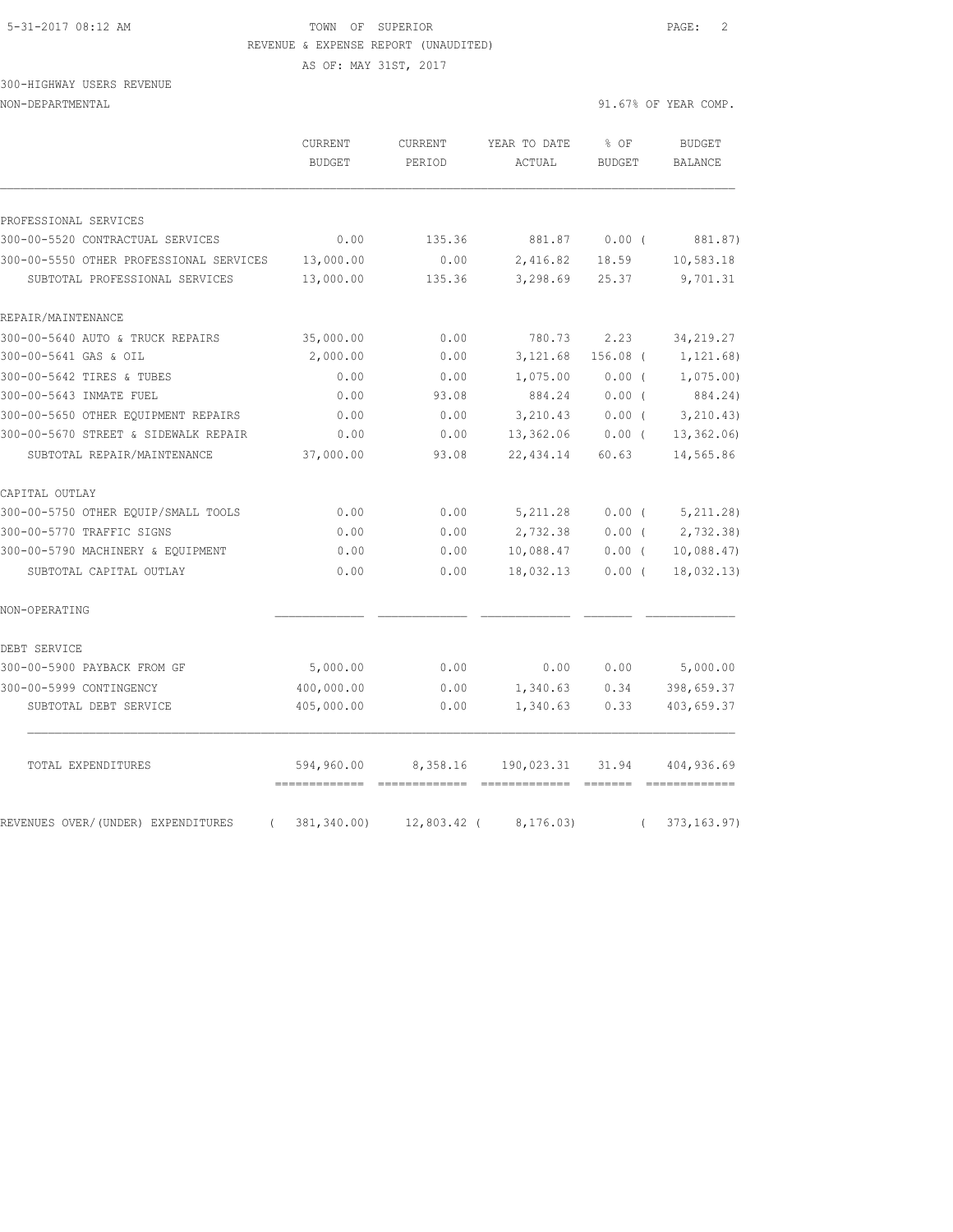|  | 5-31-2017 08:12 AM |  |
|--|--------------------|--|
|  |                    |  |

# TOWN OF SUPERIOR **Example 2017** PAGE: 3 REVENUE & EXPENSE REPORT (UNAUDITED) AS OF: MAY 31ST, 2017

300-HIGHWAY USERS REVENUE

|                                    | <b>CURRENT</b><br>BUDGET | <b>CURRENT</b><br>PERIOD | YEAR TO DATE<br>ACTUAL | % OF<br>BUDGET | <b>BUDGET</b><br><b>BALANCE</b> |
|------------------------------------|--------------------------|--------------------------|------------------------|----------------|---------------------------------|
|                                    |                          |                          |                        |                |                                 |
| FUND TOTAL REVENUES                | 213,620.00               | 21, 161.58               | 181,847.28             | 85.13          | 31,772.72                       |
| FUND TOTAL EXPENDITURES            | 594,960.00               | 8,358.16                 | 190,023.31             | 31.94          | 404,936.69                      |
| REVENUES OVER/(UNDER) EXPENDITURES | 381,340.00)              | 12,803.42 (              | 8, 176, 03)            |                | 373, 163.97)                    |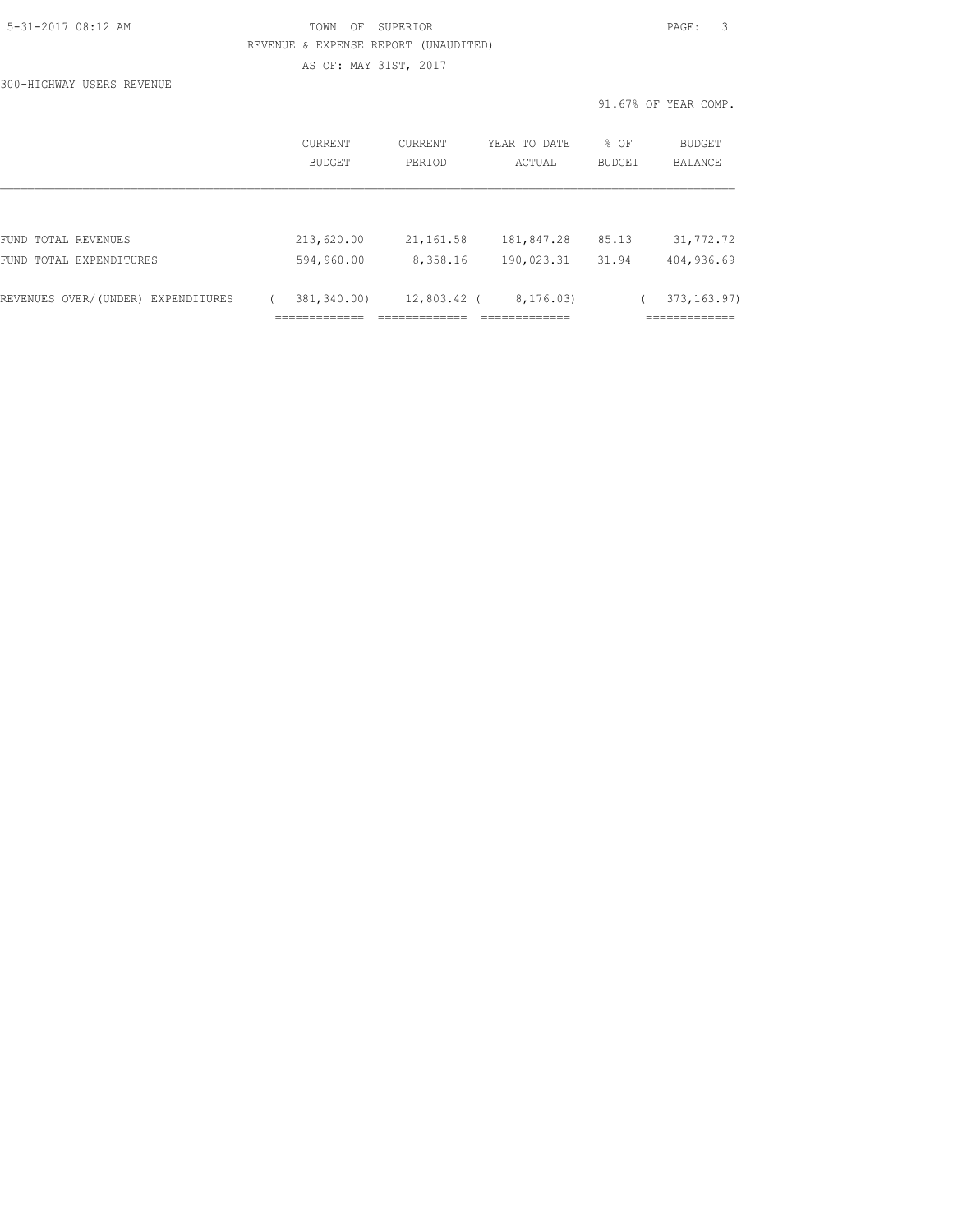# 5-31-2017 08:12 AM TOWN OF SUPERIOR PAGE: 1 REVENUE & EXPENSE REPORT (UNAUDITED)

AS OF: MAY 31ST, 2017

310-EXCISE TAX

NON-DEPARTMENTAL 91.67% OF YEAR COMP.

|                                                 | CURRENT<br><b>BUDGET</b>                    | CURRENT<br>PERIOD | YEAR TO DATE<br>ACTUAL | % OF<br>BUDGET | <b>BUDGET</b><br><b>BALANCE</b> |
|-------------------------------------------------|---------------------------------------------|-------------------|------------------------|----------------|---------------------------------|
| REVENUES                                        |                                             |                   |                        |                |                                 |
|                                                 |                                             |                   |                        |                |                                 |
| TAXES<br>310-00-4130 EXCISE TAX-1/2 SALES PINAL | 240,138.00                                  | 0.00              | 0.00                   | 0.00           | 240,138.00                      |
|                                                 | 240,138.00                                  | 0.00              | 0.00                   | 0.00           | 240,138.00                      |
| SUBTOTAL TAXES                                  |                                             |                   |                        |                |                                 |
| TOTAL REVENUES                                  | 240,138.00<br>============================= | 0.00              | 0.00                   | 0.00           | 240,138.00                      |
| EXPENDITURES                                    |                                             |                   |                        |                |                                 |
| PERSONEL                                        |                                             |                   |                        |                |                                 |
| 310-00-5100 SALARIES                            | 18,979.00                                   | 2,749.76          | 35,009.27              | 184.46 (       | 16,030.27)                      |
| 310-00-5101 OVERTIME                            | 0.00                                        | 91.89             | 1,648.55               | $0.00$ (       | 1,648.55                        |
| 310-00-5120 INMATE LABOR                        | 1,550.00                                    | 162.50            | 1,512.50               | 97.58          | 37.50                           |
| 310-00-5151 FICA                                | 1,177.00                                    | 151.86            | 1,620.57               | $137.69$ (     | 443.57)                         |
| 310-00-5152 MEDICARE                            | 275.00                                      | 35.49             | 378.93                 | 137.79 (       | 103.93)                         |
| 310-00-5153 STATE UNEMPLOYMENT                  | 285.00                                      | 29.64             | 346.66                 | 121.64 (       | 61.66)                          |
| 310-00-5154 WORKERS COMP INSURANCE              | 1,073.00                                    | 0.00              | 1,068.00               | 99.53          | 5.00                            |
| 310-00-5161 ARIZONA STATE RETIREMENT            | 2,076.00                                    | 259.05            | 2,868.97               | $138.20$ (     | 792.97)                         |
| 310-00-5162 LIFE INSURANCE                      | 60.00                                       | 0.00              | 0.00                   | 0.00           | 60.00                           |
| 310-00-5163 HEALTH INSURANCE                    | 5,612.00                                    | 0.00              | 0.00                   | 0.00           | 5,612.00                        |
| 310-00-5164 DENTAL INSURANCE                    | 193.00                                      | 0.00              | 0.00                   | 0.00           | 193.00                          |
| SUBTOTAL PERSONEL                               | 31,280.00                                   | 3,480.19          | 44, 453.45             | 142.11 (       | 13, 173.45)                     |
| SUPPLIES                                        |                                             |                   |                        |                |                                 |
| 310-00-5299 OPERATING SUPPLIES                  | 0.00                                        | 0.00              | 1,252.24               | $0.00$ (       | 1,252.24)                       |
| SUBTOTAL SUPPLIES                               | 0.00                                        | 0.00              | 1,252.24               | 0.00(          | 1, 252.24)                      |
| UTILITIES                                       |                                             |                   |                        |                |                                 |
| 310-00-5310 ELECTRICITY                         | 3,400.00                                    | 0.00              | 1,295.07               | 38.09          | 2,104.93                        |
| SUBTOTAL UTILITIES                              | 3,400.00                                    | 0.00              | 1,295.07               | 38.09          | 2,104.93                        |
| GENERAL BUSINESS EXPENSE                        |                                             |                   |                        |                |                                 |
| PROFESSIONAL SERVICES                           |                                             |                   |                        |                |                                 |
| 310-00-5520 CONTRACTUAL SERVICES                | 0.00                                        | 90.24             | 587.90                 | $0.00$ (       | 587.90)                         |
| 310-00-5550 OTHER PROFESSIONAL SERVICES         | 0.00                                        | 0.00              | 13,521.75              | $0.00$ (       | 13, 521, 75)                    |
| SUBTOTAL PROFESSIONAL SERVICES                  | 0.00                                        | 90.24             | 14,109.65              | $0.00$ (       | 14, 109.65)                     |
| REPAIR/MAINTENANCE                              |                                             |                   |                        |                |                                 |
| 310-00-5640 AUTO & TRUCK REPAIRS                | 2,000.00                                    | 477.47            | 2,106.47               | $105.32$ (     | 106.47)                         |
| 310-00-5641 GAS & OIL                           | 3,000.00                                    | 0.00              | 3,121.65               | $104.06$ (     | 121.65)                         |
| 310-00-5642 TIRES & TUBES                       | 0.00                                        | 781.06            | 781.06                 | 0.00(          | 781.06)                         |
| 310-00-5643 INMATE FUEL                         | 0.00                                        | 93.08             | 884.24                 | $0.00$ (       | 884.24)                         |
| 310-00-5670 STREET & SIDEWALK REPAIR            | 5,000.00                                    | 3,097.72          | 10,513.93              | $210.28$ (     | 5, 513.93)                      |

SUBTOTAL REPAIR/MAINTENANCE 10,000.00 4,449.33 17,407.35 174.07 ( 7,407.35)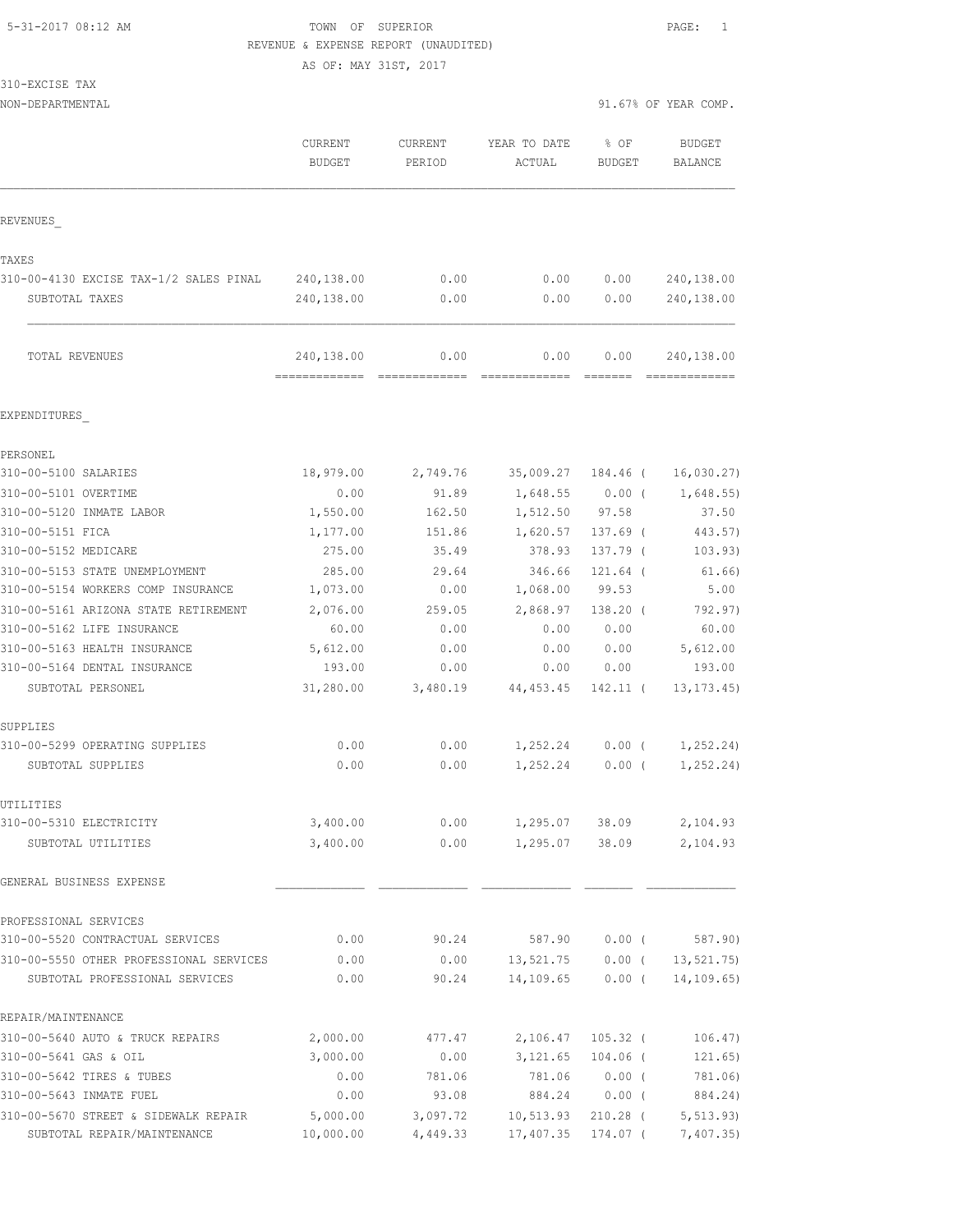# 5-31-2017 08:12 AM TOWN OF SUPERIOR PAGE: 2 REVENUE & EXPENSE REPORT (UNAUDITED)

AS OF: MAY 31ST, 2017

310-EXCISE TAX

| NON-DEPARTMENTAL                  |                          |                          |                        |                | 91.67% OF YEAR COMP.     |
|-----------------------------------|--------------------------|--------------------------|------------------------|----------------|--------------------------|
|                                   | <b>CURRENT</b><br>BUDGET | <b>CURRENT</b><br>PERIOD | YEAR TO DATE<br>ACTUAL | % OF<br>BUDGET | BUDGET<br><b>BALANCE</b> |
|                                   |                          |                          |                        |                |                          |
| CAPITAL OUTLAY                    |                          |                          |                        |                |                          |
| 310-00-5790 MACHINERY & EQUIPMENT | 0.00                     | 603.30                   | 21, 248.37             | $0.00$ (       | 21, 248.37)              |
| SUBTOTAL CAPITAL OUTLAY           | 0.00                     | 603.30                   | 21, 248.37             | $0.00$ (       | 21, 248.37)              |
| NON-OPERATING                     |                          |                          |                        |                |                          |
| DEBT SERVICE                      |                          |                          |                        |                |                          |
| 310-00-5999 CONTINGENCY           | 283,634.00               | 0.00                     | 0.00                   | 0.00           | 283,634.00               |
| SUBTOTAL DEBT SERVICE             | 283,634.00               | 0.00                     | 0.00                   | 0.00           | 283,634.00               |
| TOTAL EXPENDITURES                | 328,314.00               | 8,623.06                 | 99,766.13              | 30.39          | 228,547.87               |
|                                   |                          |                          |                        |                |                          |

REVENUES OVER/(UNDER) EXPENDITURES (88,176.00)(8,623.06)(99,766.13) 11,590.13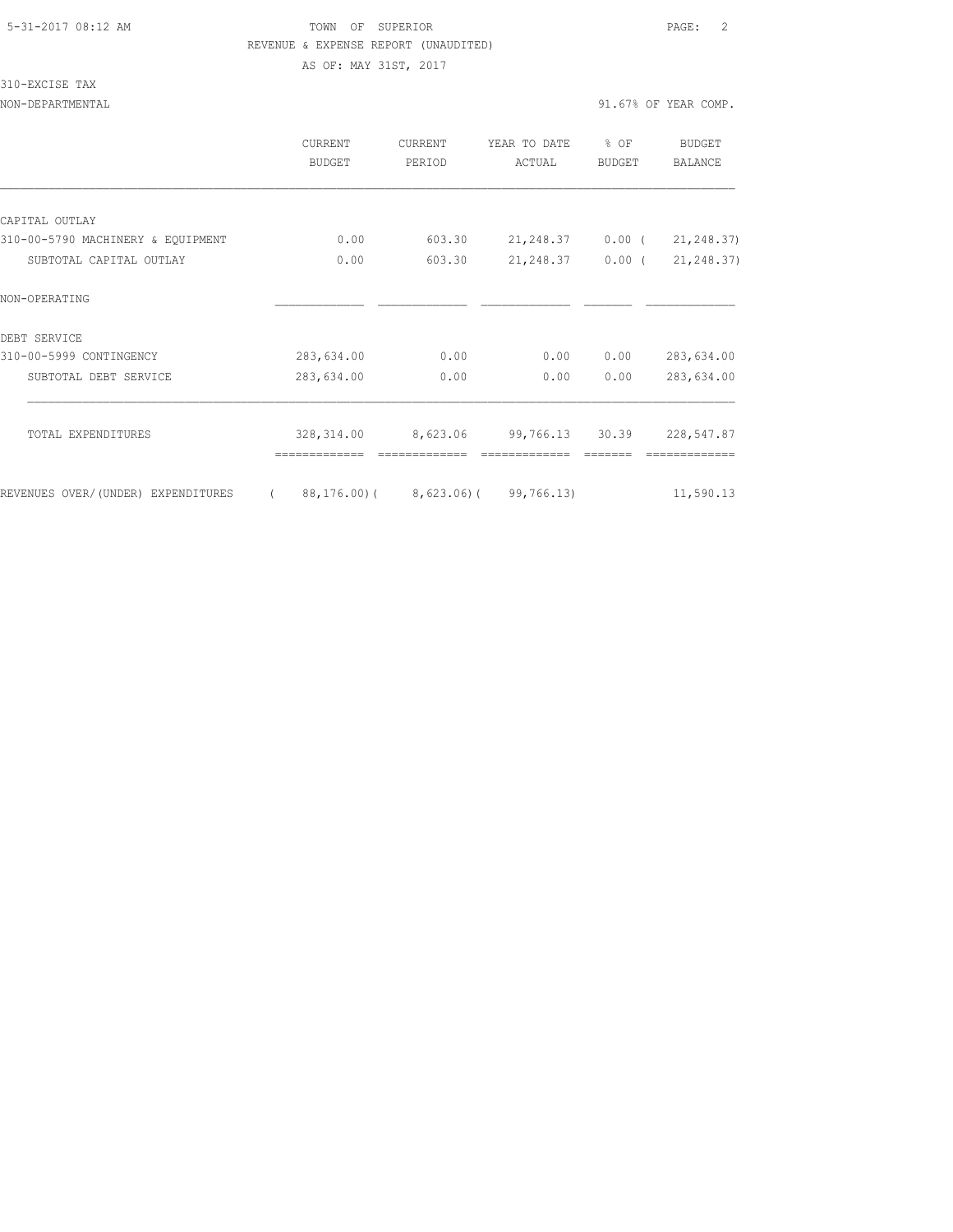## 5-31-2017 08:12 AM TOWN OF SUPERIOR PAGE: 3 REVENUE & EXPENSE REPORT (UNAUDITED) AS OF: MAY 31ST, 2017

310-EXCISE TAX

|                                    | CURRENT<br><b>BUDGET</b> | CURRENT<br>PERIOD | YEAR TO DATE<br>ACTUAL | % OF<br><b>BUDGET</b> | <b>BUDGET</b><br><b>BALANCE</b> |
|------------------------------------|--------------------------|-------------------|------------------------|-----------------------|---------------------------------|
| FUND TOTAL REVENUES                | 240,138.00               | 0.00              | 0.00                   | 0.00                  | 240,138.00                      |
| FUND TOTAL EXPENDITURES            | 328, 314.00              | 8,623.06          | 99,766.13              | 30.39                 | 228,547.87                      |
| REVENUES OVER/(UNDER) EXPENDITURES | $88, 176, 00$ ) (        | $8,623.06$ ) (    | 99,766.13)             |                       | 11,590.13<br>---------          |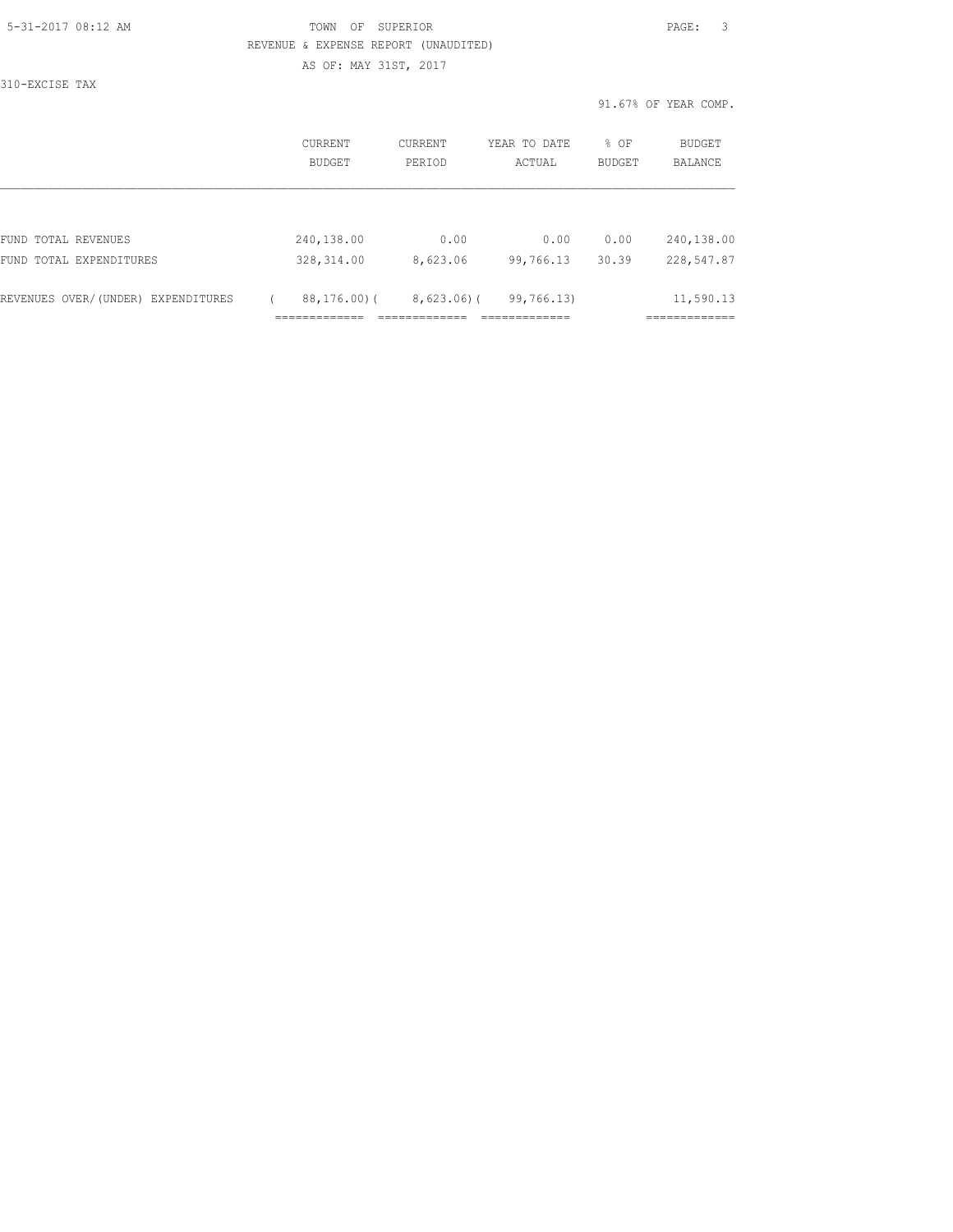| 5-31-2017 08:12 AM         | TOWN OF SUPERIOR                     | PAGE: 1               |                                          |  |                      |
|----------------------------|--------------------------------------|-----------------------|------------------------------------------|--|----------------------|
|                            | REVENUE & EXPENSE REPORT (UNAUDITED) |                       |                                          |  |                      |
|                            |                                      | AS OF: MAY 31ST, 2017 |                                          |  |                      |
| 320-LOCAL TRANS ASSISTANCE |                                      |                       |                                          |  |                      |
| NON-DEPARTMENTAL           |                                      |                       |                                          |  | 91.67% OF YEAR COMP. |
|                            |                                      |                       |                                          |  |                      |
|                            |                                      |                       | CURRENT CURRENT YEAR TO DATE % OF BUDGET |  |                      |
|                            |                                      |                       | BUDGET PERIOD ACTUAL BUDGET BALANCE      |  |                      |
| REVENUES                   |                                      |                       |                                          |  |                      |
|                            |                                      |                       |                                          |  |                      |
| <b>TAXES</b>               |                                      |                       |                                          |  |                      |
|                            |                                      |                       |                                          |  |                      |
| EXPENDITURES               |                                      |                       |                                          |  |                      |
| SUPPLIES                   |                                      |                       |                                          |  |                      |
| PROFESSIONAL SERVICES      |                                      |                       |                                          |  |                      |
| REPAIR/MAINTENANCE         |                                      |                       |                                          |  |                      |
| CAPITAL OUTLAY             |                                      |                       |                                          |  |                      |
| NON-OPERATING              |                                      |                       |                                          |  |                      |
| DEBT SERVICE               |                                      |                       |                                          |  |                      |
|                            |                                      |                       |                                          |  |                      |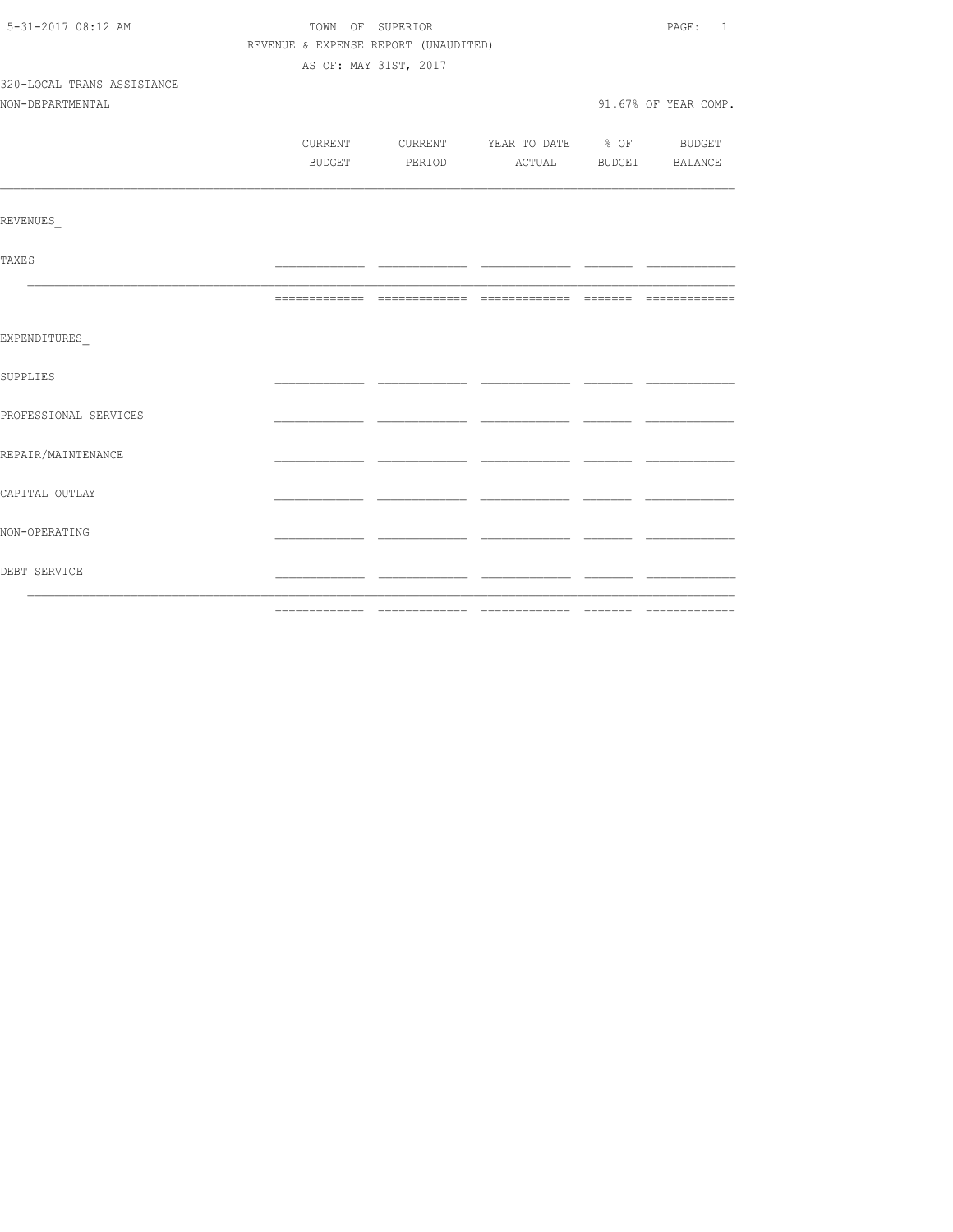| 1 \1 \1 1 \1 1 | . .<br>. .<br>៶⊥៶⊥⊥៶⊥ | .<br>$.5.$ mm $-$<br>-----<br>-----                                | ΟF                        | ⊥ ∟ש    |
|----------------|-----------------------|--------------------------------------------------------------------|---------------------------|---------|
| ---            | . ఎూ.<br>.            | $\cdot$ $\cap$ $\sqcap$ $\sqcap$ $\sqcap$ $\sqcap$ $\sqcap$<br>◡▴▴ | 교 고교 모르다.<br>ا ہے۔<br>--- | ΔNΓ<br> |

============= ============= ============= =============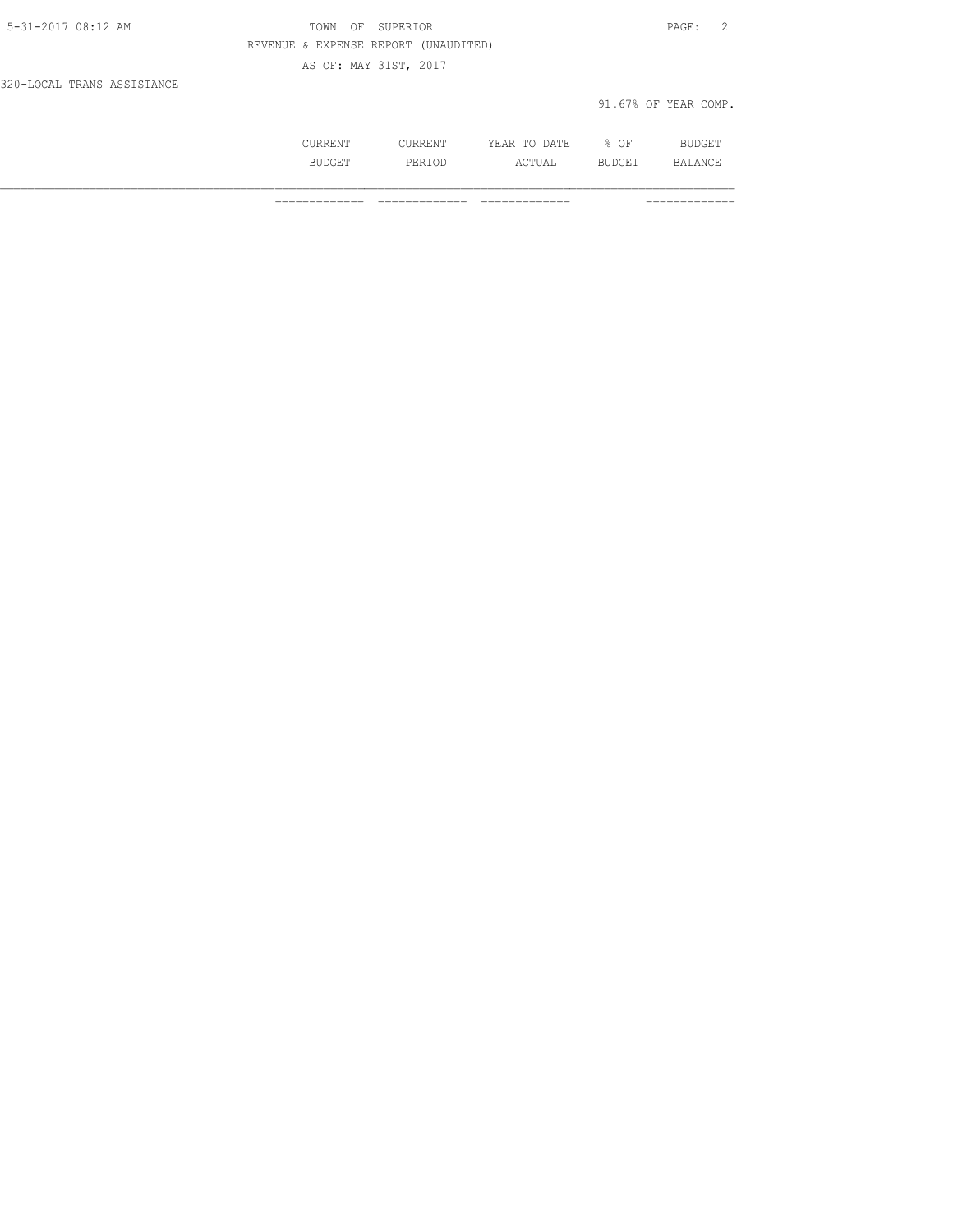| 5-31-2017 08:12 AM       | TOWN OF SUPERIOR                     | PAGE: 1               |                                          |  |                      |
|--------------------------|--------------------------------------|-----------------------|------------------------------------------|--|----------------------|
|                          | REVENUE & EXPENSE REPORT (UNAUDITED) |                       |                                          |  |                      |
|                          |                                      | AS OF: MAY 31ST, 2017 |                                          |  |                      |
| 400-GADA BOND            |                                      |                       |                                          |  |                      |
| NON-DEPARTMENTAL         |                                      |                       |                                          |  | 91.67% OF YEAR COMP. |
|                          |                                      |                       |                                          |  |                      |
|                          |                                      |                       | CURRENT CURRENT YEAR TO DATE % OF BUDGET |  |                      |
|                          |                                      |                       | BUDGET PERIOD ACTUAL BUDGET BALANCE      |  |                      |
|                          |                                      |                       |                                          |  |                      |
|                          |                                      |                       |                                          |  |                      |
| REVENUES                 |                                      |                       |                                          |  |                      |
|                          |                                      |                       |                                          |  |                      |
| CONTINGENCY              |                                      |                       |                                          |  |                      |
|                          |                                      |                       |                                          |  |                      |
|                          |                                      |                       |                                          |  |                      |
| EXPENDITURES             |                                      |                       |                                          |  |                      |
|                          |                                      |                       |                                          |  |                      |
| <b>SUPPLIES</b>          |                                      |                       |                                          |  |                      |
|                          |                                      |                       |                                          |  |                      |
| GENERAL BUSINESS EXPENSE |                                      |                       |                                          |  |                      |
|                          |                                      |                       |                                          |  |                      |
| NON-OPERATING            |                                      |                       |                                          |  |                      |
|                          |                                      |                       |                                          |  |                      |
| DEBT SERVICE             |                                      |                       |                                          |  |                      |
|                          |                                      |                       |                                          |  |                      |
|                          |                                      |                       |                                          |  |                      |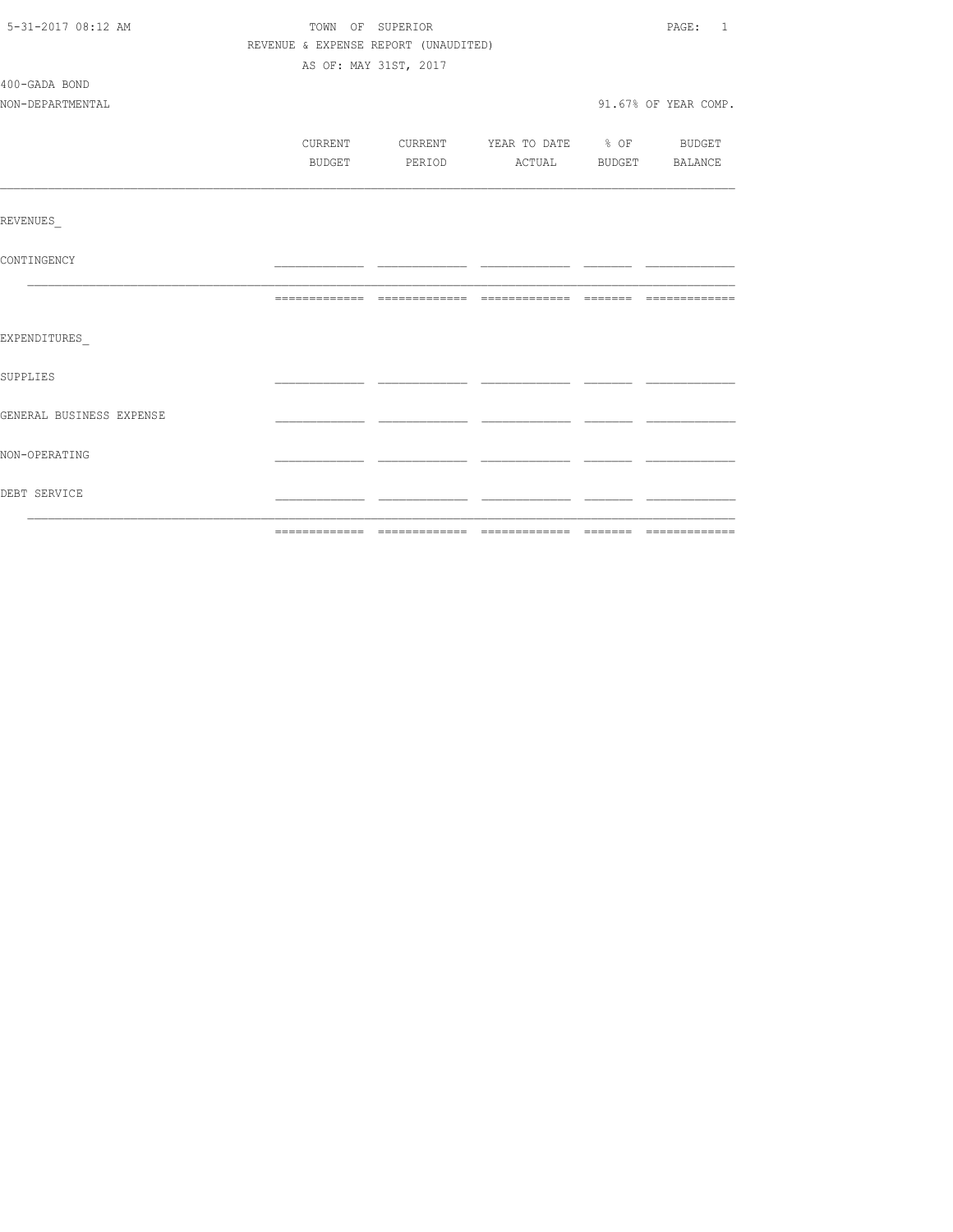400-GADA BOND

#### 91.67% OF YEAR COMP.

|  | . | ١F<br>$\sim$ $\sim$ |  |
|--|---|---------------------|--|
|  |   |                     |  |
|  |   |                     |  |

============= ============= ============= =============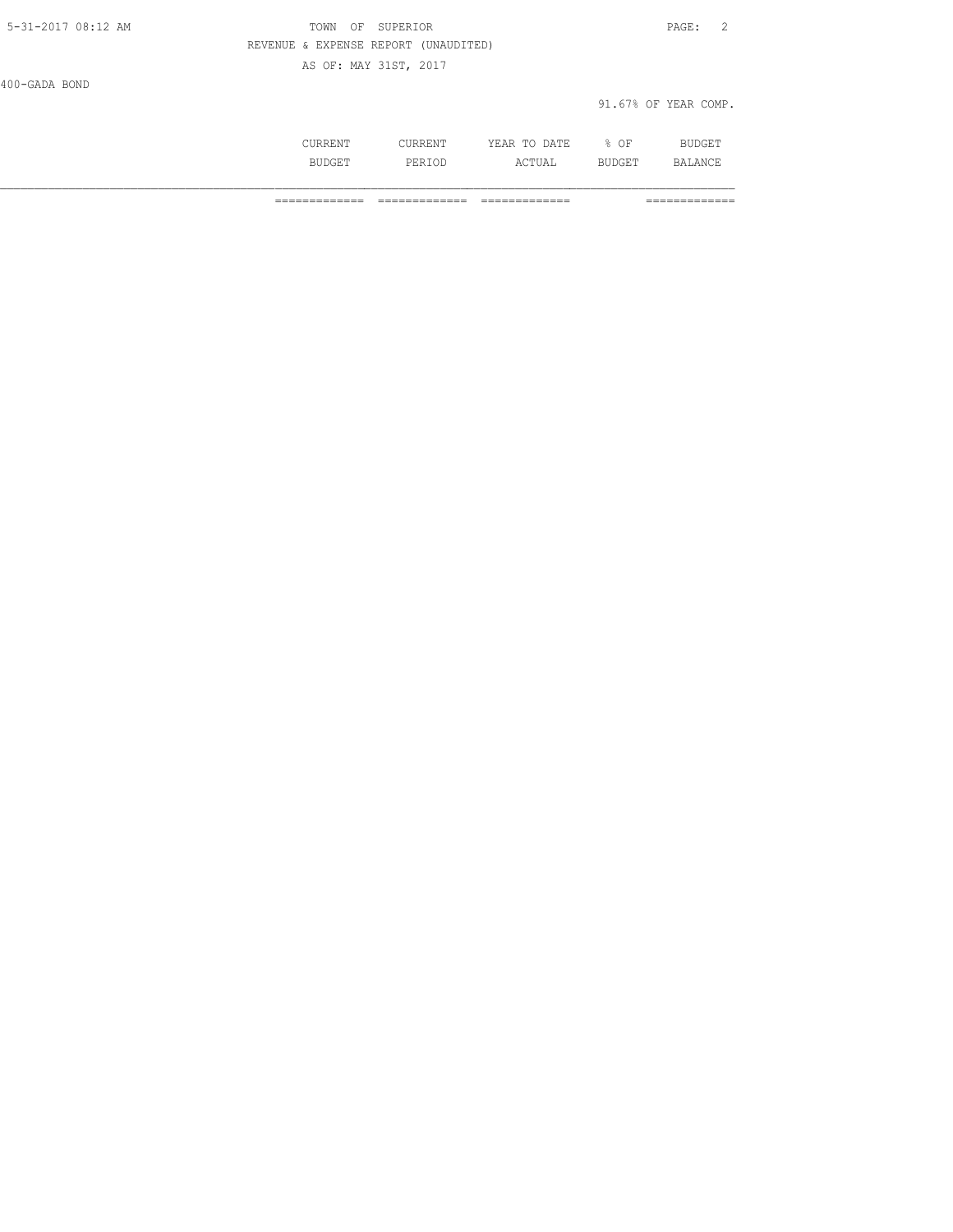| 5-31-2017 08:12 AM                 | TOWN OF SUPERIOR                     | PAGE:<br>1            |                      |                  |                       |
|------------------------------------|--------------------------------------|-----------------------|----------------------|------------------|-----------------------|
|                                    | REVENUE & EXPENSE REPORT (UNAUDITED) |                       |                      |                  |                       |
|                                    |                                      | AS OF: MAY 31ST, 2017 |                      |                  |                       |
| 410-MPC BOND                       |                                      |                       |                      |                  |                       |
| NON-DEPARTMENTAL                   |                                      |                       |                      |                  | 91.67% OF YEAR COMP.  |
|                                    |                                      |                       |                      |                  |                       |
|                                    | CURRENT                              | CURRENT               | YEAR TO DATE         | $\textdegree$ OF | BUDGET                |
|                                    | BUDGET                               | PERIOD                | ACTUAL               | <b>BUDGET</b>    | BALANCE               |
| REVENUES                           |                                      |                       |                      |                  |                       |
| BUSINESS SERVICES                  |                                      |                       |                      |                  |                       |
| CONTINGENCY                        |                                      |                       |                      |                  |                       |
|                                    |                                      |                       |                      |                  |                       |
| EXPENDITURES                       |                                      |                       |                      |                  |                       |
| SUPPLIES                           |                                      |                       |                      |                  |                       |
| GENERAL BUSINESS EXPENSE           |                                      |                       |                      |                  |                       |
| 410-00-5491 FINANCE/BANK FEES      | 0.00                                 | 0.00                  | 3,000.00             |                  | $0.00$ ( $3,000.00$ ) |
| SUBTOTAL GENERAL BUSINESS EXPENSE  | 0.00                                 | 0.00                  | 3,000.00             | $0.00$ (         | 3,000.00)             |
| NON-OPERATING                      |                                      |                       |                      |                  |                       |
| DEBT SERVICE                       |                                      |                       |                      |                  |                       |
| 410-00-5920 MPC BOND DEBT: SERVICE | 225,000.00                           | 19,987.50             | 219,862.50 97.72     |                  | 5,137.50              |
| SUBTOTAL DEBT SERVICE              | 225,000.00                           | 19,987.50             | 219,862.50           | 97.72            | 5,137.50              |
| TOTAL EXPENDITURES                 | 225,000.00                           |                       | 19,987.50 222,862.50 | 99.05            | 2,137.50              |
| REVENUES OVER/(UNDER) EXPENDITURES | (225,000.00)                         | 19,987.50)(           | 222, 862.50          | $\sqrt{2}$       | 2, 137.50             |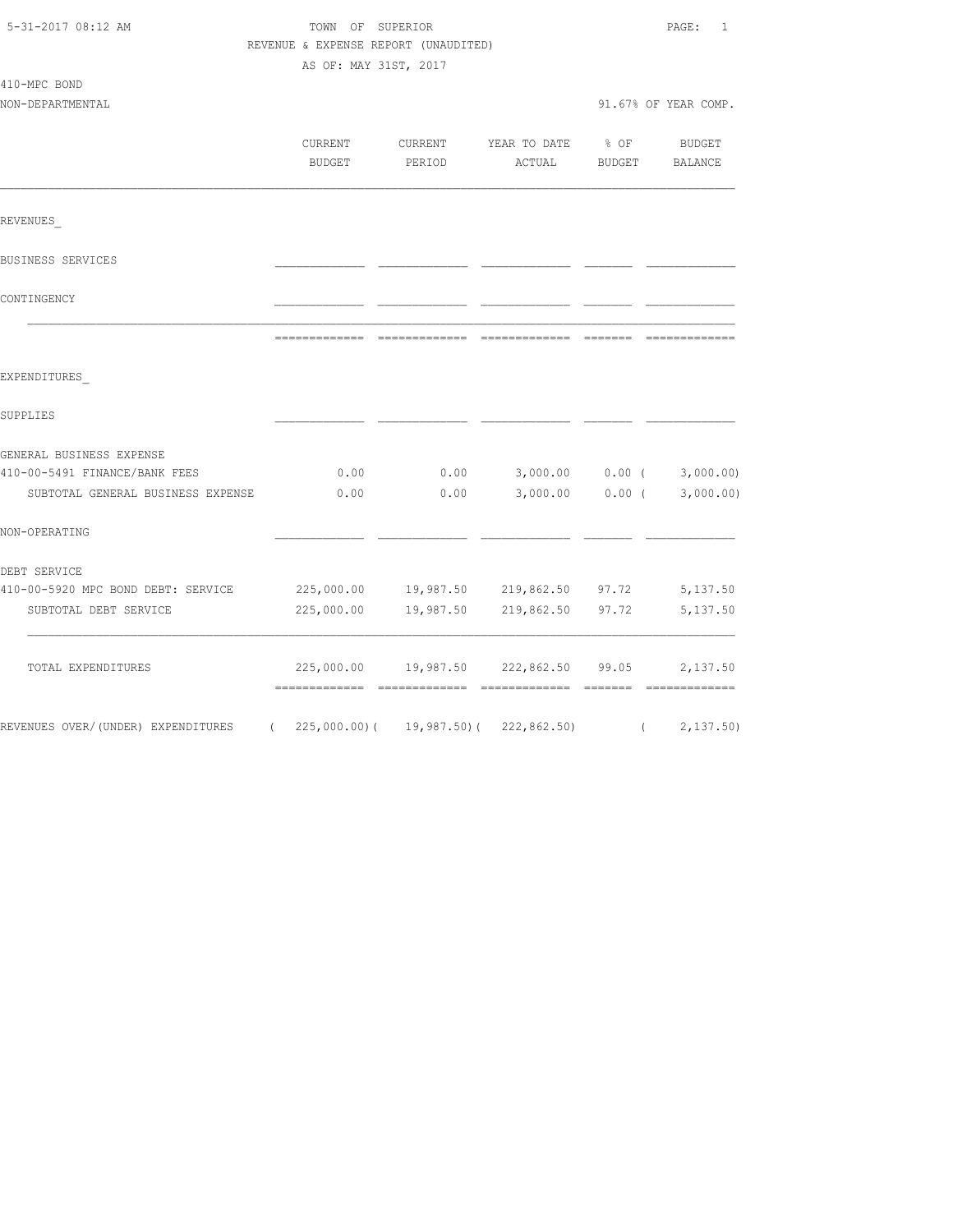### 5-31-2017 08:12 AM TOWN OF SUPERIOR PAGE: 2 REVENUE & EXPENSE REPORT (UNAUDITED)

AS OF: MAY 31ST, 2017

410-MPC BOND

|                                    | CURRENT<br>BUDGET | CURRENT<br>PERIOD | YEAR TO DATE<br>ACTUAL | % OF<br><b>BUDGET</b> | BUDGET<br>BALANCE |
|------------------------------------|-------------------|-------------------|------------------------|-----------------------|-------------------|
| FUND TOTAL EXPENDITURES            | 225,000.00        | 19,987.50         | 222,862.50             | 99.05                 | 2,137.50          |
| REVENUES OVER/(UNDER) EXPENDITURES | $225,000.00)$ (   | 19,987.50)(       | 222,862,50)            |                       | 2, 137, 50)       |
|                                    |                   |                   |                        |                       | ___________       |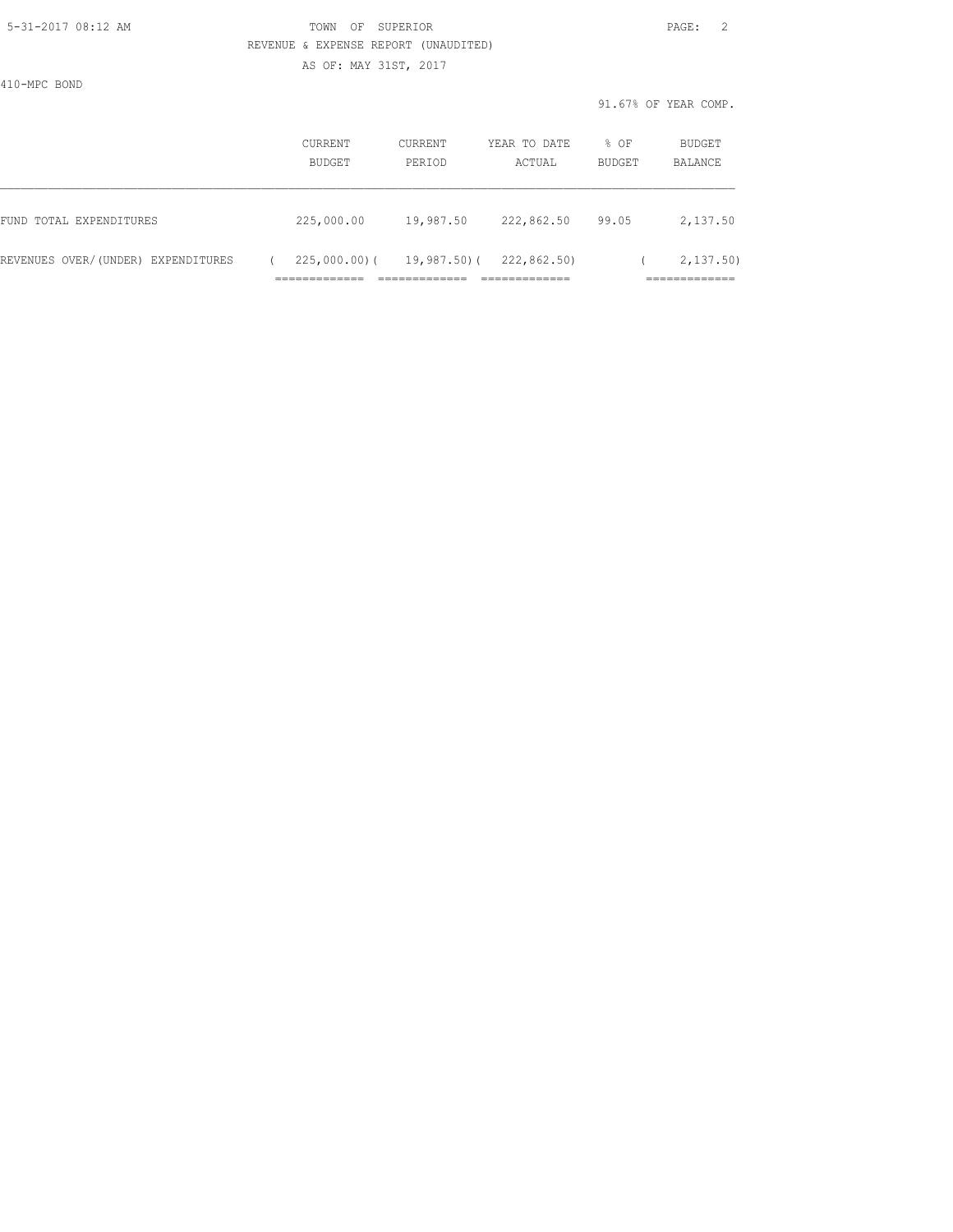### 5-31-2017 08:12 AM TOWN OF SUPERIOR PAGE: 1 REVENUE & EXPENSE REPORT (UNAUDITED) AS OF: MAY 31ST, 2017

500-GRANTS

|                                    | CURRENT<br><b>BUDGET</b>                        | CURRENT<br>PERIOD | YEAR TO DATE % OF<br>ACTUAL | <b>BUDGET</b> | <b>BUDGET</b><br>BALANCE                                                                                                                                                                                                                                                                                                                                                                                                                                                                                             |
|------------------------------------|-------------------------------------------------|-------------------|-----------------------------|---------------|----------------------------------------------------------------------------------------------------------------------------------------------------------------------------------------------------------------------------------------------------------------------------------------------------------------------------------------------------------------------------------------------------------------------------------------------------------------------------------------------------------------------|
| REVENUES                           |                                                 |                   |                             |               |                                                                                                                                                                                                                                                                                                                                                                                                                                                                                                                      |
| GRANTS                             |                                                 |                   |                             |               |                                                                                                                                                                                                                                                                                                                                                                                                                                                                                                                      |
| 500-00-4600 GRANT REVENUES         | 3,025,000.00                                    | 0.00              | 0.00                        |               | $0.00$ 3,025,000.00                                                                                                                                                                                                                                                                                                                                                                                                                                                                                                  |
| SUBTOTAL GRANTS                    | 3,025,000.00                                    | 0.00              | 0.00                        |               | $0.00$ 3,025,000.00                                                                                                                                                                                                                                                                                                                                                                                                                                                                                                  |
| CONTINGENCY                        |                                                 |                   |                             |               |                                                                                                                                                                                                                                                                                                                                                                                                                                                                                                                      |
| TOTAL REVENUES                     | 3,025,000.00<br>=============================== | 0.00              | 0.00                        |               | 0.00 3,025,000.00<br>$\begin{array}{cccccccccc} \multicolumn{2}{c}{} & \multicolumn{2}{c}{} & \multicolumn{2}{c}{} & \multicolumn{2}{c}{} & \multicolumn{2}{c}{} & \multicolumn{2}{c}{} & \multicolumn{2}{c}{} & \multicolumn{2}{c}{} & \multicolumn{2}{c}{} & \multicolumn{2}{c}{} & \multicolumn{2}{c}{} & \multicolumn{2}{c}{} & \multicolumn{2}{c}{} & \multicolumn{2}{c}{} & \multicolumn{2}{c}{} & \multicolumn{2}{c}{} & \multicolumn{2}{c}{} & \multicolumn{2}{c}{} & \multicolumn{2}{c}{} & \mult$          |
| EXPENDITURES                       |                                                 |                   |                             |               |                                                                                                                                                                                                                                                                                                                                                                                                                                                                                                                      |
| PERSONEL                           |                                                 |                   |                             |               |                                                                                                                                                                                                                                                                                                                                                                                                                                                                                                                      |
| SUPPLIES                           |                                                 |                   |                             |               |                                                                                                                                                                                                                                                                                                                                                                                                                                                                                                                      |
| 500-00-5299 OPERATING SUPPLIES     | 3,025,000.00                                    | 0.00              |                             |               | 2,707.72 0.09 3,022,292.28                                                                                                                                                                                                                                                                                                                                                                                                                                                                                           |
| SUBTOTAL SUPPLIES                  | 3,025,000.00                                    | 0.00              | 2,707.72                    | 0.09          | 3,022,292.28                                                                                                                                                                                                                                                                                                                                                                                                                                                                                                         |
| GENERAL BUSINESS EXPENSE           |                                                 |                   |                             |               |                                                                                                                                                                                                                                                                                                                                                                                                                                                                                                                      |
| TOTAL EXPENDITURES                 | 3,025,000.00<br>-------------- --------------   | 0.00              | --------------              | --------      | 2,707.72 0.09 3,022,292.28<br>$\begin{array}{cccccccccccccc} \multicolumn{2}{c}{} & \multicolumn{2}{c}{} & \multicolumn{2}{c}{} & \multicolumn{2}{c}{} & \multicolumn{2}{c}{} & \multicolumn{2}{c}{} & \multicolumn{2}{c}{} & \multicolumn{2}{c}{} & \multicolumn{2}{c}{} & \multicolumn{2}{c}{} & \multicolumn{2}{c}{} & \multicolumn{2}{c}{} & \multicolumn{2}{c}{} & \multicolumn{2}{c}{} & \multicolumn{2}{c}{} & \multicolumn{2}{c}{} & \multicolumn{2}{c}{} & \multicolumn{2}{c}{} & \multicolumn{2}{c}{} & \$ |
| REVENUES OVER/(UNDER) EXPENDITURES | 0.00                                            | $0.00$ (          | 2,707.72)                   |               | 2,707.72                                                                                                                                                                                                                                                                                                                                                                                                                                                                                                             |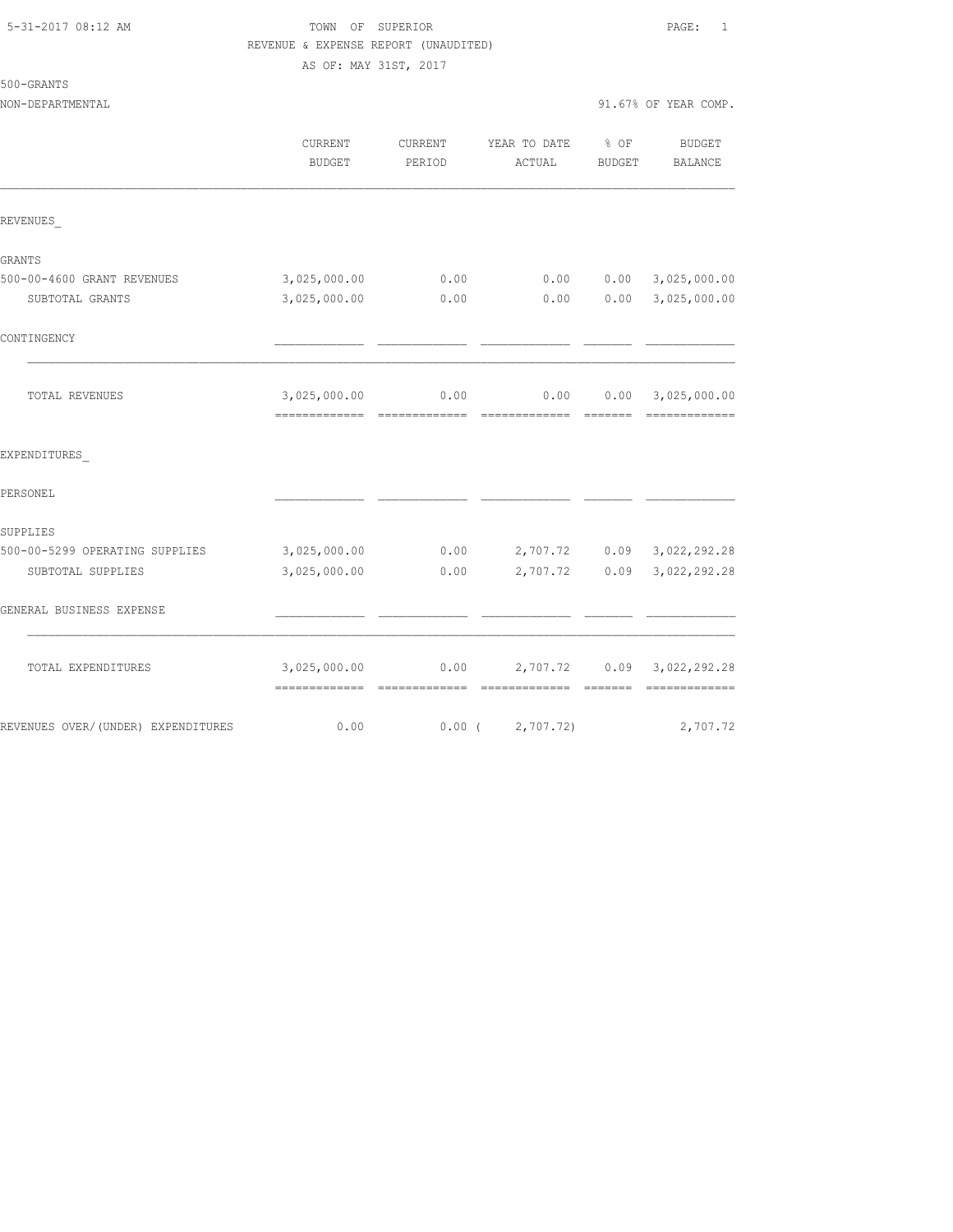# 5-31-2017 08:12 AM TOWN OF SUPERIOR PAGE: 2 REVENUE & EXPENSE REPORT (UNAUDITED) AS OF: MAY 31ST, 2017

|                                    | <b>CURRENT</b><br>BUDGET | CURRENT<br>PERIOD | YEAR TO DATE<br>ACTUAL                                      | $8$ OF<br><b>BUDGET</b> | <b>BUDGET</b><br>BALANCE |
|------------------------------------|--------------------------|-------------------|-------------------------------------------------------------|-------------------------|--------------------------|
| REVENUES                           |                          |                   |                                                             |                         |                          |
| GRANTS                             |                          |                   |                                                             |                         |                          |
| 500-30-4600 GRANT REVENUE          | 0.00                     | 0.00              | 4,525.00 0.00 (4,525.00)                                    |                         |                          |
| SUBTOTAL GRANTS                    | 0.00                     | 0.00              |                                                             | $4,525.00$ 0.00 (       | 4,525.00)                |
| <b>TOTAL REVENUES</b>              | 0.00<br>=============    | 0.00              | $4,525.00$ 0.00 ( $4,525.00$ )<br>=============             | <b>BEECEE</b>           |                          |
| EXPENDITURES                       |                          |                   |                                                             |                         |                          |
| SUPPLIES                           |                          |                   |                                                             |                         |                          |
| 500-30-5299 OPERATING SUPPLIES     | 0.00                     |                   | $3,950.19$ $4,467.77$ $0.00$ ( $4,467.77$ )                 |                         |                          |
| SUBTOTAL SUPPLIES                  | 0.00                     | 3,950.19          | $4,467.77$ 0.00 (                                           |                         | 4,467.77)                |
| TOTAL EXPENDITURES                 | 0.00<br>=============    | --------------    | $3,950.19$ $4,467.77$ $0.00$ $(4,467.77)$<br>-------------- | --------                | --------------           |
| REVENUES OVER/(UNDER) EXPENDITURES |                          | 0.00(3,950.19)    | 57.23                                                       | $\left($                | 57.23                    |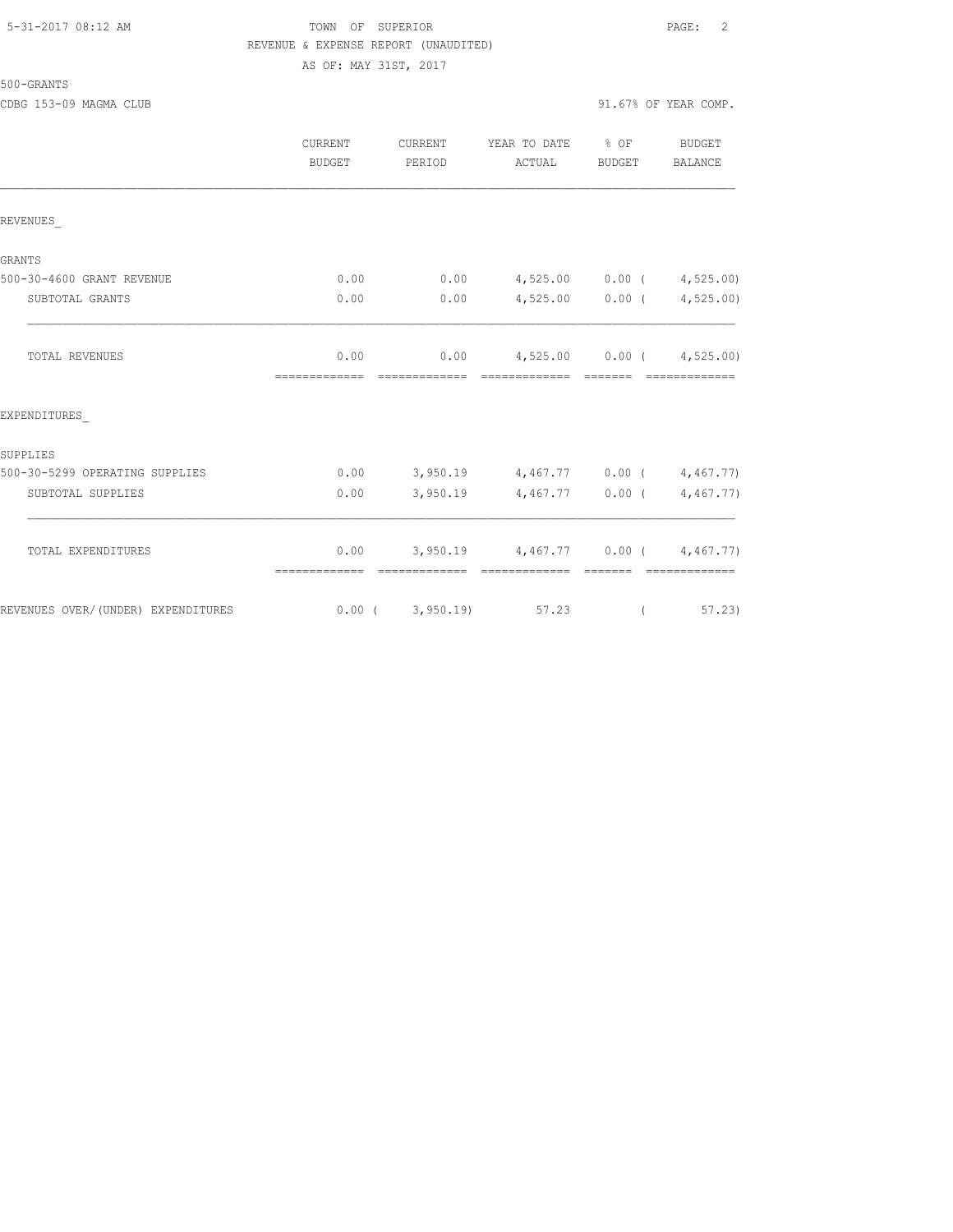| 5-31-2017 08:12 AM    |                                      | TOWN OF SUPERIOR      |                          |               | $\overline{3}$<br>PAGE: |
|-----------------------|--------------------------------------|-----------------------|--------------------------|---------------|-------------------------|
|                       | REVENUE & EXPENSE REPORT (UNAUDITED) |                       |                          |               |                         |
|                       |                                      | AS OF: MAY 31ST, 2017 |                          |               |                         |
| 500-GRANTS            |                                      |                       |                          |               |                         |
| DEPT OF COMM-STIMULUS |                                      |                       |                          |               | 91.67% OF YEAR COMP.    |
|                       | CURRENT                              | CURRENT               | YEAR TO DATE % OF BUDGET |               |                         |
|                       | BUDGET                               | PERIOD                | ACTUAL                   | <b>BUDGET</b> | BALANCE                 |
|                       |                                      |                       |                          |               |                         |
| REVENUES              |                                      |                       |                          |               |                         |
| <b>GRANTS</b>         |                                      |                       |                          |               |                         |
|                       |                                      |                       |                          |               |                         |
| EXPENDITURES          |                                      |                       |                          |               |                         |
| <b>SUPPLIES</b>       |                                      |                       |                          |               |                         |
|                       |                                      |                       |                          |               |                         |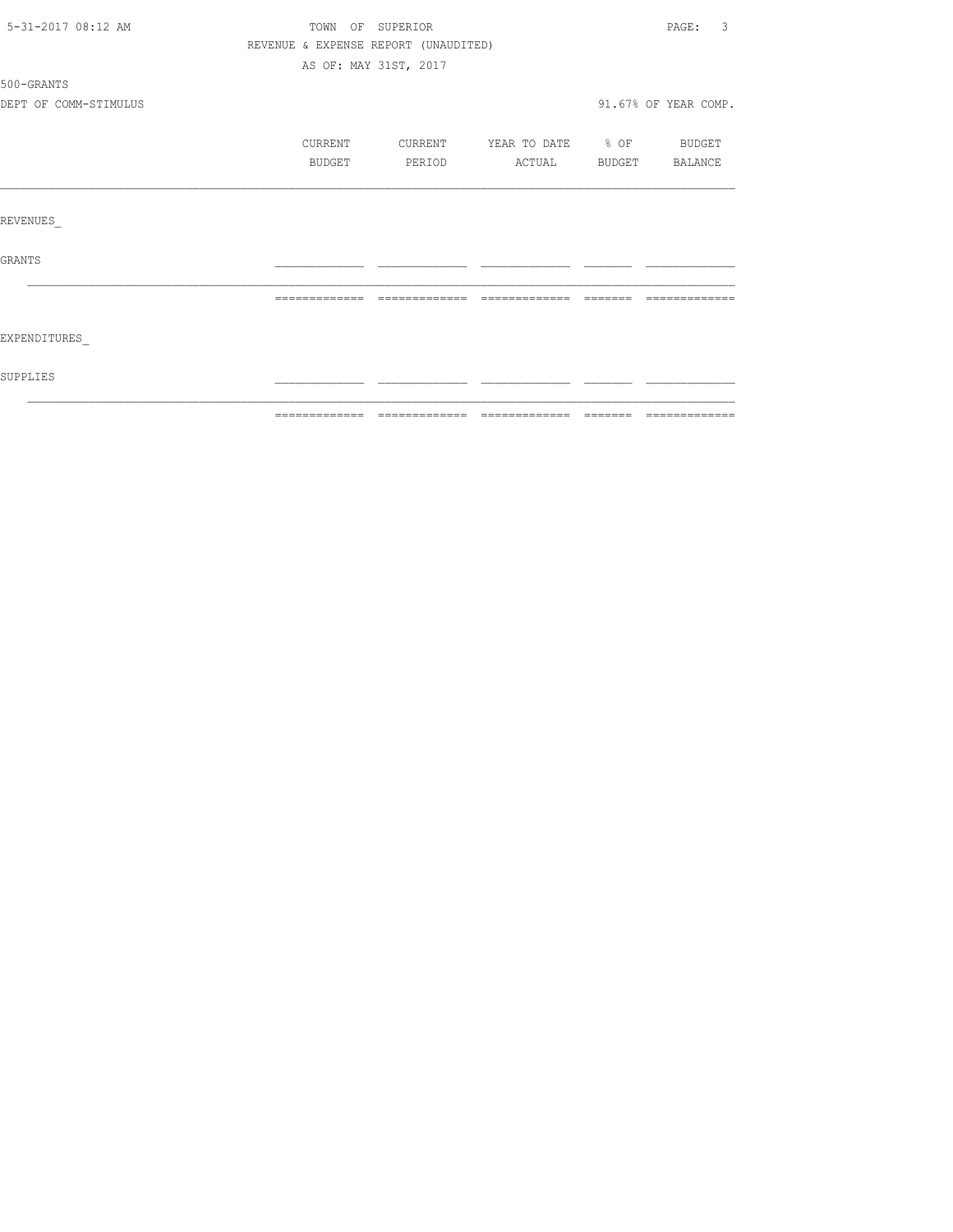| 5-31-2017 08:12 AM    | TOWN<br>OF    | SUPERIOR                                                                                                                                                                                                                                                                                                                                                                                                                                                                                   |                                                                                                                                                                                                                                                                                                                                                                                                                                                                                        |          | PAGE:<br>4           |
|-----------------------|---------------|--------------------------------------------------------------------------------------------------------------------------------------------------------------------------------------------------------------------------------------------------------------------------------------------------------------------------------------------------------------------------------------------------------------------------------------------------------------------------------------------|----------------------------------------------------------------------------------------------------------------------------------------------------------------------------------------------------------------------------------------------------------------------------------------------------------------------------------------------------------------------------------------------------------------------------------------------------------------------------------------|----------|----------------------|
|                       |               | REVENUE & EXPENSE REPORT (UNAUDITED)                                                                                                                                                                                                                                                                                                                                                                                                                                                       |                                                                                                                                                                                                                                                                                                                                                                                                                                                                                        |          |                      |
|                       |               | AS OF: MAY 31ST, 2017                                                                                                                                                                                                                                                                                                                                                                                                                                                                      |                                                                                                                                                                                                                                                                                                                                                                                                                                                                                        |          |                      |
| 500-GRANTS            |               |                                                                                                                                                                                                                                                                                                                                                                                                                                                                                            |                                                                                                                                                                                                                                                                                                                                                                                                                                                                                        |          |                      |
| PINAL COUNTY-STIMULUS |               |                                                                                                                                                                                                                                                                                                                                                                                                                                                                                            |                                                                                                                                                                                                                                                                                                                                                                                                                                                                                        |          | 91.67% OF YEAR COMP. |
|                       | CURRENT       | CURRENT                                                                                                                                                                                                                                                                                                                                                                                                                                                                                    | YEAR TO DATE % OF                                                                                                                                                                                                                                                                                                                                                                                                                                                                      |          | BUDGET               |
|                       | BUDGET        | PERIOD                                                                                                                                                                                                                                                                                                                                                                                                                                                                                     | ACTUAL                                                                                                                                                                                                                                                                                                                                                                                                                                                                                 | BUDGET   | BALANCE              |
| REVENUES              |               |                                                                                                                                                                                                                                                                                                                                                                                                                                                                                            |                                                                                                                                                                                                                                                                                                                                                                                                                                                                                        |          |                      |
| GRANTS                |               |                                                                                                                                                                                                                                                                                                                                                                                                                                                                                            |                                                                                                                                                                                                                                                                                                                                                                                                                                                                                        |          |                      |
|                       |               |                                                                                                                                                                                                                                                                                                                                                                                                                                                                                            |                                                                                                                                                                                                                                                                                                                                                                                                                                                                                        |          |                      |
| EXPENDITURES          |               |                                                                                                                                                                                                                                                                                                                                                                                                                                                                                            |                                                                                                                                                                                                                                                                                                                                                                                                                                                                                        |          |                      |
| SUPPLIES              |               |                                                                                                                                                                                                                                                                                                                                                                                                                                                                                            |                                                                                                                                                                                                                                                                                                                                                                                                                                                                                        |          |                      |
|                       | ============= | $\begin{minipage}{0.9\linewidth} \begin{tabular}{l} \multicolumn{2}{l}{} & \multicolumn{2}{l}{} & \multicolumn{2}{l}{} \\ \multicolumn{2}{l}{} & \multicolumn{2}{l}{} & \multicolumn{2}{l}{} \\ \multicolumn{2}{l}{} & \multicolumn{2}{l}{} & \multicolumn{2}{l}{} \\ \multicolumn{2}{l}{} & \multicolumn{2}{l}{} & \multicolumn{2}{l}{} \\ \multicolumn{2}{l}{} & \multicolumn{2}{l}{} & \multicolumn{2}{l}{} \\ \multicolumn{2}{l}{} & \multicolumn{2}{l}{} & \multicolumn{2}{l}{} \\ \$ | $\begin{array}{cccccccccccccc} \multicolumn{2}{c}{} & \multicolumn{2}{c}{} & \multicolumn{2}{c}{} & \multicolumn{2}{c}{} & \multicolumn{2}{c}{} & \multicolumn{2}{c}{} & \multicolumn{2}{c}{} & \multicolumn{2}{c}{} & \multicolumn{2}{c}{} & \multicolumn{2}{c}{} & \multicolumn{2}{c}{} & \multicolumn{2}{c}{} & \multicolumn{2}{c}{} & \multicolumn{2}{c}{} & \multicolumn{2}{c}{} & \multicolumn{2}{c}{} & \multicolumn{2}{c}{} & \multicolumn{2}{c}{} & \multicolumn{2}{c}{} & \$ | -------- | =============        |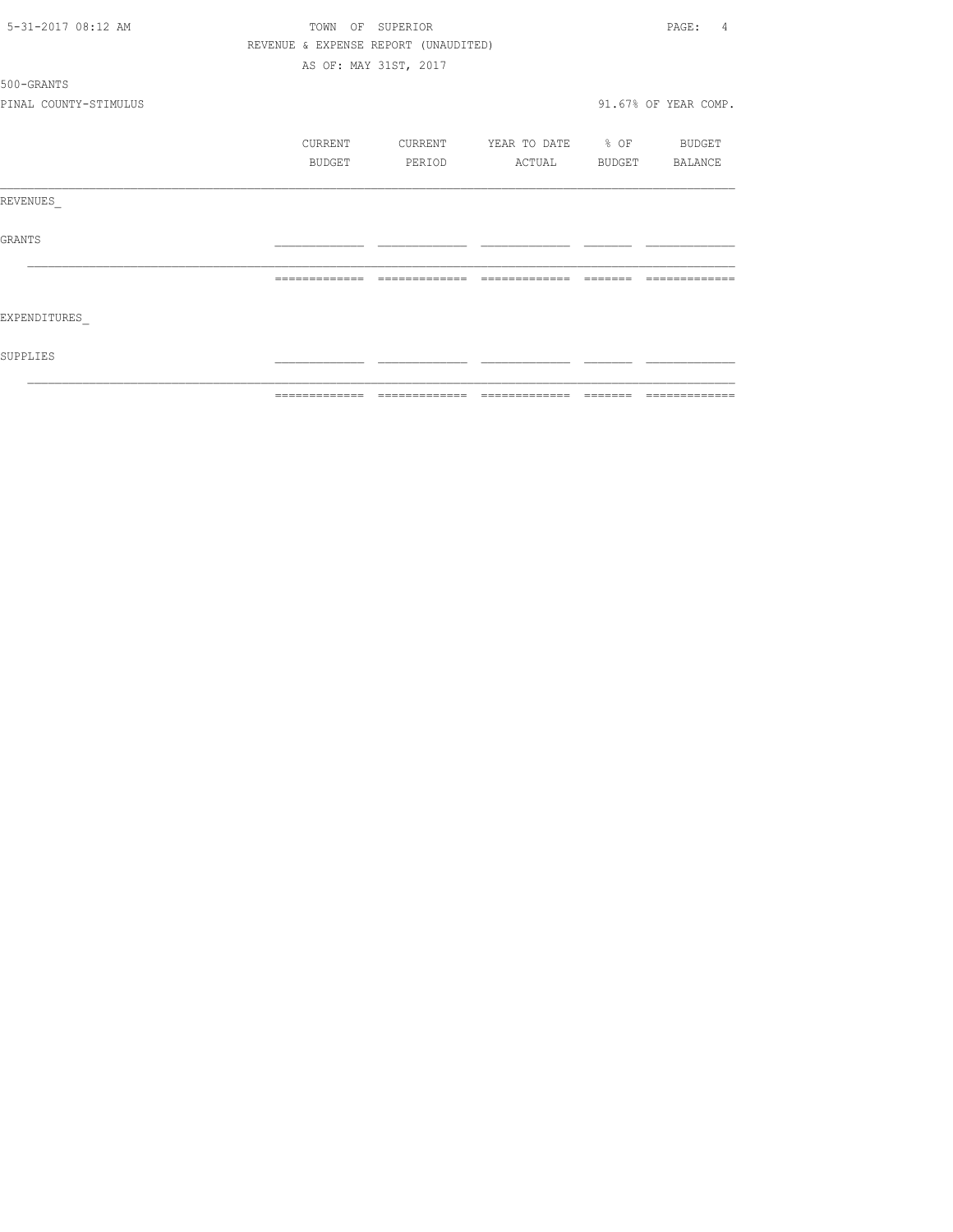| 5-31-2017 08:12 AM       | TOWN OF SUPERIOR                     |                       |               |                          |  | 5<br>PAGE:           |
|--------------------------|--------------------------------------|-----------------------|---------------|--------------------------|--|----------------------|
|                          | REVENUE & EXPENSE REPORT (UNAUDITED) |                       |               |                          |  |                      |
|                          |                                      | AS OF: MAY 31ST, 2017 |               |                          |  |                      |
| 500-GRANTS               |                                      |                       |               |                          |  |                      |
| AZ DEPT OF HOMELAND SRTY |                                      |                       |               |                          |  | 91.67% OF YEAR COMP. |
|                          | CURRENT                              | CURRENT               |               | YEAR TO DATE % OF BUDGET |  |                      |
|                          | BUDGET                               |                       | PERIOD        | ACTUAL                   |  | BUDGET BALANCE       |
| REVENUES                 |                                      |                       |               |                          |  |                      |
| <b>GRANTS</b>            |                                      |                       |               |                          |  |                      |
|                          |                                      |                       | ------------- | -------------            |  |                      |
| EXPENDITURES             |                                      |                       |               |                          |  |                      |
| SUPPLIES                 |                                      |                       |               |                          |  |                      |
|                          |                                      |                       |               |                          |  |                      |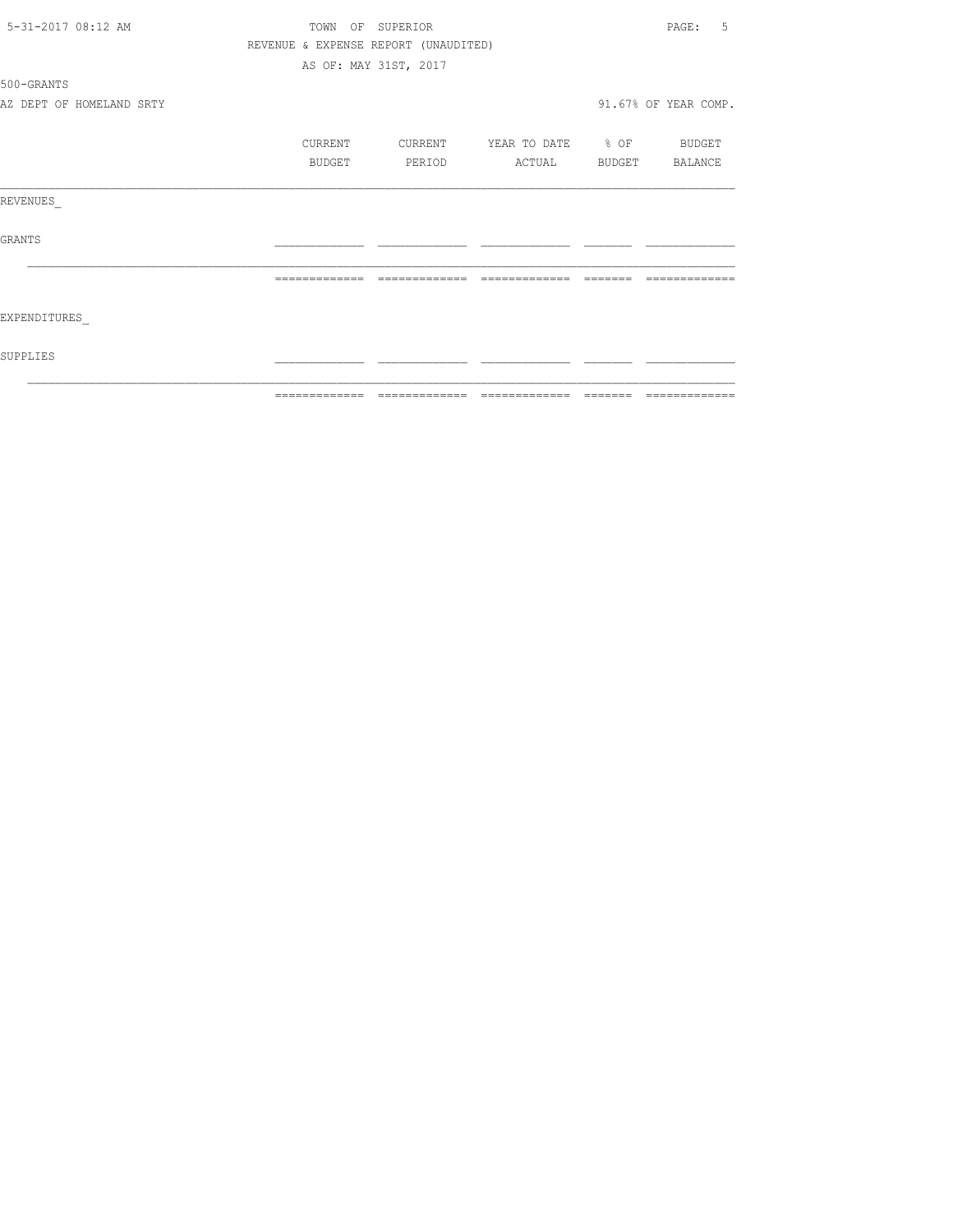## 5-31-2017 08:12 AM TOWN OF SUPERIOR PAGE: 6 REVENUE & EXPENSE REPORT (UNAUDITED) AS OF: MAY 31ST, 2017

### 500-GRANTS

|                                    | CURRENT<br><b>BUDGET</b> | CURRENT<br>PERIOD | YEAR TO DATE % OF<br>ACTUAL      | BUDGET            | <b>BUDGET</b><br>BALANCE |
|------------------------------------|--------------------------|-------------------|----------------------------------|-------------------|--------------------------|
| REVENUES                           |                          |                   |                                  |                   |                          |
| <b>GRANTS</b>                      |                          |                   |                                  |                   |                          |
| 500-36-4600 GRANT REVENUE-FEMA     | 0.00                     | 0.00              | $1,054.16$ $0.00$ ( $1,054.16$ ) |                   |                          |
| SUBTOTAL GRANTS                    | 0.00                     | 0.00              |                                  | $1,054.16$ 0.00 ( | 1,054.16)                |
| <b>TOTAL REVENUES</b>              | 0.00                     | 0.00              | 1,054.16 0.00 ( 1,054.16)        |                   |                          |
| EXPENDITURES                       |                          |                   |                                  |                   |                          |
| SUPPLIES                           |                          |                   |                                  |                   |                          |
| 500-36-5299 OPERATING SUPPLIES     | 0.00                     | 125.00            | 2,679.16 0.00 ( 2,679.16)        |                   |                          |
| SUBTOTAL SUPPLIES                  | 0.00                     | 125.00            |                                  | $2,679.16$ 0.00 ( | 2,679.16)                |
| TOTAL EXPENDITURES                 | 0.00                     | 125.00            | 2,679.16 0.00 (2,679.16)         |                   |                          |
| REVENUES OVER/(UNDER) EXPENDITURES | $0.00$ (                 |                   | $125.00$ ( $1,625.00$ )          |                   | 1,625.00                 |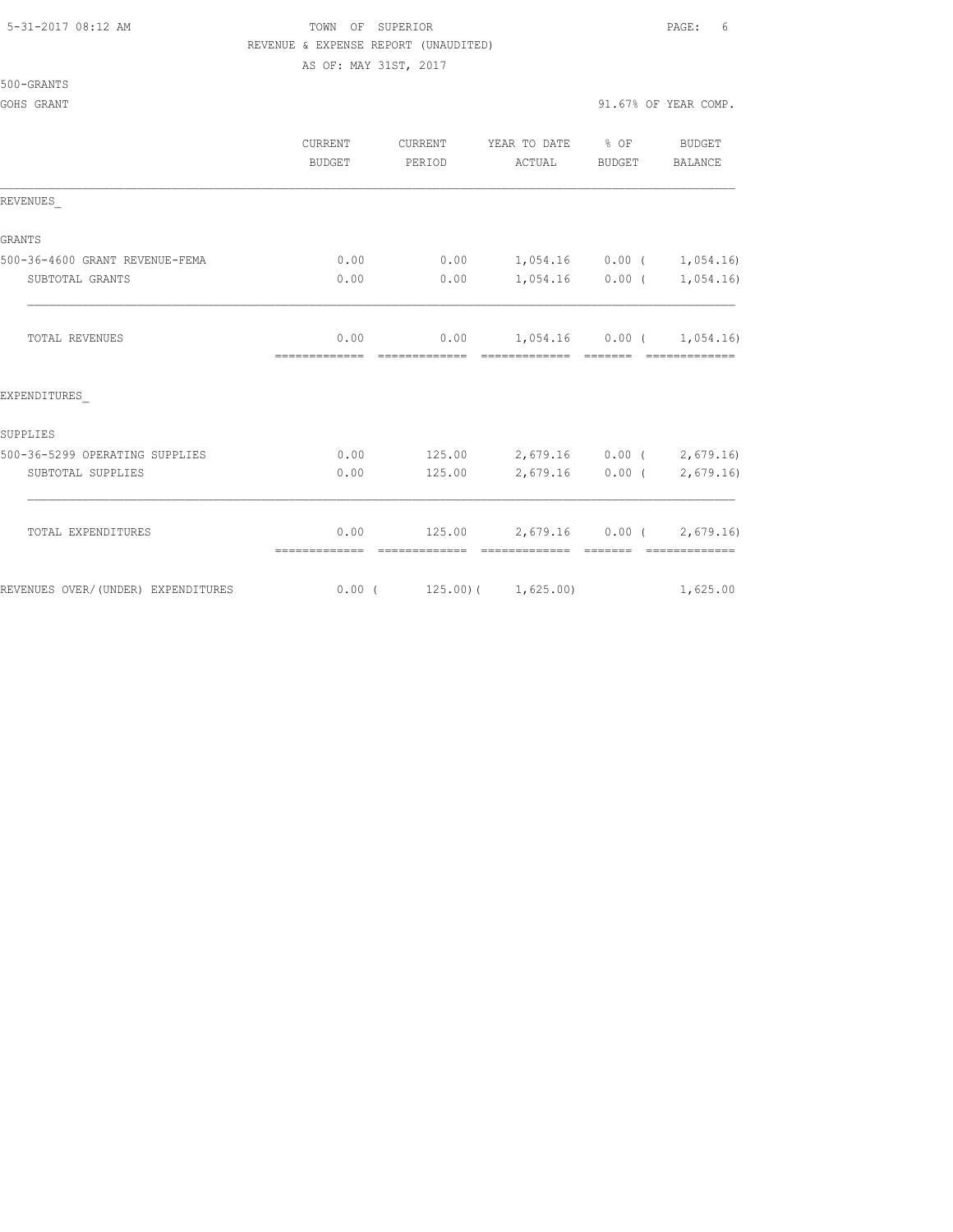| 5-31-2017 08:12 AM      |         | TOWN OF SUPERIOR                     |                          |                | $\overline{7}$<br>PAGE: |
|-------------------------|---------|--------------------------------------|--------------------------|----------------|-------------------------|
|                         |         | REVENUE & EXPENSE REPORT (UNAUDITED) |                          |                |                         |
|                         |         | AS OF: MAY 31ST, 2017                |                          |                |                         |
| 500-GRANTS              |         |                                      |                          |                |                         |
| ENERGY EFFICIENCY GRANT |         |                                      |                          |                | 91.67% OF YEAR COMP.    |
|                         | CURRENT | CURRENT                              | YEAR TO DATE % OF BUDGET |                |                         |
|                         | BUDGET  | PERIOD                               | ACTUAL                   | BUDGET BALANCE |                         |
| <b>REVENUES</b>         |         |                                      |                          |                |                         |
| <b>GRANTS</b>           |         |                                      |                          |                |                         |
|                         |         |                                      |                          |                |                         |
| EXPENDITURES            |         |                                      |                          |                |                         |
| SUPPLIES                |         |                                      |                          |                |                         |
|                         |         |                                      |                          |                |                         |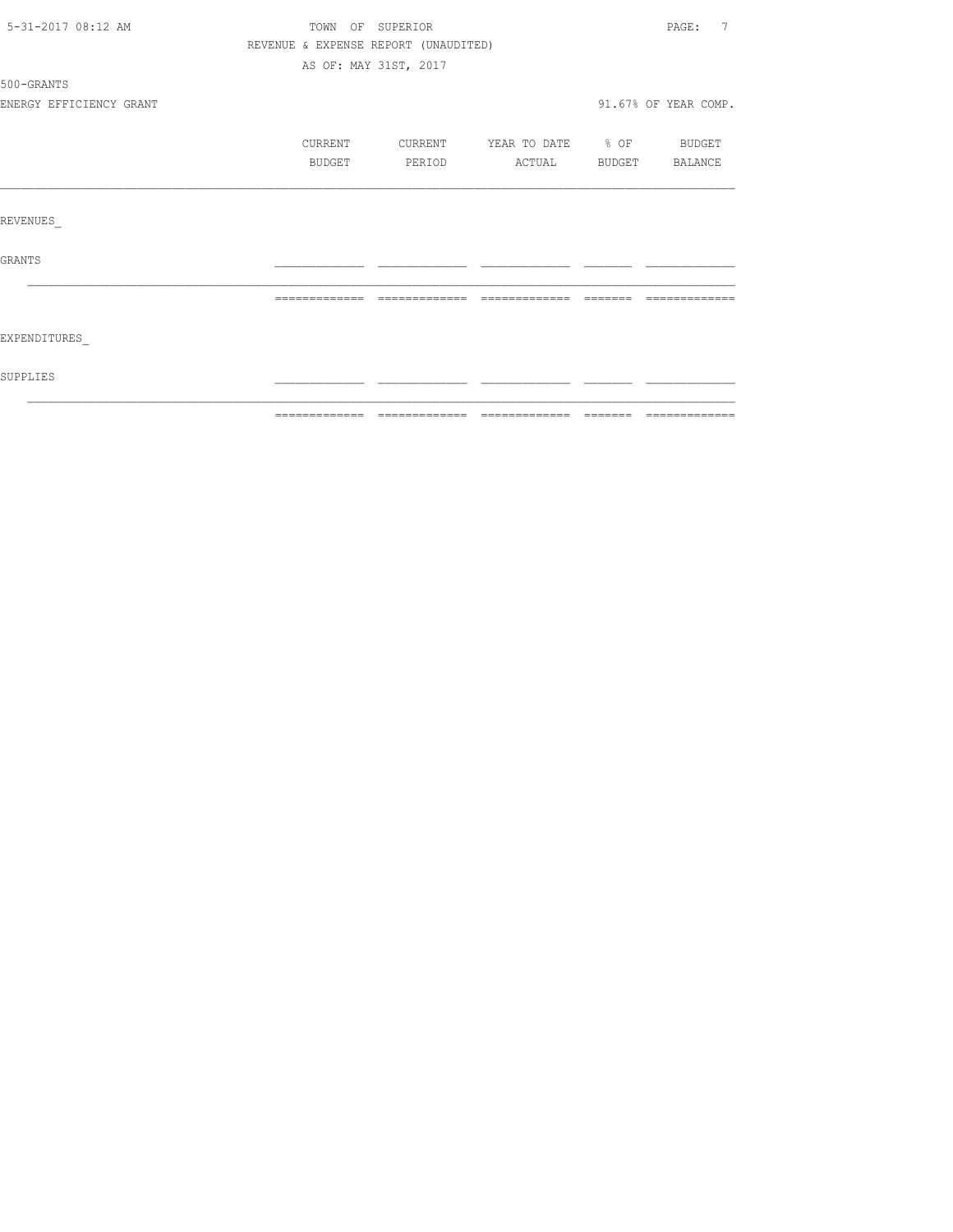| 5-31-2017 08:12 AM | TOWN OF SUPERIOR |                                      |                          |               | 8<br>PAGE:           |
|--------------------|------------------|--------------------------------------|--------------------------|---------------|----------------------|
|                    |                  | REVENUE & EXPENSE REPORT (UNAUDITED) |                          |               |                      |
|                    |                  | AS OF: MAY 31ST, 2017                |                          |               |                      |
| 500-GRANTS         |                  |                                      |                          |               |                      |
| TTAC GRANT         |                  |                                      |                          |               | 91.67% OF YEAR COMP. |
|                    | CURRENT          | CURRENT                              | YEAR TO DATE % OF BUDGET |               |                      |
|                    | BUDGET           | PERIOD                               | ACTUAL                   | <b>BUDGET</b> | BALANCE              |
| REVENUES           |                  |                                      |                          |               |                      |
| <b>GRANTS</b>      |                  |                                      |                          |               |                      |
|                    |                  |                                      |                          |               |                      |
| EXPENDITURES       |                  |                                      |                          |               |                      |
| SUPPLIES           |                  |                                      |                          |               |                      |
|                    |                  |                                      |                          |               |                      |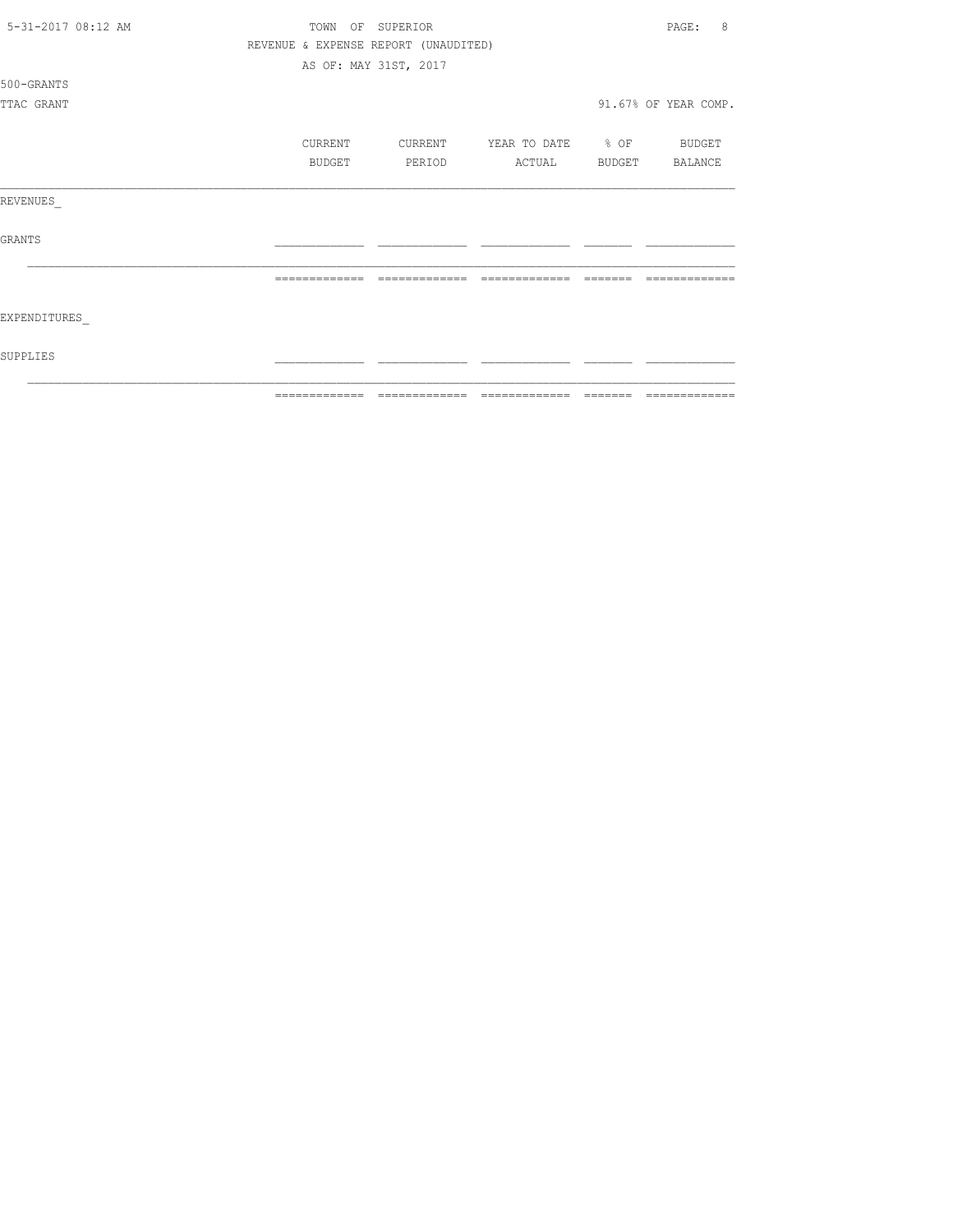| 5-31-2017 08:12 AM | TOWN OF SUPERIOR |                                      |                   |          | 9<br>PAGE:           |
|--------------------|------------------|--------------------------------------|-------------------|----------|----------------------|
|                    |                  | REVENUE & EXPENSE REPORT (UNAUDITED) |                   |          |                      |
|                    |                  | AS OF: MAY 31ST, 2017                |                   |          |                      |
| 500-GRANTS         |                  |                                      |                   |          |                      |
| CDBG 2011 WWTP     |                  |                                      |                   |          | 91.67% OF YEAR COMP. |
|                    | CURRENT          | CURRENT                              | YEAR TO DATE % OF |          | BUDGET               |
|                    | BUDGET           | PERIOD                               | ACTUAL            |          | BUDGET BALANCE       |
| REVENUES           |                  |                                      |                   |          |                      |
| GRANTS             |                  |                                      |                   |          |                      |
|                    | =============    | =============                        | =============     | -------- |                      |
| EXPENDITURES       |                  |                                      |                   |          |                      |
| SUPPLIES           |                  |                                      |                   |          |                      |
|                    |                  |                                      |                   |          | --------------       |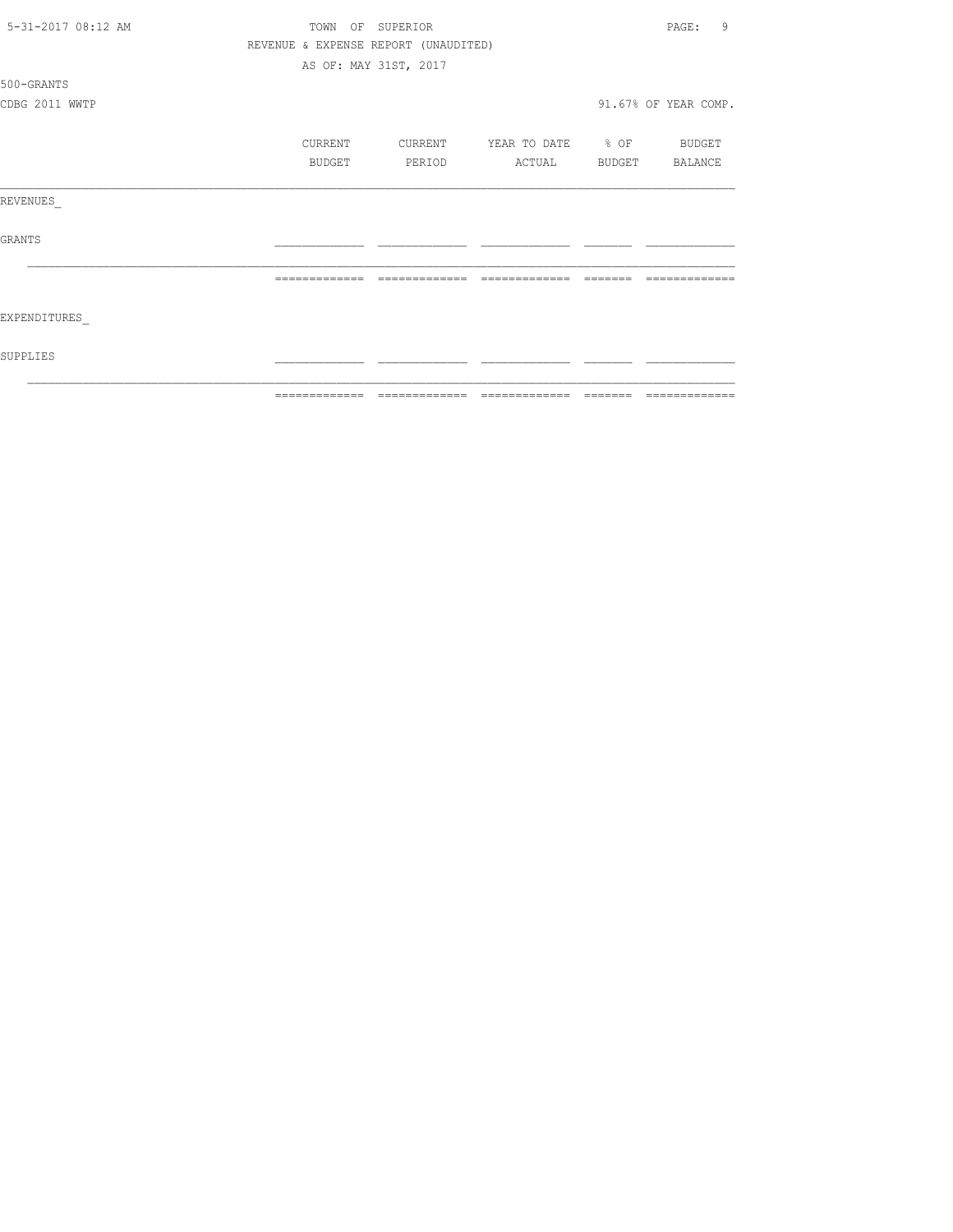| 5-31-2017 08:12 AM | TOWN    | OF SUPERIOR                          |                   |        | PAGE: 10             |
|--------------------|---------|--------------------------------------|-------------------|--------|----------------------|
|                    |         | REVENUE & EXPENSE REPORT (UNAUDITED) |                   |        |                      |
|                    |         | AS OF: MAY 31ST, 2017                |                   |        |                      |
| 500-GRANTS         |         |                                      |                   |        |                      |
| PSSP GRANT         |         |                                      |                   |        | 91.67% OF YEAR COMP. |
|                    |         |                                      |                   |        |                      |
|                    | CURRENT | CURRENT                              | YEAR TO DATE % OF |        | BUDGET               |
|                    | BUDGET  | PERIOD                               | ACTUAL            | BUDGET | BALANCE              |
| REVENUES           |         |                                      |                   |        |                      |
| <b>GRANTS</b>      |         |                                      |                   |        |                      |
|                    |         |                                      |                   |        |                      |
| EXPENDITURES       |         |                                      |                   |        |                      |
| SUPPLIES           |         |                                      |                   |        |                      |
|                    |         |                                      |                   |        |                      |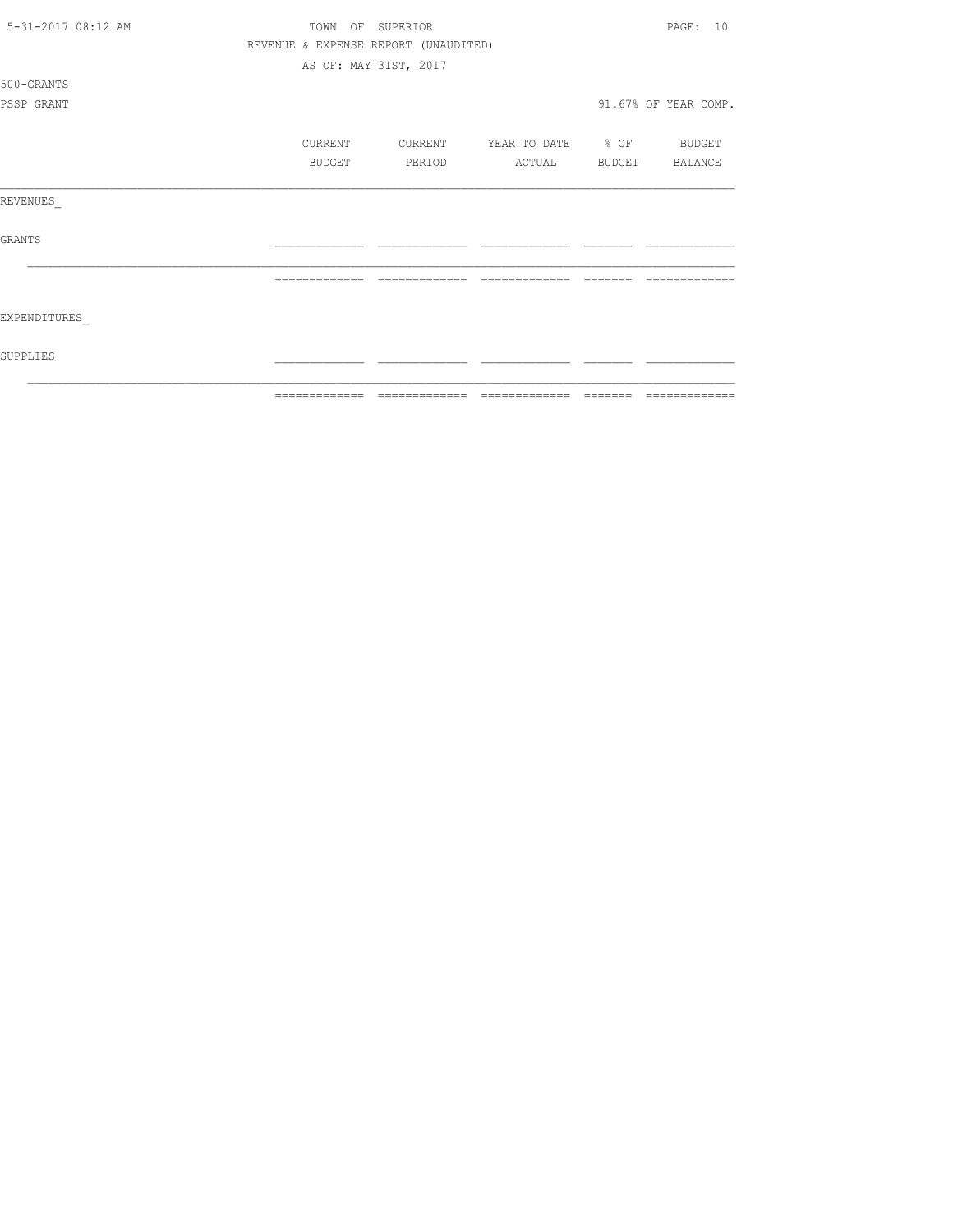# 5-31-2017 08:12 AM TOWN OF SUPERIOR PAGE: 11 REVENUE & EXPENSE REPORT (UNAUDITED) AS OF: MAY 31ST, 2017

500-GRANTS

RESOLUTION COPPER GIVING  $91.67$ % OF YEAR COMP.

|                                                                 | <b>CURRENT</b><br><b>BUDGET</b> | CURRENT<br>PERIOD    | YEAR TO DATE<br>ACTUAL | $8$ OF<br><b>BUDGET</b> | <b>BUDGET</b><br>BALANCE  |
|-----------------------------------------------------------------|---------------------------------|----------------------|------------------------|-------------------------|---------------------------|
| REVENUES                                                        |                                 |                      |                        |                         |                           |
| GRANTS                                                          |                                 |                      |                        |                         |                           |
| 500-41-4600 GRANT REVENUE-RCC EMRGNCY                           | 0.00                            | 0.00                 | 450,676.05             | $0.00$ (                | 450,676.05)               |
| SUBTOTAL GRANTS                                                 | 0.00                            | 0.00                 | 450,676.05             | $0.00$ (                | 450,676.05)               |
| TOTAL REVENUES                                                  | 0.00<br>=============           | 0.00                 | 450,676.05             | $0.00$ (                | 450,676.05)               |
| EXPENDITURES                                                    |                                 |                      |                        |                         |                           |
| PERSONEL                                                        |                                 |                      |                        |                         |                           |
| 500-41-5100 SALARIES                                            | 0.00                            | 0.00                 | 2,662.22               | $0.00$ (                | 2,662.22                  |
| SUBTOTAL PERSONEL                                               | 0.00                            | 0.00                 | 2,662.22               | $0.00$ (                | 2,662.22)                 |
| SUPPLIES                                                        |                                 |                      |                        |                         |                           |
| 500-41-5299 OPERATING SUPPLIES-RCC EMRGN                        | 0.00                            | 0.00                 | 14,960.10              | $0.00$ (                | 14,960.10                 |
| SUBTOTAL SUPPLIES                                               | 0.00                            | 0.00                 | 14,960.10              | $0.00$ (                | 14,960.10)                |
| UTILITIES                                                       |                                 |                      |                        |                         |                           |
| 500-41-5370 RADIO EQUIPMENT                                     | 0.00                            | 0.00                 | 352.50                 | $0.00$ (                | 352.50                    |
| SUBTOTAL UTILITIES                                              | 0.00                            | 0.00                 | 352.50                 | $0.00$ (                | 352.50)                   |
| GENERAL BUSINESS EXPENSE                                        |                                 |                      |                        |                         |                           |
| 500-41-5425 CONFERENCES & TRAINING                              | 0.00                            | 300.50               | 5,426.74               | $0.00$ (                | 5,426.74)                 |
| 500-41-5450 UNIFORM PURCHASE                                    | 0.00                            | 53.32                | 3,744.85               | $0.00$ (                | 3,744.85                  |
| SUBTOTAL GENERAL BUSINESS EXPENSE                               | 0.00                            | 353.82               | 9,171.59               | $0.00$ (                | 9, 171.59                 |
| PROFESSIONAL SERVICES                                           |                                 |                      |                        |                         |                           |
| 500-41-5550 PROFESSIONAL SERVICES                               | 0.00                            | 0.00                 | 5,825.39               | 0.00(                   | 5,825.39                  |
| 500-41-5555 HEALTH AND SAFETY<br>SUBTOTAL PROFESSIONAL SERVICES | 0.00<br>0.00                    | 2,083.33<br>2,083.33 | 20,126.97<br>25,952.36 | 0.00(<br>0.00(          | 20, 126.97)<br>25, 952.36 |
|                                                                 |                                 |                      |                        |                         |                           |
| REPAIR/MAINTENANCE<br>500-41-5640 VEHICLE REPAIRS               | 0.00                            | 124.30               | 51,909.19              | 0.00(                   | 51, 909.19                |
| 500-41-5642 TIRES AND TUBES                                     | 0.00                            | 496.89               | 3,555.83               |                         | $0.00$ ( 3,555.83)        |
| 500-41-5650 OTHER EOUIPMENT REPAIRS                             | 0.00                            | 0.00                 | 2,038.81               |                         | $0.00$ ( $2,038.81$ )     |
| SUBTOTAL REPAIR/MAINTENANCE                                     | 0.00                            | 621.19               | 57,503.83              | $0.00$ (                | 57, 503.83                |
| CAPITAL OUTLAY                                                  |                                 |                      |                        |                         |                           |
| 500-41-5750 FIRE/PPE                                            | 0.00                            | 0.00                 | 1,829.44               |                         | $0.00$ ( $1,829.44$ )     |
| SUBTOTAL CAPITAL OUTLAY                                         | 0.00                            | 0.00                 | 1,829.44               | $0.00$ (                | 1,829.44)                 |
| TOTAL EXPENDITURES                                              | 0.00<br>-------------           | 3,058.34             | 112,432.04             |                         | $0.00$ ( 112, 432.04)     |
| REVENUES OVER/(UNDER) EXPENDITURES                              | $0.00$ (                        | 3,058.34             | 338, 244.01            |                         | 338, 244.01)              |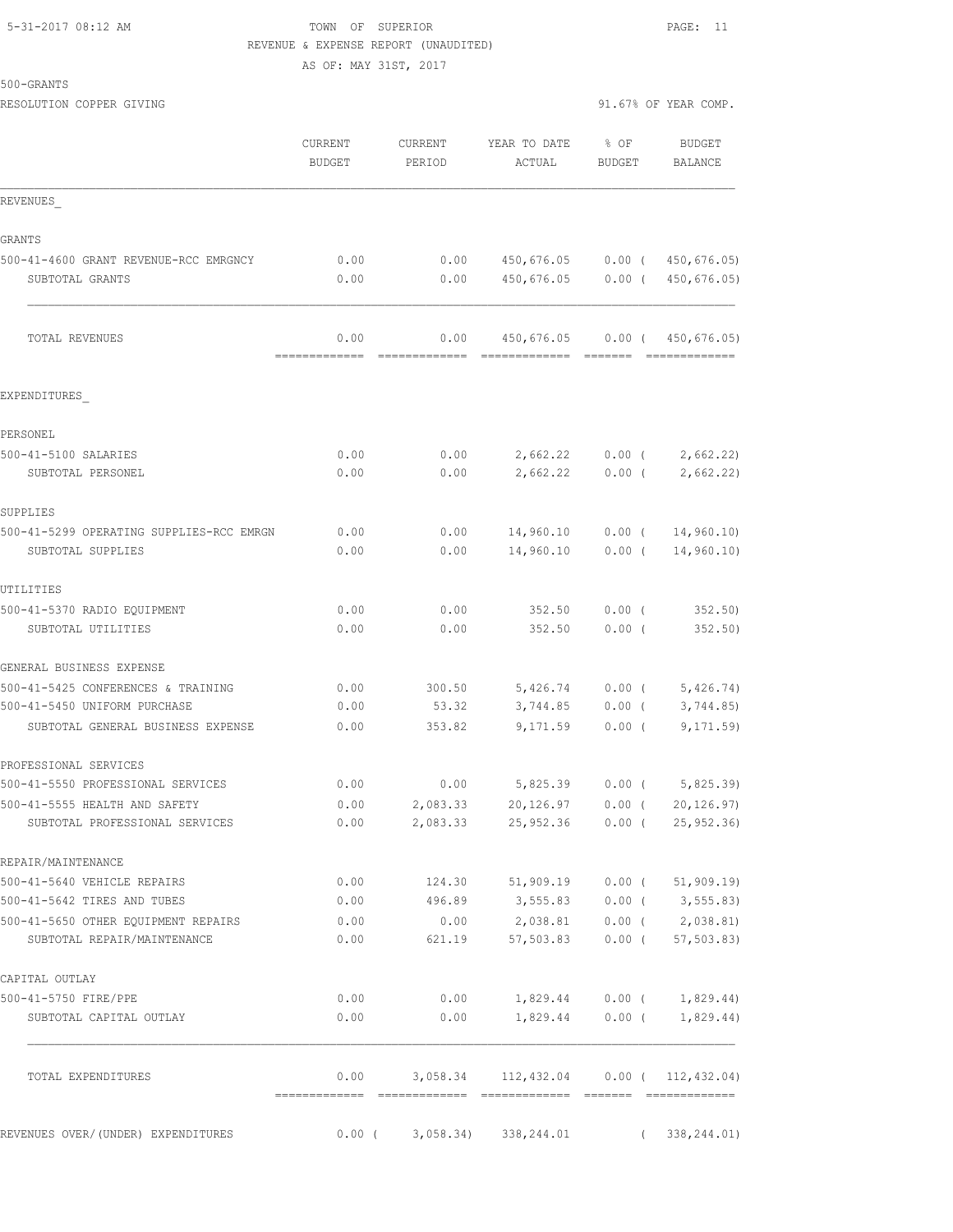| 5-31-2017 08:12 AM                                    | REVENUE & EXPENSE REPORT (UNAUDITED) | TOWN OF SUPERIOR<br>AS OF: MAY 31ST, 2017 |               | PAGE: 12             |
|-------------------------------------------------------|--------------------------------------|-------------------------------------------|---------------|----------------------|
| 500-GRANTS<br>MISC                                    |                                      |                                           |               | 91.67% OF YEAR COMP. |
|                                                       | BUDGET                               | CURRENT CURRENT YEAR TO DATE % OF BUDGET  |               |                      |
| REVENUES                                              |                                      |                                           |               |                      |
| <b>GRANTS</b>                                         |                                      |                                           |               |                      |
|                                                       |                                      |                                           |               |                      |
| EXPENDITURES                                          |                                      |                                           |               |                      |
| SUPPLIES                                              |                                      |                                           |               |                      |
| 500-42-5299 OPERATING SUPPLIES                        |                                      | $0.00$ $0.00$ $251.24$ $0.00$ $251.24$    |               |                      |
| SUBTOTAL SUPPLIES                                     | 0.00                                 | 0.00                                      | 251.24 0.00 ( | 251.24)              |
| TOTAL EXPENDITURES                                    |                                      | $0.00$ 0.00 251.24 0.00 (251.24)          |               |                      |
| REVENUES OVER/(UNDER) EXPENDITURES 6.00 0.00 (251.24) |                                      |                                           |               | 251.24               |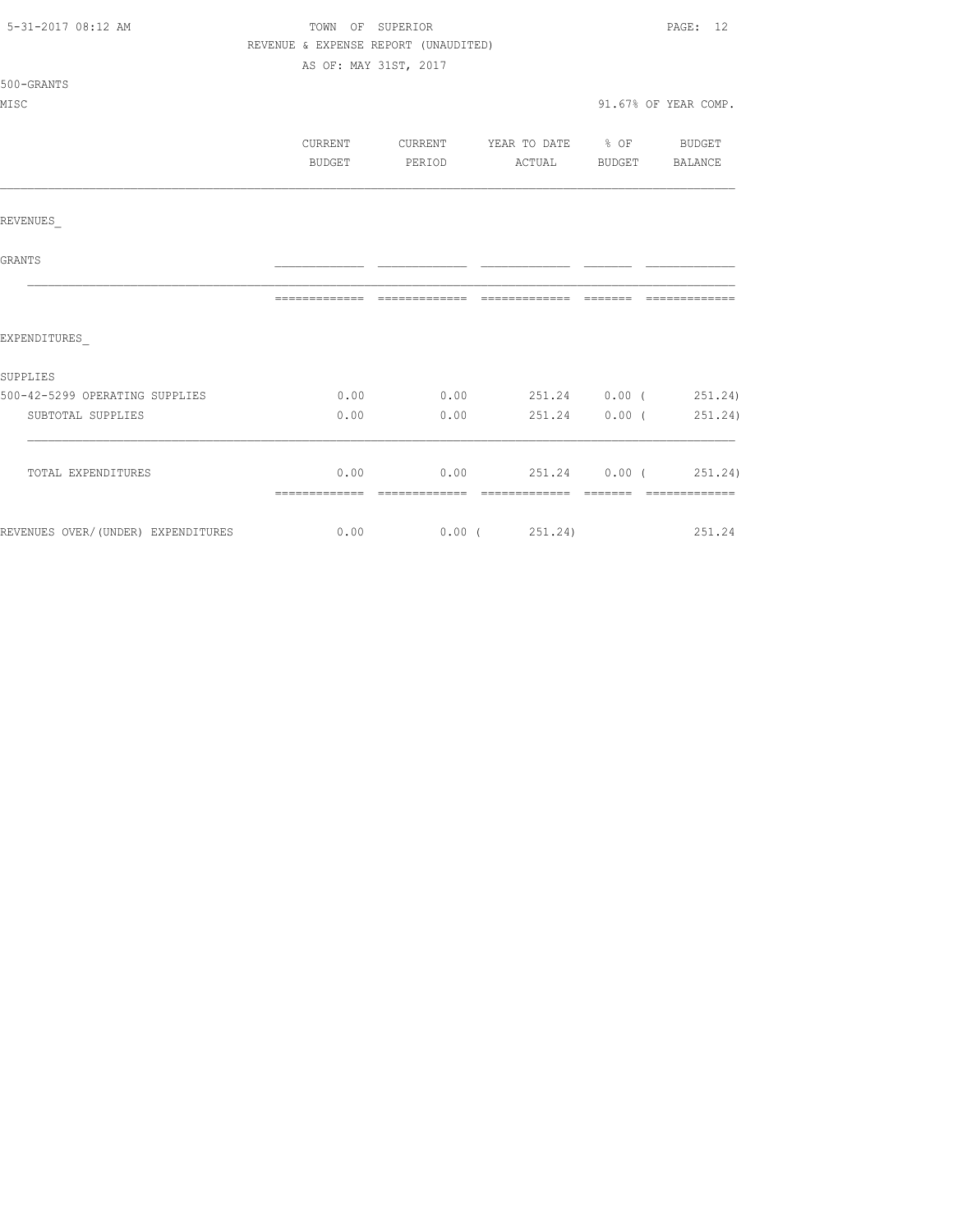| 5-31-2017 08:12 AM |                                      | TOWN OF SUPERIOR      |                          |         | PAGE: 13             |
|--------------------|--------------------------------------|-----------------------|--------------------------|---------|----------------------|
|                    | REVENUE & EXPENSE REPORT (UNAUDITED) |                       |                          |         |                      |
|                    |                                      | AS OF: MAY 31ST, 2017 |                          |         |                      |
| 500-GRANTS         |                                      |                       |                          |         |                      |
| CONTINGENCY        |                                      |                       |                          |         | 91.67% OF YEAR COMP. |
|                    | CURRENT                              | CURRENT               | YEAR TO DATE % OF BUDGET |         |                      |
|                    | BUDGET                               | PERIOD                | ACTUAL                   |         | BUDGET BALANCE       |
|                    |                                      |                       |                          |         |                      |
| <b>REVENUES</b>    |                                      |                       |                          |         |                      |
| <b>GRANTS</b>      |                                      |                       |                          |         |                      |
|                    | --------------                       | --------------        | --------------           | ======= |                      |
| EXPENDITURES       |                                      |                       |                          |         |                      |
| SUPPLIES           |                                      |                       |                          |         |                      |
|                    |                                      |                       |                          |         |                      |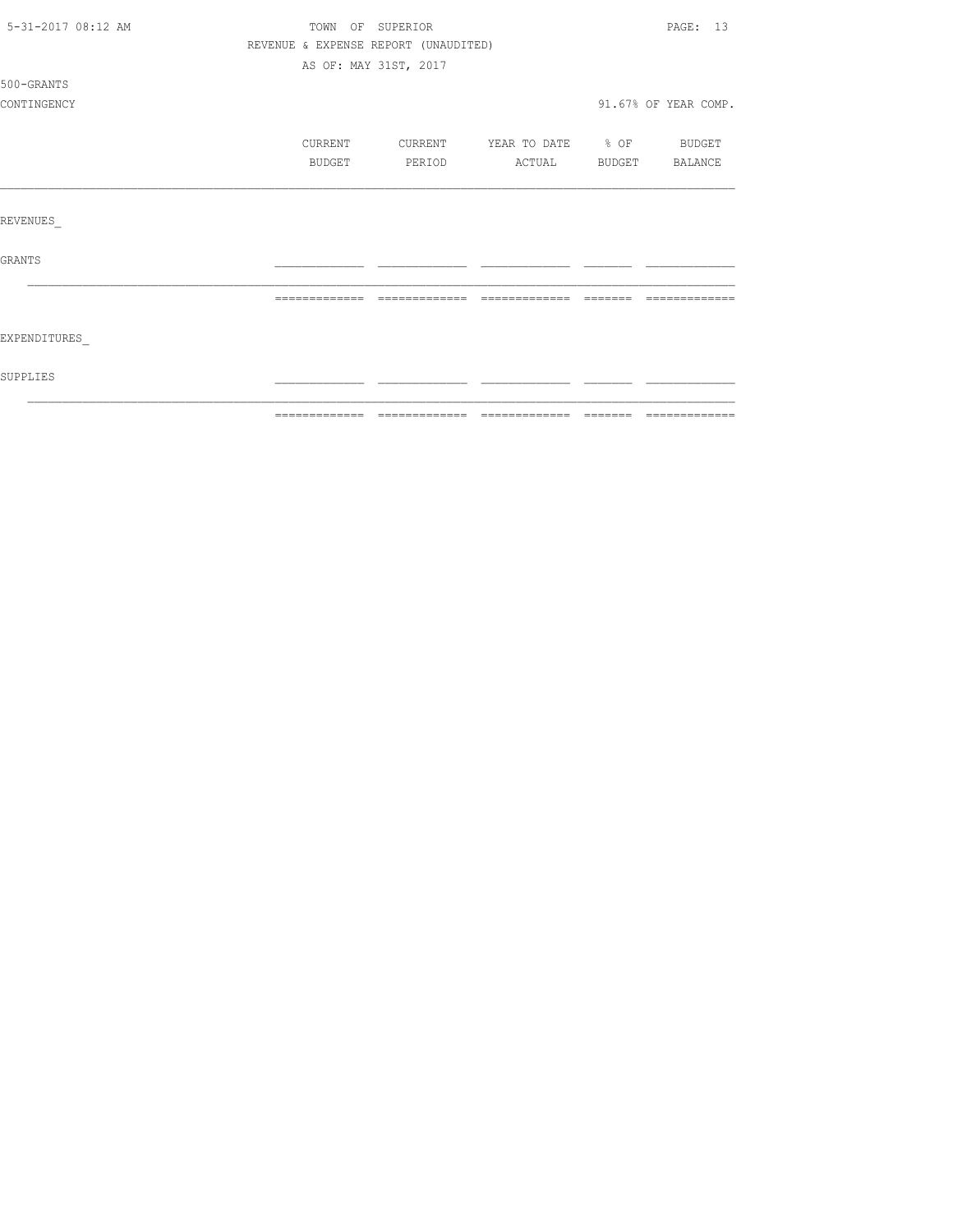### 5-31-2017 08:12 AM TOWN OF SUPERIOR PAGE: 14 REVENUE & EXPENSE REPORT (UNAUDITED) AS OF: MAY 31ST, 2017

500-GRANTS

|                                    | CURRENT       | CURRENT   | YEAR TO DATE | % OF          | BUDGET       |
|------------------------------------|---------------|-----------|--------------|---------------|--------------|
|                                    | <b>BUDGET</b> | PERIOD    | ACTUAL       | <b>BUDGET</b> | BALANCE      |
| FUND TOTAL REVENUES                | 3,025,000.00  | 0.00      | 456,255.21   | 15.08         | 2,568,744.79 |
| FUND TOTAL EXPENDITURES            | 3,025,000.00  | 7,133.53  | 122,537.93   | 4.05          | 2,902,462.07 |
| REVENUES OVER/(UNDER) EXPENDITURES | 0.00          | 7,133.53) | 333,717.28   |               | 333,717.28)  |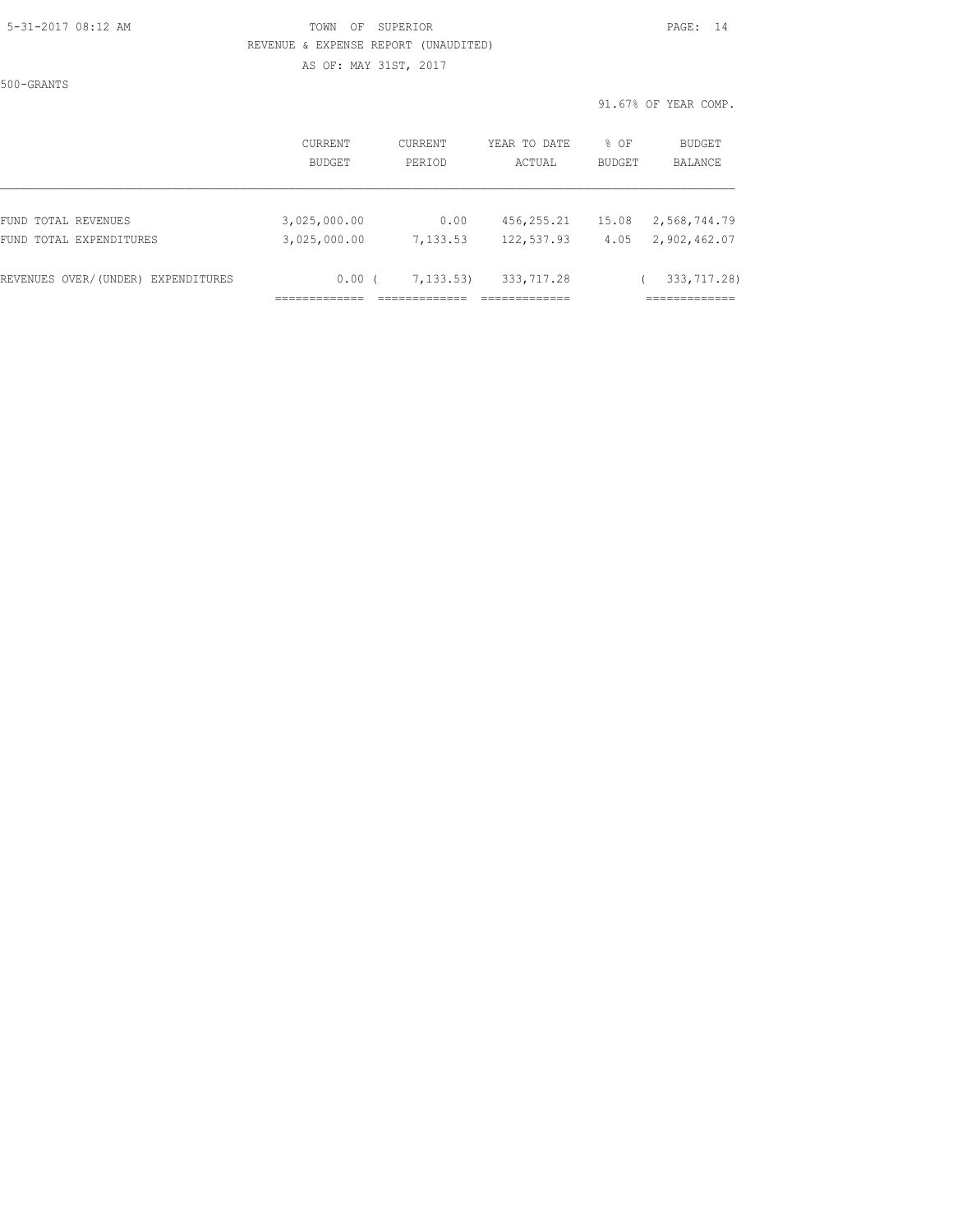| 5-31-2017 08:12 AM       | TOWN OF SUPERIOR |                                      |                                          | PAGE: 1              |
|--------------------------|------------------|--------------------------------------|------------------------------------------|----------------------|
|                          |                  | REVENUE & EXPENSE REPORT (UNAUDITED) |                                          |                      |
|                          |                  | AS OF: MAY 31ST, 2017                |                                          |                      |
| 800-FIRE DEPT PENSION    |                  |                                      |                                          |                      |
| NON-DEPARTMENTAL         |                  |                                      |                                          | 91.67% OF YEAR COMP. |
|                          |                  |                                      |                                          |                      |
|                          |                  |                                      | CURRENT CURRENT YEAR TO DATE % OF BUDGET |                      |
|                          |                  |                                      | BUDGET PERIOD ACTUAL BUDGET BALANCE      |                      |
|                          |                  |                                      |                                          |                      |
| <b>REVENUES</b>          |                  |                                      |                                          |                      |
| <b>BUSINESS SERVICES</b> |                  |                                      |                                          |                      |
| MISCELLANEOUS            |                  |                                      |                                          |                      |
| CONTINGENCY              |                  |                                      |                                          |                      |
|                          |                  |                                      |                                          |                      |
| EXPENDITURES             |                  |                                      |                                          |                      |
| <b>SUPPLIES</b>          |                  |                                      |                                          |                      |
| DEBT SERVICE             |                  |                                      |                                          |                      |
|                          |                  |                                      |                                          |                      |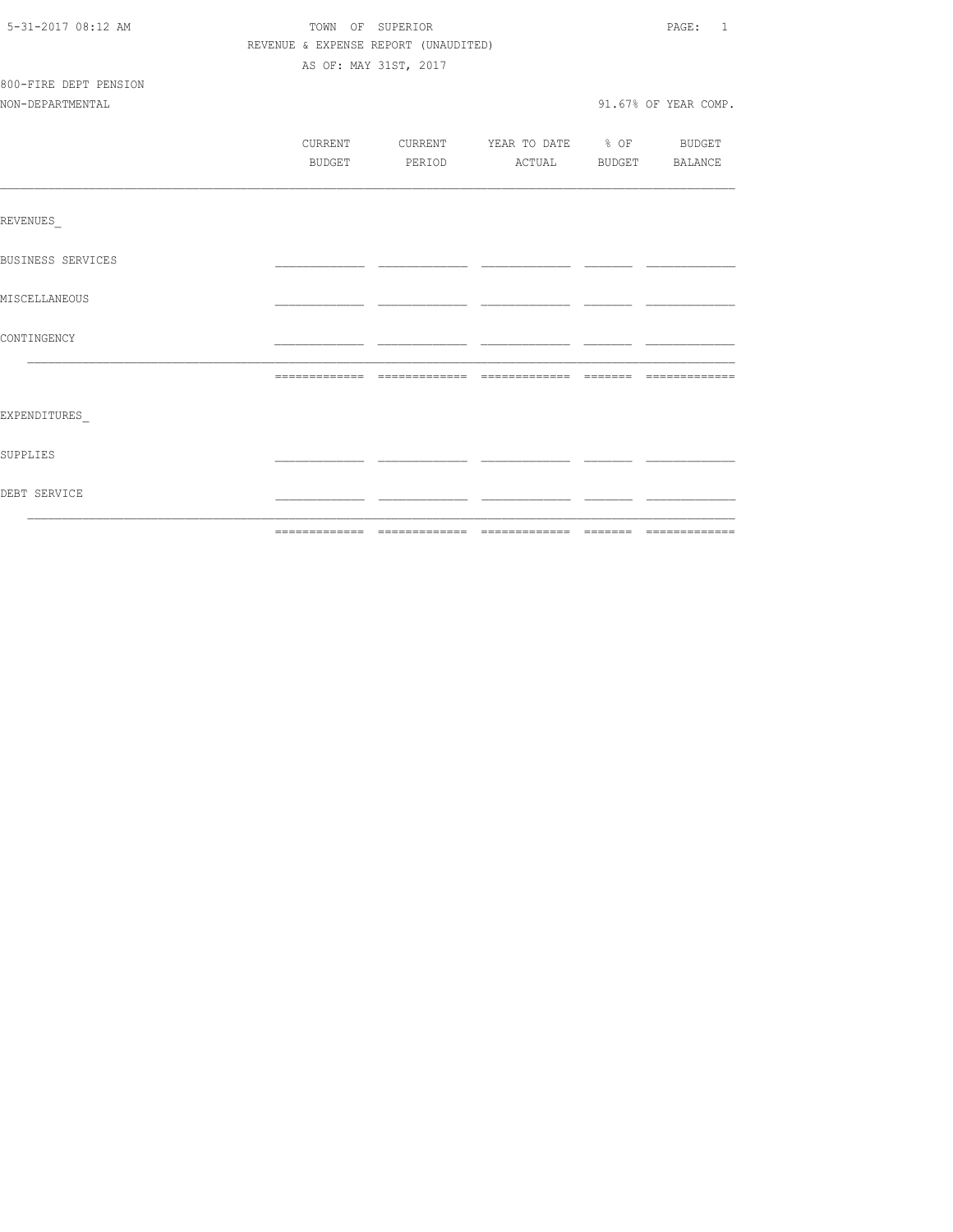| 5-31-2017 08:12 AM    | OF SUPERIOR<br>TOWN                  | PAGE: 2              |  |
|-----------------------|--------------------------------------|----------------------|--|
|                       | REVENUE & EXPENSE REPORT (UNAUDITED) |                      |  |
|                       | AS OF: MAY 31ST, 2017                |                      |  |
| 800-FIRE DEPT PENSION |                                      |                      |  |
|                       |                                      | 91.67% OF YEAR COMP. |  |
|                       |                                      |                      |  |

 CURRENT CURRENT YEAR TO DATE % OF BUDGET BUDGET PERIOD ACTUAL BUDGET BALANCE

============= ============= ============= =============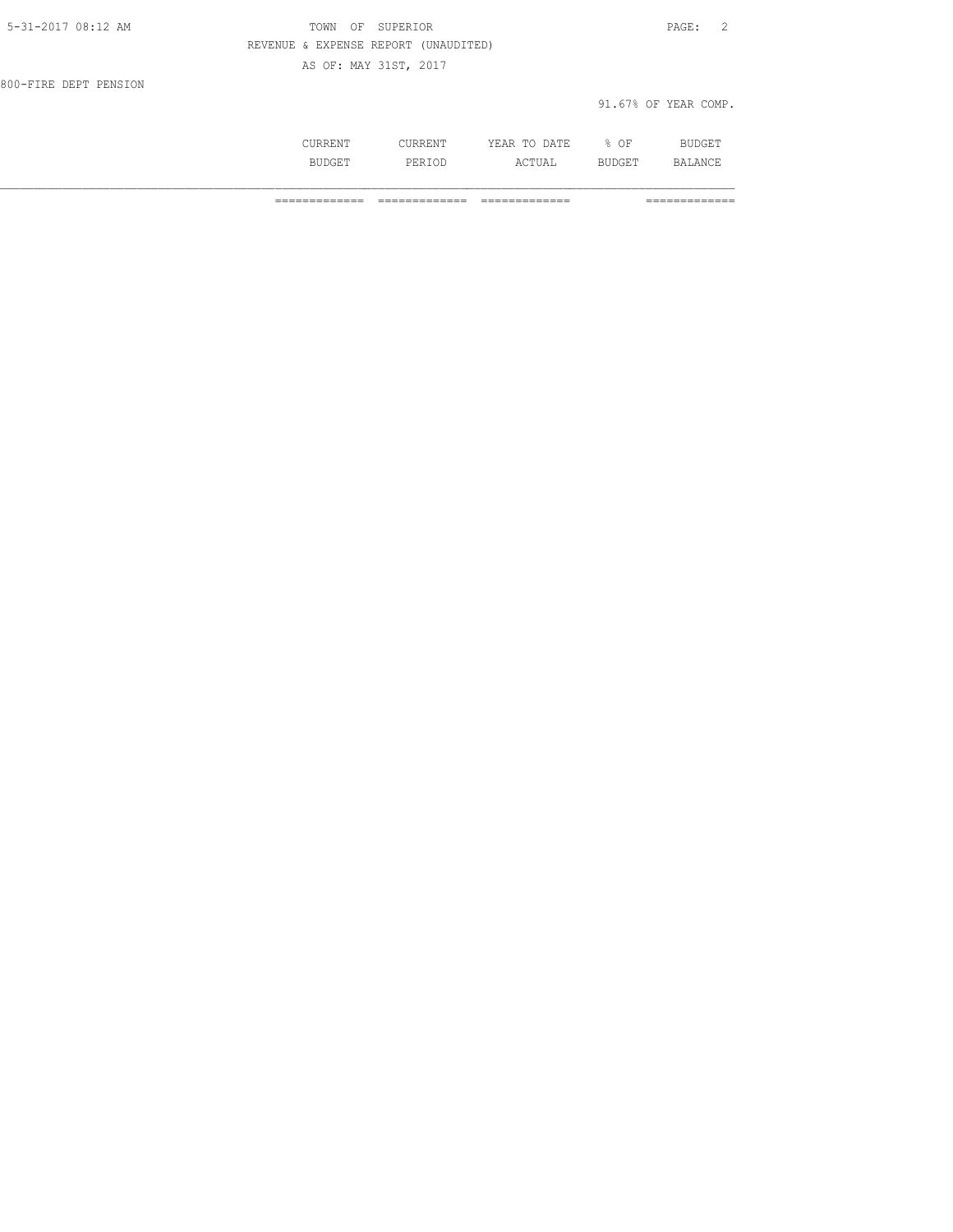| 5-31-2017 08:12 AM |                                      | TOWN OF SUPERIOR      |                          |           | PAGE: 1              |
|--------------------|--------------------------------------|-----------------------|--------------------------|-----------|----------------------|
|                    | REVENUE & EXPENSE REPORT (UNAUDITED) |                       |                          |           |                      |
|                    |                                      | AS OF: MAY 31ST, 2017 |                          |           |                      |
| 810-LGIP           |                                      |                       |                          |           |                      |
| NON-DEPARTMENTAL   |                                      |                       |                          |           | 91.67% OF YEAR COMP. |
|                    | CURRENT                              | <b>CURRENT</b>        | YEAR TO DATE % OF BUDGET |           |                      |
|                    | BUDGET                               | PERIOD                | ACTUAL BUDGET BALANCE    |           |                      |
|                    |                                      |                       |                          |           |                      |
| REVENUES           |                                      |                       |                          |           |                      |
| BUSINESS SERVICES  |                                      |                       |                          |           |                      |
|                    | =============                        | - =============       | - =============          | - ======= |                      |
| EXPENDITURES       |                                      |                       |                          |           |                      |
| SUPPLIES           |                                      |                       |                          |           |                      |
|                    |                                      |                       |                          |           |                      |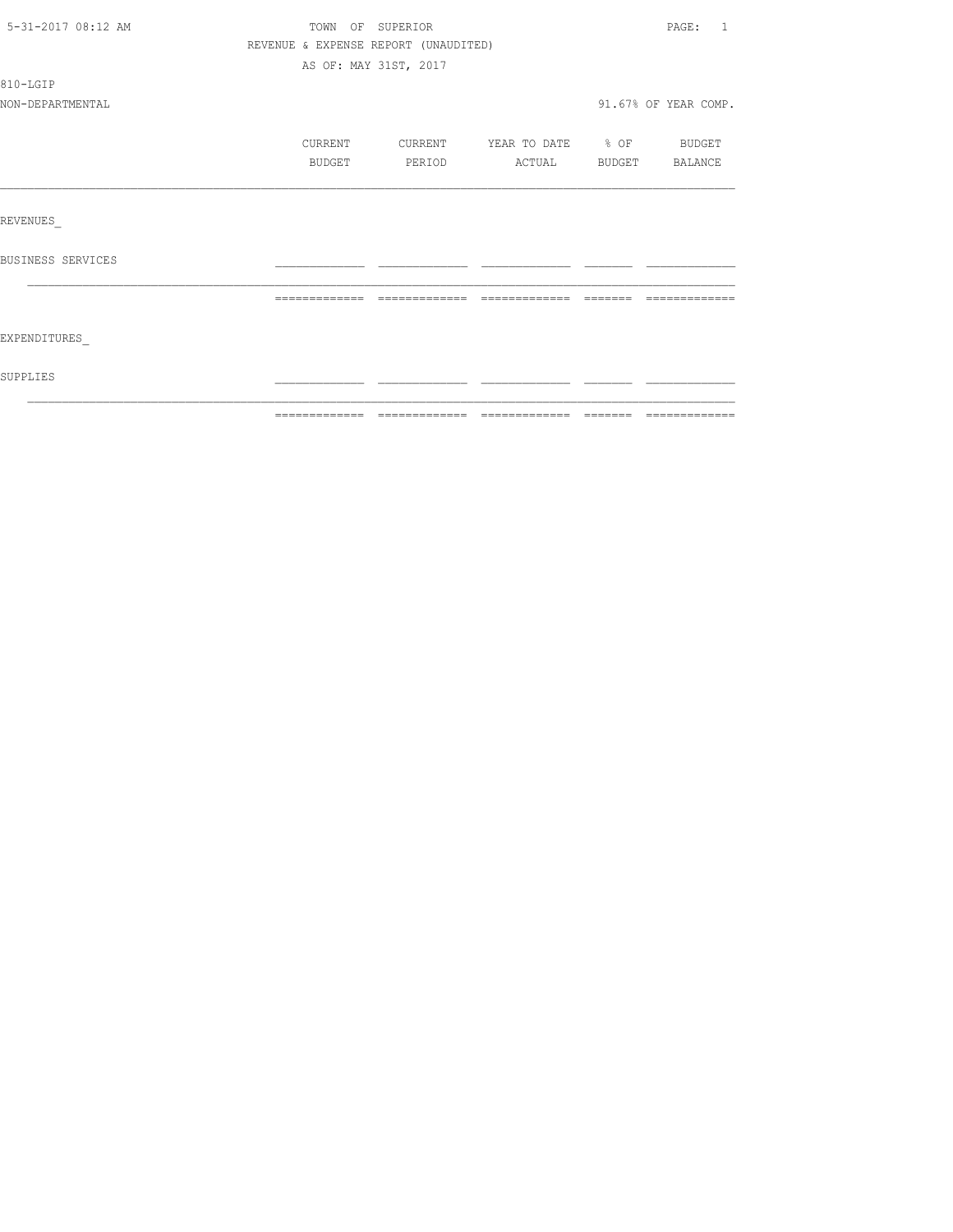| 5-31-2017 08:12 AM | TOWN<br>OF SUPERIOR                  | PAGE:<br>$\overline{2}$ |
|--------------------|--------------------------------------|-------------------------|
|                    | REVENUE & EXPENSE REPORT (UNAUDITED) |                         |
|                    | AS OF: MAY 31ST, 2017                |                         |
| 810-LGIP           |                                      |                         |
|                    |                                      | 91.67% OF YEAR COMP.    |
|                    |                                      |                         |

 CURRENT CURRENT YEAR TO DATE % OF BUDGET BUDGET PERIOD ACTUAL BUDGET BALANCE

============= ============= ============= =============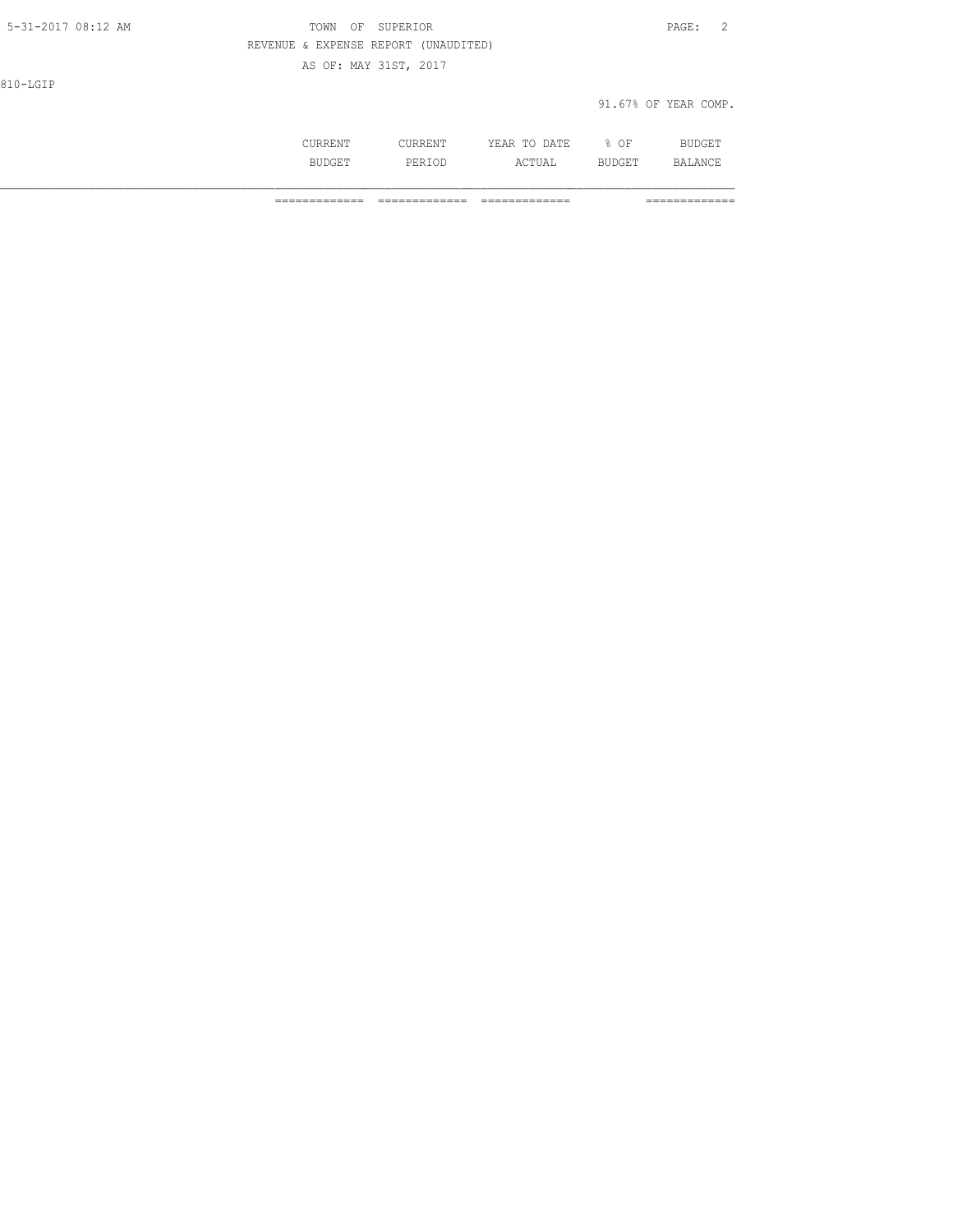| 5-31-2017 08:12 AM |                                      | TOWN OF SUPERIOR      |                                  |          | PAGE: 1              |
|--------------------|--------------------------------------|-----------------------|----------------------------------|----------|----------------------|
|                    | REVENUE & EXPENSE REPORT (UNAUDITED) |                       |                                  |          |                      |
|                    |                                      | AS OF: MAY 31ST, 2017 |                                  |          |                      |
| 820-EXPLORERS      |                                      |                       |                                  |          |                      |
| NON-DEPARTMENTAL   |                                      |                       |                                  |          | 91.67% OF YEAR COMP. |
|                    | CURRENT                              |                       | CURRENT YEAR TO DATE % OF BUDGET |          |                      |
|                    | BUDGET                               | PERIOD                | ACTUAL BUDGET BALANCE            |          |                      |
|                    |                                      |                       |                                  |          |                      |
| REVENUES           |                                      |                       |                                  |          |                      |
| MISCELLANEOUS      |                                      |                       |                                  |          |                      |
|                    | =============                        |                       | --------------                   | -------- |                      |
| EXPENDITURES       |                                      |                       |                                  |          |                      |
| SUPPLIES           |                                      |                       |                                  |          |                      |
|                    |                                      |                       |                                  |          |                      |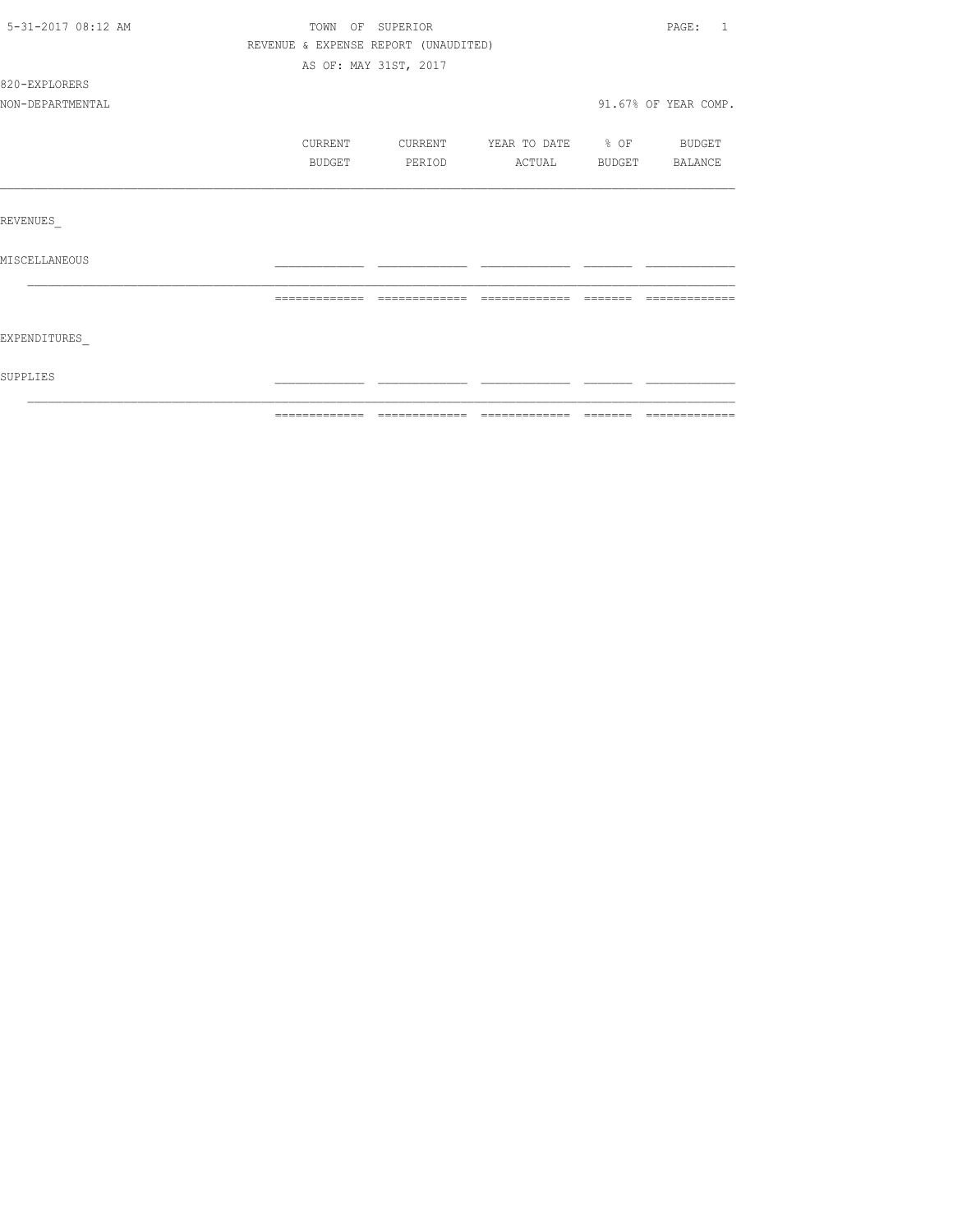| $5 - 31 - 2017$ 08:12 AM | OF SUPERIOR<br>TOWN                  |                      | PAGE: | 2 |
|--------------------------|--------------------------------------|----------------------|-------|---|
|                          | REVENUE & EXPENSE REPORT (UNAUDITED) |                      |       |   |
|                          | AS OF: MAY 31ST, 2017                |                      |       |   |
| 820-EXPLORERS            |                                      |                      |       |   |
|                          |                                      | 91.67% OF YEAR COMP. |       |   |

|           | ነ∆ ጥד<br><br>----<br>- - | ΩF<br>u.,<br>- - |  |
|-----------|--------------------------|------------------|--|
| بياني و د | .                        |                  |  |

============= ============= ============= =============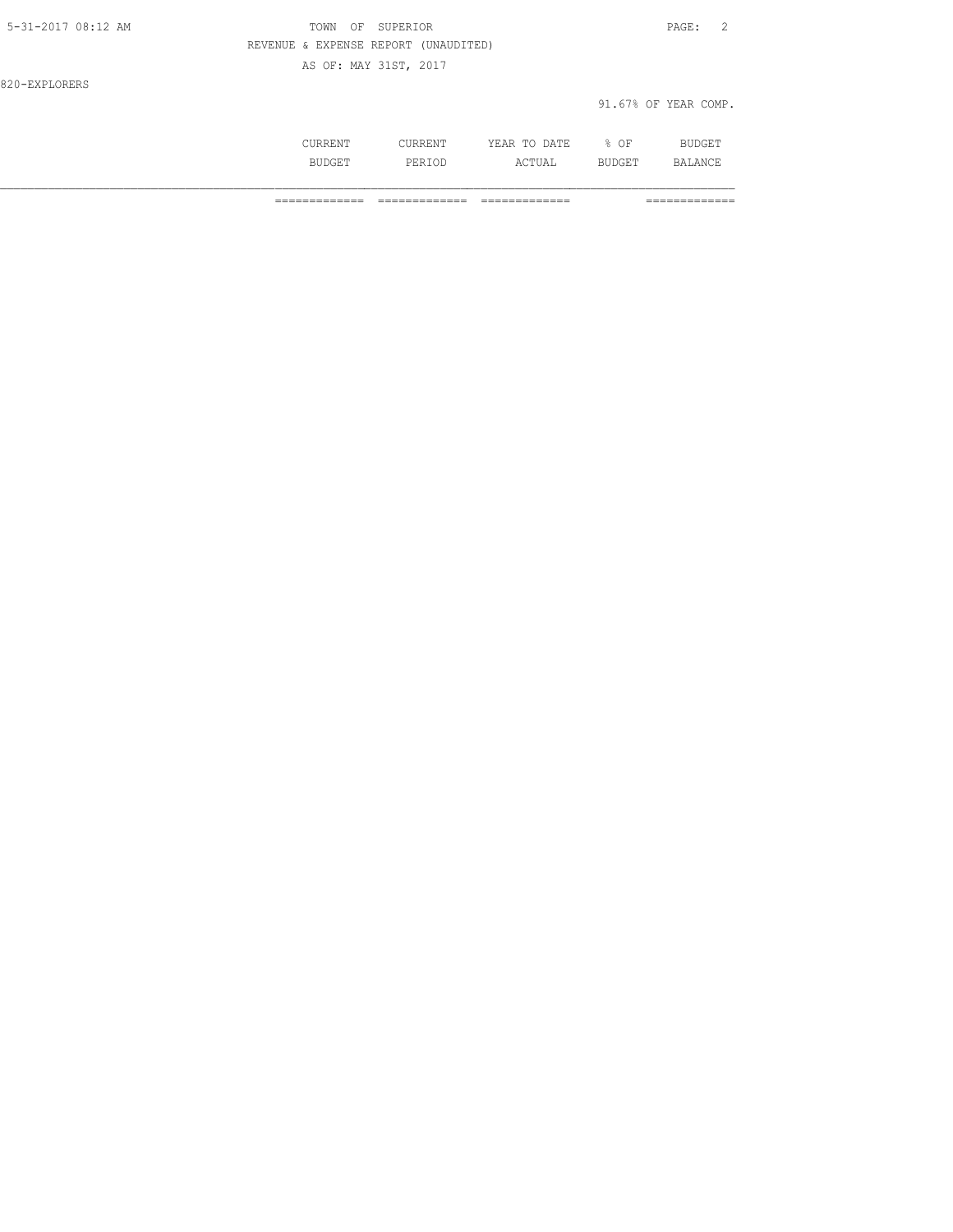## TOWN OF SUPERIOR **Example 2018** PAGE: 1 REVENUE & EXPENSE REPORT (UNAUDITED)

AS OF: MAY 31ST, 2017

| 830-TOYS FOR TOTS |  |  |
|-------------------|--|--|
|                   |  |  |

|                                    | CURRENT<br><b>BUDGET</b> | CURRENT<br>PERIOD | YEAR TO DATE % OF<br>ACTUAL                        | BUDGET            | BUDGET<br>BALANCE |
|------------------------------------|--------------------------|-------------------|----------------------------------------------------|-------------------|-------------------|
| REVENUES                           |                          |                   |                                                    |                   |                   |
| <b>GRANTS</b>                      |                          |                   |                                                    |                   |                   |
| 830-00-4600 OTHER REVENUE          | 0.00                     | 0.00              | $1,123.30$ 0.00 ( 1,123.30)                        |                   |                   |
| SUBTOTAL GRANTS                    | 0.00                     | 0.00              | $1,123.30$ 0.00 (                                  |                   | 1,123.30)         |
| <b>TOTAL REVENUES</b>              | 0.00<br>--------------   | --------------    | $0.00$ 1,123.30 0.00 ( 1,123.30)<br>=============  | $---------$       |                   |
| EXPENDITURES                       |                          |                   |                                                    |                   |                   |
| SUPPLIES                           |                          |                   |                                                    |                   |                   |
| 830-00-5299 OPERATING SUPPLIES     | 0.00                     | 0.00              | 2,220.74 0.00 ( 2,220.74)                          |                   |                   |
| SUBTOTAL SUPPLIES                  | 0.00                     | 0.00              |                                                    | $2,220.74$ 0.00 ( | 2,220.74)         |
| TOTAL EXPENDITURES                 | 0.00<br>=============    | --------------    | $0.00$ 2,220.74 0.00 ( 2,220.74)<br>-------------- | --------          | - =============   |
| REVENUES OVER/(UNDER) EXPENDITURES | 0.00                     |                   | 0.00(1,097.44)                                     |                   | 1,097.44          |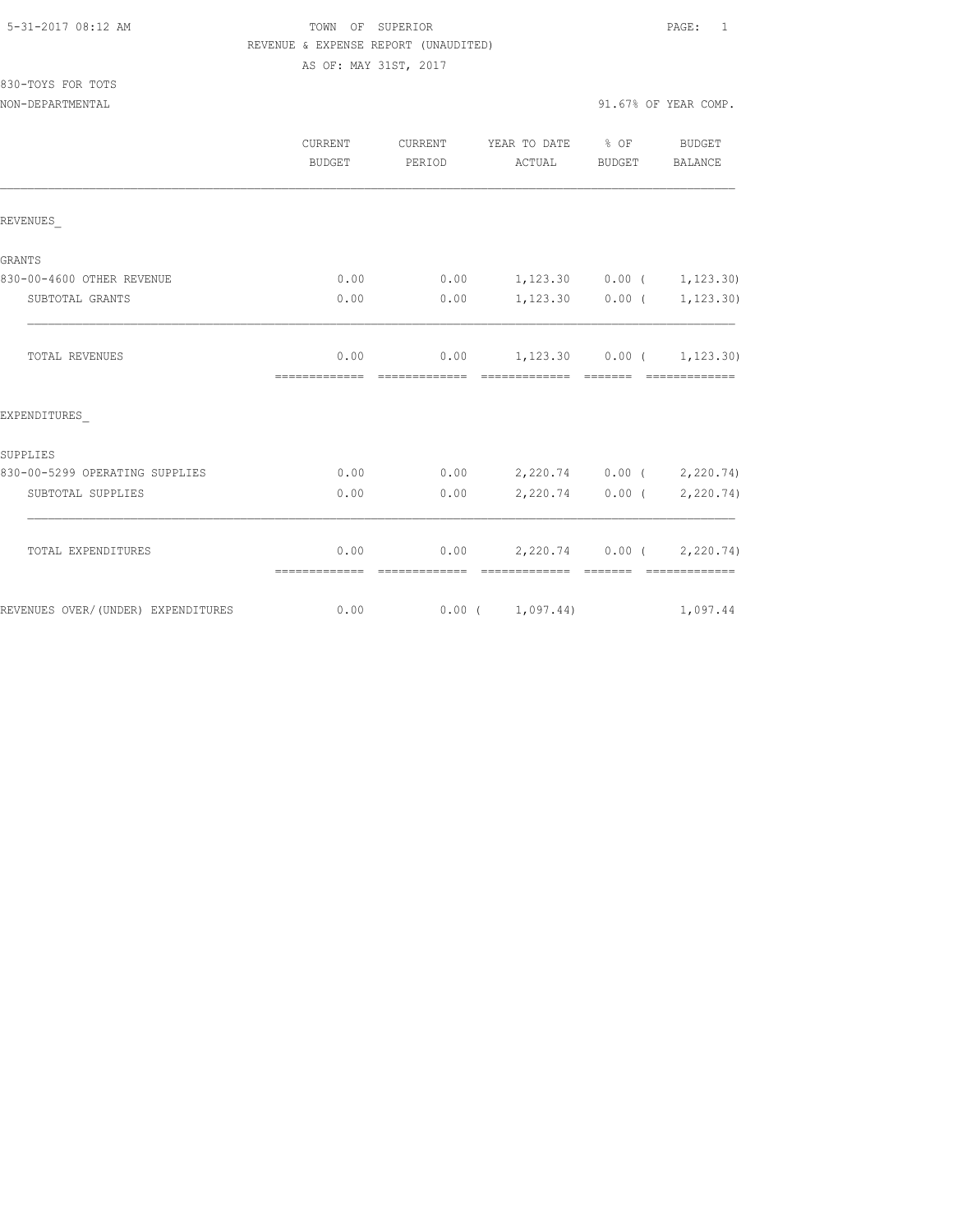## 5-31-2017 08:12 AM TOWN OF SUPERIOR PAGE: 2 REVENUE & EXPENSE REPORT (UNAUDITED)

AS OF: MAY 31ST, 2017

830-TOYS FOR TOTS

91.67% OF YEAR COMP.

|                                    | CURRENT<br><b>BUDGET</b> | <b>CURRENT</b><br>PERIOD | YEAR TO DATE<br>ACTUAL | % OF<br><b>BUDGET</b> | BUDGET<br>BALANCE |
|------------------------------------|--------------------------|--------------------------|------------------------|-----------------------|-------------------|
|                                    |                          |                          |                        |                       |                   |
| FUND TOTAL REVENUES                | 0.00                     | 0.00                     | 1,123.30               | $0.00$ (              | 1, 123, 30)       |
| FUND TOTAL EXPENDITURES            | 0.00                     | 0.00                     | 2,220.74               | $0.00$ (              | 2,220.74)         |
| REVENUES OVER/(UNDER) EXPENDITURES | 0.00                     | 0.00(                    | 1,097.44)              |                       | 1,097.44          |
|                                    |                          |                          |                        |                       |                   |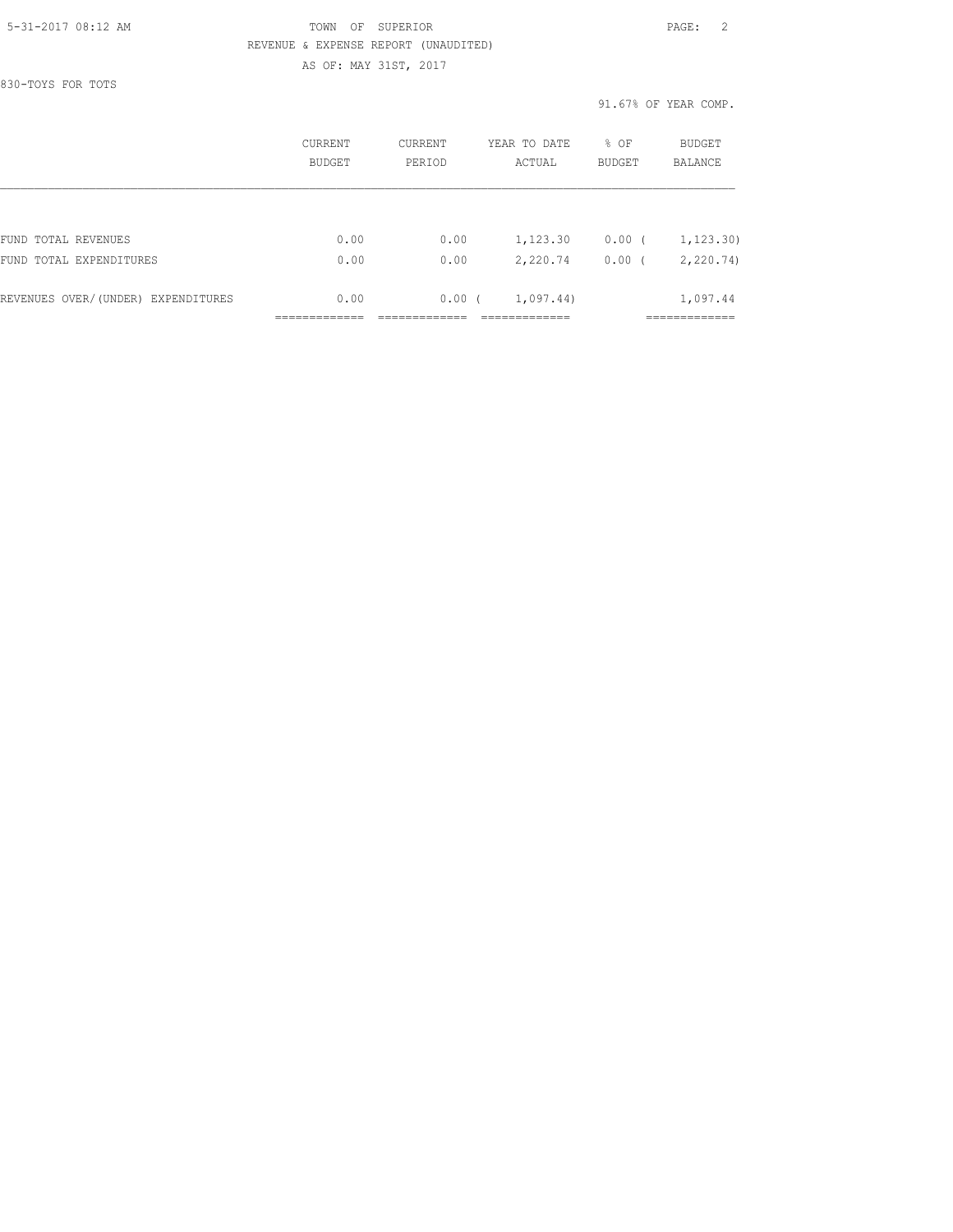|                          | =============                        | -------------         | =============     | -------- | =============        |
|--------------------------|--------------------------------------|-----------------------|-------------------|----------|----------------------|
| NON-OPERATING            |                                      |                       |                   |          |                      |
| SUPPLIES                 |                                      |                       |                   |          |                      |
| EXPENDITURES             |                                      |                       |                   |          |                      |
|                          |                                      |                       |                   |          |                      |
|                          | BUDGET                               | PERIOD                | ACTUAL            | BUDGET   | BALANCE              |
|                          | CURRENT                              | CURRENT               | YEAR TO DATE % OF |          | BUDGET               |
| NON-DEPARTMENTAL         |                                      |                       |                   |          | 91.67% OF YEAR COMP. |
| 840-GENERAL FIXED ASSETS |                                      |                       |                   |          |                      |
|                          |                                      | AS OF: MAY 31ST, 2017 |                   |          |                      |
|                          | REVENUE & EXPENSE REPORT (UNAUDITED) |                       |                   |          |                      |
| 5-31-2017 08:12 AM       |                                      | TOWN OF SUPERIOR      |                   |          | PAGE: 1              |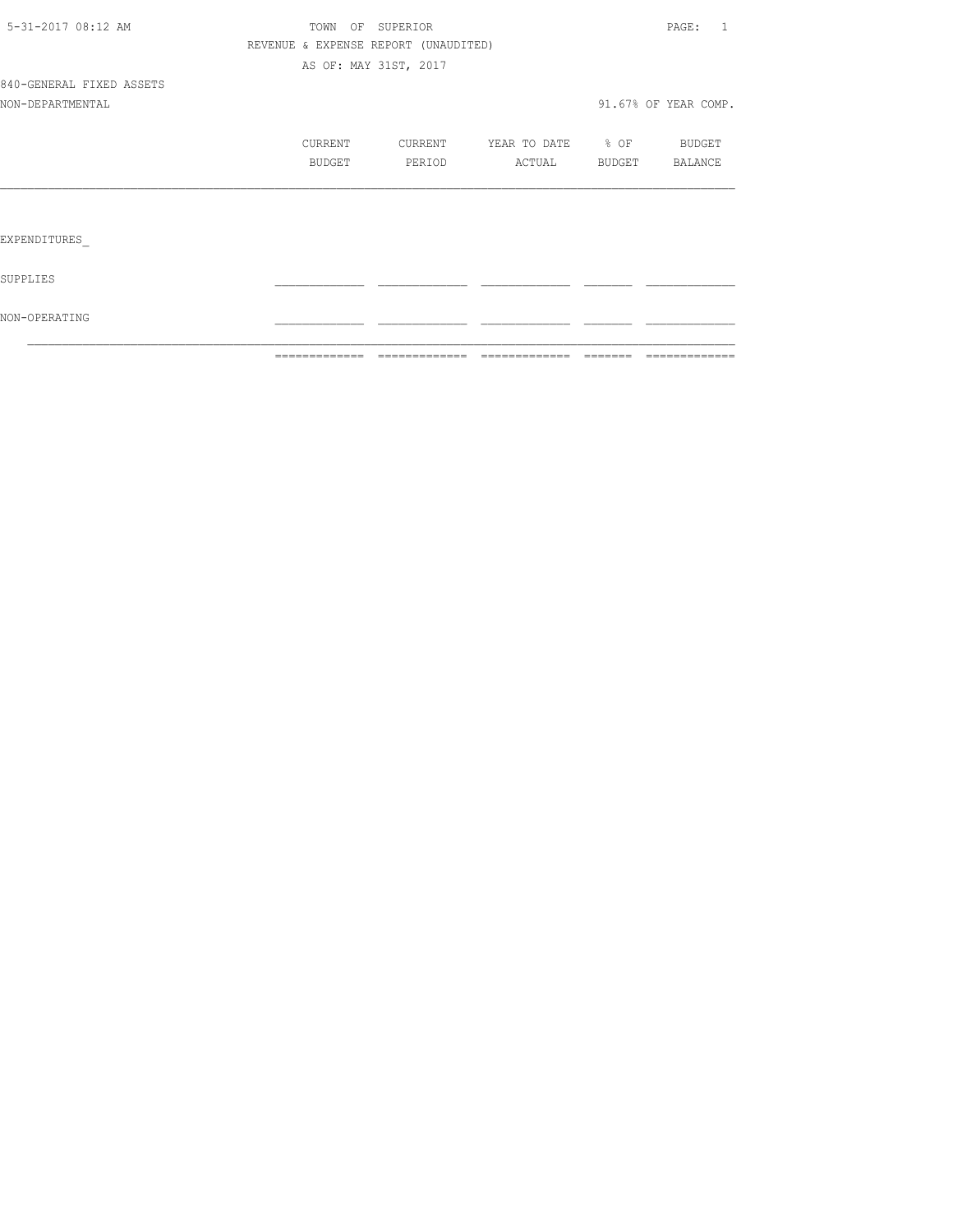| 5-31-2017 08:12 AM       | OF SUPERIOR<br>TOWN                  | PAGE:                |
|--------------------------|--------------------------------------|----------------------|
|                          | REVENUE & EXPENSE REPORT (UNAUDITED) |                      |
|                          | AS OF: MAY 31ST, 2017                |                      |
| 840-GENERAL FIXED ASSETS |                                      |                      |
|                          |                                      | 91.67% OF YEAR COMP. |

|           | .           | יידים בון .<br>ш.<br>----<br>----- | ΟF  | ום |
|-----------|-------------|------------------------------------|-----|----|
| $\cdot$ . | DΕ<br>- - - | ---                                | --- | ັ  |

============= ============= ============= =============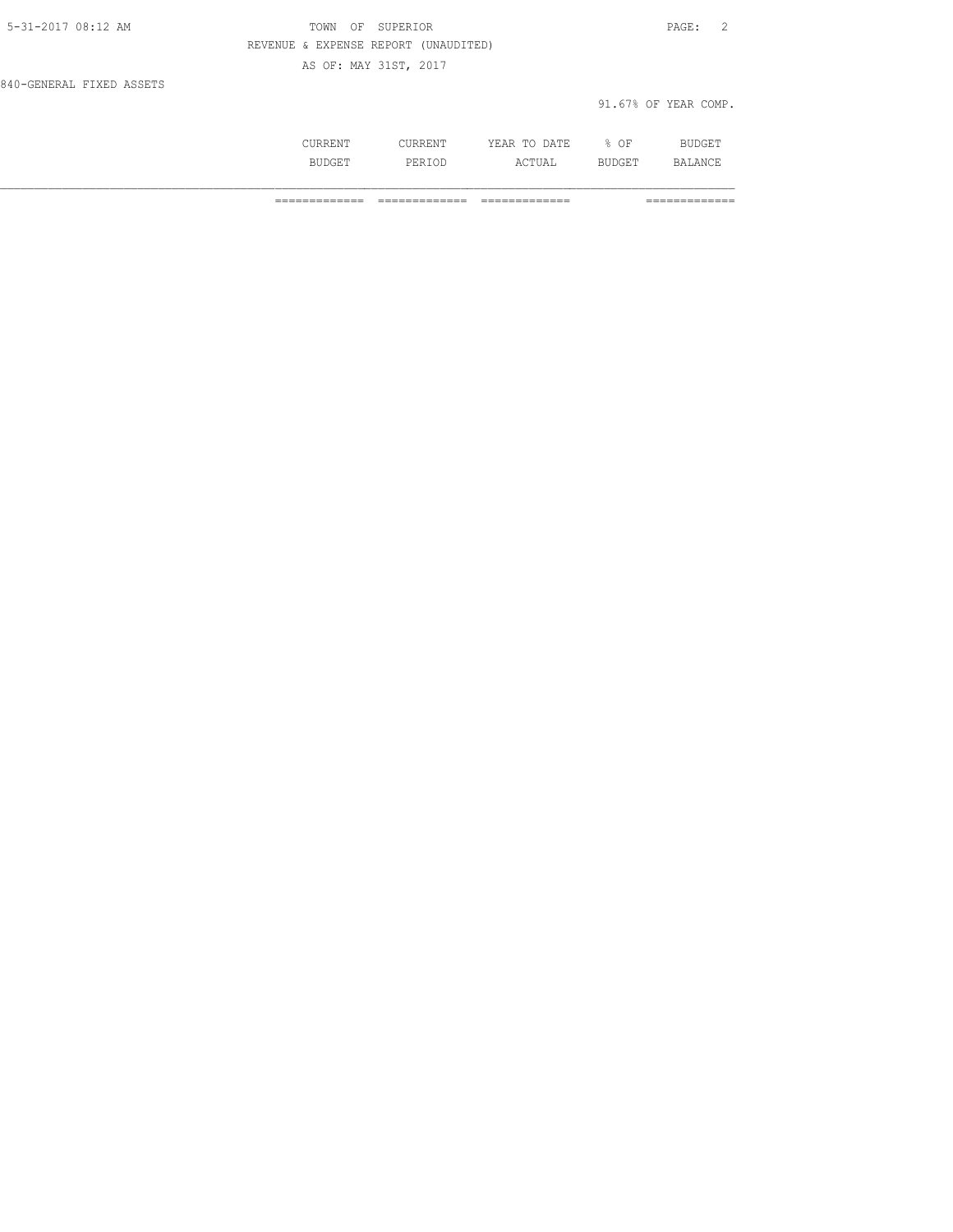| 5-31-2017 08:12 AM   |         | TOWN OF SUPERIOR                     |              |        | PAGE:<br>$\overline{1}$ |
|----------------------|---------|--------------------------------------|--------------|--------|-------------------------|
|                      |         | REVENUE & EXPENSE REPORT (UNAUDITED) |              |        |                         |
|                      |         | AS OF: MAY 31ST, 2017                |              |        |                         |
| 850-GENERAL L/T DEBT |         |                                      |              |        |                         |
| NON-DEPARTMENTAL     |         |                                      |              |        | 91.67% OF YEAR COMP.    |
|                      | CURRENT | CURRENT                              | YEAR TO DATE | % OF   | BUDGET                  |
|                      | BUDGET  | PERIOD                               | ACTUAL       | BUDGET | <b>BALANCE</b>          |
|                      |         |                                      |              |        |                         |
|                      |         |                                      |              |        |                         |
| EXPENDITURES         |         |                                      |              |        |                         |

 ${\tt SUPPLIES}$ 

============= ============= ============= ======= =============